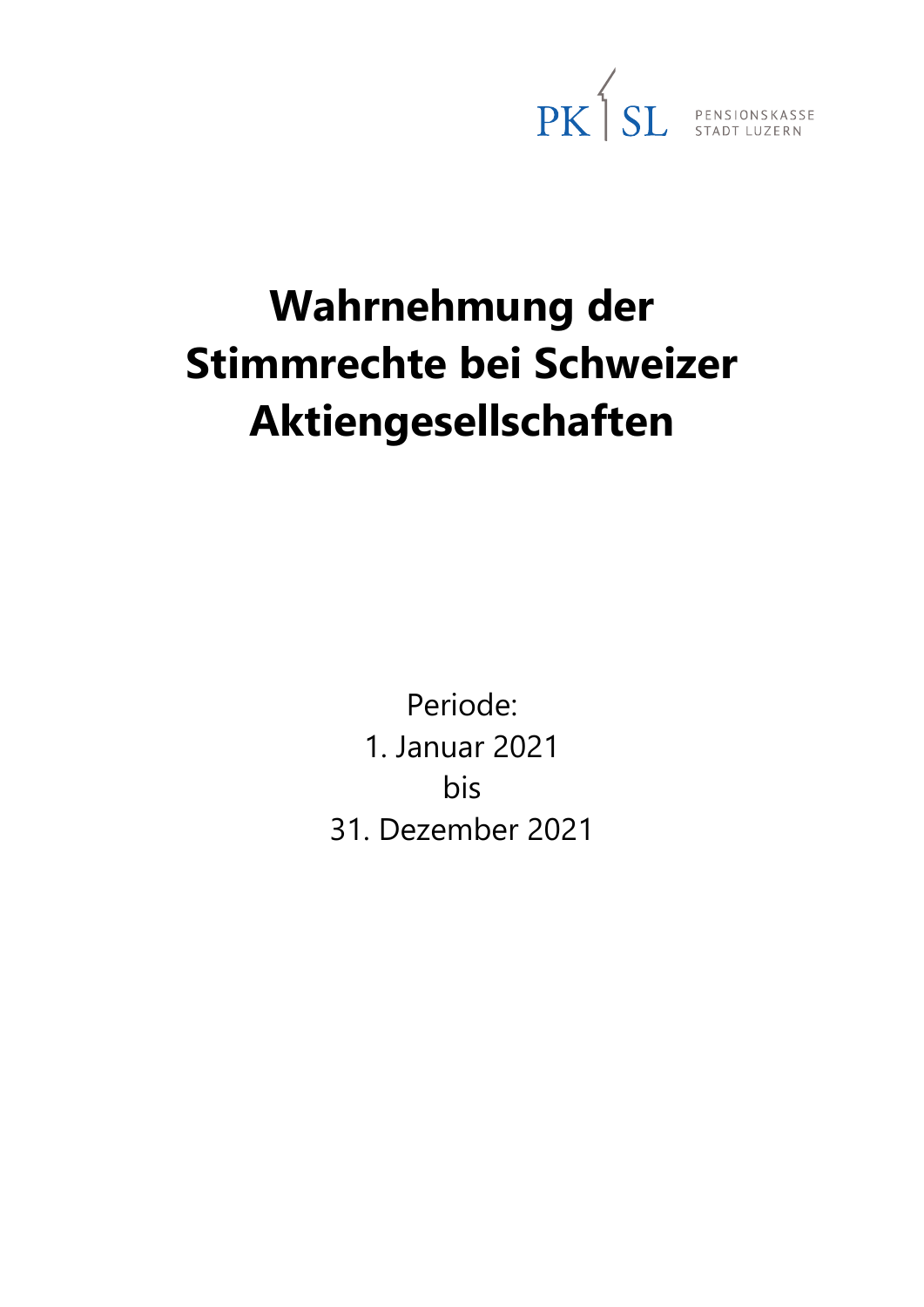#### **Novartis AG**

| <b>Meeting Date: 03/02/2021</b> | <b>Country: Switzerland</b> | <b>Primary Security ID: H5820Q150</b> |
|---------------------------------|-----------------------------|---------------------------------------|
| <b>Record Date:</b>             | <b>Meeting Type: Annual</b> | <b>Ticker: NOVN</b>                   |
|                                 | <b>Shares Voted: 82,500</b> |                                       |

| Proposal<br>Number | <b>Proposal Text</b>                                                                             | Proponent | <b>Mgmt Rec</b> | <b>Voting</b><br><b>Policy Rec</b> | Vote<br><b>Instruction</b> |
|--------------------|--------------------------------------------------------------------------------------------------|-----------|-----------------|------------------------------------|----------------------------|
| 1                  | Accept Financial Statements and Statutory<br>Reports                                             | Mgmt      | For             |                                    | For                        |
| 2                  | Approve Discharge of Board and Senior<br>Management                                              | Mgmt      | For             |                                    | For                        |
| 3                  | Approve Allocation of Income and Dividends<br>of CHF 3.00 per Share                              | Mgmt      | For             |                                    | For                        |
| 4                  | Approve CHF 16.3 Million Reduction in Share<br>Capital via Cancellation of Repurchased<br>Shares | Mgmt      | For             |                                    | For                        |
| 5                  | Authorize Repurchase of up to CHF 10 Billion<br>in Issued Share Capital                          | Mgmt      | For             |                                    | For                        |
| 6.1                | Approve Remuneration of Directors in the<br>Amount of CHF 8.6 Million                            | Mgmt      | For             |                                    | For                        |
| 6.2                | Approve Maximum Remuneration of Executive<br>Committee in the Amount of CHF 91 Million           | Mgmt      | For             |                                    | Against                    |
| 6.3                | Approve Remuneration Report                                                                      | Mgmt      | For             |                                    | Against                    |
| 7.1                | Reelect Joerg Reinhardt as Director and Board<br>Chairman                                        | Mgmt      | For             |                                    | For                        |
| 7.2                | Reelect Nancy Andrews as Director                                                                | Mgmt      | For             |                                    | For                        |
| 7.3                | Reelect Ton Buechner as Director                                                                 | Mgmt      | For             |                                    | For                        |
| 7.4                | Reelect Patrice Bula as Director                                                                 | Mgmt      | For             |                                    | For                        |
| 7.5                | Reelect Elizabeth Doherty as Director                                                            | Mgmt      | For             |                                    | For                        |
| 7.6                | Reelect Ann Fudge as Director                                                                    | Mgmt      | For             |                                    | For                        |
| 7.7                | Reelect Bridgette Heller as Director                                                             | Mgmt      | For             |                                    | For                        |
| 7.8                | Reelect Frans van Houten as Director                                                             | Mgmt      | For             |                                    | For                        |
| 7.9                | Reelect Simon Moroney as Director                                                                | Mgmt      | For             |                                    | For                        |
| 7.10               | Reelect Andreas von Planta as Director                                                           | Mgmt      | For             |                                    | For                        |
| 7.11               | Reelect Charles Sawyers as Director                                                              | Mgmt      | For             |                                    | For                        |
| 7.12               | Elect Enrico Vanni as Director                                                                   | Mgmt      | For             |                                    | For                        |
| 7.13               | Reelect William Winters as Director                                                              | Mgmt      | For             |                                    | For                        |
| 8.1                | Reappoint Patrice Bula as Member of the<br><b>Compensation Committee</b>                         | Mgmt      | For             |                                    | For                        |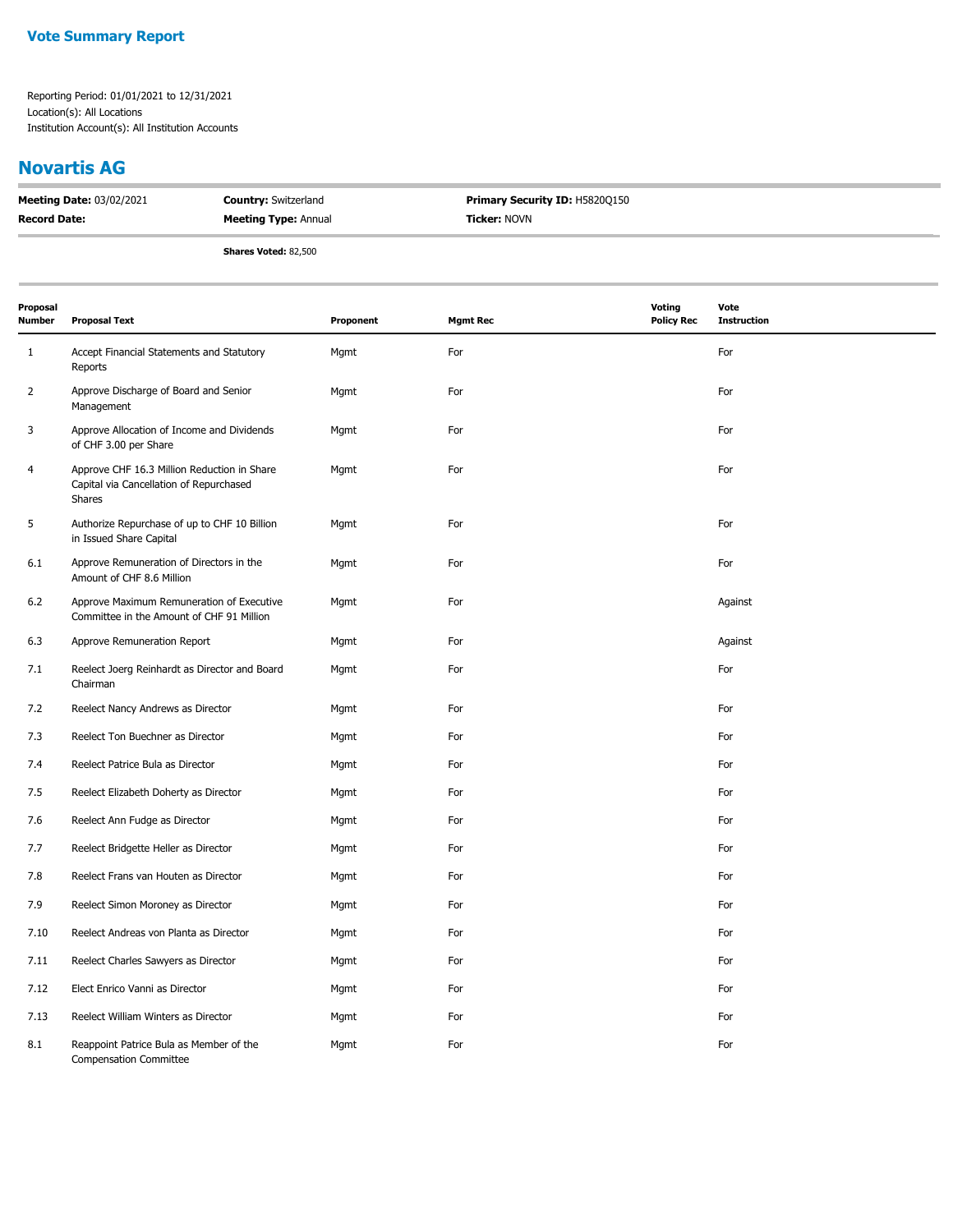## **Novartis AG**

| Proposal<br>Number | <b>Proposal Text</b>                                                         | Proponent | <b>Mgmt Rec</b> | Voting<br><b>Policy Rec</b> | Vote<br><b>Instruction</b> |
|--------------------|------------------------------------------------------------------------------|-----------|-----------------|-----------------------------|----------------------------|
| 8.2                | Reappoint Bridgette Heller as Member of the<br><b>Compensation Committee</b> | Mgmt      | For             |                             | For                        |
| 8.3                | Reappoint Enrico Vanni as Member of the<br><b>Compensation Committee</b>     | Mgmt      | For             |                             | For                        |
| 8.4                | Reappoint William Winters as Member of the<br><b>Compensation Committee</b>  | Mgmt      | For             |                             | For                        |
| 8.5                | Appoint Simon Moroney as Member of the<br><b>Compensation Committee</b>      | Mgmt      | For             |                             | For                        |
| 9                  | Ratify PricewaterhouseCoopers AG as<br>Auditors                              | Mgmt      | For             |                             | For                        |
| 10                 | Designate Peter Zahn as Independent Proxy                                    | Mgmt      | For             |                             | For                        |
| 11                 | Amend Articles Re: Board of Directors Tenure                                 | Mgmt      | For             |                             | For                        |
| 12                 | Transact Other Business (Voting)                                             | Mgmt      | For             |                             | Against                    |

## **Daetwyler Holding AG**

| <b>Meeting Date: 03/09/2021</b> | <b>Country:</b> Switzerland | <b>Primary Security ID: H17592157</b> |
|---------------------------------|-----------------------------|---------------------------------------|
| <b>Record Date:</b>             | <b>Meeting Type: Annual</b> | <b>Ticker:</b> DAE                    |
|                                 |                             |                                       |

**Shares Voted:** 5,000

| Proposal<br>Number | <b>Proposal Text</b>                                                                                            | Proponent | <b>Mgmt Rec</b> | Voting<br><b>Policy Rec</b> | Vote<br><b>Instruction</b> |
|--------------------|-----------------------------------------------------------------------------------------------------------------|-----------|-----------------|-----------------------------|----------------------------|
| 1.1                | Accept Financial Statements and Statutory<br>Reports                                                            | Mgmt      | For             |                             | For                        |
| 1.2                | Approve Remuneration Report (Non-Binding)                                                                       | Mgmt      | For             |                             | For                        |
| $\overline{2}$     | Approve Allocation of Income and Dividends<br>of CHF 0.64 per Registered Share and CHF<br>3.20 per Bearer Share | Mgmt      | For             |                             | For                        |
| 3                  | Approve Discharge of Board and Senior<br>Management                                                             | Mgmt      | For             |                             | For                        |
| 4.1.1              | Renominate Juerg Fedier as Candidate at the<br>Special Meeting of Holders of Bearer Shares                      | Mgmt      | For             |                             | For                        |
| 4.1.2              | Renominate Jens Breu as Candidate at the<br>Special Meeting of Holders of Bearer Shares                         | Mgmt      | For             |                             | For                        |
| 4.1.3              | Nominate Martin Hirzel as Candidate at the<br>Special Meeting of Holders of Bearer Shares                       | Mgmt      | For             |                             | For                        |
| 4.2                | Reelect Paul Haelg as Director and Board<br>Chairman                                                            | Mgmt      | For             |                             | For                        |
| 4.3                | Reelect Hanspeter Faessler as Director                                                                          | Mgmt      | For             |                             | For                        |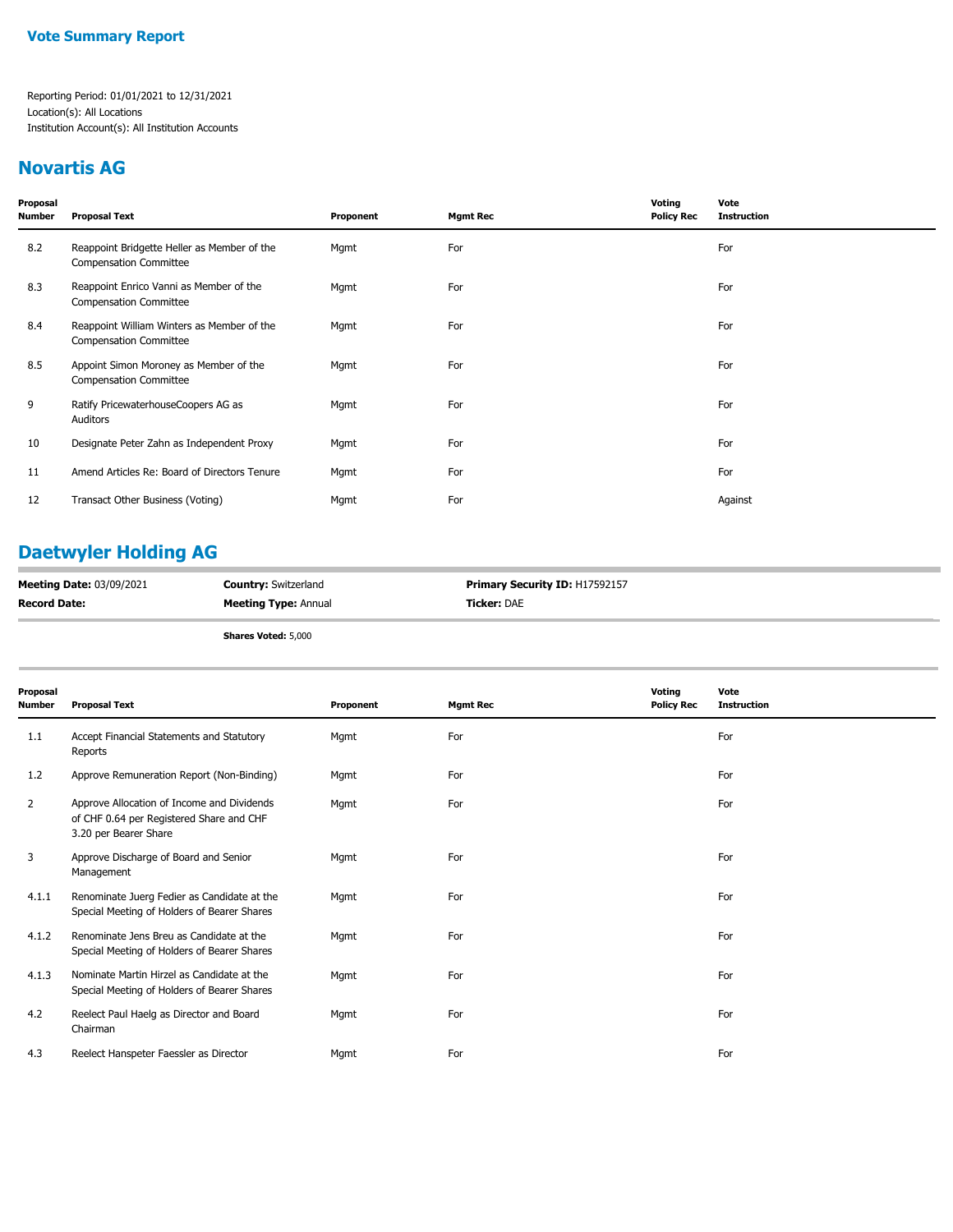## **Daetwyler Holding AG**

| Proposal<br><b>Number</b> | <b>Proposal Text</b>                                                                                                             | Proponent | <b>Mgmt Rec</b> | Voting<br><b>Policy Rec</b> | Vote<br><b>Instruction</b> |
|---------------------------|----------------------------------------------------------------------------------------------------------------------------------|-----------|-----------------|-----------------------------|----------------------------|
| 4.4                       | Reelect Claude Cornaz as Director                                                                                                | Mgmt      | For             |                             | For                        |
| 4.5                       | Reelect Gabi Huber as Director                                                                                                   | Mgmt      | For             |                             | For                        |
| 4.6                       | Reelect Hanno Ulmer as Director                                                                                                  | Mgmt      | For             |                             | For                        |
| 4.7.1                     | Reelect Juerg Fedier as Director Representing<br>Bearer Shareholders at the Special Meeting of<br>Holders of Bearer Shares       | Mgmt      | For             |                             | For                        |
| 4.7.2                     | Reelect Jens Breu as Director Representing<br>Bearer Shareholders at the Special Meeting of<br><b>Holders of Bearer Shares</b>   | Mgmt      | For             |                             | For                        |
| 4.7.3                     | Elect Martin Hirzel as Director Representing<br>Bearer Shareholders at the Special Meeting of<br><b>Holders of Bearer Shares</b> | Mgmt      | For             |                             | For                        |
| 5.1                       | Reappoint Hanspeter Faessler as Member of<br>the Nomination and Compensation Committee                                           | Mgmt      | For             |                             | For                        |
| 5.2                       | Reappoint Claude Cornaz as Member of the<br>Nomination and Compensation Committee                                                | Mgmt      | For             |                             | For                        |
| 5.3                       | Reappoint Jens Breu as Member of the<br>Nomination and Compensation Committee                                                    | Mgmt      | For             |                             | For                        |
| 6                         | Ratify KPMG as Auditors                                                                                                          | Mgmt      | For             |                             | For                        |
| $\overline{7}$            | Designate Remo Baumann as Independent<br>Proxy                                                                                   | Mgmt      | For             |                             | For                        |
| 8.1                       | Approve Remuneration of Directors in the<br>Amount of CHF 2.1 Million                                                            | Mgmt      | For             |                             | For                        |
| 8.2                       | Approve Remuneration of Executive<br>Committee in the Amount of CHF 8.5 Million                                                  | Mgmt      | For             |                             | For                        |
| 9                         | Transact Other Business (Voting)                                                                                                 | Mgmt      | For             |                             | For                        |

## **ALSO Holding AG**

| <b>Meeting Date: 03/17/2021</b><br><b>Record Date:</b> |                                                      | <b>Country: Switzerland</b><br><b>Meeting Type: Annual</b> |           | Primary Security ID: H0178Q159<br><b>Ticker: ALSN</b> |                             |                            |
|--------------------------------------------------------|------------------------------------------------------|------------------------------------------------------------|-----------|-------------------------------------------------------|-----------------------------|----------------------------|
|                                                        |                                                      | <b>Shares Voted: 5,000</b>                                 |           |                                                       |                             |                            |
| Proposal<br><b>Number</b>                              | <b>Proposal Text</b>                                 |                                                            | Proponent | <b>Mgmt Rec</b>                                       | Voting<br><b>Policy Rec</b> | Vote<br><b>Instruction</b> |
|                                                        | Accept Financial Statements and Statutory<br>Reports |                                                            | Mgmt      | For                                                   |                             | For                        |
|                                                        | Approve Remuneration Report (Non-Binding)            |                                                            | Mgmt      | For                                                   |                             | For                        |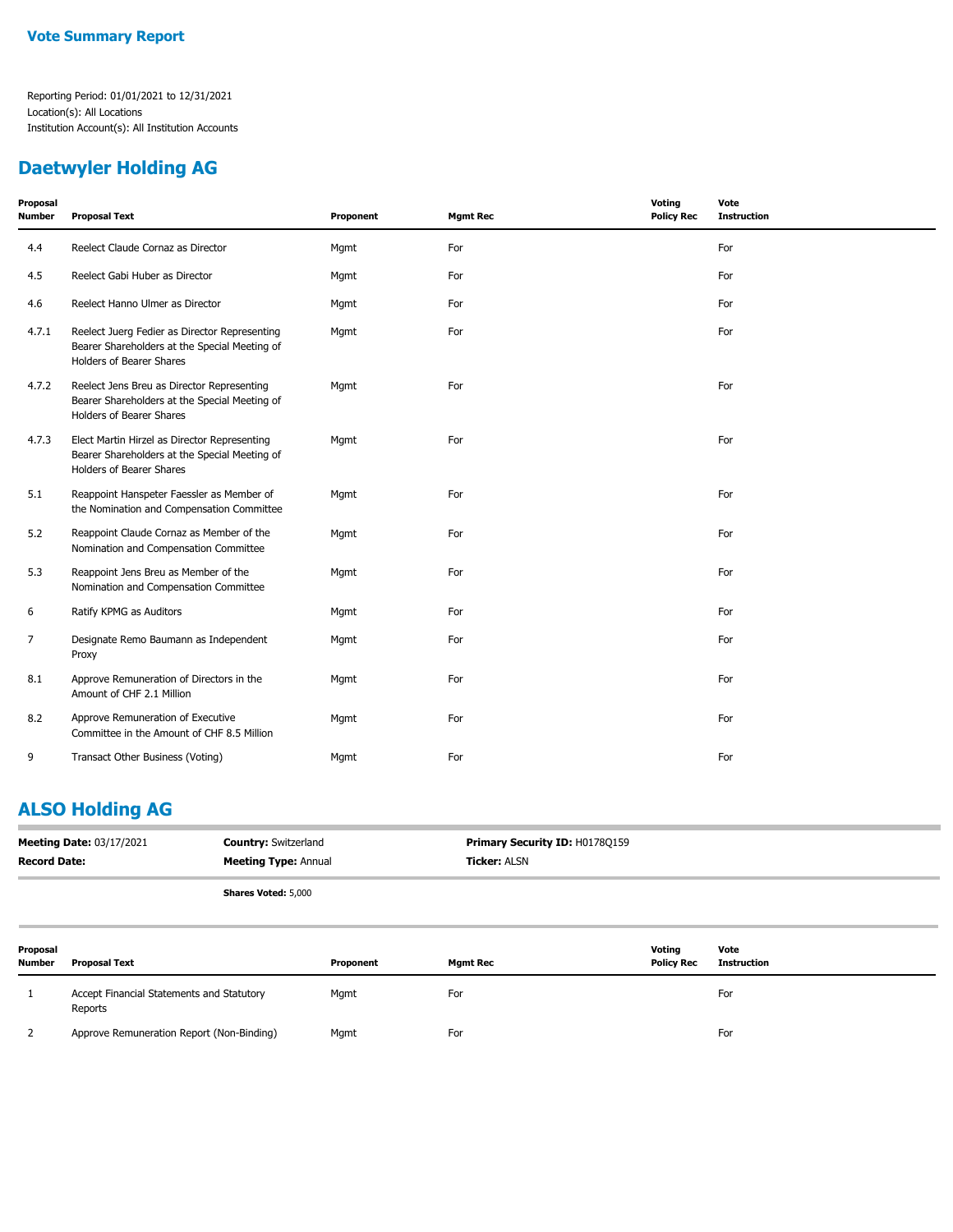## **ALSO Holding AG**

| Proposal<br><b>Number</b> | <b>Proposal Text</b>                                                                                                     | Proponent | <b>Mgmt Rec</b> | Voting<br><b>Policy Rec</b> | Vote<br><b>Instruction</b> |
|---------------------------|--------------------------------------------------------------------------------------------------------------------------|-----------|-----------------|-----------------------------|----------------------------|
| 3                         | Approve Allocation of Income and Dividends<br>of CHF 3.75 per Share from Foreign Capital<br><b>Contribution Reserves</b> | Mgmt      | For             |                             | For                        |
| 4                         | Approve Discharge of Board and Senior<br>Management                                                                      | Mgmt      | For             |                             | For                        |
| 5.1                       | Approve Creation of CHF 2.5 Million Pool of<br>Capital without Preemptive Rights                                         | Mgmt      | For             |                             | For                        |
| 5.2                       | Amend Articles Re: Virtual AGM                                                                                           | Mgmt      | For             |                             | For                        |
| 6.1                       | Approve Remuneration of Directors in the<br>Amount of CHF 900,000                                                        | Mgmt      | For             |                             | For                        |
| 6.2                       | Approve Fixed Remuneration of Executive<br>Committee in the Amount of EUR 1.9 Million                                    | Mgmt      | For             |                             | For                        |
| 6.3                       | Approve Variable Remuneration of Executive<br>Committee in the Amount of EUR 9.5 Million                                 | Mgmt      | For             |                             | For                        |
| 7.1.1                     | Reelect Peter Athanas as Director                                                                                        | Mgmt      | For             |                             | For                        |
| 7.1.2                     | Reelect Walter Droege as Director                                                                                        | Mgmt      | For             |                             | For                        |
| 7.1.3                     | Reelect Rudolf Marty as Director                                                                                         | Mgmt      | For             |                             | For                        |
| 7.1.4                     | Reelect Frank Tanski as Director                                                                                         | Mgmt      | For             |                             | For                        |
| 7.1.5                     | Reelect Ernest-W. Droege as Director                                                                                     | Mgmt      | For             |                             | For                        |
| 7.1.6                     | Reelect Gustavo Moeller-Hergt as Director                                                                                | Mgmt      | For             |                             | For                        |
| 7.2                       | Reelect Gustavo Moeller-Hergt as Board<br>Chairman                                                                       | Mgmt      | For             |                             | For                        |
| 7.3.1                     | Reappoint Peter Athanas as Member of the<br><b>Compensation Committee</b>                                                | Mgmt      | For             |                             | For                        |
| 7.3.2                     | Reappoint Walter Droege as Member of the<br><b>Compensation Committee</b>                                                | Mgmt      | For             |                             | For                        |
| 7.3.3                     | Reappoint Frank Tanski as Member of the<br><b>Compensation Committee</b>                                                 | Mgmt      | For             |                             | For                        |
| 7.4                       | Ratify Ernst & Young AG as Auditors                                                                                      | Mgmt      | For             |                             | For                        |
| 7.5                       | Designate Adrian von Segesser as<br><b>Independent Proxy</b>                                                             | Mgmt      | For             |                             | For                        |
| 8                         | Transact Other Business (Voting)                                                                                         | Mgmt      | For             |                             | For                        |

## **SGS SA**

| <b>Meeting Date: 03/23/2021</b> | <b>Country: Switzerland</b> | Primary Security ID: H7485A108 |
|---------------------------------|-----------------------------|--------------------------------|
| <b>Record Date:</b>             | <b>Meeting Type: Annual</b> | <b>Ticker:</b> SGSN            |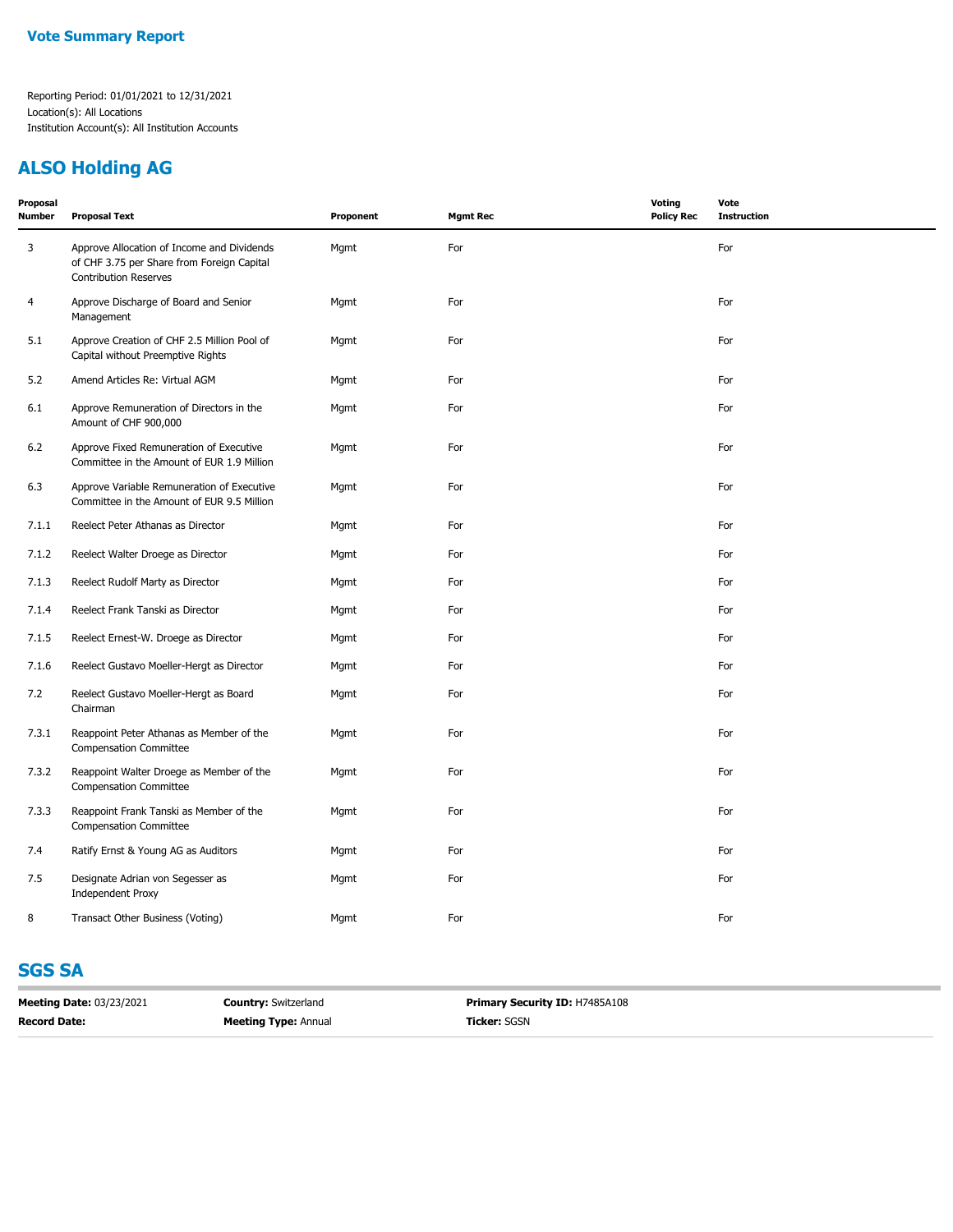## **SGS SA**

**Shares Voted:** 925

| Proposal<br><b>Number</b> | <b>Proposal Text</b>                                                                           | Proponent | <b>Mgmt Rec</b> | Voting<br><b>Policy Rec</b> | Vote<br><b>Instruction</b> |
|---------------------------|------------------------------------------------------------------------------------------------|-----------|-----------------|-----------------------------|----------------------------|
| 1.1                       | Accept Financial Statements and Statutory<br>Reports                                           | Mgmt      | For             |                             | For                        |
| 1.2                       | Approve Remuneration Report (Non-Binding)                                                      | Mgmt      | For             |                             | For                        |
| $\overline{2}$            | Approve Discharge of Board and Senior<br>Management                                            | Mgmt      | For             |                             | For                        |
| 3                         | Approve Allocation of Income and Dividends<br>of CHF 80.00 per Share                           | Mgmt      | For             |                             | For                        |
| 4.1a                      | Reelect Calvin Grieder as Director                                                             | Mgmt      | For             |                             | For                        |
| 4.1 <sub>b</sub>          | Reelect Sami Atiya as Director                                                                 | Mgmt      | For             |                             | For                        |
| 4.1c                      | Reelect Paul Desmarais as Director                                                             | Mgmt      | For             |                             | For                        |
| 4.1 <sub>d</sub>          | Reelect Ian Gallienne as Director                                                              | Mgmt      | For             |                             | For                        |
| 4.1e                      | Reelect Shelby du Pasquier as Director                                                         | Mgmt      | For             |                             | For                        |
| 4.1f                      | Reelect Kory Sorenson as Director                                                              | Mgmt      | For             |                             | For                        |
| 4.1g                      | Reelect Tobias Hartmann as Director                                                            | Mgmt      | For             |                             | For                        |
| 4.1h                      | Elect Janet Vergis as Director                                                                 | Mgmt      | For             |                             | For                        |
| 4.2                       | Reelect Calvin Grieder as Board Chairman                                                       | Mgmt      | For             |                             | For                        |
| 4.3.1                     | Reappoint Ian Gallienne as Member of the<br><b>Compensation Committee</b>                      | Mgmt      | For             |                             | For                        |
| 4.3.2                     | Reappoint Shelby du Pasquier as Member of<br>the Compensation Committee                        | Mgmt      | For             |                             | For                        |
| 4.3.3                     | Reappoint Kory Sorenson as Member of the<br><b>Compensation Committee</b>                      | Mgmt      | For             |                             | For                        |
| 4.4                       | Ratify PricewaterhouseCoopers SA as Auditors                                                   | Mgmt      | For             |                             | For                        |
| 4.5                       | Designate Jeandin & Defacqz as Independent<br>Proxy                                            | Mgmt      | For             |                             | For                        |
| 5.1                       | Approve Remuneration of Directors in the<br>Amount of CHF 2.3 Million                          | Mgmt      | For             |                             | For                        |
| 5.2                       | Approve Fixed Remuneration of Executive<br>Committee in the Amount of CHF 14 Million           | Mgmt      | For             |                             | For                        |
| 5.3                       | Approve Variable Remuneration of Executive<br>Committee in the Amount of CHF 3.1 Million       | Mgmt      | For             |                             | For                        |
| 5.4                       | Approve Long Term Incentive Plan for<br>Executive Committee in the Amount of CHF<br>26 Million | Mgmt      | For             |                             | For                        |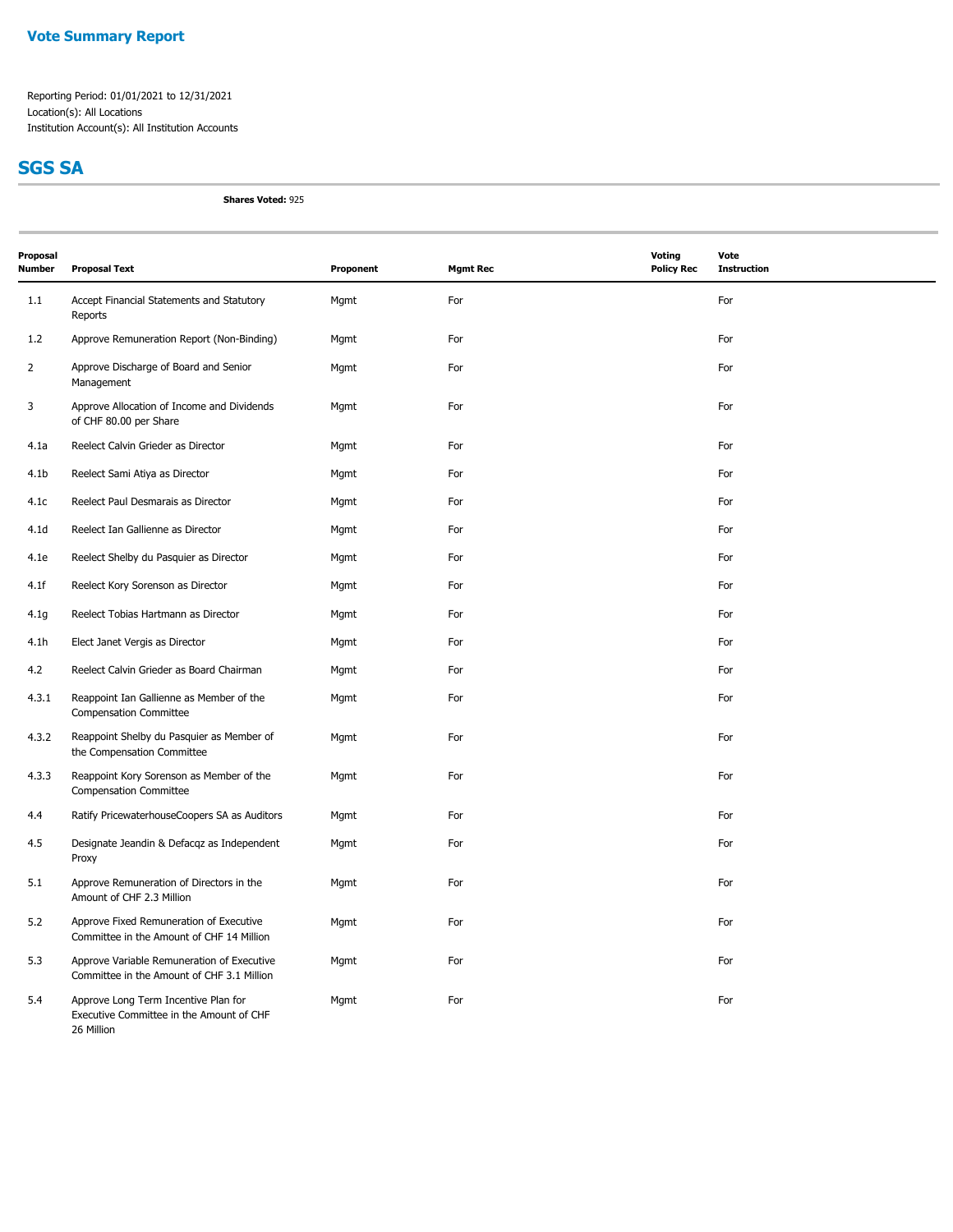#### **SGS SA**

| Proposal<br><b>Number</b> | Proposal Text                                                                              | Proponent | Mgmt Rec | Voting<br><b>Policy Rec</b> | Vote<br>Instruction |
|---------------------------|--------------------------------------------------------------------------------------------|-----------|----------|-----------------------------|---------------------|
| 6                         | Approve CHF 70,700 Reduction in Share<br>Capital via Cancellation of Repurchased<br>Shares | Mgmt      | For      |                             | For                 |
|                           | Approve Creation of CHF 500,000 Pool of<br>Capital without Preemptive Rights               | Mgmt      | For      |                             | For                 |
| 8                         | Transact Other Business (Voting)                                                           | Mgmt      | For      |                             | Against             |

#### **Swiss Prime Site AG**

| <b>Meeting Date: 03/23/2021</b> | <b>Country: Switzerland</b> | <b>Primary Security ID: H8403W107</b> |
|---------------------------------|-----------------------------|---------------------------------------|
| <b>Record Date:</b>             | <b>Meeting Type: Annual</b> | <b>Ticker: SPSN</b>                   |
|                                 | Shares Voted: 36,905        |                                       |

| Proposal<br><b>Number</b> | <b>Proposal Text</b>                                                                                  | Proponent | <b>Mgmt Rec</b> | Voting<br><b>Policy Rec</b> | Vote<br><b>Instruction</b> |
|---------------------------|-------------------------------------------------------------------------------------------------------|-----------|-----------------|-----------------------------|----------------------------|
| 1                         | Accept Financial Statements and Statutory<br>Reports                                                  | Mgmt      | For             |                             | For                        |
| $\overline{2}$            | Approve Remuneration Report (Non-Binding)                                                             | Mgmt      | For             |                             | For                        |
| 3                         | Approve Discharge of Board and Senior<br>Management                                                   | Mgmt      | For             |                             | For                        |
| 4                         | Approve Allocation of Income and Dividends<br>of CHF 3.35 per Registered Share                        | Mgmt      | For             |                             | For                        |
| 5.1                       | Approve Remuneration of Directors in the<br>Amount of CHF 1.8 Million                                 | Mgmt      | For             |                             | For                        |
| 5.2                       | Approve Fixed and Variable Remuneration of<br>Executive Committee in the Amount of CHF<br>8.3 Million | Mgmt      | For             |                             | For                        |
| 6                         | Approve Creation of CHF 107.1 Million Pool of<br>Authorized Capital without Preemptive Rights         | Mgmt      | For             |                             | For                        |
| 7.1.1                     | Reelect Ton Buechner as Director                                                                      | Mgmt      | For             |                             | For                        |
| 7.1.2                     | Reelect Christopher Chambers as Director                                                              | Mgmt      | For             |                             | For                        |
| 7.1.3                     | Reelect Barbara Frei-Spreiter as Director                                                             | Mgmt      | For             |                             | For                        |
| 7.1.4                     | Reelect Gabrielle Nater-Bass as Director                                                              | Mgmt      | For             |                             | For                        |
| 7.1.5                     | Reelect Mario Seris as Director                                                                       | Mgmt      | For             |                             | For                        |
| 7.1.6                     | Reelect Thomas Studhalter as Director                                                                 | Mgmt      | For             |                             | For                        |
| 7.1.7                     | Elect Barbara Knoflach as Director                                                                    | Mgmt      | For             |                             | For                        |
| 7.2                       | Reelect Ton Buechner as Board Chairman                                                                | Mgmt      | For             |                             | For                        |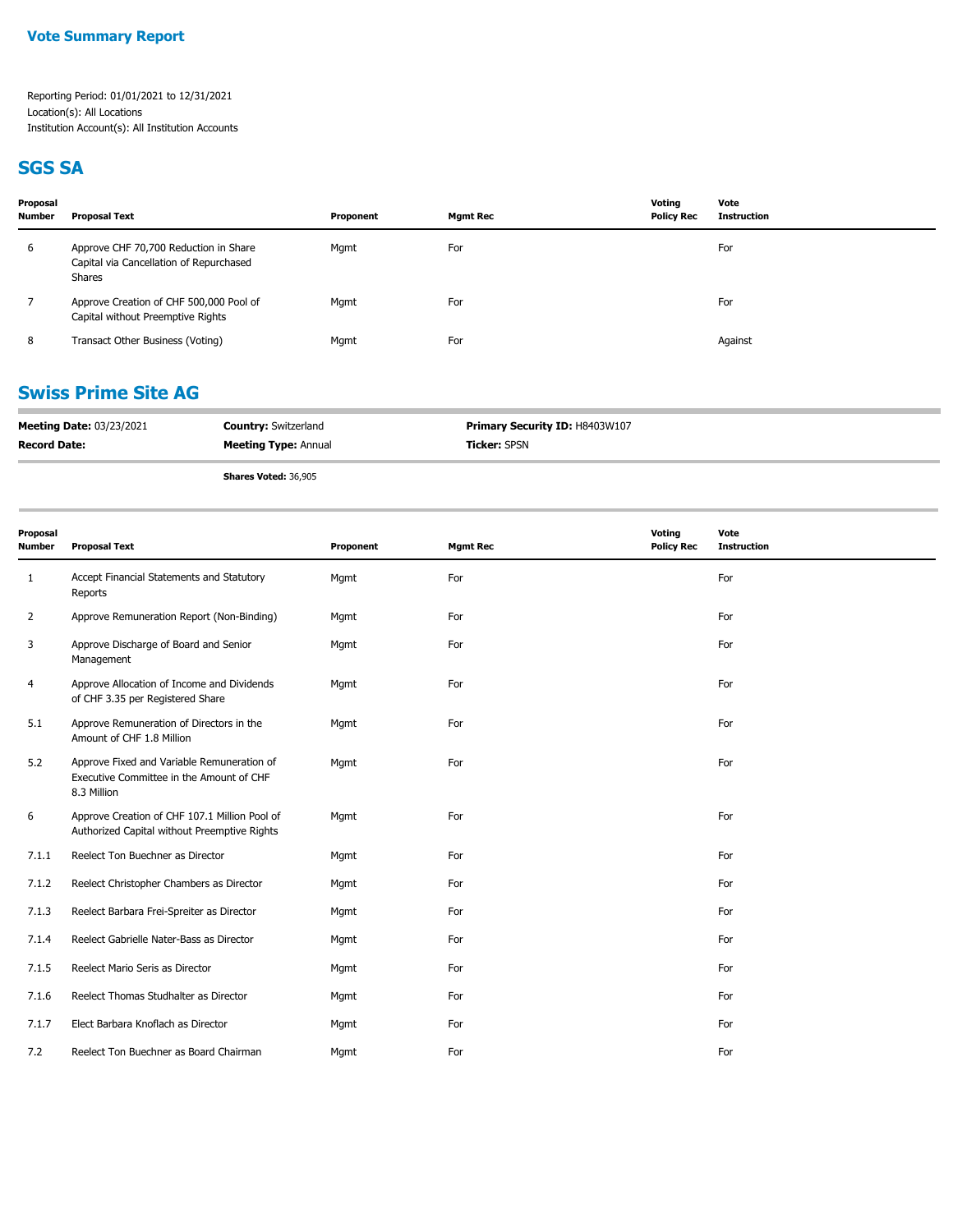#### **Swiss Prime Site AG**

| Proposal<br>Number | <b>Proposal Text</b>                                                                        | Proponent | <b>Mgmt Rec</b> | Voting<br><b>Policy Rec</b> | Vote<br><b>Instruction</b> |
|--------------------|---------------------------------------------------------------------------------------------|-----------|-----------------|-----------------------------|----------------------------|
| 7.3.1              | Reappoint Christopher Chambers as Member<br>of the Nomination and Compensation<br>Committee | Mgmt      | For             |                             | For                        |
| 7.3.2              | Reappoint Barbara Frei-Spreiter as Member of<br>the Nomination and Compensation Committee   | Mgmt      | For             |                             | For                        |
| 7.3.3              | Reappoint Gabrielle Nater-Bass as Member of<br>the Nomination and Compensation Committee    | Mgmt      | For             |                             | For                        |
| 7.4                | Designate Paul Wiesli as Independent Proxy                                                  | Mgmt      | For             |                             | For                        |
| 7.5                | Ratify KPMG AG as Auditors                                                                  | Mgmt      | For             |                             | For                        |
| 8                  | Transact Other Business (Voting)                                                            | Mgmt      | For             |                             | For                        |
|                    |                                                                                             |           |                 |                             |                            |

#### **ABB Ltd.**

| <b>Meeting Date: 03/25/2021</b> | <b>Country: Switzerland</b> | Primary Security ID: H0010V101 |
|---------------------------------|-----------------------------|--------------------------------|
| <b>Record Date:</b>             | <b>Meeting Type: Annual</b> | <b>Ticker:</b> ABBN            |
|                                 |                             |                                |

**Shares Voted:** 30,000

| Proposal<br><b>Number</b> | <b>Proposal Text</b>                                                                                                                  | Proponent | <b>Mgmt Rec</b> | Voting<br><b>Policy Rec</b> | Vote<br><b>Instruction</b> |
|---------------------------|---------------------------------------------------------------------------------------------------------------------------------------|-----------|-----------------|-----------------------------|----------------------------|
| 1                         | Accept Financial Statements and Statutory<br>Reports                                                                                  | Mgmt      | For             |                             | For                        |
| 2                         | Approve Remuneration Report (Non-Binding)                                                                                             | Mgmt      | For             |                             | Against                    |
| 3                         | Approve Discharge of Board and Senior<br>Management                                                                                   | Mgmt      | For             |                             | For                        |
| 4                         | Approve Allocation of Income and Dividends<br>of CHF 0.80 per Share                                                                   | Mgmt      | For             |                             | For                        |
| 5                         | Approve CHF 13.8 Million Reduction in Share<br>Capital as Part of the Share Buyback Program<br>via Cancellation of Repurchased Shares | Mgmt      | For             |                             | For                        |
| 6                         | Approve Creation of CHF 24 Million Pool of<br>Capital without Preemptive Rights                                                       | Mgmt      | For             |                             | Against                    |
| 7.1                       | Approve Remuneration of Directors in the<br>Amount of CHF 4.4 Million                                                                 | Mgmt      | For             |                             | For                        |
| 7.2                       | Approve Remuneration of Executive<br>Committee in the Amount of CHF 40 Million                                                        | Mgmt      | For             |                             | Against                    |
| 8.1                       | Reelect Gunnar Brock as Director                                                                                                      | Mgmt      | For             |                             | Against                    |
| 8.2                       | Reelect David Constable as Director                                                                                                   | Mgmt      | For             |                             | For                        |
| 8.3                       | Reelect Frederico Curado as Director                                                                                                  | Mgmt      | For             |                             | Against                    |
| 8.4                       | Reelect Lars Foerberg as Director                                                                                                     | Mgmt      | For             |                             | For                        |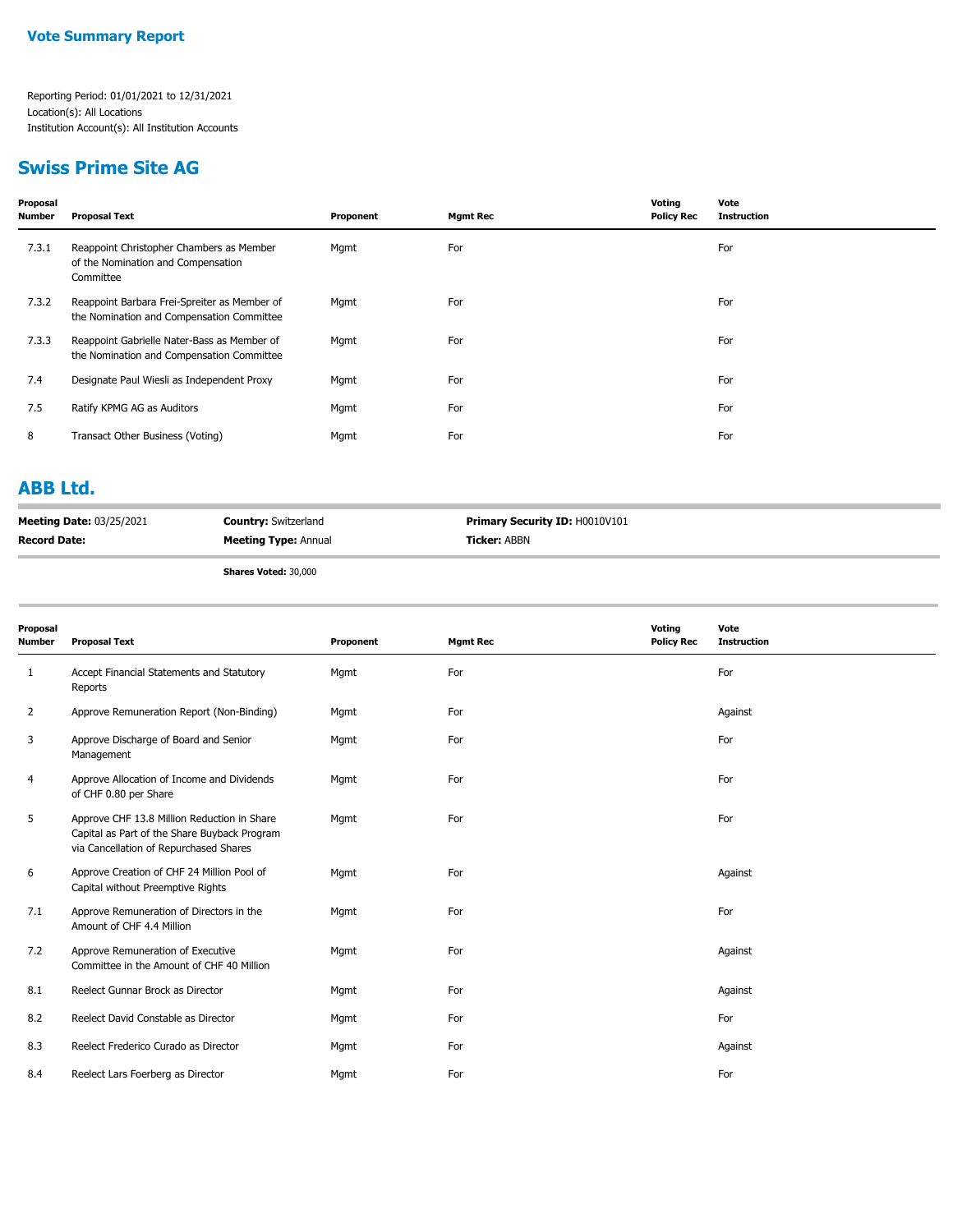#### **ABB Ltd.**

| Proposal<br>Number | <b>Proposal Text</b>                                                          | Proponent | <b>Mgmt Rec</b> | Voting<br><b>Policy Rec</b> | Vote<br><b>Instruction</b> |
|--------------------|-------------------------------------------------------------------------------|-----------|-----------------|-----------------------------|----------------------------|
| 8.5                | Reelect Jennifer Xin-Zhe Li as Director                                       | Mgmt      | For             |                             | For                        |
| 8.6                | Reelect Geraldine Matchett as Director                                        | Mgmt      | For             |                             | For                        |
| 8.7                | Reelect David Meline as Director                                              | Mgmt      | For             |                             | For                        |
| 8.8                | Reelect Satish Pai as Director                                                | Mgmt      | For             |                             | For                        |
| 8.9                | Reelect Jacob Wallenberg as Director                                          | Mgmt      | For             |                             | For                        |
| 8.10               | Reelect Peter Voser as Director and Board<br>Chairman                         | Mgmt      | For             |                             | For                        |
| 9.1                | Appoint David Constable as Member of the<br><b>Compensation Committee</b>     | Mgmt      | For             |                             | For                        |
| 9.2                | Appoint Frederico Curado as Member of the<br><b>Compensation Committee</b>    | Mgmt      | For             |                             | Against                    |
| 9.3                | Appoint Jennifer Xin-Zhe Li as Member of the<br><b>Compensation Committee</b> | Mgmt      | For             |                             | For                        |
| 10                 | Designate Hans Zehnder as Independent<br>Proxy                                | Mgmt      | For             |                             | For                        |
| 11                 | Ratify KPMG AG as Auditors                                                    | Mgmt      | For             |                             | For                        |
| 12                 | Transact Other Business (Voting)                                              | Mgmt      | For             |                             | Against                    |
|                    |                                                                               |           |                 |                             |                            |

## **Givaudan SA**

| <b>Meeting Date: 03/25/2021</b> | <b>Country: Switzerland</b> | <b>Primary Security ID: H3238Q102</b> |
|---------------------------------|-----------------------------|---------------------------------------|
| <b>Record Date:</b>             | <b>Meeting Type: Annual</b> | <b>Ticker: GIVN</b>                   |
|                                 | <b>Shares Voted: 875</b>    |                                       |

| Proposal<br>Number | <b>Proposal Text</b>                                              | Proponent | <b>Mgmt Rec</b> | Voting<br><b>Policy Rec</b> | Vote<br><b>Instruction</b> |
|--------------------|-------------------------------------------------------------------|-----------|-----------------|-----------------------------|----------------------------|
| $\mathbf{1}$       | Accept Financial Statements and Statutory<br>Reports              | Mgmt      | For             |                             | For                        |
| $\overline{2}$     | Approve Remuneration Report                                       | Mgmt      | For             |                             | Against                    |
| 3                  | Approve Allocation of Income and Dividends<br>of CHF 64 per Share | Mgmt      | For             |                             | For                        |
| 4                  | Approve Discharge of Board of Directors                           | Mgmt      | For             |                             | For                        |
| 5.1.1              | Reelect Victor Balli as Director                                  | Mgmt      | For             |                             | For                        |
| 5.1.2              | Reelect Werner Bauer as Director                                  | Mgmt      | For             |                             | For                        |
| 5.1.3              | Reelect Lilian Biner as Director                                  | Mgmt      | For             |                             | For                        |
| 5.1.4              | Reelect Michael Carlos as Director                                | Mgmt      | For             |                             | For                        |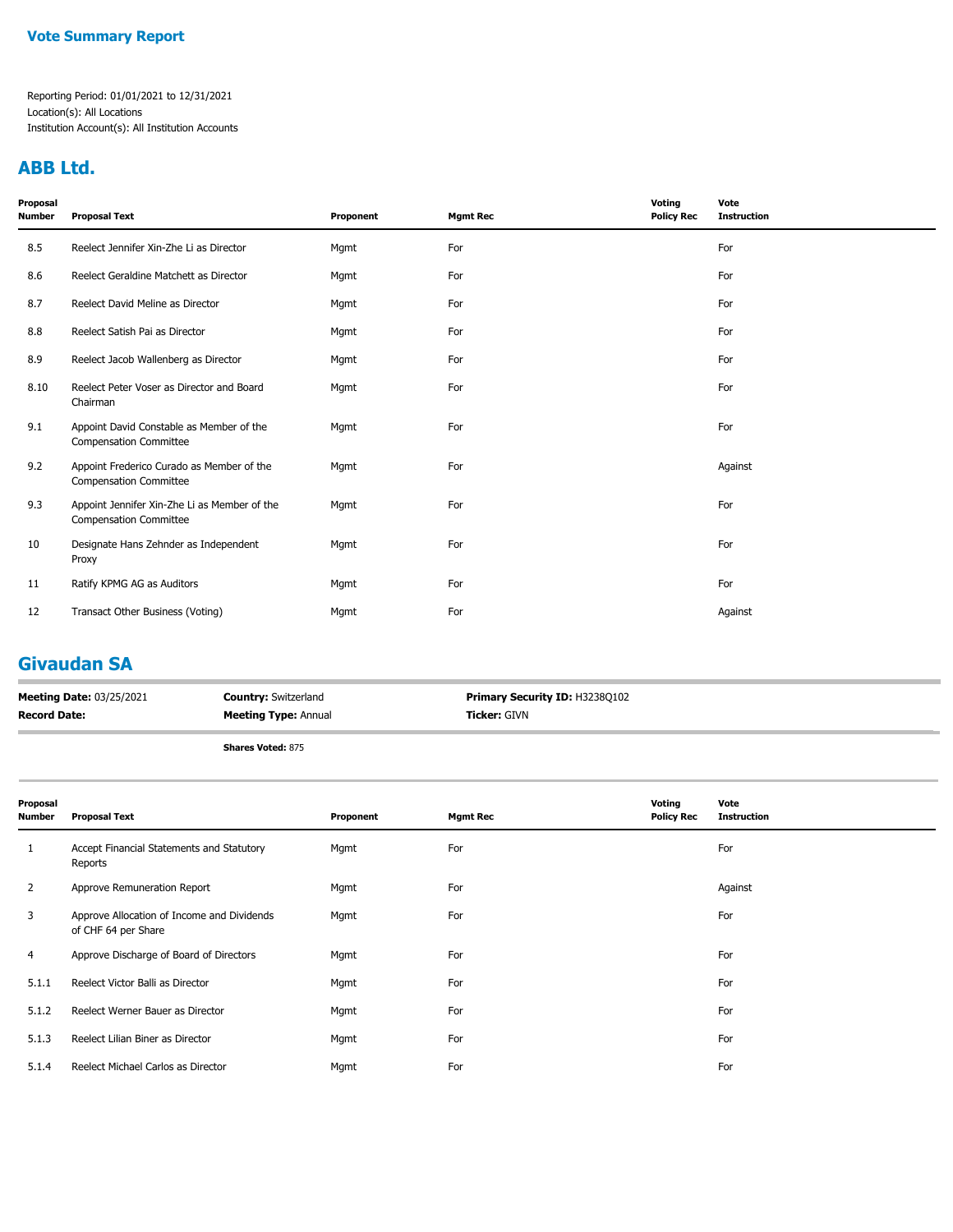## **Givaudan SA**

| Proposal<br>Number | <b>Proposal Text</b>                                                                                             | Proponent | <b>Mgmt Rec</b> | <b>Voting</b><br><b>Policy Rec</b> | Vote<br><b>Instruction</b> |
|--------------------|------------------------------------------------------------------------------------------------------------------|-----------|-----------------|------------------------------------|----------------------------|
| 5.1.5              | Reelect Ingrid Deltenre as Director                                                                              | Mgmt      | For             |                                    | For                        |
| 5.1.6              | Reelect Olivier Filliol as Director                                                                              | Mgmt      | For             |                                    | For                        |
| 5.1.7              | Reelect Sophie Gasperment as Director                                                                            | Mgmt      | For             |                                    | For                        |
| 5.1.8              | Reelect Calvin Grieder as Director and Board<br>Chairman                                                         | Mgmt      | For             |                                    | For                        |
| 5.2.1              | Reappoint Werner Bauer as Member of the<br><b>Compensation Committee</b>                                         | Mgmt      | For             |                                    | For                        |
| 5.2.2              | Reappoint Ingrid Deltenre as Member of the<br><b>Compensation Committee</b>                                      | Mgmt      | For             |                                    | For                        |
| 5.2.3              | Reappoint Victor Balli as Member of the<br><b>Compensation Committee</b>                                         | Mgmt      | For             |                                    | For                        |
| 5.3                | Designate Manuel Isler as Independent Proxy                                                                      | Mgmt      | For             |                                    | For                        |
| 5.4                | Ratify Deloitte AG as Auditors                                                                                   | Mgmt      | For             |                                    | For                        |
| 6.1                | Approve Remuneration of Directors in the<br>Amount of CHF 3.3 Million                                            | Mgmt      | For             |                                    | For                        |
| 6.2.1              | Approve Short Term Variable Remuneration<br>of Executive Committee in the Amount of CHF<br>4.8 Million           | Mgmt      | For             |                                    | For                        |
| 6.2.2              | Approve Fixed and Long Term Variable<br>Remuneration of Executive Committee in the<br>Amount of CHF 15.4 Million | Mgmt      | For             |                                    | Against                    |
| 7                  | Transact Other Business (Voting)                                                                                 | Mgmt      | For             |                                    | Against                    |

## **Bobst Group SA**

| <b>Meeting Date: 03/30/2021</b> | <b>Country: Switzerland</b> | <b>Primary Security ID: H0932T101</b> |
|---------------------------------|-----------------------------|---------------------------------------|
| <b>Record Date:</b>             | <b>Meeting Type: Annual</b> | <b>Ticker: BOBNN</b>                  |
|                                 |                             |                                       |

**Shares Voted:** 11,500

| Proposal<br><b>Number</b> | <b>Proposal Text</b>                                      | Proponent | <b>Mgmt Rec</b> | Voting<br><b>Policy Rec</b> | Vote<br><b>Instruction</b> |
|---------------------------|-----------------------------------------------------------|-----------|-----------------|-----------------------------|----------------------------|
|                           | Accept Financial Statements and Statutory<br>Reports      | Mgmt      | For             |                             | For                        |
|                           | Approve Discharge of Board of Directors                   | Mgmt      | For             |                             | For                        |
| 3                         | Approve Allocation of Income and Omission<br>of Dividends | Mgmt      | For             |                             | For                        |
| 4.1                       | Reelect Alain Guttmann as Director                        | Mgmt      | For             |                             | For                        |
| 4.2                       | Reelect Thierry de Kalbermatten as Director               | Mgmt      | For             |                             | For                        |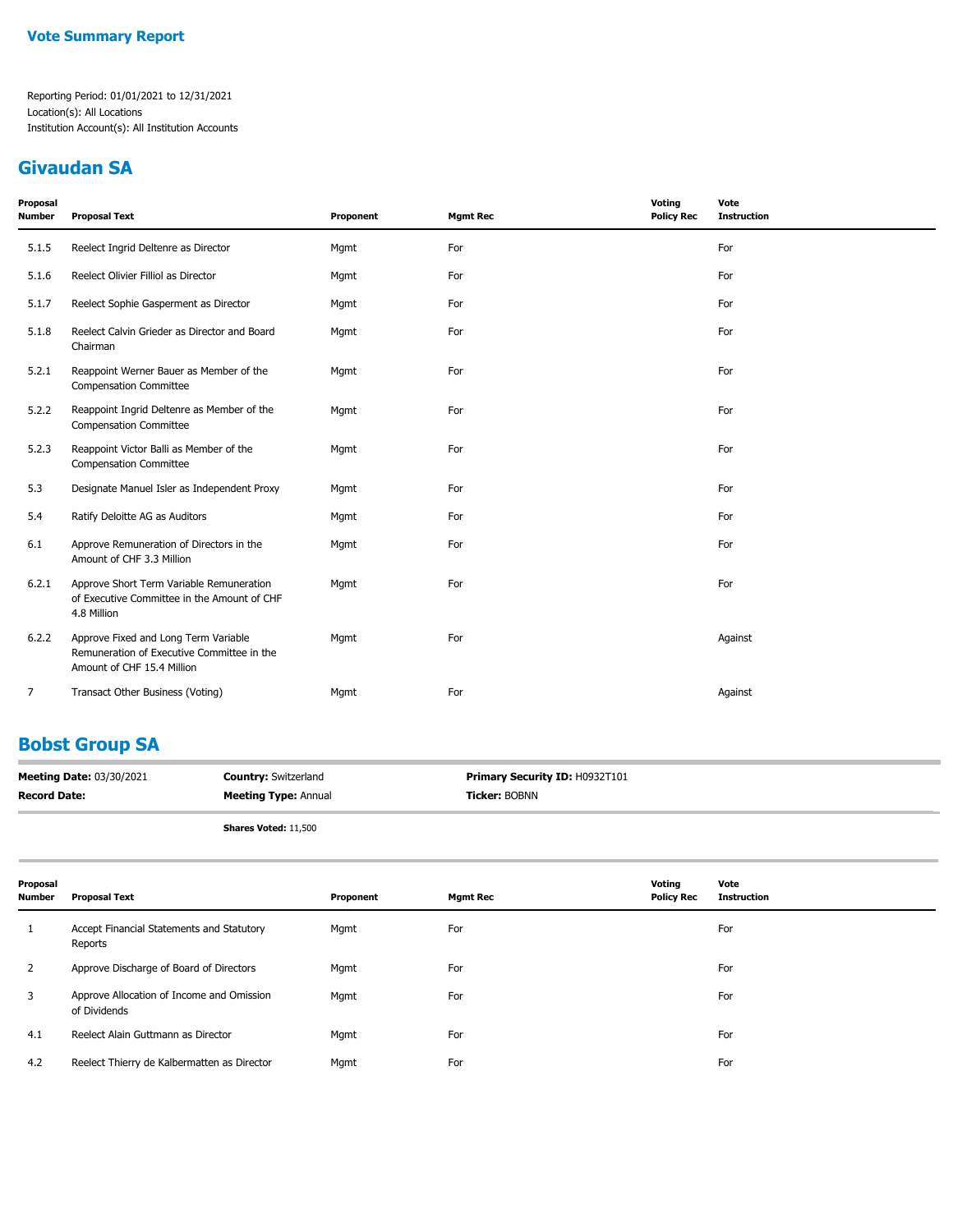#### **Bobst Group SA**

| Proposal<br>Number | <b>Proposal Text</b>                                                                           | Proponent | <b>Mgmt Rec</b> | Voting<br><b>Policy Rec</b> | Vote<br><b>Instruction</b> |
|--------------------|------------------------------------------------------------------------------------------------|-----------|-----------------|-----------------------------|----------------------------|
| 4.3                | Reelect Gian-Luca Bona as Director                                                             | Mgmt      | For             |                             | For                        |
| 4.4                | Reelect Juergen Brandt as Director                                                             | Mgmt      | For             |                             | For                        |
| 4.5                | Reelect Philip Mosimann as Director                                                            | Mgmt      | For             |                             | For                        |
| 4.6                | Reelect Alain Guttmann as Board Chairman                                                       | Mgmt      | For             |                             | For                        |
| 5.1                | Reappoint Gian-Luca Bona as Member of the<br>Compensation and Nomination Committee             | Mgmt      | For             |                             | For                        |
| 5.2                | Reappoint Thierry de Kalbermatten as<br>Member of the Compensation and Nomination<br>Committee | Mgmt      | For             |                             | For                        |
| 6.1                | Approve Remuneration of Board of Directors<br>in the Amount of CHF 1.6 Million                 | Mgmt      | For             |                             | For                        |
| 6.2                | Approve Remuneration of Executive<br>Committee in the Amount of CHF 7 Million                  | Mgmt      | For             |                             | For                        |
| 7                  | Ratify PricewaterhouseCoopers SA as Auditors                                                   | Mgmt      | For             |                             | For                        |
| 8                  | Designate Ofisa SA as Independent Proxy                                                        | Mgmt      | For             |                             | For                        |
| 9                  | Transact Other Business (Voting)                                                               | Mgmt      | For             |                             | For                        |

#### **Mobimo Holding AG**

| <b>Meeting Date: 03/30/2021</b> | <b>Country: Switzerland</b> | <b>Primary Security ID: H55058103</b> |
|---------------------------------|-----------------------------|---------------------------------------|
| <b>Record Date:</b>             | <b>Meeting Type: Annual</b> | <b>Ticker: MOBN</b>                   |
|                                 | <b>Shares Voted: 19,276</b> |                                       |

| Proposal<br>Number | <b>Proposal Text</b>                                                                                                        | Proponent | <b>Mgmt Rec</b> | Voting<br><b>Policy Rec</b> | Vote<br><b>Instruction</b> |
|--------------------|-----------------------------------------------------------------------------------------------------------------------------|-----------|-----------------|-----------------------------|----------------------------|
| 1.1                | Accept Financial Statements and Statutory<br>Reports                                                                        | Mgmt      | For             |                             | For                        |
| 1.2                | Approve Remuneration Report                                                                                                 | Mgmt      | For             |                             | For                        |
| 2                  | Approve Allocation of Income and Omission<br>of Dividends                                                                   | Mgmt      | For             |                             | For                        |
| 3                  | Approve Creation of CHF 5.4 Million Pool of<br>Capital with Preemptive Rights                                               | Mgmt      | For             |                             | For                        |
| 4                  | Approve CHF 66 Million Reduction in Share<br>Capital via Reduction of Nominal Value and<br>Repayment of CHF 10.00 per Share | Mgmt      | For             |                             | For                        |
| 5                  | Approve Discharge of Board and Senior<br>Management                                                                         | Mgmt      | For             |                             | For                        |
| 6.1.1              | Elect Sabrina Contratto as Director                                                                                         | Mgmt      | For             |                             | For                        |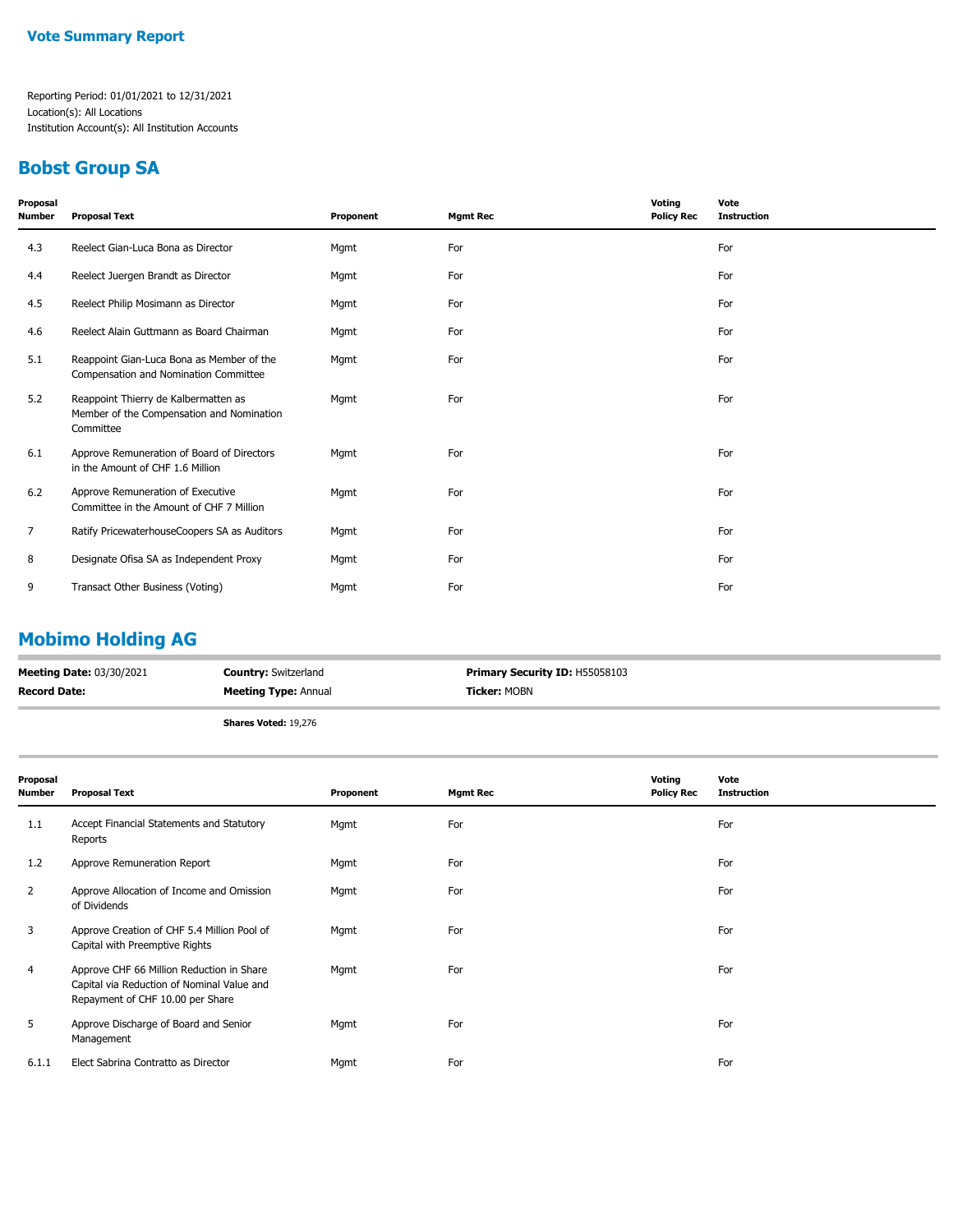## **Mobimo Holding AG**

| Proposal<br>Number | <b>Proposal Text</b>                                                                     | Proponent | <b>Mgmt Rec</b> | Voting<br><b>Policy Rec</b> | Vote<br><b>Instruction</b> |
|--------------------|------------------------------------------------------------------------------------------|-----------|-----------------|-----------------------------|----------------------------|
| 6.1.2              | Reelect Daniel Crausaz as Director                                                       | Mgmt      | For             |                             | For                        |
| 6.1.3              | Reelect Brian Fischer as Director                                                        | Mgmt      | For             |                             | For                        |
| 6.1.4              | Reelect Bernadette Koch as Director                                                      | Mgmt      | For             |                             | For                        |
| 6.1.5              | Reelect Peter Schaub as Director and as<br>Board Chairman                                | Mgmt      | For             |                             | For                        |
| 6.1.6              | Reelect Martha Scheiber as Director                                                      | Mgmt      | For             |                             | For                        |
| 6.2.1              | Reappoint Bernadette Koch as Member of the<br>Nomination and Compensation Committee      | Mgmt      | For             |                             | For                        |
| 6.2.2              | Appoint Daniel Crausaz as Member of the<br>Nomination and Compensation Committee         | Mgmt      | For             |                             | For                        |
| 6.2.3              | Reappoint Brian Fischer as Member of the<br>Nomination and Compensation Committee        | Mgmt      | For             |                             | For                        |
| 6.3                | Ratify Ernst & Young AG as Auditors                                                      | Mgmt      | For             |                             | For                        |
| 6.4                | Designate Grossenbacher Rechtsanwaelte AG<br>as Independent Proxy                        | Mgmt      | For             |                             | For                        |
| 7.1                | Approve Fixed Remuneration of Directors in<br>the Amount of CHF 1.1 Million              | Mgmt      | For             |                             | For                        |
| 8.1                | Approve Fixed Remuneration of Executive<br>Committee in the Amount of CHF 2.9 Million    | Mgmt      | For             |                             | For                        |
| 8.2                | Approve Variable Remuneration of Executive<br>Committee in the Amount of CHF 2.9 Million | Mgmt      | For             |                             | For                        |
| 9                  | Transact Other Business (Voting)                                                         | Mgmt      | For             |                             | For                        |
|                    |                                                                                          |           |                 |                             |                            |

#### **HUBER+SUHNER AG**

| <b>Meeting Date: 03/31/2021</b> | <b>Country: Switzerland</b> | <b>Primary Security ID: H44229187</b> |
|---------------------------------|-----------------------------|---------------------------------------|
| <b>Record Date:</b>             | <b>Meeting Type: Annual</b> | <b>Ticker:</b> HUBN                   |
|                                 | Shares Voted: 0.500         |                                       |

| <b>Shares Voted: 9,500</b> |  |  |
|----------------------------|--|--|
|                            |  |  |

| Proposal<br><b>Number</b> | <b>Proposal Text</b>                                                | Proponent | <b>Mgmt Rec</b> | Voting<br><b>Policy Rec</b> | Vote<br><b>Instruction</b> |
|---------------------------|---------------------------------------------------------------------|-----------|-----------------|-----------------------------|----------------------------|
|                           | Accept Financial Statements and Statutory<br>Reports                | Mgmt      | For             |                             | For                        |
|                           | Approve Allocation of Income and Dividends<br>of CHF 1.30 per Share | Mgmt      | For             |                             | For                        |
|                           | Approve Discharge of Board and Senior<br>Management                 | Mgmt      | For             |                             | For                        |
| 4.1                       | Reelect Urs Kaufmann as Director and as<br>Board Chairman           | Mgmt      | For             |                             | For                        |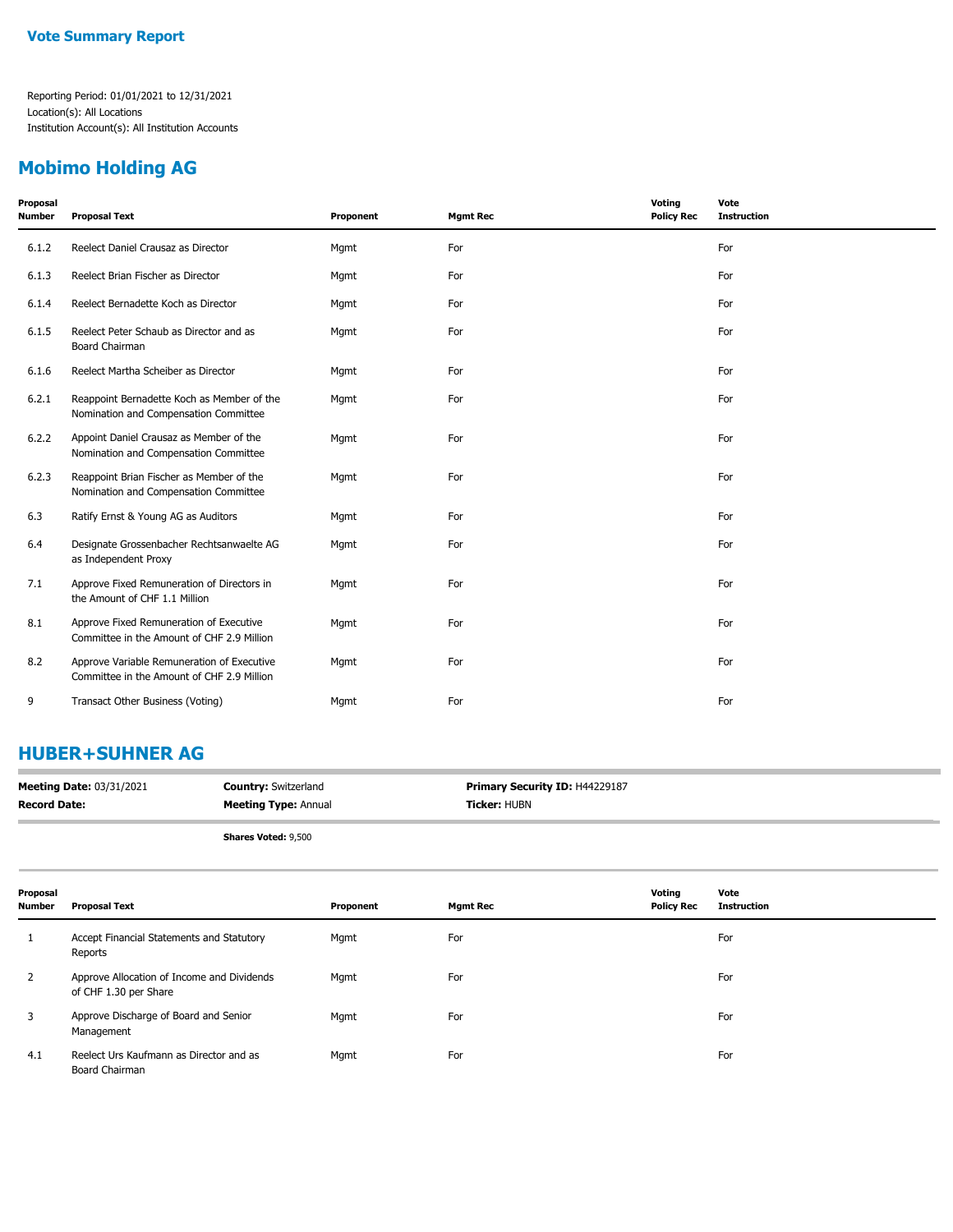#### **HUBER+SUHNER AG**

| Proposal<br><b>Number</b> | <b>Proposal Text</b>                                                                                                                 | Proponent | <b>Mgmt Rec</b> | <b>Voting</b><br><b>Policy Rec</b> | Vote<br><b>Instruction</b> |
|---------------------------|--------------------------------------------------------------------------------------------------------------------------------------|-----------|-----------------|------------------------------------|----------------------------|
| 4.2                       | Reelect Beat Kaelin as Director                                                                                                      | Mgmt      | For             |                                    | For                        |
| 4.3                       | Reelect Monika Buetler as Director                                                                                                   | Mgmt      | For             |                                    | For                        |
| 4.4                       | Reelect Rolf Seiffert as Director                                                                                                    | Mgmt      | For             |                                    | For                        |
| 4.5                       | Reelect Franz Studer as Director                                                                                                     | Mgmt      | For             |                                    | For                        |
| 4.6                       | Reelect Joerg Walther as Director                                                                                                    | Mgmt      | For             |                                    | For                        |
| 5.1                       | Reappoint Beat Kaelin as Member of the<br>Nomination and Compensation Committee                                                      | Mgmt      | For             |                                    | For                        |
| 5.2                       | Reappoint Urs Kaufmann as Member of the<br>Nomination and Compensation Committee                                                     | Mgmt      | For             |                                    | For                        |
| 6                         | Approve Remuneration Report (Non-Binding)                                                                                            | Mgmt      | For             |                                    | For                        |
| 7.1                       | Approve Remuneration of Directors in the<br>Amount of CHF 740,000 from 2021 AGM until<br>2022 AGM                                    | Mgmt      | For             |                                    | For                        |
| 7.2                       | Approve Fixed Remuneration of Executive<br>Committee in the Amount of CHF 2.7 Million<br>for the Period July 1, 2021 - June 30, 2022 | Mgmt      | For             |                                    | For                        |
| 7.3                       | Approve Share-Based Remuneration of<br>Directors in the Amount of CHF 760,000 from<br>2020 AGM until 2021 AGM                        | Mgmt      | For             |                                    | For                        |
| 7.4                       | Approve Variable Remuneration of Executive<br>Committee in the Amount of CHF 2.1 Million<br>for Fiscal 2020                          | Mgmt      | For             |                                    | For                        |
| 8                         | Ratify Ernst & Young AG as Auditors                                                                                                  | Mgmt      | For             |                                    | For                        |
| 9                         | Designate Bratschi AG as Independent Proxy                                                                                           | Mgmt      | For             |                                    | For                        |
| 10                        | Transact Other Business (Voting)                                                                                                     | Mgmt      | For             |                                    | For                        |

## **INFICON Holding AG**

| <b>Meeting Date: 03/31/2021</b><br><b>Record Date:</b> |                                                      | <b>Country: Switzerland</b><br><b>Meeting Type: Annual</b> |           | Primary Security ID: H7190K102<br><b>Ticker: IFCN</b> |                             |                            |
|--------------------------------------------------------|------------------------------------------------------|------------------------------------------------------------|-----------|-------------------------------------------------------|-----------------------------|----------------------------|
|                                                        |                                                      | <b>Shares Voted: 670</b>                                   |           |                                                       |                             |                            |
| Proposal<br><b>Number</b>                              | <b>Proposal Text</b>                                 |                                                            | Proponent | <b>Mgmt Rec</b>                                       | Voting<br><b>Policy Rec</b> | Vote<br><b>Instruction</b> |
|                                                        | Accept Financial Statements and Statutory<br>Reports |                                                            | Mgmt      | For                                                   |                             | For                        |
|                                                        | Approve Discharge of Board of Directors              |                                                            | Mgmt      | For                                                   |                             | For                        |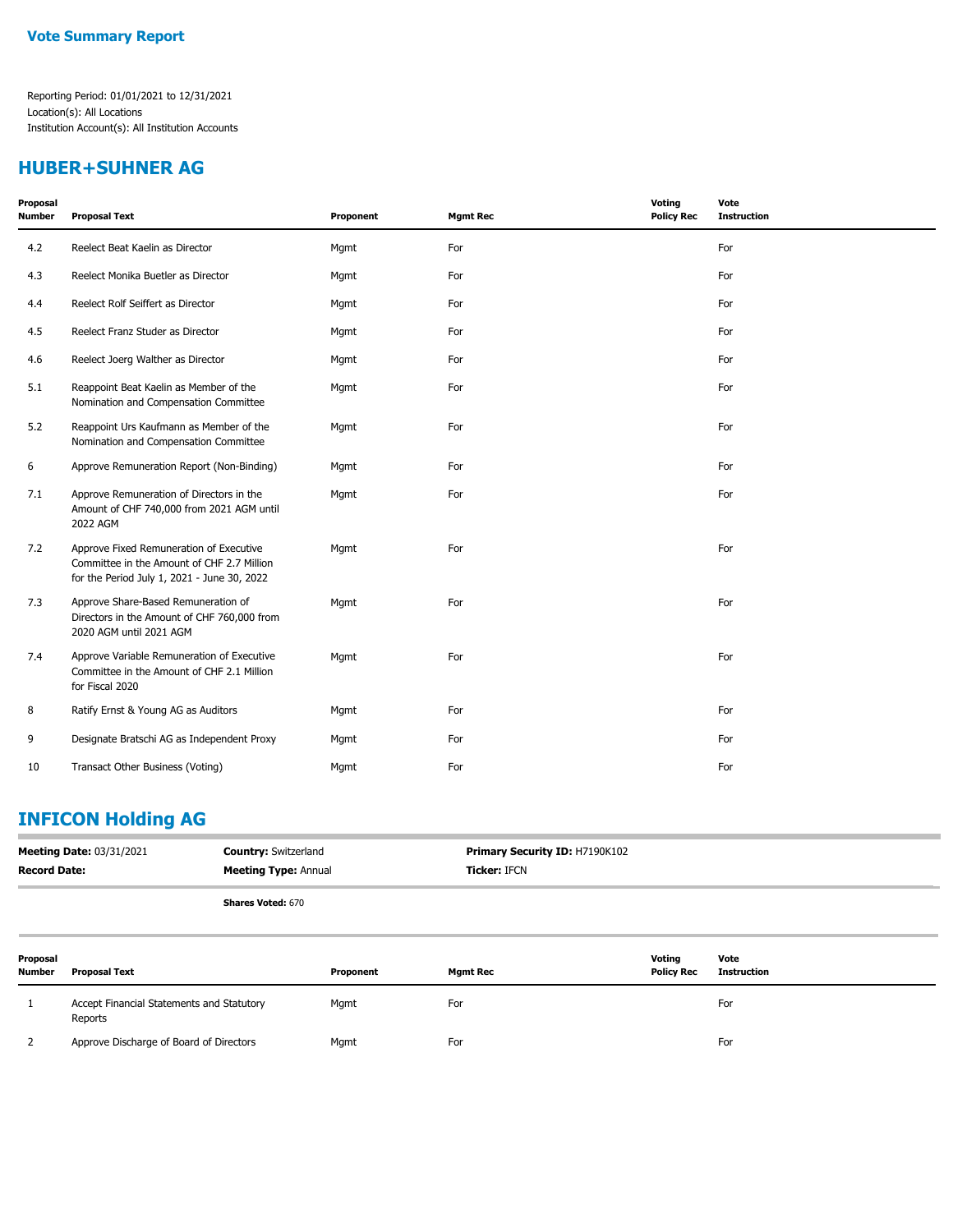#### **INFICON Holding AG**

| Proposal<br>Number | <b>Proposal Text</b>                                                            | Proponent | <b>Mgmt Rec</b> | Voting<br><b>Policy Rec</b> | Vote<br><b>Instruction</b> |
|--------------------|---------------------------------------------------------------------------------|-----------|-----------------|-----------------------------|----------------------------|
| 3                  | Approve Allocation of Income and Dividends<br>of CHF 16.00 per Share            | Mgmt      | For             |                             | For                        |
| 4.1                | Reelect Beat Luethi as Director and Board<br>Chairman                           | Mgmt      | For             |                             | For                        |
| 4.2                | Reelect Richard Fischer as Director                                             | Mgmt      | For             |                             | For                        |
| 4.3                | Reelect Vanessa Frey as Director                                                | Mgmt      | For             |                             | For                        |
| 4.4                | Reelect Beat Siegrist as Director                                               | Mgmt      | For             |                             | For                        |
| 4.5                | Elect Reto Suter as Director                                                    | Mgmt      | For             |                             | For                        |
| 4.6                | Reappoint Richard Fischer as Member of the<br><b>Compensation Committee</b>     | Mgmt      | For             |                             | For                        |
| 4.7                | Reappoint Beat Siegrist as Member of the<br><b>Compensation Committee</b>       | Mgmt      | For             |                             | For                        |
| 4.8                | Appoint Reto Suter as Member of the<br><b>Compensation Committee</b>            | Mgmt      | For             |                             | For                        |
| 5                  | Designate Baur Huerlimann AG as<br><b>Independent Proxy</b>                     | Mgmt      | For             |                             | For                        |
| 6                  | Ratify KPMG AG as Auditors                                                      | Mgmt      | For             |                             | For                        |
| 7                  | Approve Remuneration Report                                                     | Mgmt      | For             |                             | For                        |
| 8                  | Approve Remuneration of Directors in the<br>Amount of CHF 800,000               | Mgmt      | For             |                             | For                        |
| 9                  | Approve Remuneration of Executive<br>Committee in the Amount of CHF 3.5 Million | Mgmt      | For             |                             | For                        |
| 10                 | Amend Articles Re: Virtual AGM                                                  | Mgmt      | For             |                             | For                        |
| 11                 | Transact Other Business (Voting)                                                | Mgmt      | For             |                             | For                        |

## **PSP Swiss Property AG**

| <b>Meeting Date: 03/31/2021</b><br><b>Record Date:</b> |                                                                     | <b>Country: Switzerland</b><br><b>Meeting Type: Annual</b> |           | Primary Security ID: H64687124<br><b>Ticker: PSPN</b> |                             |                            |
|--------------------------------------------------------|---------------------------------------------------------------------|------------------------------------------------------------|-----------|-------------------------------------------------------|-----------------------------|----------------------------|
|                                                        |                                                                     | Shares Voted: 31,800                                       |           |                                                       |                             |                            |
| Proposal<br><b>Number</b>                              | <b>Proposal Text</b>                                                |                                                            | Proponent | <b>Mgmt Rec</b>                                       | Voting<br><b>Policy Rec</b> | Vote<br><b>Instruction</b> |
|                                                        | Accept Financial Statements and Statutory<br>Reports                |                                                            | Mgmt      | For                                                   |                             | For                        |
| 2                                                      | Approve Remuneration Report (Non-Binding)                           |                                                            | Mgmt      | For                                                   |                             | For                        |
| 3                                                      | Approve Allocation of Income and Dividends<br>of CHF 3.65 per Share |                                                            | Mgmt      | For                                                   |                             | For                        |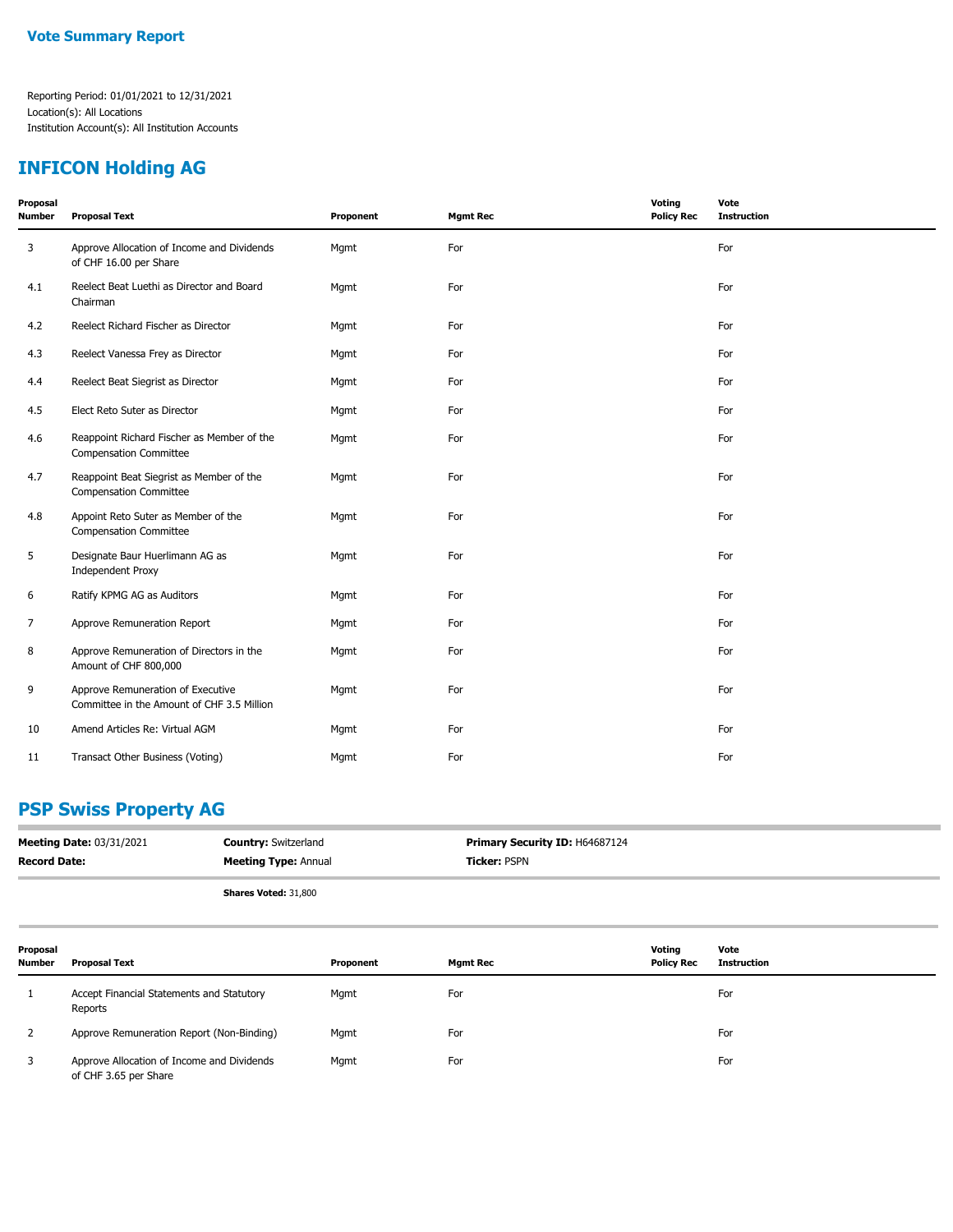#### **PSP Swiss Property AG**

| Proposal<br><b>Number</b> | <b>Proposal Text</b>                                                            | Proponent | <b>Mgmt Rec</b> | Voting<br><b>Policy Rec</b> | Vote<br><b>Instruction</b> |
|---------------------------|---------------------------------------------------------------------------------|-----------|-----------------|-----------------------------|----------------------------|
| 4                         | Approve Discharge of Board and Senior<br>Management                             | Mgmt      | For             |                             | For                        |
| 5.1                       | Reelect Luciano Gabriel as Director                                             | Mgmt      | For             |                             | For                        |
| 5.2                       | Reelect Corinne Denzler as Director                                             | Mgmt      | For             |                             | For                        |
| 5.3                       | Reelect Adrian Dudle as Director                                                | Mgmt      | For             |                             | For                        |
| 5.4                       | Reelect Peter Forstmoser as Director                                            | Mgmt      | For             |                             | For                        |
| 5.5                       | Reelect Henrik Saxborn as Director                                              | Mgmt      | For             |                             | For                        |
| 5.6                       | Reelect Josef Stadler as Director                                               | Mgmt      | For             |                             | For                        |
| 5.7                       | Reelect Aviram Wertheim as Director                                             | Mgmt      | For             |                             | For                        |
| 6                         | Reelect Luciano Gabriel as Board Chairman                                       | Mgmt      | For             |                             | For                        |
| 7.1                       | Reappoint Peter Forstmoser as Member of the<br><b>Compensation Committee</b>    | Mgmt      | For             |                             | For                        |
| 7.2                       | Reappoint Adrian Dudle as Member of the<br><b>Compensation Committee</b>        | Mgmt      | For             |                             | For                        |
| 7.3                       | Reappoint Josef Stadler as Member of the<br><b>Compensation Committee</b>       | Mgmt      | For             |                             | For                        |
| 8                         | Approve Remuneration of Directors in the<br>Amount of CHF 1 Million             | Mgmt      | For             |                             | For                        |
| 9                         | Approve Remuneration of Executive<br>Committee in the Amount of CHF 4.2 Million | Mgmt      | For             |                             | For                        |
| 10                        | Ratify Ernst & Young AG as Auditors                                             | Mgmt      | For             |                             | For                        |
| 11                        | Designate Proxy Voting Services GmbH as<br><b>Independent Proxy</b>             | Mqmt      | For             |                             | For                        |
| 12                        | Transact Other Business (Voting)                                                | Mgmt      | For             |                             | For                        |

## **Swisscom AG**

| <b>Record Date:</b> | <b>Meeting Date: 03/31/2021</b> | Primary Security ID: H8398N104<br><b>Country: Switzerland</b><br><b>Meeting Type: Annual</b><br>Ticker: SCMN |                 |                             |                            |
|---------------------|---------------------------------|--------------------------------------------------------------------------------------------------------------|-----------------|-----------------------------|----------------------------|
|                     |                                 | <b>Shares Voted: 800</b>                                                                                     |                 |                             |                            |
| Proposal<br>Number  | <b>Proposal Text</b>            | Proponent                                                                                                    | <b>Mgmt Rec</b> | Voting<br><b>Policy Rec</b> | Vote<br><b>Instruction</b> |

| .          | Accept Financial Statements and Statutory<br>Reports | Mamt | For | For |
|------------|------------------------------------------------------|------|-----|-----|
| <b>1.4</b> | Approve Remuneration Report (Non-Binding)            | Mamt | For | For |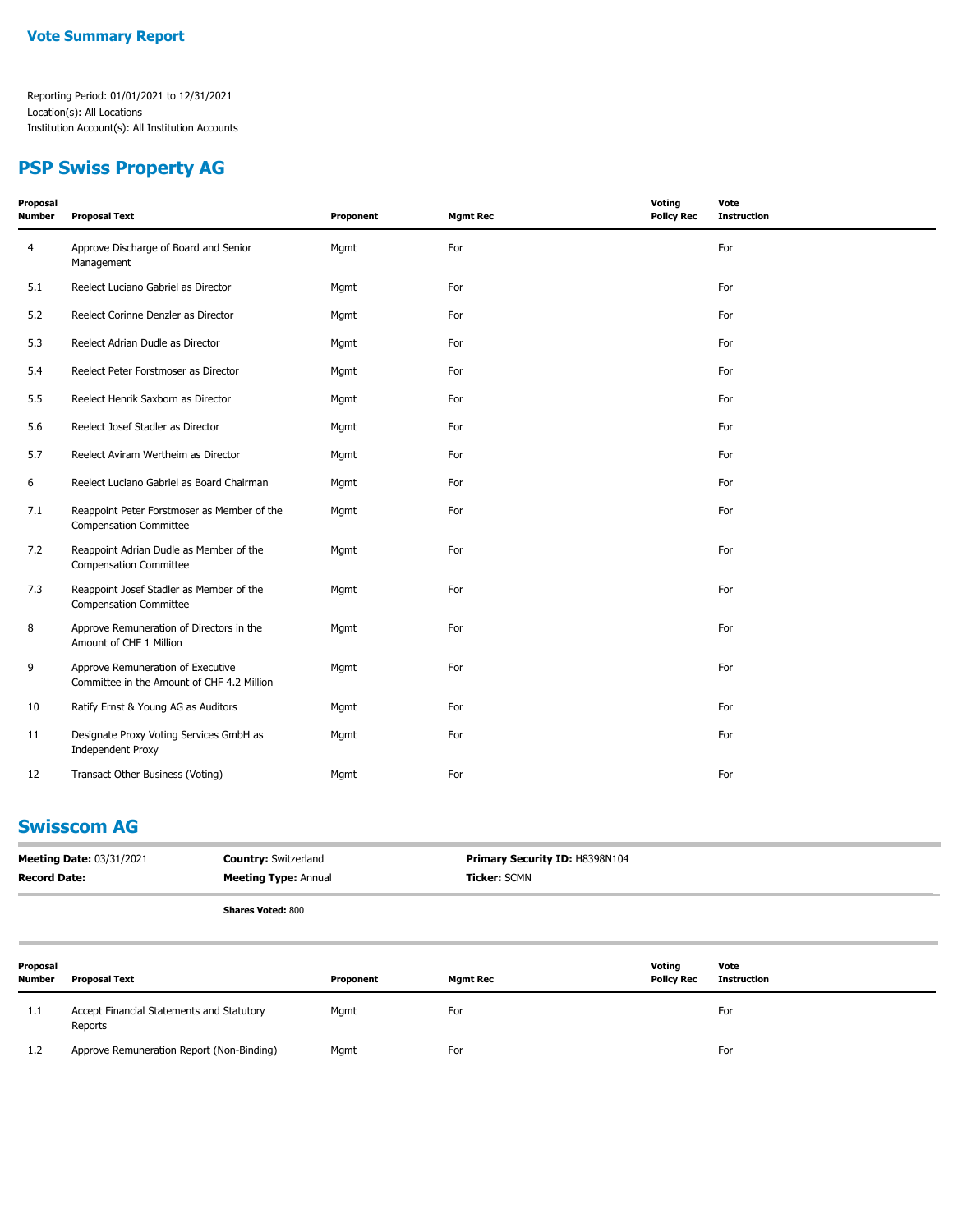## **Swisscom AG**

| Proposal<br><b>Number</b> | <b>Proposal Text</b>                                                            | Proponent | <b>Mgmt Rec</b> | Voting<br><b>Policy Rec</b> | Vote<br><b>Instruction</b> |
|---------------------------|---------------------------------------------------------------------------------|-----------|-----------------|-----------------------------|----------------------------|
| $\overline{2}$            | Approve Allocation of Income and Dividends<br>of CHF 22 per Share               | Mgmt      | For             |                             | For                        |
| 3                         | Approve Discharge of Board and Senior<br>Management                             | Mgmt      | For             |                             | For                        |
| 4.1                       | Reelect Roland Abt as Director                                                  | Mgmt      | For             |                             | For                        |
| 4.2                       | Reelect Alain Carrupt as Director                                               | Mgmt      | For             |                             | For                        |
| 4.3                       | Elect Guus Dekkers as Director                                                  | Mgmt      | For             |                             | For                        |
| 4.4                       | Reelect Frank Esser as Director                                                 | Mgmt      | For             |                             | For                        |
| 4.5                       | Reelect Barbara Frei as Director                                                | Mgmt      | For             |                             | For                        |
| 4.6                       | Reelect Sandra Lathion-Zweifel as Director                                      | Mgmt      | For             |                             | For                        |
| 4.7                       | Reelect Anna Mossberg as Director                                               | Mgmt      | For             |                             | For                        |
| 4.8                       | Reelect Michael Rechsteiner as Director                                         | Mgmt      | For             |                             | For                        |
| 4.9                       | Elect Michael Rechsteiner as Board Chairman                                     | Mgmt      | For             |                             | For                        |
| 5.1                       | Reappoint Roland Abt as Member of the<br><b>Compensation Committee</b>          | Mgmt      | For             |                             | For                        |
| 5.2                       | Reappoint Frank Esser as Member of the<br><b>Compensation Committee</b>         | Mgmt      | For             |                             | For                        |
| 5.3                       | Reappoint Barbara Frei as Member of the<br><b>Compensation Committee</b>        | Mgmt      | For             |                             | For                        |
| 5.4                       | Appoint Michael Rechsteiner as Member of<br>the Compensation Committee          | Mgmt      | For             |                             | For                        |
| 5.5                       | Reappoint Renzo Simoni as Member of the<br><b>Compensation Committee</b>        | Mgmt      | For             |                             | For                        |
| 6.1                       | Approve Remuneration of Directors in the<br>Amount of CHF 2.5 Million           | Mgmt      | For             |                             | For                        |
| 6.2                       | Approve Remuneration of Executive<br>Committee in the Amount of CHF 8.7 Million | Mgmt      | For             |                             | For                        |
| 7                         | Designate Reber Rechtsanwaelte as<br><b>Independent Proxy</b>                   | Mgmt      | For             |                             | For                        |
| 8                         | Ratify PricewaterhouseCoopers AG as<br>Auditors                                 | Mgmt      | For             |                             | For                        |
| 9                         | Transact Other Business (Voting)                                                | Mgmt      | For             |                             | Against                    |

## **Valora Holding AG**

| <b>Meeting Date: 03/31/2021</b> | <b>Country:</b> Switzerland | <b>Primary Security ID: H53670198</b> |
|---------------------------------|-----------------------------|---------------------------------------|
| <b>Record Date:</b>             | <b>Meeting Type: Annual</b> | <b>Ticker: VALN</b>                   |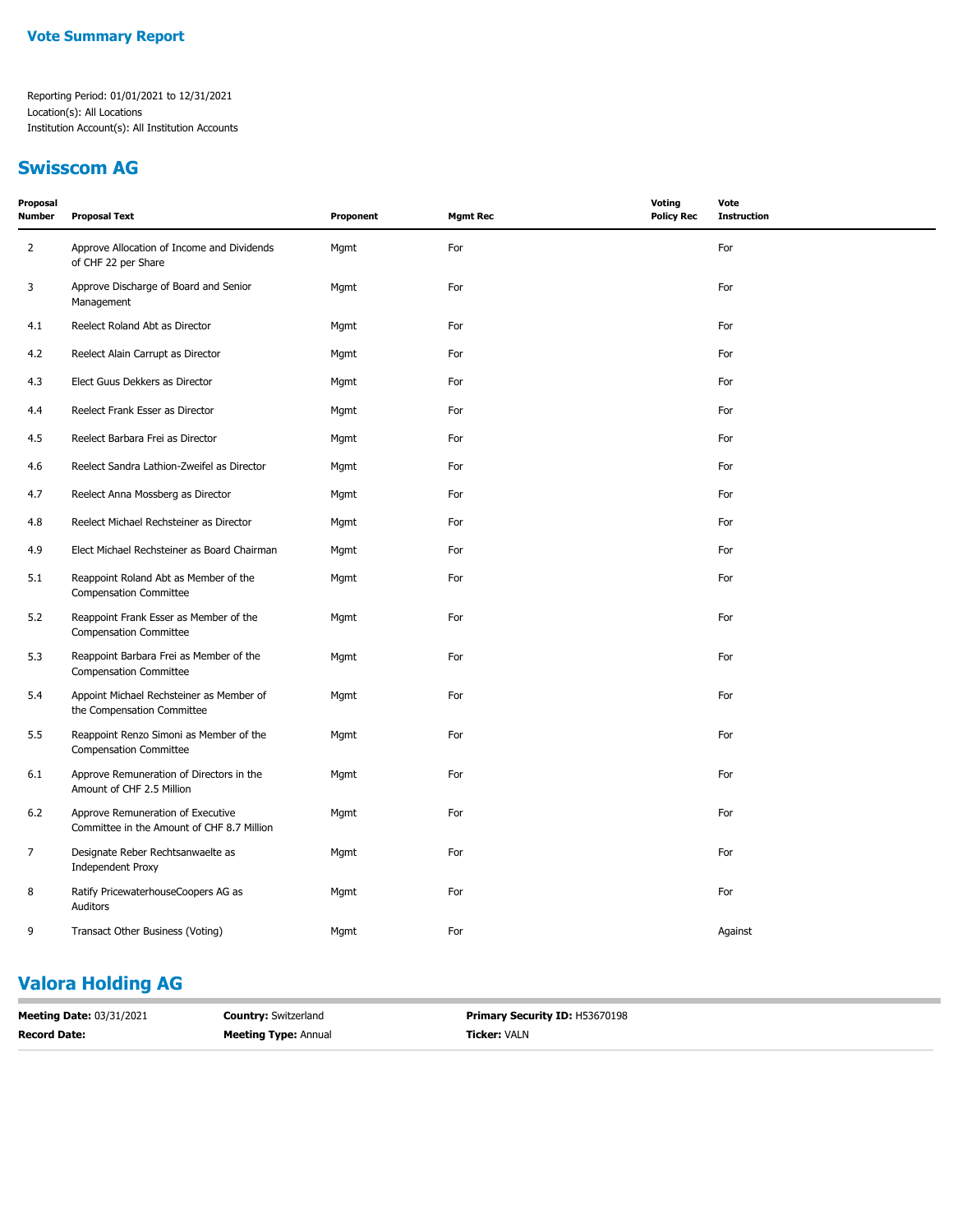## **Valora Holding AG**

**Shares Voted:** 2,000

| Proposal<br><b>Number</b> | <b>Proposal Text</b>                                                                     | Proponent | <b>Mgmt Rec</b> | <b>Voting</b><br><b>Policy Rec</b> | Vote<br><b>Instruction</b> |
|---------------------------|------------------------------------------------------------------------------------------|-----------|-----------------|------------------------------------|----------------------------|
| $\mathbf{1}$              | Accept Financial Statements and Statutory<br>Reports                                     | Mgmt      | For             |                                    | For                        |
| $\overline{2}$            | Approve Remuneration Report                                                              | Mgmt      | For             |                                    | For                        |
| 3                         | Approve Allocation of Income and Omission<br>of Dividends                                | Mgmt      | For             |                                    | For                        |
| $\overline{4}$            | Approve Discharge of Board and Senior<br>Management                                      | Mgmt      | For             |                                    | For                        |
| 5.1                       | Approve Creation of CHF 439,000 Pool of<br>Authorized Capital without Preemptive Rights  | Mgmt      | For             |                                    | For                        |
| 5.2                       | Approve Creation of CHF 439,000 Pool of<br>Conditional Capital without Preemptive Rights | Mgmt      | For             |                                    | For                        |
| 6.1                       | Approve Remuneration of Directors in the<br>Amount of CHF 1.7 Million                    | Mgmt      | For             |                                    | For                        |
| 6.2                       | Approve Remuneration of Executive<br>Committee in the Amount of CHF 7.7 Million          | Mgmt      | For             |                                    | For                        |
| 7.1.1                     | Reelect Franz Julen as Director and Board<br>Chairman                                    | Mgmt      | For             |                                    | For                        |
| 7.1.2                     | Reelect Markus Bernhard as Director                                                      | Mgmt      | For             |                                    | For                        |
| 7.1.3                     | Reelect Insa Klasing as Director                                                         | Mgmt      | For             |                                    | For                        |
| 7.1.4                     | Reelect Michael Kliger as Director                                                       | Mgmt      | For             |                                    | For                        |
| 7.1.5                     | Reelect Karin Schwab as Director                                                         | Mgmt      | For             |                                    | For                        |
| 7.1.6                     | Reelect Sascha Zahnd as Director                                                         | Mgmt      | For             |                                    | For                        |
| 7.2                       | Elect Felix Stinson as Director                                                          | Mgmt      | For             |                                    | For                        |
| 7.3.1                     | Reappoint Insa Klasing as Member of the<br>Nomination and Compensation Committee         | Mgmt      | For             |                                    | For                        |
| 7.3.2                     | Reappoint Michael Klinger as Member of the<br>Nomination and Compensation Committee      | Mgmt      | For             |                                    | For                        |
| 7.3.3                     | Appoint Sascha Zahnd as Member of the<br>Nomination and Compensation Committee           | Mgmt      | For             |                                    | For                        |
| 7.4                       | Designate Oscar Olano as Independent Proxy                                               | Mgmt      | For             |                                    | For                        |
| 7.5                       | Ratify Ernst & Young AG as Auditors                                                      | Mgmt      | For             |                                    | For                        |
| 8                         | Transact Other Business (Voting)                                                         | Mgmt      | For             |                                    | For                        |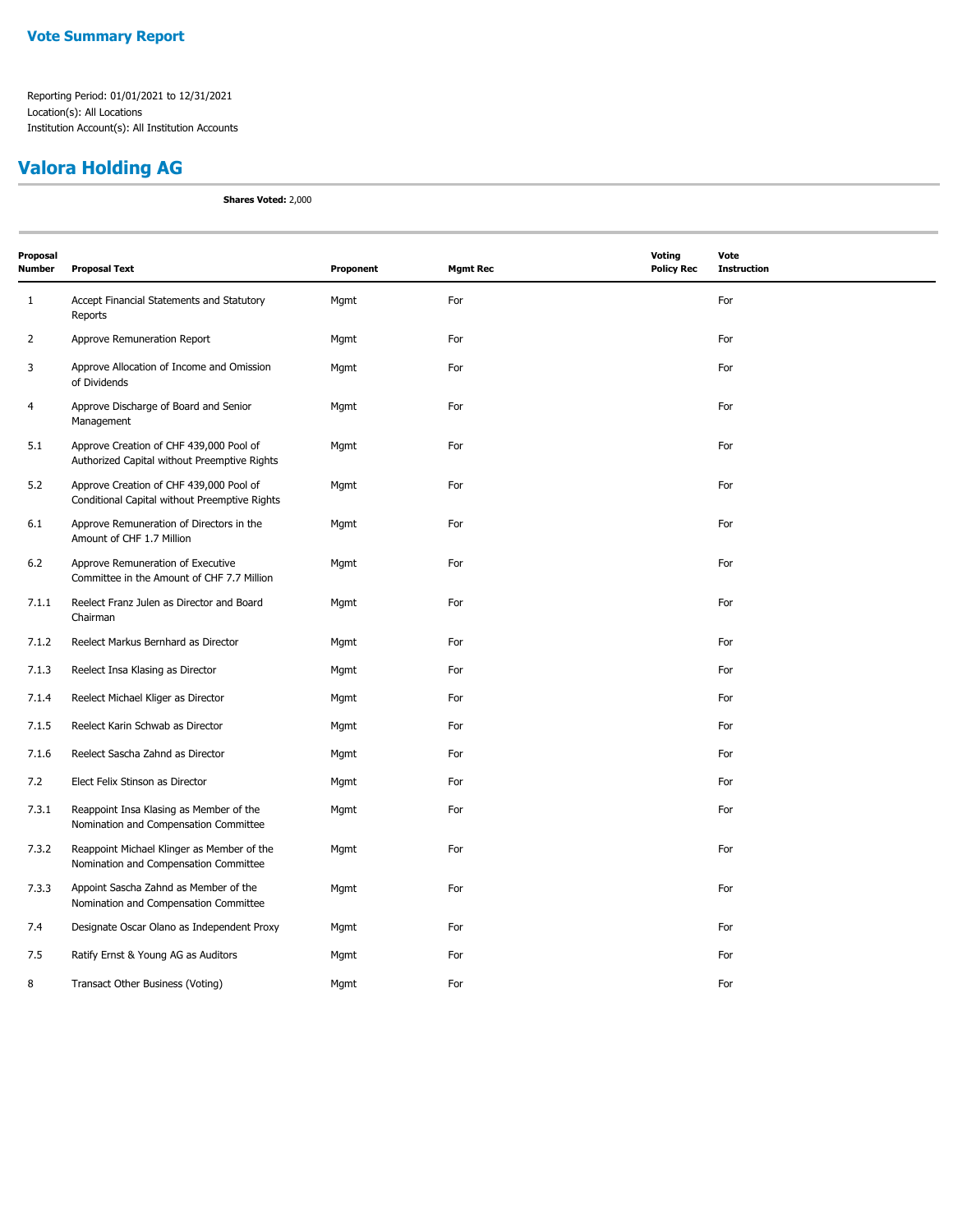## **Forbo Holding AG**

| <b>Meeting Date: 04/01/2021</b> | <b>Country: Switzerland</b> | <b>Primary Security ID: H26865214</b> |
|---------------------------------|-----------------------------|---------------------------------------|
| Record Date:                    | <b>Meeting Type: Annual</b> | <b>Ticker: FORN</b>                   |
|                                 | <b>Shares Voted: 850</b>    |                                       |

| Proposal<br>Number | <b>Proposal Text</b>                                                                               | Proponent | <b>Mgmt Rec</b> | Voting<br><b>Policy Rec</b> | Vote<br><b>Instruction</b> |
|--------------------|----------------------------------------------------------------------------------------------------|-----------|-----------------|-----------------------------|----------------------------|
| $\mathbf{1}$       | Accept Financial Statements and Statutory<br>Reports                                               | Mgmt      | For             |                             | For                        |
| $\overline{2}$     | Approve Discharge of Board and Senior<br>Management                                                | Mgmt      | For             |                             | For                        |
| 3                  | Approve Allocation of Income and Dividends<br>of CHF 20.00 per Share                               | Mgmt      | For             |                             | For                        |
| 4.1                | Approve Remuneration Report                                                                        | Mgmt      | For             |                             | For                        |
| 4.2                | Approve Remuneration of Directors in the<br>Amount of CHF 4.6 Million                              | Mgmt      | For             |                             | For                        |
| 4.3                | Approve Fixed Remuneration of Executive<br>Committee in the Amount of CHF 2.5 Million              | Mgmt      | For             |                             | For                        |
| 4.4                | Approve Short-Term Variable Remuneration<br>of Executive Committee in the Amount of CHF<br>150,000 | Mgmt      | For             |                             | For                        |
| 4.5                | Approve Long-Term Remuneration of<br>Executive Committee in the Amount of CHF<br>500,000           | Mgmt      | For             |                             | For                        |
| 5.1                | Reelect This Schneider as Director and Board<br>Chairman                                           | Mgmt      | For             |                             | For                        |
| 5.2                | Reelect Peter Altorfer as Director                                                                 | Mgmt      | For             |                             | For                        |
| 5.3                | Reelect Michael Pieper as Director                                                                 | Mgmt      | For             |                             | For                        |
| 5.4                | Reelect Claudia Coninx-Kaczynski as Director                                                       | Mgmt      | For             |                             | For                        |
| 5.5                | Reelect Reto Mueller as Director                                                                   | Mgmt      | For             |                             | For                        |
| 5.6                | Reelect Vincent Studer as Director                                                                 | Mgmt      | For             |                             | For                        |
| 6.1                | Reappoint Peter Altorfer as Member of the<br><b>Compensation Committee</b>                         | Mgmt      | For             |                             | For                        |
| 6.2                | Reappoint Claudia Coninx-Kaczynski as<br>Member of the Compensation Committee                      | Mgmt      | For             |                             | For                        |
| 6.3                | Reappoint Michael Pieper as Member of the<br><b>Compensation Committee</b>                         | Mgmt      | For             |                             | For                        |
| 7                  | Ratify KPMG AG as Auditors                                                                         | Mgmt      | For             |                             | For                        |
| 8                  | Designate Rene Peyer as Independent Proxy                                                          | Mgmt      | For             |                             | For                        |
| 9                  | Transact Other Business (Voting)                                                                   | Mgmt      | For             |                             | For                        |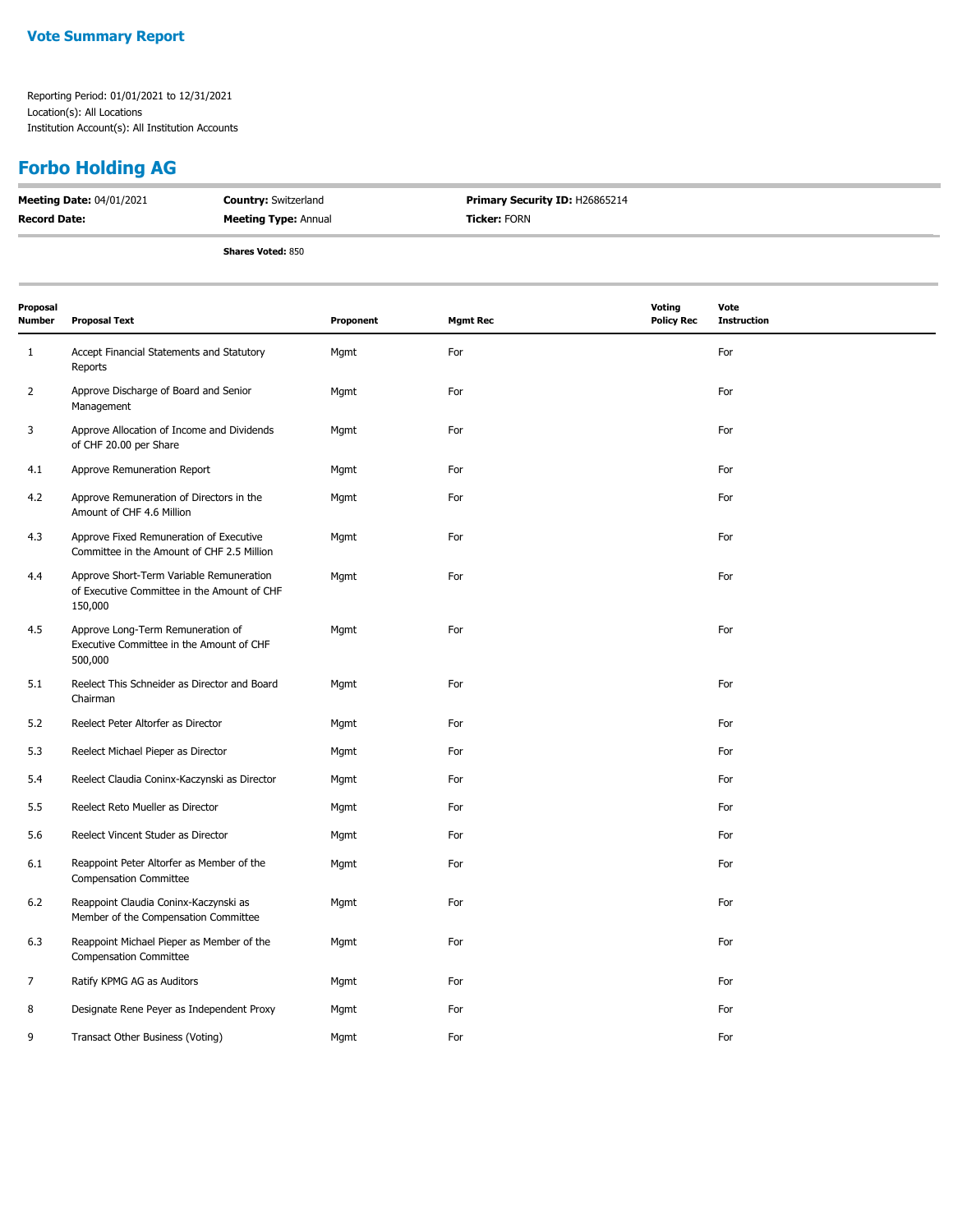# **Schweiter Technologies AG**

| <b>Meeting Date: 04/01/2021</b> | <b>Country: Switzerland</b> | <b>Primary Security ID: H73431142</b> |
|---------------------------------|-----------------------------|---------------------------------------|
| <b>Record Date:</b>             | <b>Meeting Type: Annual</b> | <b>Ticker: SWTQ</b>                   |
|                                 | <b>Shares Voted: 450</b>    |                                       |

| Proposal<br>Number | <b>Proposal Text</b>                                                          | Proponent | <b>Mgmt Rec</b> | <b>Voting</b><br><b>Policy Rec</b> | Vote<br><b>Instruction</b> |
|--------------------|-------------------------------------------------------------------------------|-----------|-----------------|------------------------------------|----------------------------|
| 1                  | Open Meeting                                                                  | Mgmt      |                 |                                    |                            |
| 2                  | Receive Report on Fiscal Year 2020<br>(Non-Voting)                            | Mgmt      |                 |                                    |                            |
| 3                  | Accept Financial Statements and Statutory<br>Reports                          | Mgmt      | For             |                                    | For                        |
| 4                  | Approve Remuneration Report (Non-Binding)                                     | Mgmt      | For             |                                    | For                        |
| 5                  | Approve Discharge of Board and Senior<br>Management                           | Mgmt      | For             |                                    | For                        |
| 6                  | Approve Allocation of Income and Dividends<br>of CHF 40 per Share             | Mgmt      | For             |                                    | For                        |
| 7.1.1              | Reelect Heinz Baumgartner as Director                                         | Mgmt      | For             |                                    | For                        |
| 7.1.2              | Reelect Vanessa Frey as Director                                              | Mgmt      | For             |                                    | For                        |
| 7.1.3              | Reelect Jacques Sanche as Director                                            | Mgmt      | For             |                                    | For                        |
| 7.1.4              | Reelect Lars van der Haegen as Director                                       | Mgmt      | For             |                                    | For                        |
| 7.1.5              | Reelect Beat Siegrist as Director and Board<br>Chairman                       | Mgmt      | For             |                                    | For                        |
| 7.2.1              | Elect Daniel Bossard as Director                                              | Mgmt      | For             |                                    | For                        |
| 7.2.2              | Elect Stephan Widrig as Director                                              | Mgmt      | For             |                                    | For                        |
| 7.3.1              | Reappoint Jacques Sanche as Member of the<br><b>Compensation Committee</b>    | Mgmt      | For             |                                    | For                        |
| 7.3.2              | Reappoint Vanessa Frey as Member of the<br><b>Compensation Committee</b>      | Mgmt      | For             |                                    | For                        |
| 7.3.3              | Reappoint Beat Siegrist as Member of the<br><b>Compensation Committee</b>     | Mgmt      | For             |                                    | For                        |
| 7.4                | Designate Proxy Voting Services GmbH as<br><b>Independent Proxy</b>           | Mgmt      | For             |                                    | For                        |
| 7.5                | Ratify KPMG AG as Auditors                                                    | Mgmt      | For             |                                    | For                        |
| 8.1                | Approve Remuneration of Directors in the<br>Amount of CHF 1.1 Million         | Mgmt      | For             |                                    | For                        |
| 8.2                | Approve Remuneration of Executive<br>Committee in the Amount of CHF 4 Million | Mgmt      | For             |                                    | For                        |
| 9                  | Transact Other Business (Voting)                                              | Mgmt      | For             |                                    | For                        |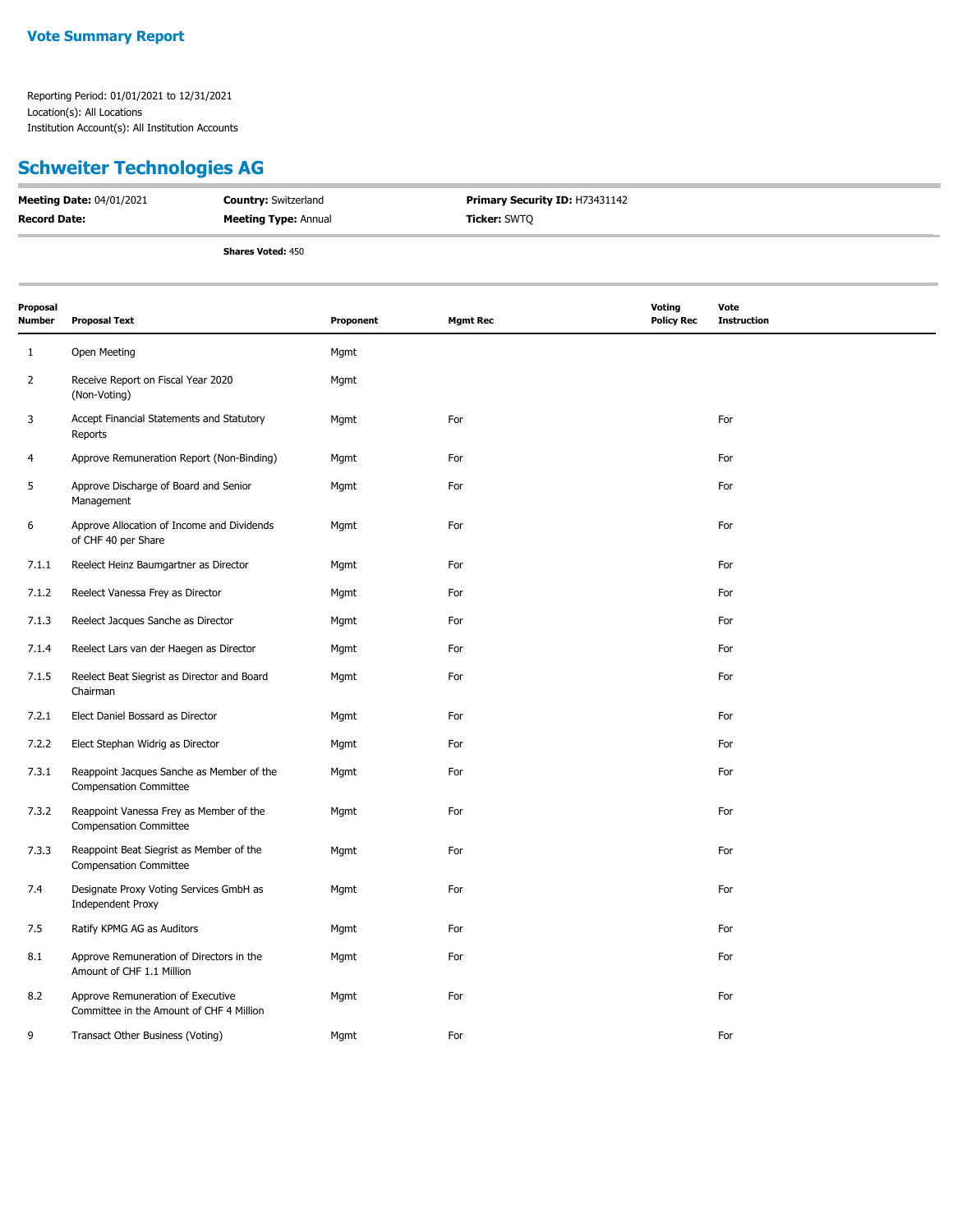## **Zurich Insurance Group AG**

| <b>Meeting Date: 04/07/2021</b> | <b>Country: Switzerland</b> | <b>Primary Security ID: H9870Y105</b> |
|---------------------------------|-----------------------------|---------------------------------------|
| <b>Record Date:</b>             | <b>Meeting Type: Annual</b> | <b>Ticker:</b> ZURN                   |
|                                 | <b>Shares Voted: 11,750</b> |                                       |

| Proposal<br>Number | <b>Proposal Text</b>                                                                                         | Proponent | <b>Mgmt Rec</b> | Voting<br><b>Policy Rec</b> | Vote<br><b>Instruction</b> |
|--------------------|--------------------------------------------------------------------------------------------------------------|-----------|-----------------|-----------------------------|----------------------------|
| 1.1                | Accept Financial Statements and Statutory<br>Reports                                                         | Mgmt      | For             |                             | For                        |
| 1.2                | Approve Remuneration Report (Non-Binding)                                                                    | Mgmt      | For             |                             | Against                    |
| $\overline{2}$     | Approve Allocation of Income and Dividends<br>of CHF 20.00 per Share                                         | Mgmt      | For             |                             | For                        |
| 3                  | Approve Discharge of Board and Senior<br>Management                                                          | Mgmt      | For             |                             | For                        |
| 4.1a               | Reelect Michel Lies as Director and Board<br>Chairman                                                        | Mgmt      | For             |                             | For                        |
| 4.1 <sub>b</sub>   | Reelect Joan Amble as Director                                                                               | Mgmt      | For             |                             | For                        |
| 4.1c               | Reelect Catherine Bessant as Director                                                                        | Mgmt      | For             |                             | For                        |
| 4.1 <sub>d</sub>   | Reelect Dame Carnwath as Director                                                                            | Mgmt      | For             |                             | For                        |
| 4.1e               | Reelect Christoph Franz as Director                                                                          | Mgmt      | For             |                             | For                        |
| 4.1f               | Reelect Michael Halbherr as Director                                                                         | Mgmt      | For             |                             | For                        |
| 4.1g               | Reelect Jeffrey Hayman as Director<br>(pro-forma vote as Jeffrey Hayman is not<br>available for appointment) | Mgmt      | For             |                             | Do Not<br>Vote             |
| 4.1h               | Reelect Monica Maechler as Director                                                                          | Mgmt      | For             |                             | For                        |
| 4.1i               | Reelect Kishore Mahbubani as Director                                                                        | Mgmt      | For             |                             | For                        |
| 4.1j               | Reelect Jasmin Staiblin as Director                                                                          | Mgmt      | For             |                             | For                        |
| 4.1k               | Reelect Barry Stowe as Director                                                                              | Mgmt      | For             |                             | For                        |
| 4.11               | Elect Sabine Keller-Busse as Director                                                                        | Mgmt      | For             |                             | For                        |
| 4.2.1              | Reappoint Michel Lies as Member of the<br><b>Compensation Committee</b>                                      | Mgmt      | For             |                             | For                        |
| 4.2.2              | Reappoint Catherine Bessant as Member of<br>the Compensation Committee                                       | Mgmt      | For             |                             | For                        |
| 4.2.3              | Reappoint Christoph Franz as Member of the<br><b>Compensation Committee</b>                                  | Mgmt      | For             |                             | For                        |
| 4.2.4              | Reappoint Kishore Mahbubani as Member of<br>the Compensation Committee                                       | Mgmt      | For             |                             | For                        |
| 4.2.5              | Reappoint Jasmin Staiblin as Member of the<br><b>Compensation Committee</b>                                  | Mgmt      | For             |                             | For                        |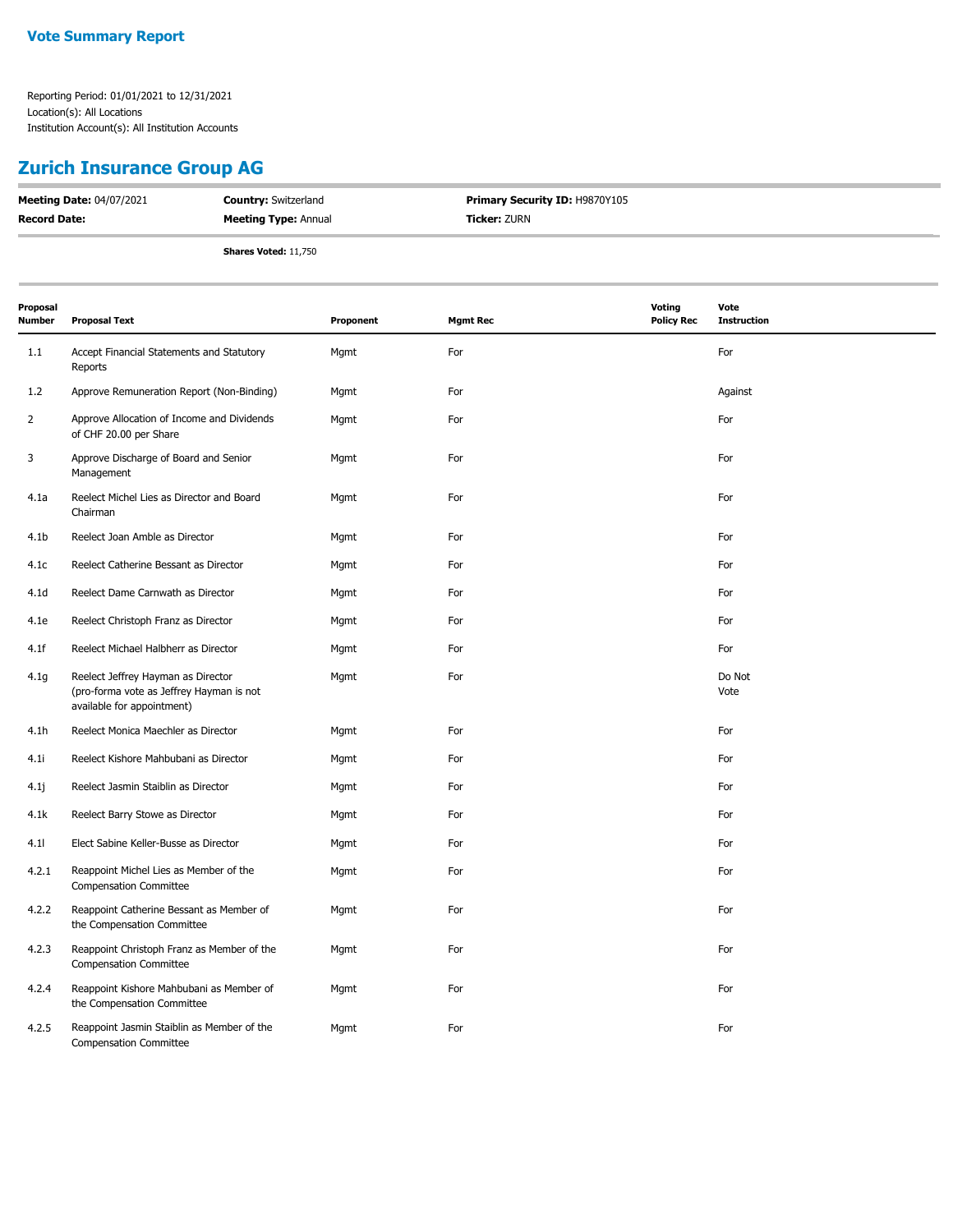#### **Zurich Insurance Group AG**

| For<br>For<br>4.2.6<br>Appoint Sabine Keller-Busse as Member of the<br>Mgmt<br><b>Compensation Committee</b><br>For<br>For<br>4.3<br>Designate Keller KLG as Independent Proxy<br>Mgmt<br>For<br>For<br>4.4<br>Ratify Ernst & Young AG as Auditors<br>Mgmt<br>For<br>Approve Remuneration of Directors in the<br>For<br>5.1<br>Mgmt<br>Amount of CHF 5.9 Million<br>Approve Remuneration of Executive<br>For<br>5.2<br>Mgmt<br>Against<br>Committee in the Amount of CHF 79.8 Million<br>For<br>For<br>6<br>Approve Extension of Existing Authorized<br>Mgmt<br>Capital Pool of CHF 4.5 Million with Partial<br>Exclusion of Preemptive Rights and Approve<br>Amendment to Existing Conditional Capital<br>Pool<br>For<br>7<br>Transact Other Business (Voting)<br>Against<br>Mgmt | Proposal<br>Number | <b>Proposal Text</b> | Proponent | <b>Mgmt Rec</b> | Voting<br><b>Policy Rec</b> | Vote<br><b>Instruction</b> |
|------------------------------------------------------------------------------------------------------------------------------------------------------------------------------------------------------------------------------------------------------------------------------------------------------------------------------------------------------------------------------------------------------------------------------------------------------------------------------------------------------------------------------------------------------------------------------------------------------------------------------------------------------------------------------------------------------------------------------------------------------------------------------------|--------------------|----------------------|-----------|-----------------|-----------------------------|----------------------------|
|                                                                                                                                                                                                                                                                                                                                                                                                                                                                                                                                                                                                                                                                                                                                                                                    |                    |                      |           |                 |                             |                            |
|                                                                                                                                                                                                                                                                                                                                                                                                                                                                                                                                                                                                                                                                                                                                                                                    |                    |                      |           |                 |                             |                            |
|                                                                                                                                                                                                                                                                                                                                                                                                                                                                                                                                                                                                                                                                                                                                                                                    |                    |                      |           |                 |                             |                            |
|                                                                                                                                                                                                                                                                                                                                                                                                                                                                                                                                                                                                                                                                                                                                                                                    |                    |                      |           |                 |                             |                            |
|                                                                                                                                                                                                                                                                                                                                                                                                                                                                                                                                                                                                                                                                                                                                                                                    |                    |                      |           |                 |                             |                            |
|                                                                                                                                                                                                                                                                                                                                                                                                                                                                                                                                                                                                                                                                                                                                                                                    |                    |                      |           |                 |                             |                            |
|                                                                                                                                                                                                                                                                                                                                                                                                                                                                                                                                                                                                                                                                                                                                                                                    |                    |                      |           |                 |                             |                            |

## **UBS Group AG**

| <b>Meeting Date: 04/08/2021</b> | <b>Country: Switzerland</b> | Primary Security ID: H42097107 |
|---------------------------------|-----------------------------|--------------------------------|
| <b>Record Date:</b>             | <b>Meeting Type: Annual</b> | <b>Ticker:</b> UBSG            |
|                                 |                             |                                |

**Shares Voted:** 50,000

| Proposal<br>Number | <b>Proposal Text</b>                                                                                              | Proponent | <b>Mgmt Rec</b> | Voting<br><b>Policy Rec</b> | Vote<br><b>Instruction</b> |
|--------------------|-------------------------------------------------------------------------------------------------------------------|-----------|-----------------|-----------------------------|----------------------------|
| $\mathbf{1}$       | Accept Financial Statements and Statutory<br>Reports                                                              | Mgmt      | For             |                             | For                        |
| 2                  | Approve Remuneration Report                                                                                       | Mgmt      | For             |                             | Against                    |
| 3                  | Approve Allocation of Income and Dividends<br>of USD 0.37 per Share                                               | Mgmt      | For             |                             | For                        |
| 4                  | Approve Discharge of Board and Senior<br>Management for Fiscal Year 2020, excluding<br>French Cross-Border Matter | Mgmt      | For             |                             | For                        |
| 5.1                | Reelect Axel Weber as Director and Board<br>Chairman                                                              | Mgmt      | For             |                             | For                        |
| 5.2                | Reelect Jeremy Anderson as Director                                                                               | Mgmt      | For             |                             | For                        |
| 5.3                | Reelect William Dudley as Director                                                                                | Mgmt      | For             |                             | For                        |
| 5.4                | Reelect Reto Francioni as Director                                                                                | Mgmt      | For             |                             | For                        |
| 5.5                | Reelect Fred Hu as Director                                                                                       | Mgmt      | For             |                             | For                        |
| 5.6                | Reelect Mark Hughes as Director                                                                                   | Mgmt      | For             |                             | For                        |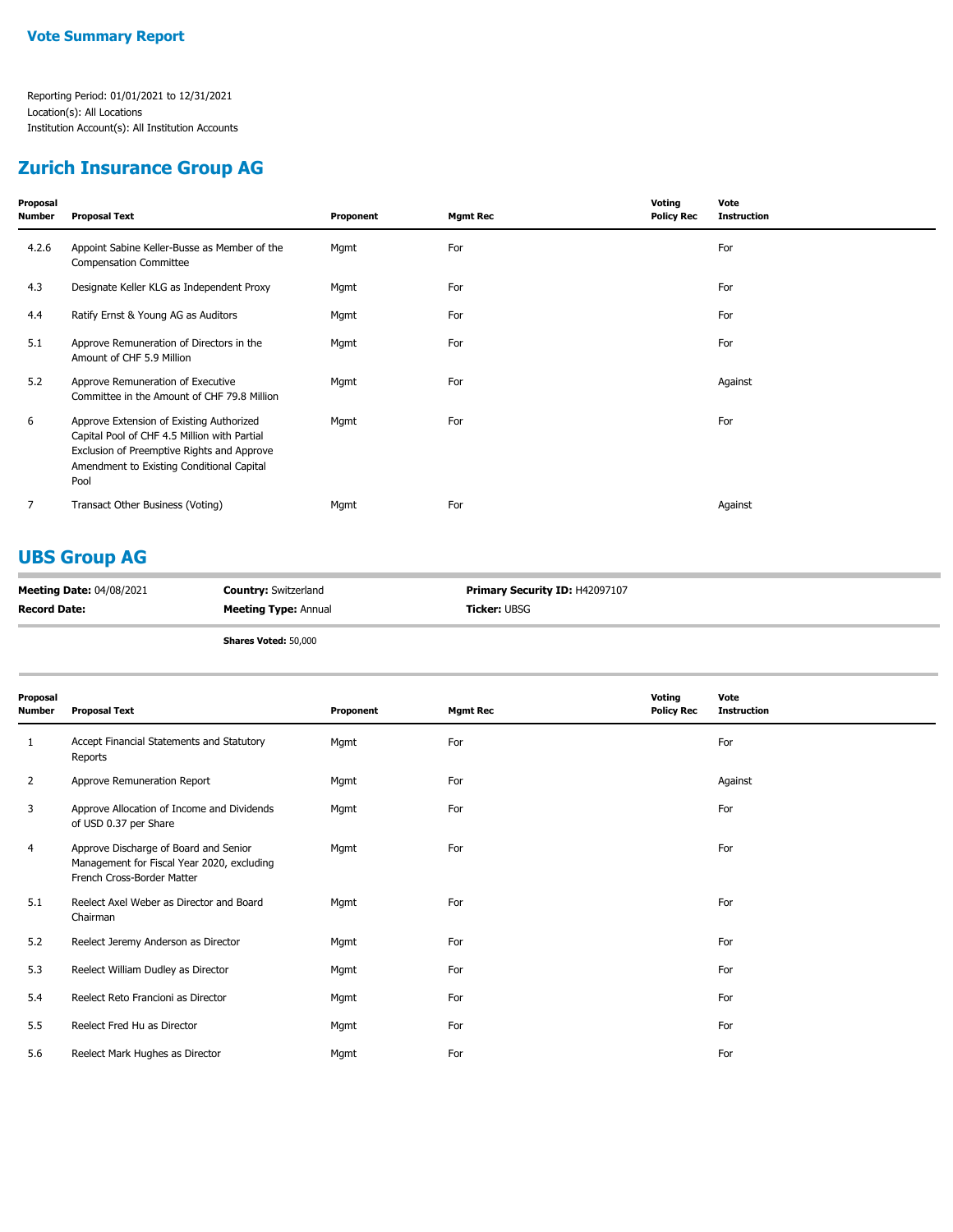## **UBS Group AG**

| Proposal<br>Number | <b>Proposal Text</b>                                                                                                                  | Proponent | <b>Mgmt Rec</b> | Voting<br><b>Policy Rec</b> | Vote<br><b>Instruction</b> |
|--------------------|---------------------------------------------------------------------------------------------------------------------------------------|-----------|-----------------|-----------------------------|----------------------------|
| 5.7                | Reelect Nathalie Rachou as Director                                                                                                   | Mgmt      | For             |                             | For                        |
| 5.8                | Reelect Julie Richardson as Director                                                                                                  | Mgmt      | For             |                             | For                        |
| 5.9                | Reelect Dieter Wemmer as Director                                                                                                     | Mgmt      | For             |                             | For                        |
| 5.10               | Reelect Jeanette Wong as Director                                                                                                     | Mgmt      | For             |                             | For                        |
| 6.1                | Elect Claudia Boeckstiegel as Director                                                                                                | Mgmt      | For             |                             | For                        |
| 6.2                | Elect Patrick Firmenich as Director                                                                                                   | Mgmt      | For             |                             | For                        |
| 7.1                | Reappoint Julie Richardson as Member of the<br><b>Compensation Committee</b>                                                          | Mgmt      | For             |                             | For                        |
| 7.2                | Reappoint Reto Francioni as Member of the<br><b>Compensation Committee</b>                                                            | Mgmt      | For             |                             | For                        |
| 7.3                | Reappoint Dieter Wemmer as Member of the<br><b>Compensation Committee</b>                                                             | Mgmt      | For             |                             | For                        |
| 7.4                | Reappoint Jeanette Wong as Member of the<br><b>Compensation Committee</b>                                                             | Mgmt      | For             |                             | For                        |
| 8.1                | Approve Remuneration of Directors in the<br>Amount of CHF 13 Million                                                                  | Mgmt      | For             |                             | Against                    |
| 8.2                | Approve Variable Remuneration of Executive<br>Committee in the Amount of CHF 85 Million                                               | Mgmt      | For             |                             | Against                    |
| 8.3                | Approve Fixed Remuneration of Executive<br>Committee in the Amount of CHF 33 Million                                                  | Mgmt      | For             |                             | Against                    |
| 9.1                | Designate ADB Altorfer Duss & Beilstein AG<br>as Independent Proxy                                                                    | Mgmt      | For             |                             | For                        |
| 9.2                | Ratify Ernst & Young AG as Auditors                                                                                                   | Mgmt      | For             |                             | Against                    |
| 9.3                | Ratify BDO AG as Special Auditors                                                                                                     | Mgmt      | For             |                             | For                        |
| 10                 | Amend Articles Re: Voting Majority for Board<br><b>Resolutions</b>                                                                    | Mgmt      | For             |                             | For                        |
| 11                 | Approve CHF 15.7 Million Reduction in Share<br>Capital as Part of the Share Buyback Program<br>via Cancellation of Repurchased Shares | Mgmt      | For             |                             | For                        |
| 12                 | Authorize Repurchase of up to CHF 4 Billion in<br><b>Issued Share Capital</b>                                                         | Mgmt      | For             |                             | Against                    |
| 13                 | Transact Other Business (Voting)                                                                                                      | Mgmt      | None            |                             | Against                    |
|                    |                                                                                                                                       |           |                 |                             |                            |

## **Straumann Holding AG**

| <b>Meeting Date: 04/09/2021</b> | <b>Country: Switzerland</b> | <b>Primary Security ID: H8300N119</b> |
|---------------------------------|-----------------------------|---------------------------------------|
| <b>Record Date:</b>             | <b>Meeting Type: Annual</b> | <b>Ticker: STMN</b>                   |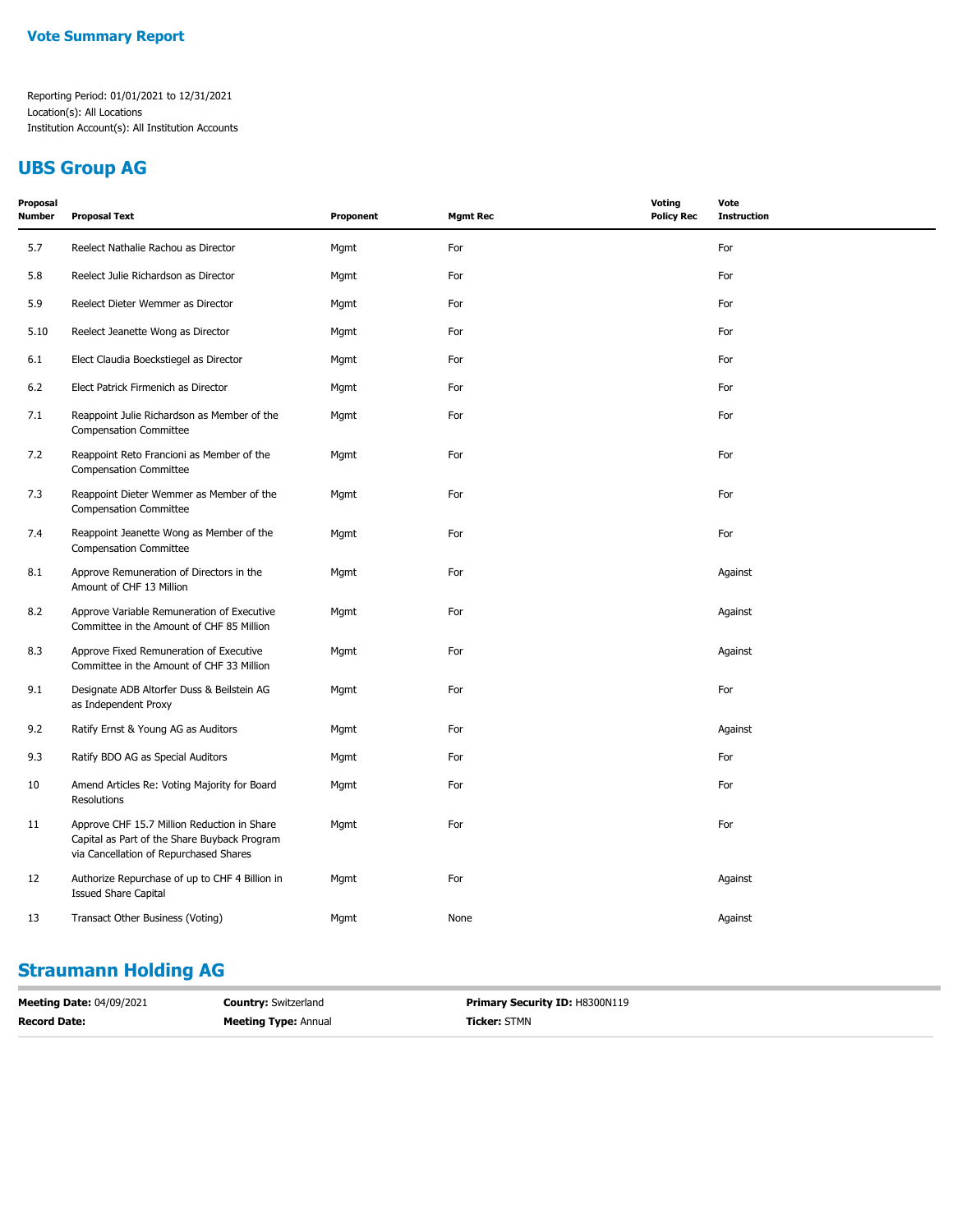## **Straumann Holding AG**

**Shares Voted:** 2,175

| Proposal<br><b>Number</b> | <b>Proposal Text</b>                                                                                   | Proponent | <b>Mgmt Rec</b> | Voting<br><b>Policy Rec</b> | Vote<br><b>Instruction</b> |
|---------------------------|--------------------------------------------------------------------------------------------------------|-----------|-----------------|-----------------------------|----------------------------|
| 1.1                       | Accept Financial Statements and Statutory<br>Reports                                                   | Mgmt      | For             |                             | For                        |
| 1.2                       | Approve Remuneration Report                                                                            | Mgmt      | For             |                             | For                        |
| $\overline{2}$            | Approve Allocation of Income and Dividends<br>of CHF 5.75 per Share                                    | Mgmt      | For             |                             | For                        |
| 3                         | Approve Discharge of Board of Directors                                                                | Mgmt      | For             |                             | For                        |
| $\overline{4}$            | Approve Fixed Remuneration of Directors in<br>the Amount of CHF 2.7 Million                            | Mgmt      | For             |                             | For                        |
| 5.1                       | Approve Fixed Remuneration of Executive<br>Committee in the Amount of CHF 9 Million                    | Mgmt      | For             |                             | For                        |
| 5.2                       | Approve Long-Term Variable Remuneration of<br>Executive Committee in the Amount of CHF<br>3.5 Million  | Mgmt      | For             |                             | For                        |
| 5.3                       | Approve Short-Term Variable Remuneration<br>of Executive Committee in the Amount of CHF<br>3.1 Million | Mgmt      | For             |                             | For                        |
| 6.1                       | Reelect Gilbert Achermann as Director and<br><b>Board Chairman</b>                                     | Mgmt      | For             |                             | For                        |
| 6.2                       | Reelect Sebastian Burckhardt as Director                                                               | Mgmt      | For             |                             | For                        |
| 6.3                       | Reelect Marco Gadola as Director                                                                       | Mgmt      | For             |                             | For                        |
| 6.4                       | Reelect Juan Gonzalez as Director                                                                      | Mgmt      | For             |                             | For                        |
| 6.5                       | Reelect Beat Luethi as Director                                                                        | Mgmt      | For             |                             | For                        |
| 6.6                       | Reelect Thomas Straumann as Director                                                                   | Mgmt      | For             |                             | For                        |
| 6.7                       | Reelect Regula Wallimann as Director                                                                   | Mgmt      | For             |                             | For                        |
| 6.8                       | Elect Petra Rumpf as Director                                                                          | Mgmt      | For             |                             | For                        |
| 7.1                       | Appoint Beat Luethi as Member of the<br><b>Compensation Committee</b>                                  | Mgmt      | For             |                             | For                        |
| 7.2                       | Appoint Regula Wallimann as Member of the<br><b>Compensation Committee</b>                             | Mgmt      | For             |                             | For                        |
| 7.3                       | Appoint Juan Gonzalez as Member of the<br><b>Compensation Committee</b>                                | Mgmt      | For             |                             | For                        |
| 8                         | Designate Neovius AG as Independent Proxy                                                              | Mgmt      | For             |                             | For                        |
| 9                         | Ratify Ernst & Young AG as Auditors                                                                    | Mgmt      | For             |                             | For                        |
| 10                        | Transact Other Business (Voting)                                                                       | Mgmt      | For             |                             | For                        |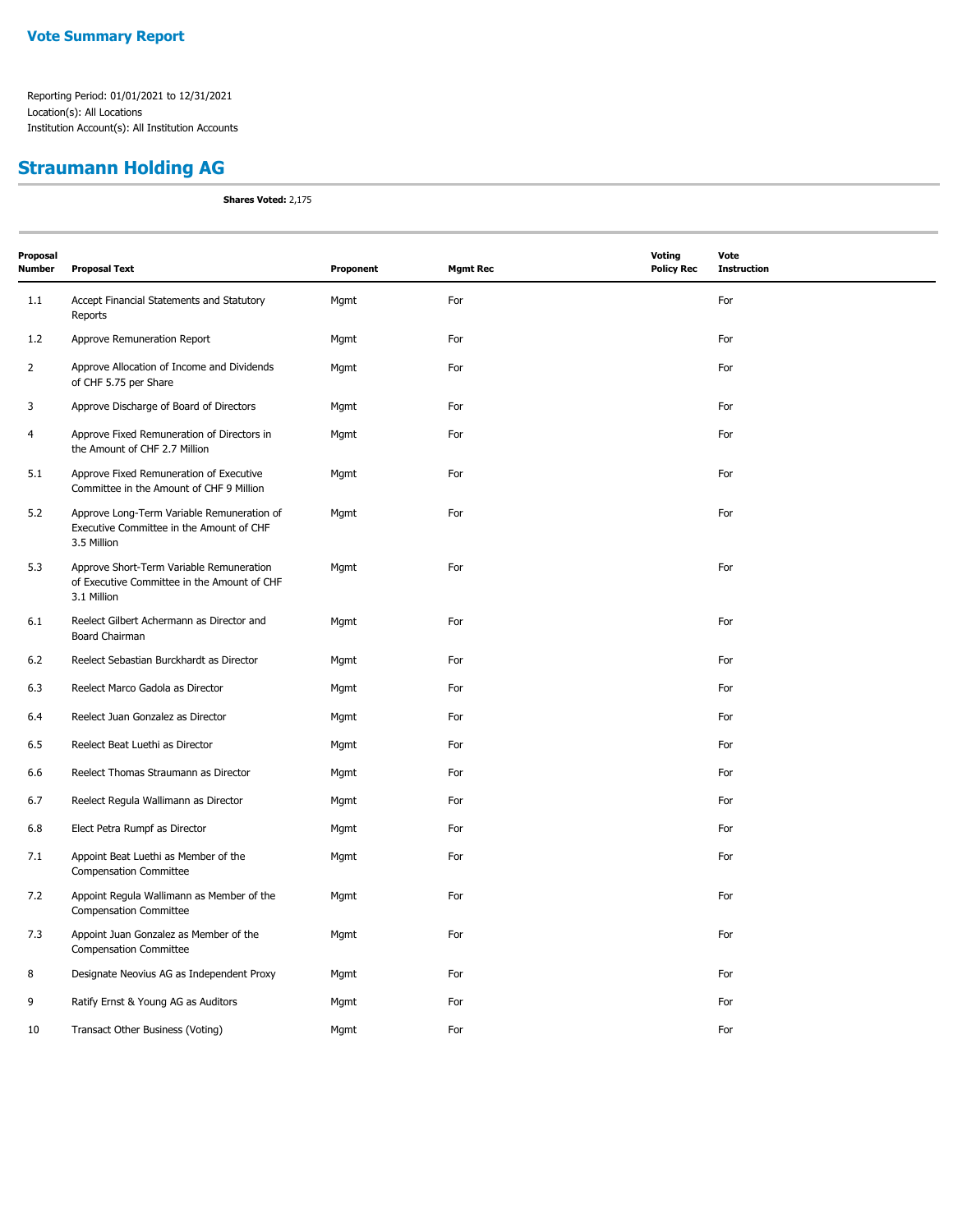## **TX Group AG**

| <b>Meeting Date: 04/09/2021</b> | <b>Country: Switzerland</b> | <b>Primary Security ID: H84391103</b> |
|---------------------------------|-----------------------------|---------------------------------------|
| <b>Record Date:</b>             | <b>Meeting Type: Annual</b> | <b>Ticker:</b> TXGN                   |
|                                 | <b>Shares Voted: 5,000</b>  |                                       |

| Proposal<br>Number | <b>Proposal Text</b>                                                                  | Proponent | <b>Mgmt Rec</b> | Voting<br><b>Policy Rec</b> | Vote<br><b>Instruction</b> |
|--------------------|---------------------------------------------------------------------------------------|-----------|-----------------|-----------------------------|----------------------------|
| $\mathbf{1}$       | Accept Financial Statements and Statutory<br>Reports                                  | Mgmt      | For             |                             | For                        |
| 2                  | Approve Allocation of Income and Omission<br>of Dividends                             | Mgmt      | For             |                             | For                        |
| 3                  | Approve Discharge of Board and Senior<br>Management                                   | Mgmt      | For             |                             | For                        |
| 4.1.1              | Reelect Pietro Supino as Director and Board<br>Chairman                               | Mgmt      | For             |                             | For                        |
| 4.1.2              | Reelect Martin Kall as Director                                                       | Mgmt      | For             |                             | For                        |
| 4.1.3              | Reelect Pascale Bruderer as Director                                                  | Mgmt      | For             |                             | For                        |
| 4.1.4              | Reelect Pierre Lamuniere as Director                                                  | Mgmt      | For             |                             | For                        |
| 4.1.5              | Reelect Sverre Munck as Director                                                      | Mgmt      | For             |                             | For                        |
| 4.1.6              | Reelect Konstantin Richter as Director                                                | Mgmt      | For             |                             | For                        |
| 4.1.7              | Reelect Andreas Schulthess as Director                                                | Mgmt      | For             |                             | For                        |
| 4.1.8              | Reelect Christoph Tonini as Director                                                  | Mgmt      | For             |                             | For                        |
| 4.2.1              | Reappoint Martin Kall as Member of the<br><b>Compensation Committee</b>               | Mgmt      | For             |                             | For                        |
| 4.2.2              | Reappoint Pierre Lamuniere as Member of the<br><b>Compensation Committee</b>          | Mgmt      | For             |                             | For                        |
| 4.2.3              | Reappoint Andreas Schulthess as Member of<br>the Compensation Committee               | Mgmt      | For             |                             | For                        |
| 4.3                | Designate Gabriela Wyss as Independent<br>Proxy                                       | Mgmt      | For             |                             | For                        |
| 4.4                | Ratify PricewaterhouseCoopers AG as<br>Auditors                                       | Mgmt      | For             |                             | For                        |
| 5.1                | Approve Remuneration of Directors in the<br>Amount of CHF 2.5 Million                 | Mgmt      | For             |                             | For                        |
| 5.2                | Approve Fixed Remuneration of Executive<br>Committee in the Amount of CHF 1.9 Million | Mgmt      | For             |                             | For                        |
| 5.3                | Approve Variable Remuneration of Executive<br>Committee in the Amount of CHF 531,410  | Mgmt      | For             |                             | For                        |
| 6                  | Transact Other Business (Voting)                                                      | Mgmt      | For             |                             | For                        |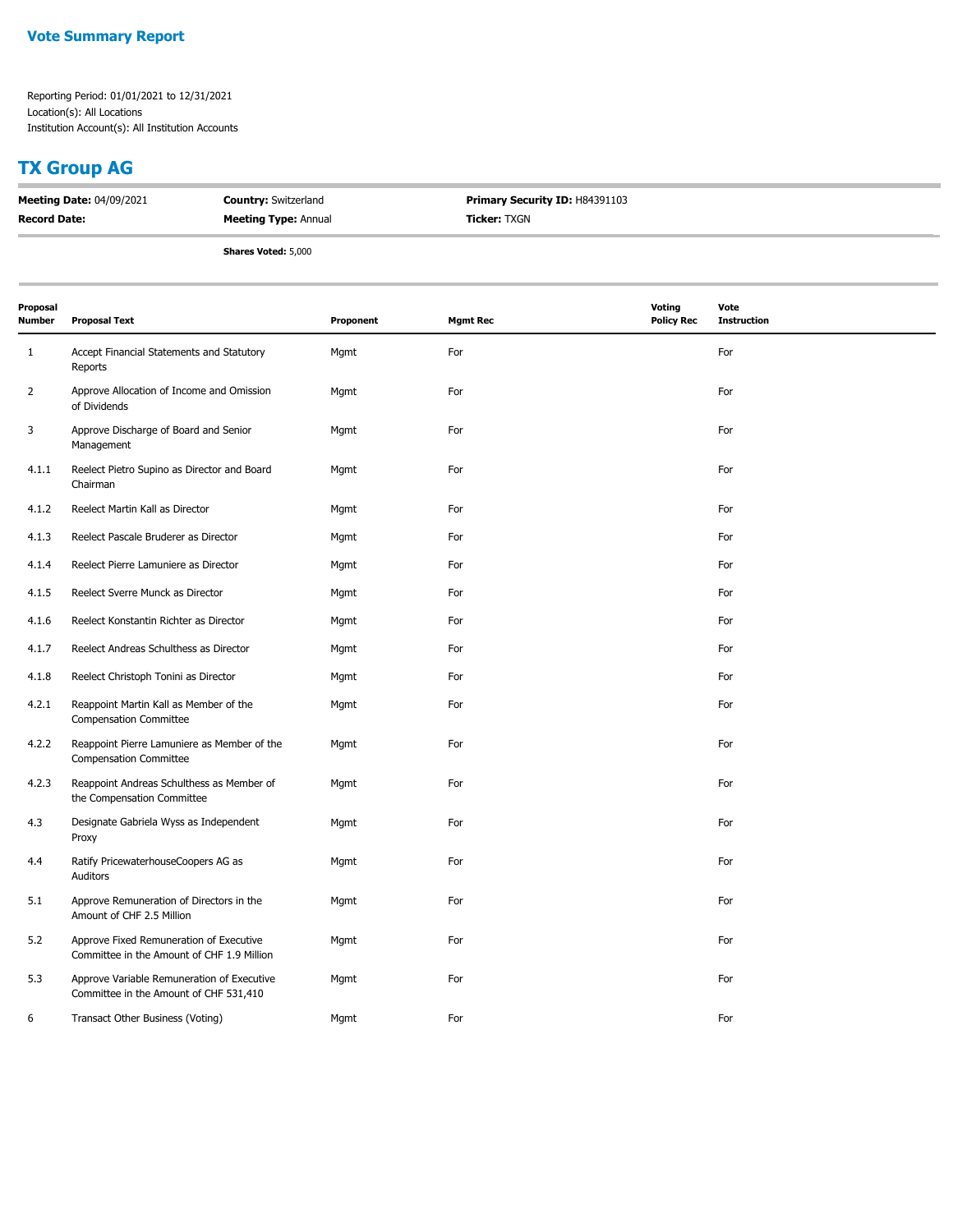#### **Bossard Holding AG**

| <b>Meeting Date: 04/12/2021</b> | <b>Country: Switzerland</b> | <b>Primary Security ID: H09904105</b> |
|---------------------------------|-----------------------------|---------------------------------------|
| <b>Record Date:</b>             | <b>Meeting Type: Annual</b> | <b>Ticker: BOSN</b>                   |
|                                 | <b>Shares Voted: 3,400</b>  |                                       |

| Proposal<br>Number | <b>Proposal Text</b>                                                                                                                         | Proponent | <b>Mgmt Rec</b> | Voting<br><b>Policy Rec</b> | Vote<br><b>Instruction</b> |
|--------------------|----------------------------------------------------------------------------------------------------------------------------------------------|-----------|-----------------|-----------------------------|----------------------------|
| 1                  | Receive Financial Statements and Statutory<br>Reports (Non-Voting)                                                                           | Mgmt      |                 |                             |                            |
| 2.1                | Accept Financial Statements and Statutory<br>Reports                                                                                         | Mgmt      | For             |                             | For                        |
| 2.2                | Approve Remuneration Report                                                                                                                  | Mgmt      | For             |                             | For                        |
| 2.3                | Approve Discharge of Board and Senior<br>Management                                                                                          | Mgmt      | For             |                             | For                        |
| 2.4                | Approve Allocation of Income and Dividends<br>of CHF 4.40 per Category A Registered Share<br>and CHF 0.88 per Category B Registered<br>Share | Mgmt      | For             |                             | For                        |
| 3.1                | Elect David Dean as Director Representing<br>Holders of Category A Registered Shares                                                         | Mgmt      | For             |                             | For                        |
| 3.2.1              | Reelect Thomas Schmuckli as Director and as<br>Board Chairman                                                                                | Mgmt      | For             |                             | For                        |
| 3.2.2              | Reelect Stefan Michel as Director                                                                                                            | Mgmt      | For             |                             | For                        |
| 3.2.3              | Reelect Rene Cotting as Director                                                                                                             | Mgmt      | For             |                             | For                        |
| 3.2.4              | Reelect Martin Kuehn as Director                                                                                                             | Mgmt      | For             |                             | For                        |
| 3.2.5              | Reelect Patricia Heidtman as Director                                                                                                        | Mgmt      | For             |                             | For                        |
| 3.2.6              | Reelect David Dean as Director                                                                                                               | Mgmt      | For             |                             | For                        |
| 3.2.7              | Elect Petra Ehmann as Director                                                                                                               | Mgmt      | For             |                             | For                        |
| 3.2.8              | Elect Marcel Keller as Director                                                                                                              | Mgmt      | For             |                             | For                        |
| 3.3.1              | Reappoint David Dean as Member of the<br><b>Compensation Committee</b>                                                                       | Mgmt      | For             |                             | For                        |
| 3.3.2              | Reappoint Stefan Michel as Member of the<br><b>Compensation Committee</b>                                                                    | Mgmt      | For             |                             | For                        |
| 3.3.3              | Reappoint Patricia Heidtman as Member of<br>the Compensation Committee                                                                       | Mgmt      | For             |                             | For                        |
| 3.3.4              | Appoint Marcel Keller as Member of the<br><b>Compensation Committee</b>                                                                      | Mgmt      | For             |                             | For                        |
| 3.4                | Designate Rene Peyer as Independent Proxy                                                                                                    | Mgmt      | For             |                             | For                        |
| 4                  | Ratify PricewaterhouseCoopers AG as<br>Auditors                                                                                              | Mgmt      | For             |                             | For                        |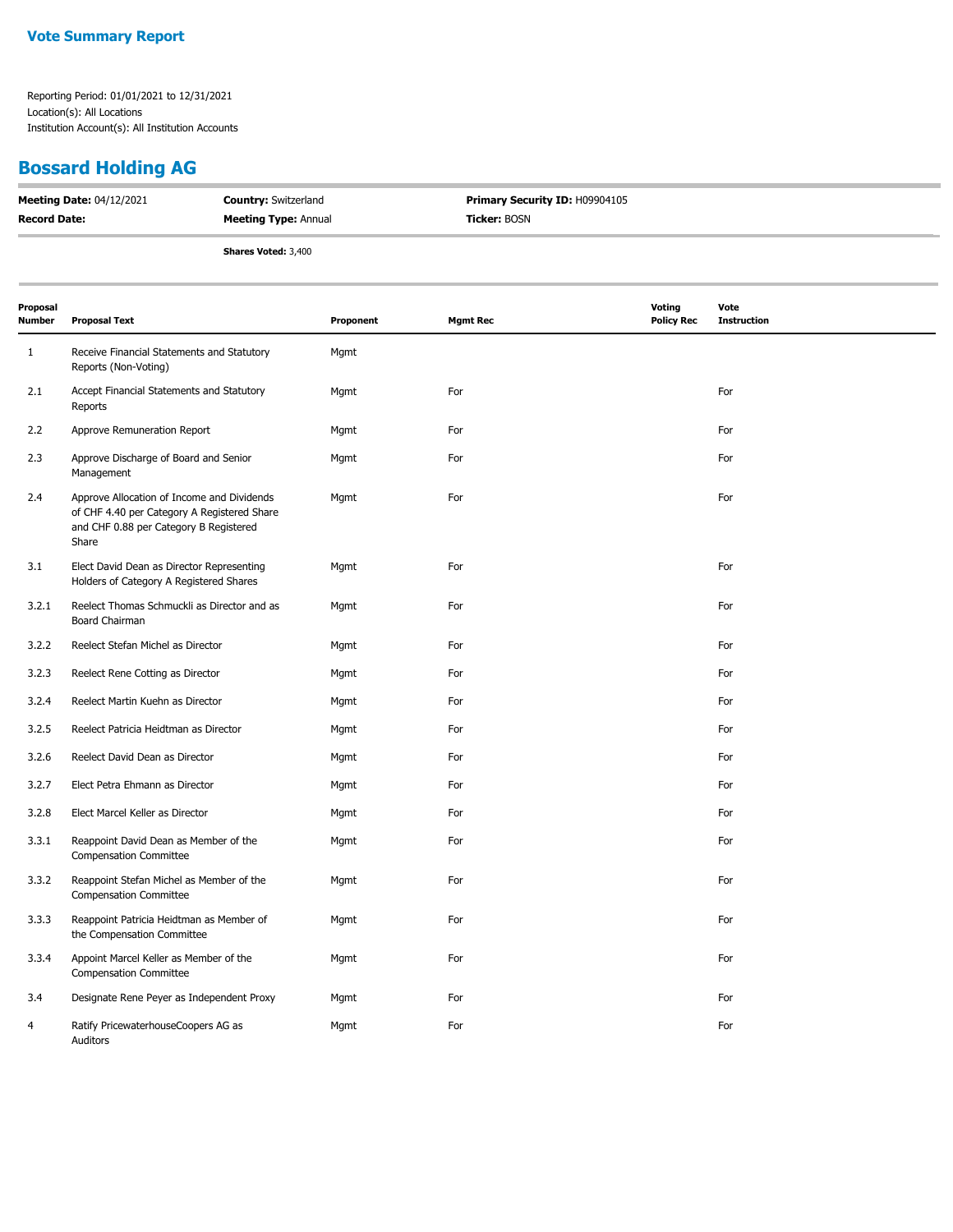## **Bossard Holding AG**

| Proposal<br><b>Number</b> | <b>Proposal Text</b>                                                          | Proponent | Mgmt Rec | Votina<br><b>Policy Rec</b> | Vote<br>Instruction |
|---------------------------|-------------------------------------------------------------------------------|-----------|----------|-----------------------------|---------------------|
| 5.1                       | Approve Remuneration of Directors in the<br>Amount of CHF 1.6 Million         | Mgmt      | For      |                             | For                 |
| 5.2                       | Approve Remuneration of Executive<br>Committee in the Amount of CHF 6 Million | Mgmt      | For      |                             | For                 |
| 6                         | Transact Other Business (Voting)                                              | Mgmt      | For      |                             | For                 |

#### **Tecan Group AG**

| <b>Meeting Date: 04/13/2021</b> | <b>Country: Switzerland</b> | <b>Primary Security ID: H84774167</b> |
|---------------------------------|-----------------------------|---------------------------------------|
| <b>Record Date:</b>             | <b>Meeting Type: Annual</b> | <b>Ticker:</b> TECN                   |

**Shares Voted:** 3,400

| Proposal<br><b>Number</b> | <b>Proposal Text</b>                                                                                                | Proponent | <b>Mgmt Rec</b> | Voting<br><b>Policy Rec</b> | Vote<br><b>Instruction</b> |
|---------------------------|---------------------------------------------------------------------------------------------------------------------|-----------|-----------------|-----------------------------|----------------------------|
| 1                         | Accept Financial Statements and Statutory<br>Reports                                                                | Mgmt      | For             |                             | For                        |
| 2.1                       | Approve Allocation of Income and Dividends<br>of CHF 1.15 per Share                                                 | Mgmt      | For             |                             | For                        |
| 2.2                       | Approve Transfer of CHF 13.1 Million from<br>Legal Reserves to Free Reserves and<br>Repayment of CHF 1.15 per Share | Mgmt      | For             |                             | For                        |
| 3                         | Approve Discharge of Board and Senior<br>Management                                                                 | Mgmt      | For             |                             | For                        |
| 4.1.1                     | Reelect Lukas Braunschweiler as Director                                                                            | Mgmt      | For             |                             | For                        |
| 4.1.2                     | Reelect Oliver Fetzer as Director                                                                                   | Mgmt      | For             |                             | For                        |
| 4.1.3                     | Reelect Heinrich Fischer as Director                                                                                | Mgmt      | For             |                             | For                        |
| 4.1.4                     | Reelect Karen Huebscher as Director                                                                                 | Mgmt      | For             |                             | For                        |
| 4.1.5                     | Reelect Christa Kreuzburg as Director                                                                               | Mgmt      | For             |                             | For                        |
| 4.1.6                     | Reelect Daniel Marshak as Director                                                                                  | Mgmt      | For             |                             | For                        |
| 4.2                       | Reelect Lukas Braunschweiler as Board<br>Chairman                                                                   | Mgmt      | For             |                             | For                        |
| 4.3.1                     | Reappoint Oliver Fetzer as Member of the<br><b>Compensation Committee</b>                                           | Mgmt      | For             |                             | For                        |
| 4.3.2                     | Reappoint Christa Kreuzburg as Member of<br>the Compensation Committee                                              | Mgmt      | For             |                             | For                        |
| 4.3.3                     | Reappoint Daniel Marshak as Member of the<br><b>Compensation Committee</b>                                          | Mgmt      | For             |                             | For                        |
| 4.4                       | Ratify Ernst & Young AG as Auditors                                                                                 | Mgmt      | For             |                             | For                        |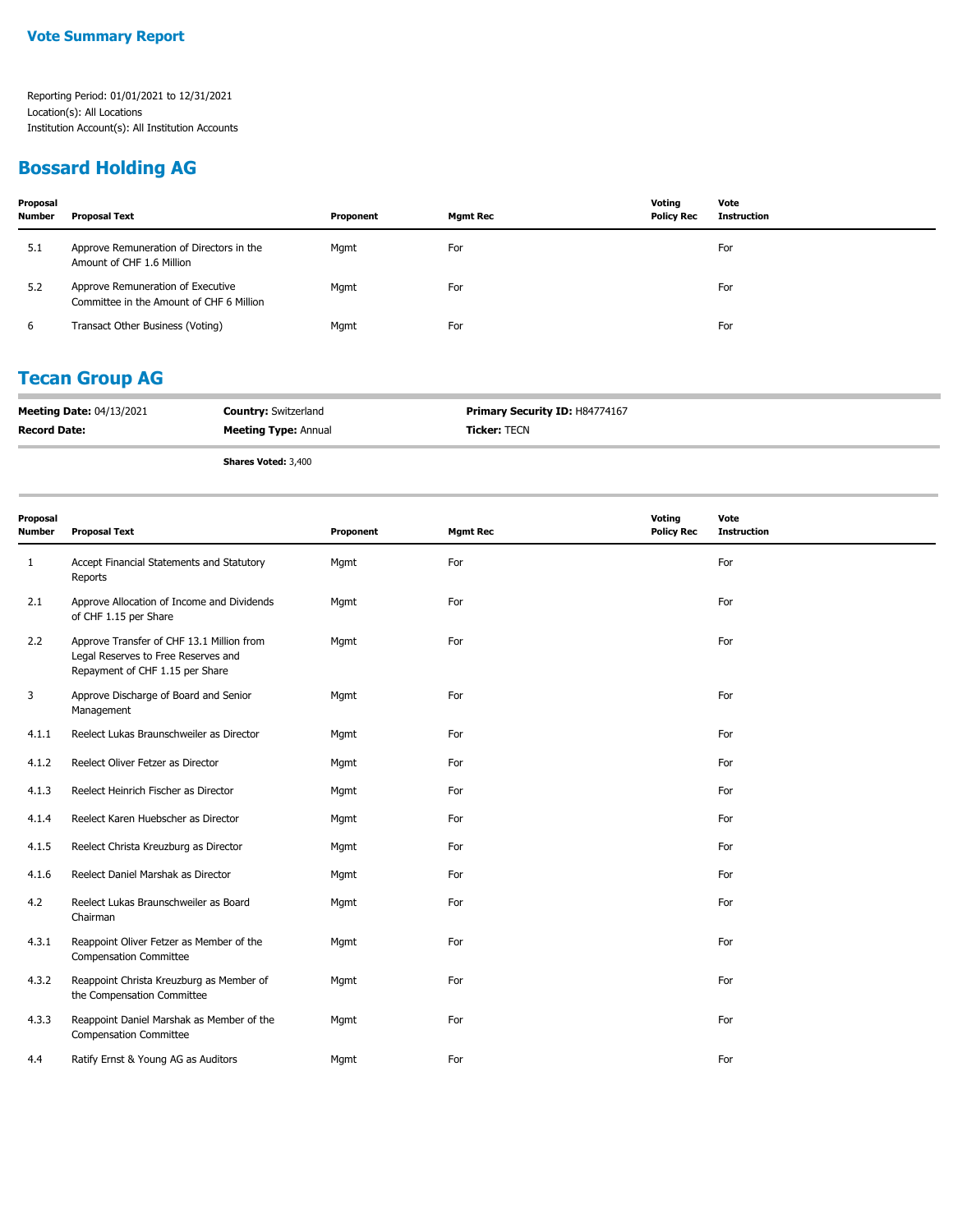## **Tecan Group AG**

| Proposal<br><b>Number</b> | Proposal Text                                                                    | Proponent | <b>Mgmt Rec</b> | Voting<br><b>Policy Rec</b> | Vote<br><b>Instruction</b> |
|---------------------------|----------------------------------------------------------------------------------|-----------|-----------------|-----------------------------|----------------------------|
| 4.5                       | Designate Proxy Voting Services GmbH as<br><b>Independent Proxy</b>              | Mgmt      | For             |                             | For                        |
| 5.1                       | Approve Remuneration Report (Non-Binding)                                        | Mgmt      | For             |                             | For                        |
| 5.2                       | Approve Remuneration of Directors in the<br>Amount of CHF 1.3 Million            | Mgmt      | For             |                             | For                        |
| 5.3                       | Approve Remuneration of Executive<br>Committee in the Amount of CHF 18.5 Million | Mgmt      | For             |                             | For                        |
| 6                         | Transact Other Business (Voting)                                                 | Mgmt      | For             |                             | For                        |

## **Zug Estates Holding AG**

| <b>Meeting Date: 04/13/2021</b> | <b>Country: Switzerland</b> | <b>Primary Security ID: H9855K112</b> |
|---------------------------------|-----------------------------|---------------------------------------|
| <b>Record Date:</b>             | <b>Meeting Type: Annual</b> | <b>Ticker: ZUGN</b>                   |
|                                 |                             |                                       |

**Shares Voted:** 200

| Proposal<br>Number | <b>Proposal Text</b>                                                                                                                          | Proponent | <b>Mgmt Rec</b> | Voting<br><b>Policy Rec</b> | Vote<br><b>Instruction</b> |
|--------------------|-----------------------------------------------------------------------------------------------------------------------------------------------|-----------|-----------------|-----------------------------|----------------------------|
| 1.1                | Accept Financial Statements and Statutory<br>Reports                                                                                          | Mgmt      | For             |                             | For                        |
| 1.2                | Approve Remuneration Report                                                                                                                   | Mgmt      | For             |                             | For                        |
| $\overline{2}$     | Approve Allocation of Income and Dividends<br>of CHF 4.40 per Category A Registered Share<br>and CHF 44.00 per Category B Registered<br>Share | Mgmt      | For             |                             | For                        |
| 3.1                | Approve Remuneration of Directors in the<br>Amount of CHF 800,000                                                                             | Mgmt      | For             |                             | For                        |
| 3.2                | Approve Remuneration of Executive<br>Committee in the Amount of CHF 1.2 Million                                                               | Mgmt      | For             |                             | For                        |
| 4                  | Approve Discharge of Board and Senior<br>Management                                                                                           | Mgmt      | For             |                             | For                        |
| 5.1                | Elect Armin Meier as Shareholder<br>Representative of Series B Registered Shares                                                              | Mgmt      | For             |                             | For                        |
| 5.2.1              | Reelect Beat Schwab as Director                                                                                                               | Mgmt      | For             |                             | For                        |
| 5.2.2              | Reelect Annelies Buhofer as Director                                                                                                          | Mgmt      | For             |                             | For                        |
| 5.2.3              | Reelect Armin Meier as Director                                                                                                               | Mgmt      | For             |                             | For                        |
| 5.2.4              | Reelect Johannes Stoeckli as Director                                                                                                         | Mgmt      | For             |                             | For                        |
| 5.2.5              | Reelect Martin Wipfli as Director                                                                                                             | Mgmt      | For             |                             | For                        |
| 5.3                | Reelect Beat Schwab as Board Chairman                                                                                                         | Mgmt      | For             |                             | For                        |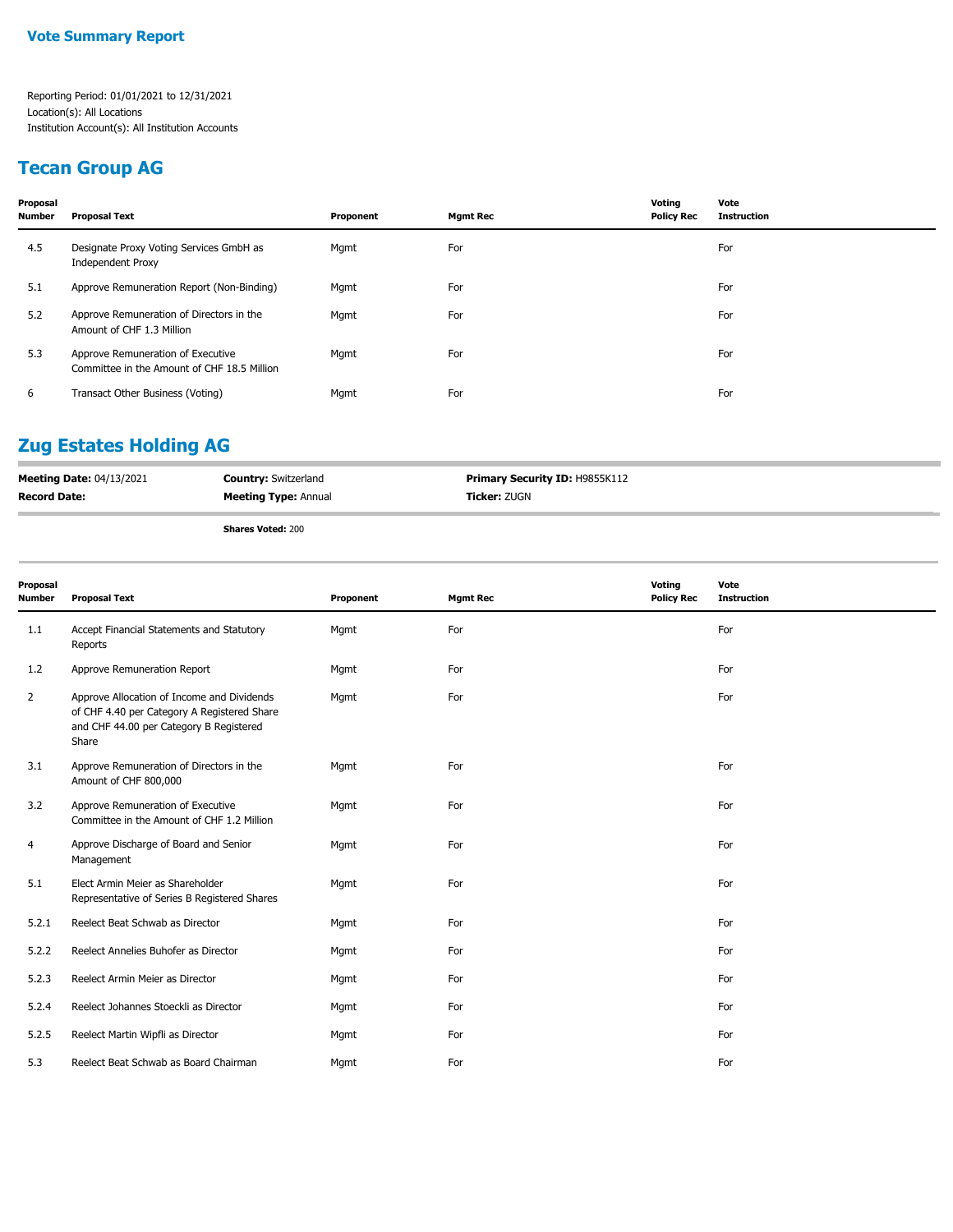#### **Zug Estates Holding AG**

| Proposal<br><b>Number</b> | <b>Proposal Text</b>                                                             | Proponent | <b>Mgmt Rec</b> | Voting<br><b>Policy Rec</b> | Vote<br><b>Instruction</b> |
|---------------------------|----------------------------------------------------------------------------------|-----------|-----------------|-----------------------------|----------------------------|
| 5.4.1                     | Reappoint Armin Meier as Member of the<br>Personnel and Compensation Committee   | Mgmt      | For             |                             | For                        |
| 5.4.2                     | Reappoint Martin Wipfli as Member of the<br>Personnel and Compensation Committee | Mgmt      | For             |                             | For                        |
| 5.5                       | Designate Blum & Partner AG as Independent<br>Proxy                              | Mgmt      | For             |                             | For                        |
| 5.6                       | Ratify Ernst & Young AG as Auditors                                              | Mgmt      | For             |                             | For                        |
| 6                         | Transact Other Business (Voting)                                                 | Mgmt      | For             |                             | For                        |

#### **Geberit AG**

| <b>Meeting Date: 04/14/2021</b> | <b>Country: Switzerland</b> | <b>Primary Security ID: H2942E124</b> |
|---------------------------------|-----------------------------|---------------------------------------|
| <b>Record Date:</b>             | <b>Meeting Type: Annual</b> | <b>Ticker:</b> GEBN                   |
|                                 |                             |                                       |

**Shares Voted:** 3,850

| Proposal<br>Number | <b>Proposal Text</b>                                                      | Proponent | <b>Mgmt Rec</b> | Voting<br><b>Policy Rec</b> | Vote<br><b>Instruction</b> |
|--------------------|---------------------------------------------------------------------------|-----------|-----------------|-----------------------------|----------------------------|
| 1                  | Accept Financial Statements and Statutory<br>Reports                      | Mgmt      | For             |                             | For                        |
| 2                  | Approve Allocation of Income and Dividends<br>of CHF 11.40 per Share      | Mgmt      | For             |                             | For                        |
| 3                  | Approve Discharge of Board of Directors                                   | Mgmt      | For             |                             | For                        |
| 4.1.1              | Reelect Albert Baehny as Director and Board<br>Chairman                   | Mgmt      | For             |                             | For                        |
| 4.1.2              | Reelect Felix Ehrat as Director                                           | Mgmt      | For             |                             | For                        |
| 4.1.3              | Reelect Werner Karlen as Director                                         | Mgmt      | For             |                             | For                        |
| 4.1.4              | Reelect Bernadette Koch as Director                                       | Mgmt      | For             |                             | For                        |
| 4.1.5              | Reelect Eunice Zehnder-Lai as Director                                    | Mgmt      | For             |                             | For                        |
| 4.1.6              | Elect Thomas Bachmann as Director                                         | Mgmt      | For             |                             | For                        |
| 4.2.1              | Reappoint Werner Karlen as Member of the<br><b>Compensation Committee</b> | Mgmt      | For             |                             | For                        |
| 4.2.2              | Reappoint Eunice Zehnder-Lai as Member of<br>the Compensation Committee   | Mgmt      | For             |                             | For                        |
| 4.2.3              | Appoint Thomas Bachmann as Member of the<br><b>Compensation Committee</b> | Mgmt      | For             |                             | For                        |
| 5                  | Designate Roger Mueller as Independent<br>Proxy                           | Mgmt      | For             |                             | For                        |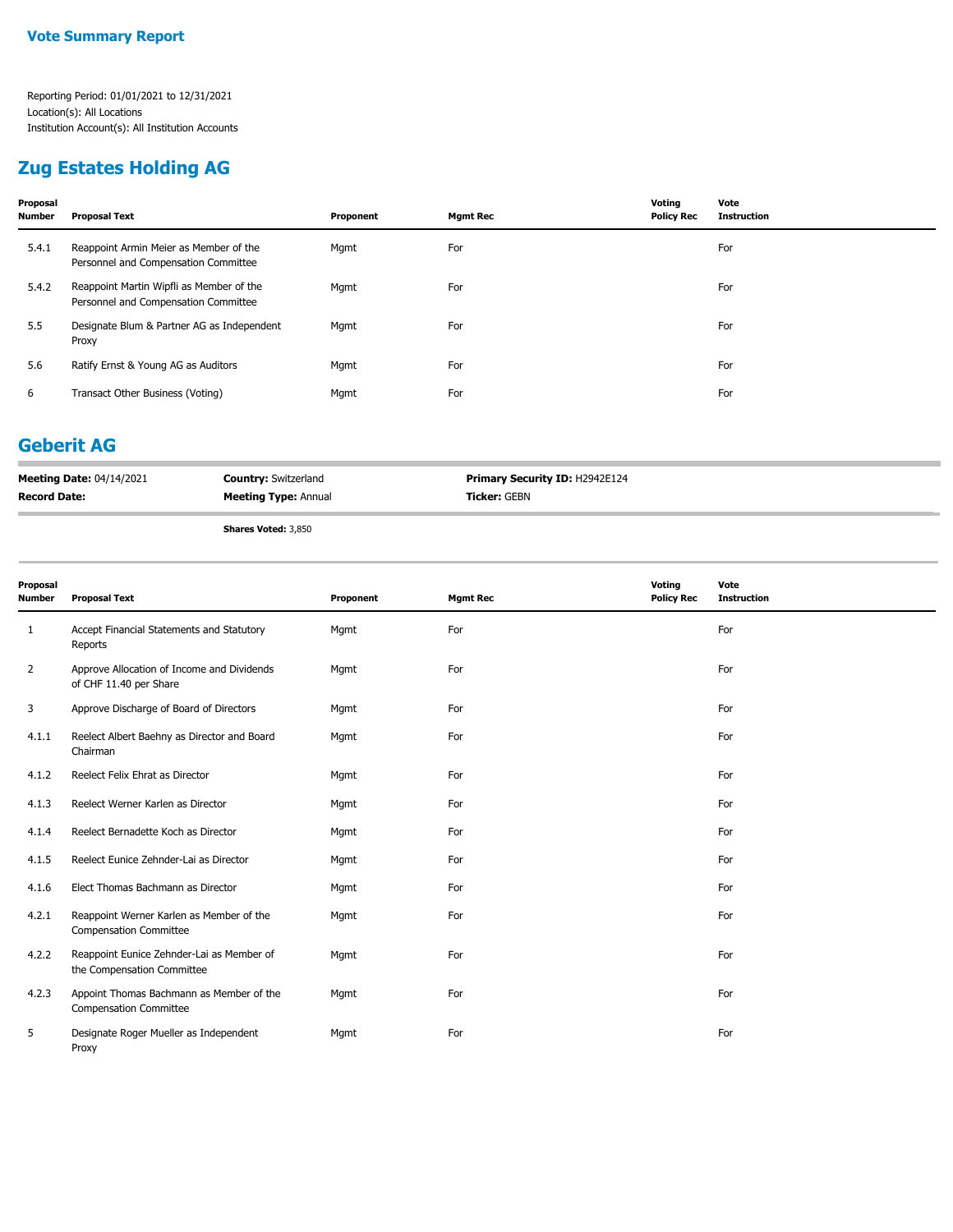#### **Geberit AG**

| Proposal<br><b>Number</b> | <b>Proposal Text</b>                                                                                                             | Proponent | <b>Mgmt Rec</b> | Voting<br><b>Policy Rec</b> | Vote<br>Instruction |
|---------------------------|----------------------------------------------------------------------------------------------------------------------------------|-----------|-----------------|-----------------------------|---------------------|
| 6                         | Ratify PricewaterhouseCoopers AG as<br>Auditors                                                                                  | Mgmt      | For             |                             | Against             |
| 7.1                       | Approve Remuneration Report                                                                                                      | Mgmt      | For             |                             | Against             |
| 7.2                       | Approve Remuneration of Directors in the<br>Amount of CHF 2.4 Million                                                            | Mgmt      | For             |                             | For                 |
| 7.3                       | Approve Remuneration of Executive<br>Committee in the Amount of CHF 11.5 Million                                                 | Mgmt      | For             |                             | For                 |
| 8                         | Approve CHF 116,709 Reduction in Share<br>Capital as Part of the Share Buyback Program<br>via Cancellation of Repurchased Shares | Mgmt      | For             |                             | For                 |
| 9                         | Transact Other Business (Voting)                                                                                                 | Mgmt      | For             |                             | Against             |

## **Komax Holding AG**

| <b>Meeting Date: 04/14/2021</b> | <b>Country: Switzerland</b> | <b>Primary Security ID: H4614U113</b> |
|---------------------------------|-----------------------------|---------------------------------------|
| <b>Record Date:</b>             | <b>Meeting Type: Annual</b> | <b>Ticker: KOMN</b>                   |
|                                 | <b>Shares Voted: 8,000</b>  |                                       |

| Proposal<br><b>Number</b> | <b>Proposal Text</b>                                                         | Proponent | <b>Mgmt Rec</b> | Voting<br><b>Policy Rec</b> | Vote<br><b>Instruction</b> |
|---------------------------|------------------------------------------------------------------------------|-----------|-----------------|-----------------------------|----------------------------|
| 1                         | Accept Financial Statements and Statutory<br>Reports                         | Mgmt      | For             |                             | For                        |
| 2                         | Approve Discharge of Board and Senior<br>Management                          | Mgmt      | For             |                             | For                        |
| 3                         | Approve Allocation of Income and Omission<br>of Dividends                    | Mgmt      | For             |                             | For                        |
| 4.1.1                     | Reelect Beat Kaelin as Director and Board<br>Chairman                        | Mgmt      | For             |                             | For                        |
| 4.1.2                     | Reelect David Dean as Director                                               | Mgmt      | For             |                             | For                        |
| 4.1.3                     | Reelect Andreas Haeberli as Director                                         | Mgmt      | For             |                             | For                        |
| 4.1.4                     | Reelect Kurt Haerri as Director                                              | Mgmt      | For             |                             | For                        |
| 4.1.5                     | Reelect Mariel Hoch as Director                                              | Mgmt      | For             |                             | For                        |
| 4.1.6                     | Reelect Roland Siegwart as Director                                          | Mgmt      | For             |                             | For                        |
| 4.2.1                     | Reappoint Andreas Haeberli as Member of the<br><b>Compensation Committee</b> | Mgmt      | For             |                             | For                        |
| 4.2.2                     | Reappoint Beat Kaelin as Member of the<br><b>Compensation Committee</b>      | Mgmt      | For             |                             | For                        |
| 4.2.3                     | Reappoint Roland Siegwart as Member of the<br><b>Compensation Committee</b>  | Mgmt      | For             |                             | For                        |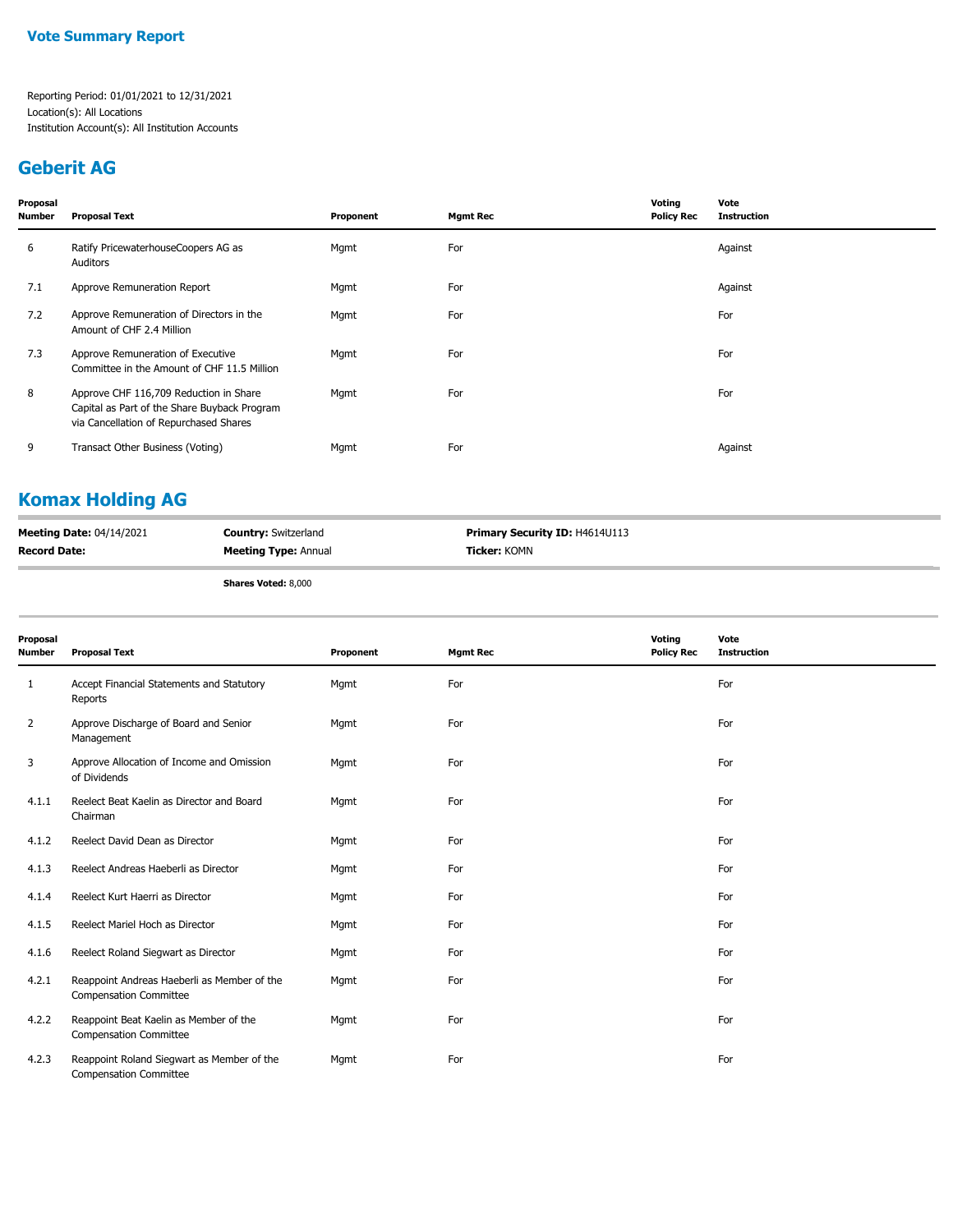## **Komax Holding AG**

| Proposal<br>Number | <b>Proposal Text</b>                                                            | Proponent | <b>Mgmt Rec</b> | Voting<br><b>Policy Rec</b> | Vote<br><b>Instruction</b> |
|--------------------|---------------------------------------------------------------------------------|-----------|-----------------|-----------------------------|----------------------------|
| 4.3                | Designate Thomas Tschuemperlin as<br><b>Independent Proxy</b>                   | Mgmt      | For             |                             | For                        |
| 4.4                | Ratify PricewaterhouseCoopers AG as<br>Auditors                                 | Mgmt      | For             |                             | For                        |
| 5.1                | Approve Remuneration Report (Non-Binding)                                       | Mgmt      | For             |                             | For                        |
| 5.2                | Approve Remuneration of Directors in the<br>Amount of CHF 1.1 Million           | Mgmt      | For             |                             | For                        |
| 5.3                | Approve Remuneration of Executive<br>Committee in the Amount of CHF 5.2 Million | Mgmt      | For             |                             | For                        |
| 6                  | Transact Other Business (Voting)                                                | Mgmt      | For             |                             | For                        |
|                    |                                                                                 |           |                 |                             |                            |

#### **Bucher Industries AG**

| <b>Meeting Date: 04/15/2021</b> | <b>Country: Switzerland</b> | <b>Primary Security ID: H10914176</b> |
|---------------------------------|-----------------------------|---------------------------------------|
| <b>Record Date:</b>             | <b>Meeting Type: Annual</b> | <b>Ticker: BUCN</b>                   |
|                                 |                             |                                       |

**Shares Voted:** 3,250

| Proposal<br><b>Number</b> | <b>Proposal Text</b>                                                     | Proponent | <b>Mgmt Rec</b> | Voting<br><b>Policy Rec</b> | Vote<br><b>Instruction</b> |
|---------------------------|--------------------------------------------------------------------------|-----------|-----------------|-----------------------------|----------------------------|
| 1                         | Accept Financial Statements and Statutory<br>Reports                     | Mgmt      | For             |                             | For                        |
| 2                         | Approve Discharge of Board and Senior<br>Management                      | Mgmt      | For             |                             | For                        |
| 3                         | Approve Allocation of Income and Dividends<br>of CHF 6.50 per Share      | Mgmt      | For             |                             | For                        |
| 4.1                       | Amend Articles Re: Opting Out Clause                                     | Mgmt      | For             |                             | For                        |
| 4.2                       | Amend Articles Re: Size of Compensation<br>Committee                     | Mgmt      | For             |                             | For                        |
| 4.3                       | Amend Articles Re: Remuneration of Directors                             | Mgmt      | For             |                             | For                        |
| 5.1.1                     | Reelect Anita Hauser as Director                                         | Mgmt      | For             |                             | For                        |
| 5.1.2                     | Reelect Michael Hauser as Director                                       | Mgmt      | For             |                             | For                        |
| 5.1.3                     | Reelect Martin Hirzel as Director                                        | Mgmt      | For             |                             | For                        |
| 5.1.4                     | Reelect Philip Mosimann as Director and<br>Board Chairman                | Mgmt      | For             |                             | For                        |
| 5.1.5                     | Reelect Heinrich Spoerry as Director                                     | Mgmt      | For             |                             | For                        |
| 5.1.6                     | Reelect Valentin Vogt as Director                                        | Mgmt      | For             |                             | For                        |
| 5.2.1                     | Reappoint Anita Hauser as Member of the<br><b>Compensation Committee</b> | Mgmt      | For             |                             | For                        |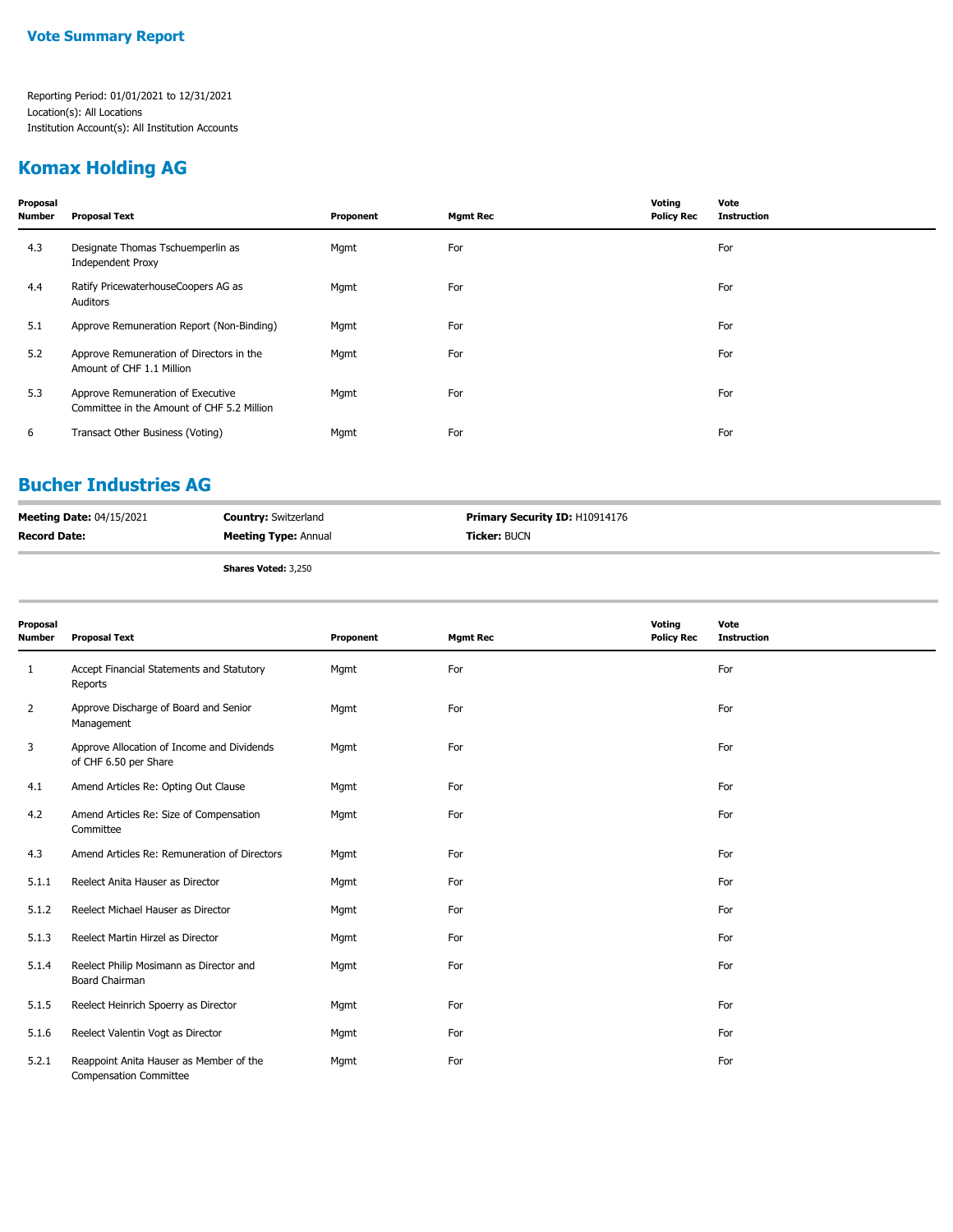## **Bucher Industries AG**

| Proposal<br>Number | <b>Proposal Text</b>                                                                     | Proponent | <b>Mgmt Rec</b> | Voting<br><b>Policy Rec</b> | Vote<br><b>Instruction</b> |
|--------------------|------------------------------------------------------------------------------------------|-----------|-----------------|-----------------------------|----------------------------|
| 5.2.2              | Reappoint Valentin Vogt as Member of the<br><b>Compensation Committee</b>                | Mgmt      | For             |                             | For                        |
| 5.3                | Designate Keller KLG as Independent Proxy                                                | Mgmt      | For             |                             | For                        |
| 5.4                | Ratify PricewaterhouseCoopers AG as<br>Auditors                                          | Mgmt      | For             |                             | For                        |
| 6.1                | Approve Variable Remuneration of Executive<br>Committee in the Amount of CHF 2.2 Million | Mgmt      | For             |                             | For                        |
| 6.2                | Approve Remuneration Report (Non-Binding)                                                | Mgmt      | For             |                             | For                        |
| 6.3                | Approve Remuneration of Directors in the<br>Amount of CHF 1.3 Million                    | Mgmt      | For             |                             | For                        |
| 6.4                | Approve Fixed Remuneration of Executive<br>Committee in the Amount of CHF 5 Million      | Mgmt      | For             |                             | For                        |
| 7                  | Transact Other Business (Voting)                                                         | Mgmt      | For             |                             | For                        |

## **Kardex Holding AG**

| <b>Meeting Date: 04/15/2021</b> | <b>Country:</b> Switzerland | <b>Primary Security ID: H44577189</b> |
|---------------------------------|-----------------------------|---------------------------------------|
| <b>Record Date:</b>             | <b>Meeting Type: Annual</b> | <b>Ticker: KARN</b>                   |
|                                 |                             |                                       |

**Shares Voted:** 2,500

| <b>Proposal Text</b>                                                | Proponent | <b>Mgmt Rec</b> | Voting<br><b>Policy Rec</b> | Vote<br><b>Instruction</b> |
|---------------------------------------------------------------------|-----------|-----------------|-----------------------------|----------------------------|
| Accept Financial Statements and Statutory<br>Reports                | Mgmt      | For             |                             | For                        |
| Approve Remuneration Report (Non-Binding)                           | Mgmt      | For             |                             | For                        |
| Approve Allocation of Income and Dividends<br>of CHF 4.00 per Share | Mgmt      | For             |                             | For                        |
| Approve Discharge of Board and Senior<br>Management                 | Mgmt      | For             |                             | For                        |
| Reelect Jakob Bleiker as Director                                   | Mgmt      | For             |                             | For                        |
| Reelect Philipp Buhofer as Director                                 | Mgmt      | For             |                             | For                        |
| Reelect Eugen Elmiger as Director                                   | Mgmt      | For             |                             | For                        |
| Reelect Andreas Haeberli as Director                                | Mgmt      | For             |                             | For                        |
| Reelect Ulrich Looser as Director                                   | Mgmt      | For             |                             | For                        |
| Reelect Felix Thoeni as Director                                    | Mgmt      | For             |                             | For                        |
| Elect Felix Thoeni as Board Chairman                                | Mgmt      | For             |                             | For                        |
|                                                                     |           |                 |                             |                            |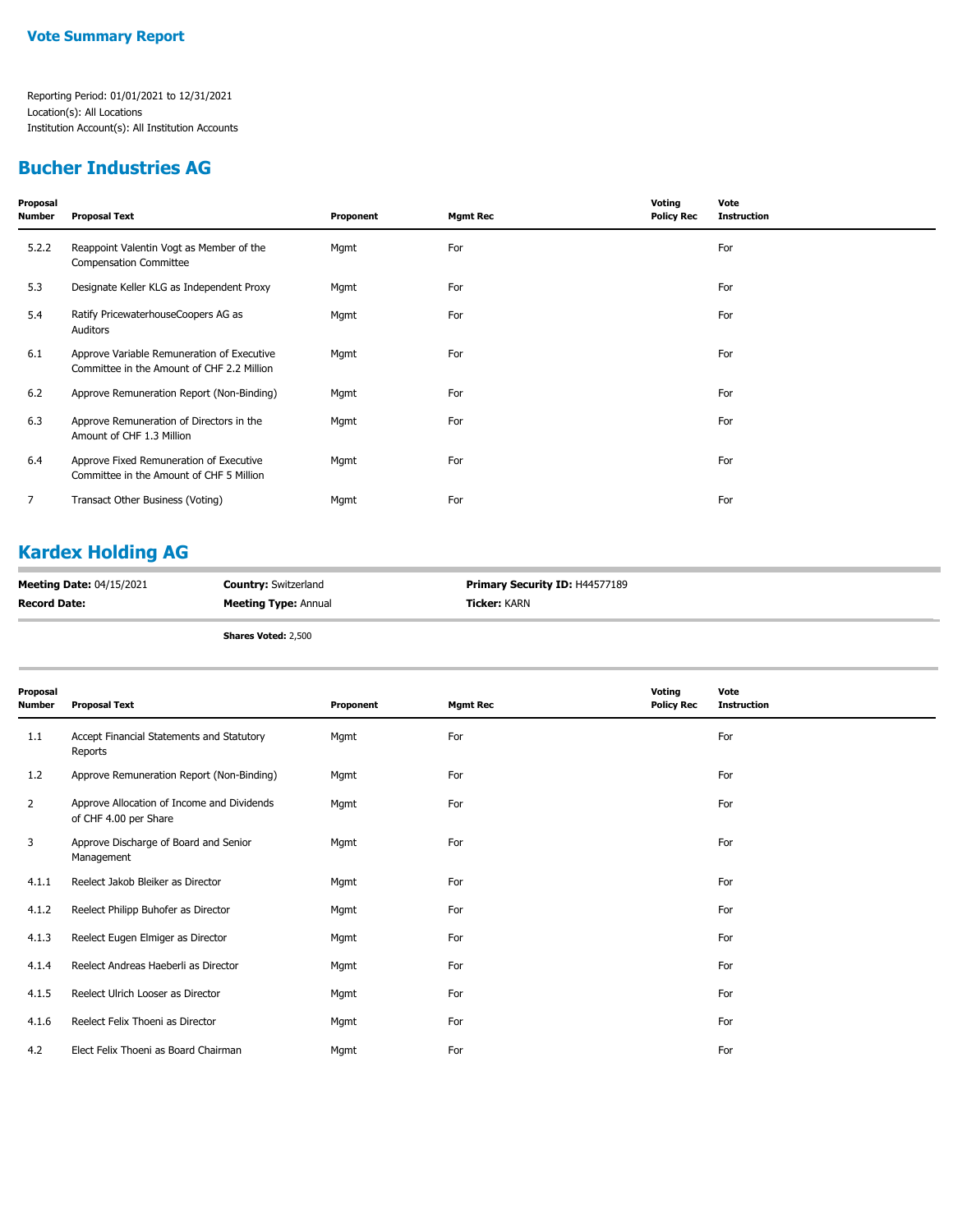## **Kardex Holding AG**

| Proposal<br>Number | <b>Proposal Text</b>                                                            | Proponent | <b>Mgmt Rec</b> | Voting<br><b>Policy Rec</b> | Vote<br><b>Instruction</b> |
|--------------------|---------------------------------------------------------------------------------|-----------|-----------------|-----------------------------|----------------------------|
| 4.3.1              | Appoint Philipp Buhofer as Member of the<br><b>Compensation Committee</b>       | Mgmt      | For             |                             | For                        |
| 4.3.2              | Appoint Eugen Elmiger as Member of the<br><b>Compensation Committee</b>         | Mgmt      | For             |                             | For                        |
| 4.3.3              | Appoint Ulrich Looser as Member of the<br><b>Compensation Committee</b>         | Mgmt      | For             |                             | For                        |
| 4.4                | Designate Wenger & Vieli AG as Independent<br>Proxy                             | Mgmt      | For             |                             | For                        |
| 4.5                | Ratify PricewaterhouseCoopers AG as<br>Auditors                                 | Mgmt      | For             |                             | For                        |
| 5.1                | Approve Remuneration of Directors in the<br>Amount of CHF 1.2 Million           | Mgmt      | For             |                             | For                        |
| 5.2                | Approve Remuneration of Executive<br>Committee in the Amount of CHF 4.8 Million | Mgmt      | For             |                             | For                        |
| 6                  | Transact Other Business (Voting)                                                | Mgmt      | For             |                             | For                        |
|                    |                                                                                 |           |                 |                             |                            |

#### **Nestle SA**

| <b>Meeting Date: 04/15/2021</b> | <b>Country: Switzerland</b> | <b>Primary Security ID: H57312649</b> |
|---------------------------------|-----------------------------|---------------------------------------|
| <b>Record Date:</b>             | <b>Meeting Type: Annual</b> | <b>Ticker: NESN</b>                   |
|                                 | <b>Shares Voted: 92,500</b> |                                       |

| Proposal<br><b>Number</b> | <b>Proposal Text</b>                                                | Proponent | <b>Mgmt Rec</b> | Voting<br><b>Policy Rec</b> | Vote<br><b>Instruction</b> |
|---------------------------|---------------------------------------------------------------------|-----------|-----------------|-----------------------------|----------------------------|
| 1.1                       | Accept Financial Statements and Statutory<br>Reports                | Mgmt      | For             |                             | For                        |
| 1.2                       | Approve Remuneration Report                                         | Mgmt      | For             |                             | Against                    |
| 2                         | Approve Discharge of Board and Senior<br>Management                 | Mgmt      | For             |                             | For                        |
| 3                         | Approve Allocation of Income and Dividends<br>of CHF 2.75 per Share | Mgmt      | For             |                             | For                        |
| 4.1.a                     | Reelect Paul Bulcke as Director and Board<br>Chairman               | Mgmt      | For             |                             | For                        |
| 4.1.b                     | Reelect Ulf Schneider as Director                                   | Mgmt      | For             |                             | Against                    |
| 4.1.c                     | Reelect Henri de Castries as Director                               | Mgmt      | For             |                             | For                        |
| 4.1.d                     | Reelect Renato Fassbind as Director                                 | Mgmt      | For             |                             | For                        |
| 4.1.e                     | Reelect Pablo Isla as Director                                      | Mgmt      | For             |                             | For                        |
| 4.1.f                     | Reelect Ann Veneman as Director                                     | Mgmt      | For             |                             | For                        |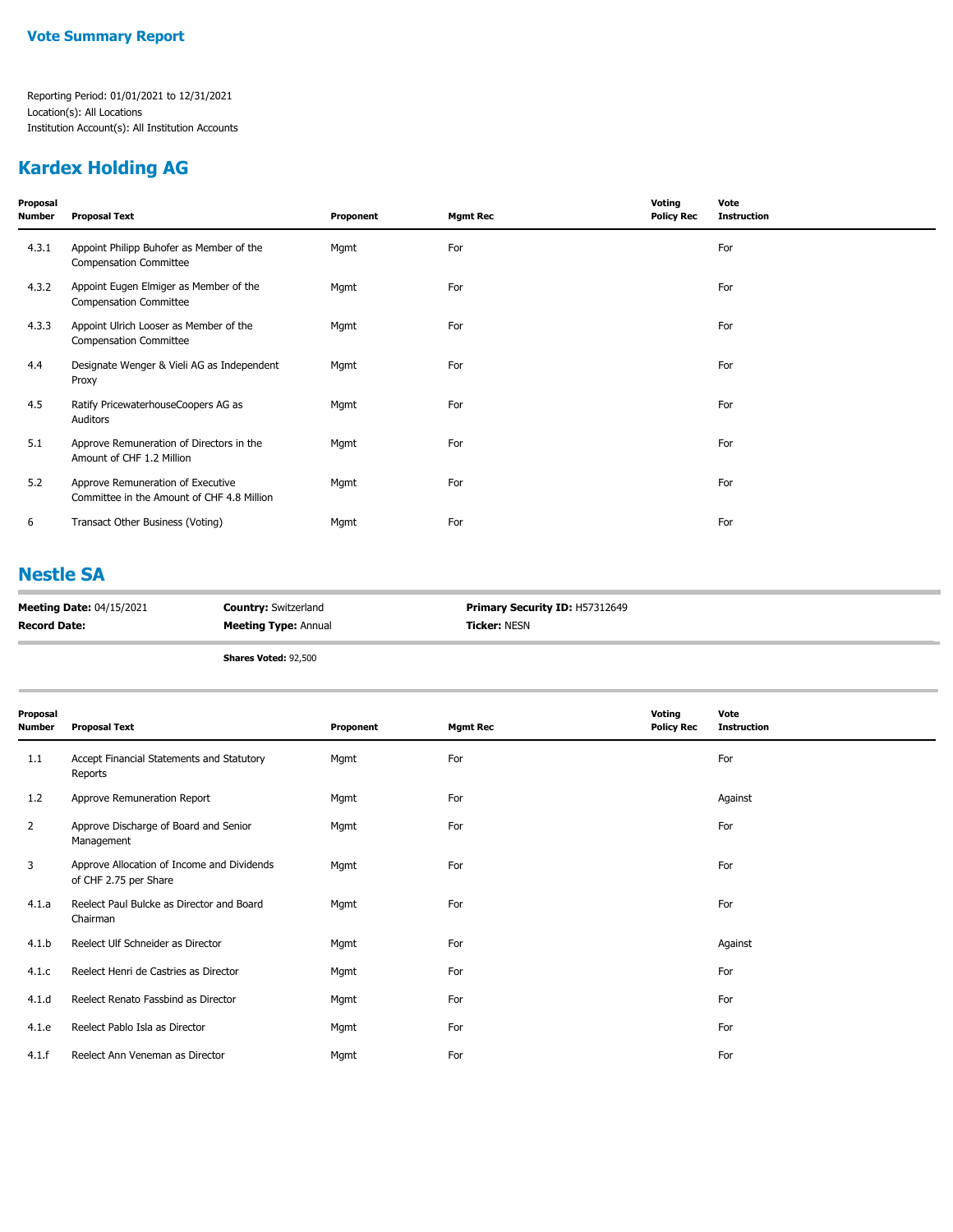#### **Nestle SA**

| Proposal<br><b>Number</b> | <b>Proposal Text</b>                                                                                                                 | Proponent | <b>Mgmt Rec</b> | Voting<br><b>Policy Rec</b> | Vote<br><b>Instruction</b> |
|---------------------------|--------------------------------------------------------------------------------------------------------------------------------------|-----------|-----------------|-----------------------------|----------------------------|
| 4.1.g                     | Reelect Eva Cheng as Director                                                                                                        | Mgmt      | For             |                             | For                        |
| 4.1.h                     | Reelect Patrick Aebischer as Director                                                                                                | Mgmt      | For             |                             | For                        |
| 4.1.i                     | Reelect Kasper Rorsted as Director                                                                                                   | Mgmt      | For             |                             | Against                    |
| 4.1.j                     | Reelect Kimberly Ross as Director                                                                                                    | Mgmt      | For             |                             | For                        |
| 4.1.k                     | Reelect Dick Boer as Director                                                                                                        | Mgmt      | For             |                             | For                        |
| 4.1.1                     | Reelect Dinesh Paliwal as Director                                                                                                   | Mgmt      | For             |                             | For                        |
| 4.1.m                     | Reelect Hanne Jimenez de Mora as Director                                                                                            | Mgmt      | For             |                             | For                        |
| 4.2                       | Elect Lindiwe Sibanda as Director                                                                                                    | Mgmt      | For             |                             | For                        |
| 4.3.1                     | Appoint Pablo Isla as Member of the<br><b>Compensation Committee</b>                                                                 | Mgmt      | For             |                             | For                        |
| 4.3.2                     | Appoint Patrick Aebischer as Member of the<br><b>Compensation Committee</b>                                                          | Mgmt      | For             |                             | For                        |
| 4.3.3                     | Appoint Dick Boer as Member of the<br><b>Compensation Committee</b>                                                                  | Mgmt      | For             |                             | For                        |
| 4.3.4                     | Appoint Kasper Rorsted as Member of the<br><b>Compensation Committee</b>                                                             | Mgmt      | For             |                             | Against                    |
| 4.4                       | Ratify Ernst & Young AG as Auditors                                                                                                  | Mgmt      | For             |                             | For                        |
| 4.5                       | Designate Hartmann Dreyer as Independent<br>Proxy                                                                                    | Mgmt      | For             |                             | For                        |
| 5.1                       | Approve Remuneration of Directors in the<br>Amount of CHF 10 Million                                                                 | Mgmt      | For             |                             | For                        |
| 5.2                       | Approve Remuneration of Executive<br>Committee in the Amount of CHF 57.5 Million                                                     | Mgmt      | For             |                             | Against                    |
| 6                         | Approve CHF 6.6 Million Reduction in Share<br>Capital as Part of the Share Buyback Program<br>via Cancellation of Repurchased Shares | Mgmt      | For             |                             | For                        |
| $\overline{7}$            | Approve Climate Action Plan                                                                                                          | Mgmt      | For             |                             | For                        |
| 8                         | Transact Other Business (Voting)                                                                                                     | Mgmt      | Against         |                             | Against                    |

## **Allreal Holding AG**

| <b>Meeting Date: 04/16/2021</b> | <b>Country: Switzerland</b> | <b>Primary Security ID: H0151D100</b> |
|---------------------------------|-----------------------------|---------------------------------------|
| <b>Record Date:</b>             | <b>Meeting Type: Annual</b> | <b>Ticker: ALLN</b>                   |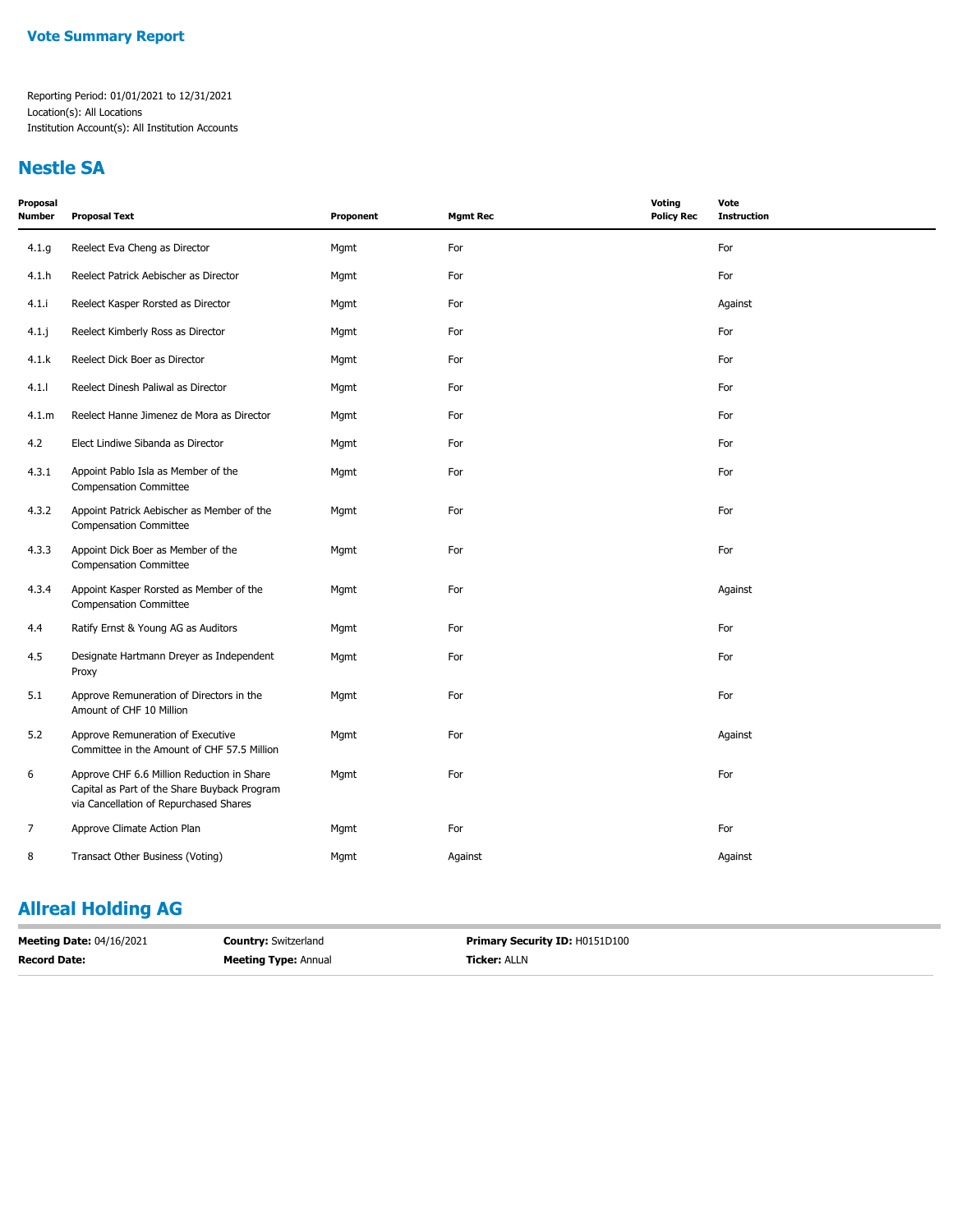## **Allreal Holding AG**

**Shares Voted:** 25,468

| Proposal<br><b>Number</b> | <b>Proposal Text</b>                                                                     | Proponent | <b>Mgmt Rec</b> | <b>Voting</b><br><b>Policy Rec</b> | Vote<br><b>Instruction</b> |
|---------------------------|------------------------------------------------------------------------------------------|-----------|-----------------|------------------------------------|----------------------------|
| $\mathbf{1}$              | Accept Financial Statements and Statutory<br>Reports                                     | Mgmt      | For             |                                    | For                        |
| 2.1                       | Approve Allocation of Income and Ordinary<br>Dividends of CHF 3.50 per Share             | Mgmt      | For             |                                    | For                        |
| 2.2                       | Approve Dividends of CHF 3.25 per Share<br>from Capital Contribution Reserves            | Mgmt      | For             |                                    | For                        |
| 3                         | Approve Discharge of Board and Senior<br>Management                                      | Mgmt      | For             |                                    | For                        |
| 4.1.1                     | Reelect Ralph-Thomas Honegger as Director<br>and Board Chairman                          | Mgmt      | For             |                                    | For                        |
| 4.1.2                     | Reelect Philipp Gmuer as Director                                                        | Mgmt      | For             |                                    | For                        |
| 4.1.3                     | Reelect Andrea Sieber as Director                                                        | Mgmt      | For             |                                    | For                        |
| 4.1.4                     | Reelect Peter Spuhler as Director                                                        | Mgmt      | For             |                                    | For                        |
| 4.1.5                     | Reelect Olivier Steimer as Director                                                      | Mgmt      | For             |                                    | For                        |
| 4.1.6                     | Reelect Thomas Stenz as Director                                                         | Mgmt      | For             |                                    | For                        |
| 4.1.7                     | Reelect Juerg Stoeckli as Director                                                       | Mgmt      | For             |                                    | For                        |
| 4.2.1                     | Reappoint Philipp Gmuer as Member of the<br>Nomination and Compensation Committee        | Mgmt      | For             |                                    | For                        |
| 4.2.2                     | Reappoint Andrea Sieber as Member of the<br>Nomination and Compensation Committee        | Mgmt      | For             |                                    | For                        |
| 4.2.3                     | Reappoint Peter Spuhler as Member of the<br>Nomination and Compensation Committee        | Mgmt      | For             |                                    | For                        |
| 4.3                       | Designate Andre Weber as Independent Proxy                                               | Mgmt      | For             |                                    | For                        |
| 4.4                       | Ratify Ernst & Young AG as Auditors                                                      | Mgmt      | For             |                                    | For                        |
| 5.1                       | Approve Remuneration Report                                                              | Mgmt      | For             |                                    | For                        |
| 5.2                       | Approve Fixed Remuneration of Directors in<br>the Amount of CHF 900,000                  | Mgmt      | For             |                                    | For                        |
| 5.3                       | Approve Fixed Remuneration of Executive<br>Committee in the Amount of CHF 2.4 Million    | Mgmt      | For             |                                    | For                        |
| 5.4                       | Approve Variable Remuneration of Executive<br>Committee in the Amount of CHF 1.3 Million | Mgmt      | For             |                                    | For                        |
| 6                         | Transact Other Business (Voting)                                                         | Mgmt      | For             |                                    | For                        |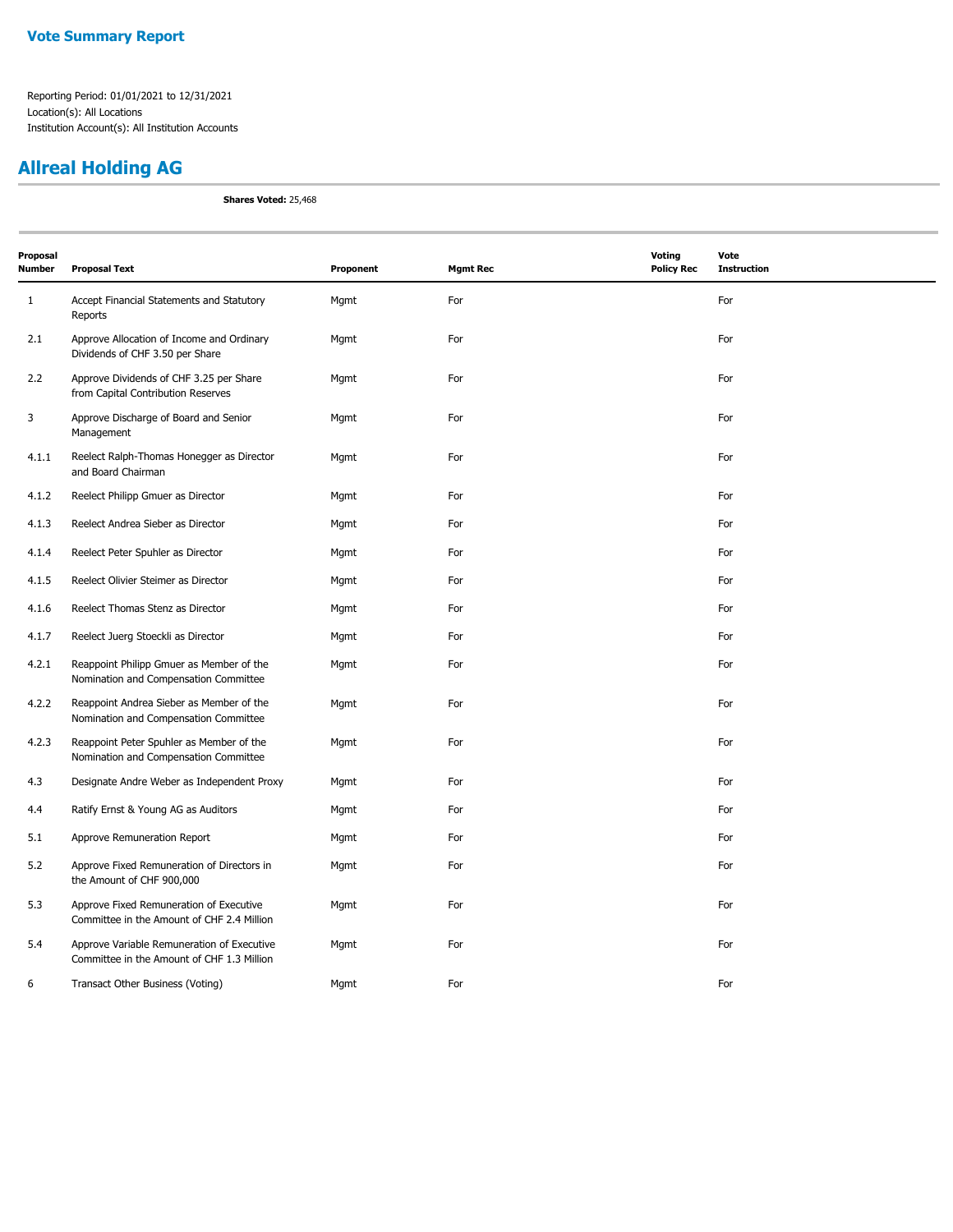#### **Swiss Re AG**

| <b>Meeting Date: 04/16/2021</b> | <b>Country: Switzerland</b> | Primary Security ID: H8431B109 |
|---------------------------------|-----------------------------|--------------------------------|
| Record Date:                    | <b>Meeting Type: Annual</b> | <b>Ticker: SREN</b>            |
|                                 | <b>Shares Voted: 6,000</b>  |                                |

| Proposal<br>Number | <b>Proposal Text</b>                                                                                    | Proponent | <b>Mgmt Rec</b> | <b>Voting</b><br><b>Policy Rec</b> | Vote<br><b>Instruction</b> |
|--------------------|---------------------------------------------------------------------------------------------------------|-----------|-----------------|------------------------------------|----------------------------|
| $1.1\,$            | Approve Remuneration Report                                                                             | Mgmt      | For             |                                    | Against                    |
| 1.2                | Accept Financial Statements and Statutory<br>Reports                                                    | Mgmt      | For             |                                    | For                        |
| 2                  | Approve Allocation of Income and Dividends<br>of CHF 5.90 per Share                                     | Mgmt      | For             |                                    | Against                    |
| 3                  | Approve Variable Short-Term Remuneration<br>of Executive Committee in the Amount of CHF<br>15.1 Million | Mgmt      | For             |                                    | Against                    |
| 4                  | Approve Discharge of Board of Directors                                                                 | Mgmt      | For             |                                    | For                        |
| 5.1.a              | Reelect Sergio Ermotti as Director and Board<br>Chairman                                                | Mgmt      | For             |                                    | For                        |
| 5.1.b              | Reelect Raymond Ch'ien as Director                                                                      | Mgmt      | For             |                                    | For                        |
| 5.1.c              | Reelect Renato Fassbind as Director                                                                     | Mgmt      | For             |                                    | For                        |
| 5.1.d              | Reelect Karen Gavan as Director                                                                         | Mgmt      | For             |                                    | For                        |
| 5.1.e              | Reelect Joachim Oechslin as Director                                                                    | Mgmt      | For             |                                    | For                        |
| 5.1.f              | Reelect Deanna Ong as Director                                                                          | Mgmt      | For             |                                    | For                        |
| 5.1.g              | Reelect Jay Ralph as Director                                                                           | Mgmt      | For             |                                    | For                        |
| 5.1.h              | Reelect Joerg Reinhardt as Director                                                                     | Mgmt      | For             |                                    | For                        |
| 5.1.i              | Reelect Philip Ryan as Director                                                                         | Mgmt      | For             |                                    | For                        |
| 5.1.j              | Reelect Paul Tucker as Director                                                                         | Mgmt      | For             |                                    | For                        |
| 5.1.k              | Reelect Jacques de Vaucleroy as Director                                                                | Mgmt      | For             |                                    | For                        |
| 5.1.1              | Reelect Susan Wagner as Director                                                                        | Mgmt      | For             |                                    | Against                    |
| 5.1.m              | Reelect Larry Zimpleman as Director                                                                     | Mgmt      | For             |                                    | For                        |
| 5.2.1              | Reappoint Raymond Ch'ien as Member of the<br><b>Compensation Committee</b>                              | Mgmt      | For             |                                    | For                        |
| 5.2.2              | Reappoint Renato Fassbind as Member of the<br><b>Compensation Committee</b>                             | Mgmt      | For             |                                    | For                        |
| 5.2.3              | Reappoint Karen Gavan as Member of the<br><b>Compensation Committee</b>                                 | Mgmt      | For             |                                    | For                        |
| 5.2.4              | Reappoint Joerg Reinhardt as Member of the<br><b>Compensation Committee</b>                             | Mgmt      | For             |                                    | For                        |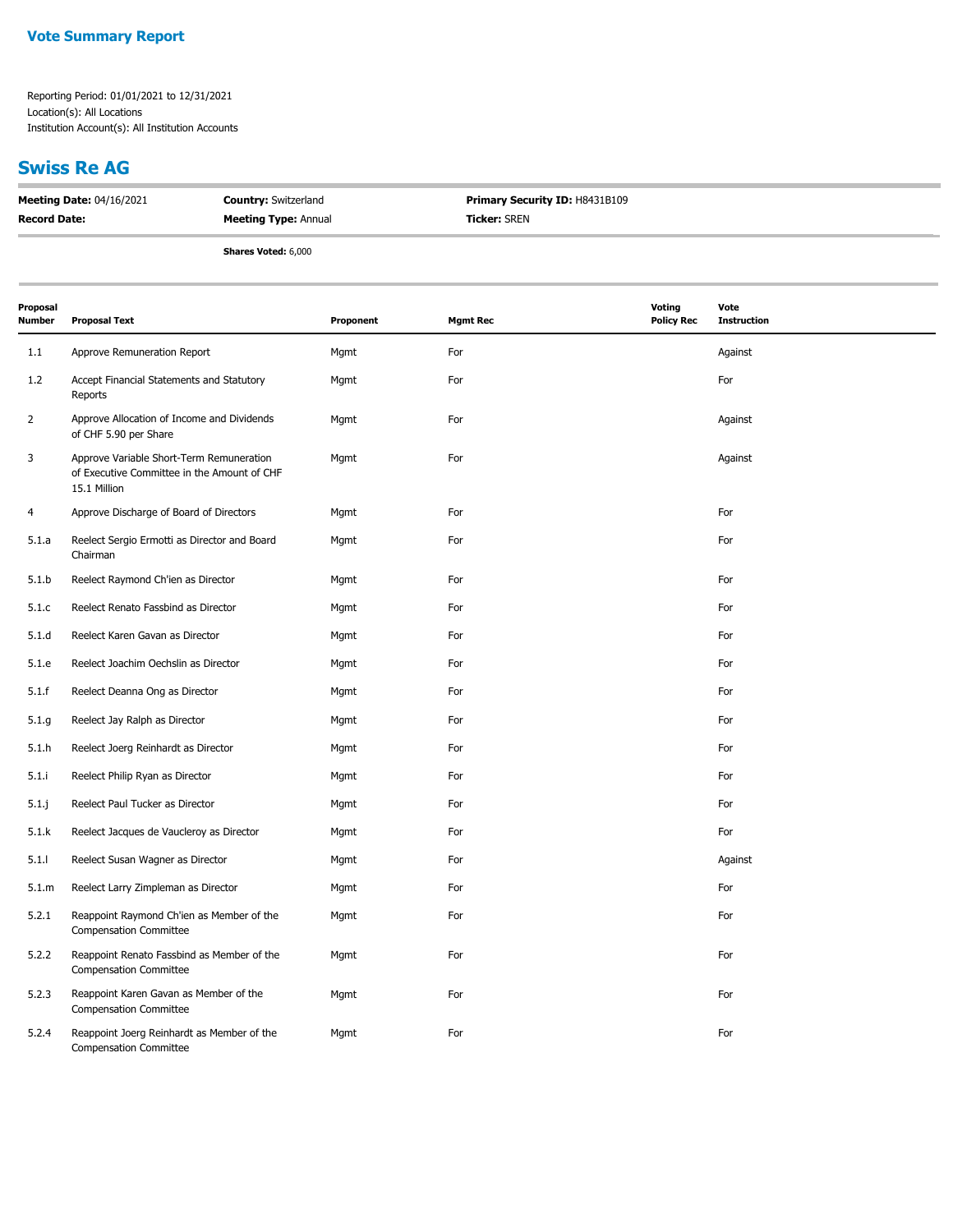#### **Swiss Re AG**

| Proposal<br>Number | <b>Proposal Text</b>                                                                                                  | Proponent | <b>Mgmt Rec</b> | Voting<br><b>Policy Rec</b> | Vote<br><b>Instruction</b> |
|--------------------|-----------------------------------------------------------------------------------------------------------------------|-----------|-----------------|-----------------------------|----------------------------|
| 5.2.5              | Reappoint Jacques de Vaucleroy as Member<br>of the Compensation Committee                                             | Mgmt      | For             |                             | For                        |
| 5.3                | Designate Proxy Voting Services GmbH as<br><b>Independent Proxy</b>                                                   | Mgmt      | For             |                             | For                        |
| 5.4                | Ratify KPMG as Auditors                                                                                               | Mgmt      | For             |                             | For                        |
| 6.1                | Approve Remuneration of Directors in the<br>Amount of CHF 10.3 Million                                                | Mgmt      | For             |                             | Against                    |
| 6.2                | Approve Fixed and Variable Long-Term<br>Remuneration of Executive Committee in the<br>Amount of CHF 36.5 Million      | Mgmt      | For             |                             | Against                    |
| $\overline{7}$     | Approve Renewal of CHF 8.5 Million Pool of<br>Authorized Share Capital with Partial<br>Exclusion of Preemptive Rights | Mgmt      | For             |                             | For                        |
| 8                  | Transact Other Business (Voting)                                                                                      | Mgmt      | For             |                             | Against                    |
|                    |                                                                                                                       |           |                 |                             |                            |

## **Luzerner Kantonalbank AG**

| <b>Meeting Date: 04/19/2021</b> | <b>Country: Switzerland</b> | <b>Primary Security ID: H51129163</b> |
|---------------------------------|-----------------------------|---------------------------------------|
| <b>Record Date:</b>             | <b>Meeting Type: Annual</b> | <b>Ticker: LUKN</b>                   |
|                                 |                             |                                       |

**Shares Voted:** 7,135

| Proposal<br>Number | <b>Proposal Text</b>                                                                   | Proponent | <b>Mgmt Rec</b> | Voting<br><b>Policy Rec</b> | Vote<br><b>Instruction</b> |
|--------------------|----------------------------------------------------------------------------------------|-----------|-----------------|-----------------------------|----------------------------|
| 1                  | Accept Financial Statements and Statutory<br>Reports                                   | Mgmt      | For             |                             | For                        |
| $\overline{2}$     | Approve Remuneration of Directors in the<br>Amount of CHF 772,729                      | Mgmt      | For             |                             | For                        |
| 3.1                | Approve Variable Remuneration of Executive<br>Committee in the Amount of CHF 2 Million | Mgmt      | For             |                             | For                        |
| 3.2                | Approve Fixed Remuneration of Executive<br>Committee in the Amount of CHF 3.3 Million  | Mgmt      | For             |                             | For                        |
| 4                  | Approve Discharge of Board and Senior<br>Management                                    | Mgmt      | For             |                             | For                        |
| 5                  | Approve Allocation of Income and Dividends<br>of CHF 12.50 per Share                   | Mgmt      | For             |                             | For                        |
| 6.1                | Amend Articles Re: Voting and Election<br>System                                       | Mgmt      | For             |                             | For                        |
| 6.2                | Amend Articles Re: Age Limit for Board<br>Members                                      | Mgmt      | For             |                             | For                        |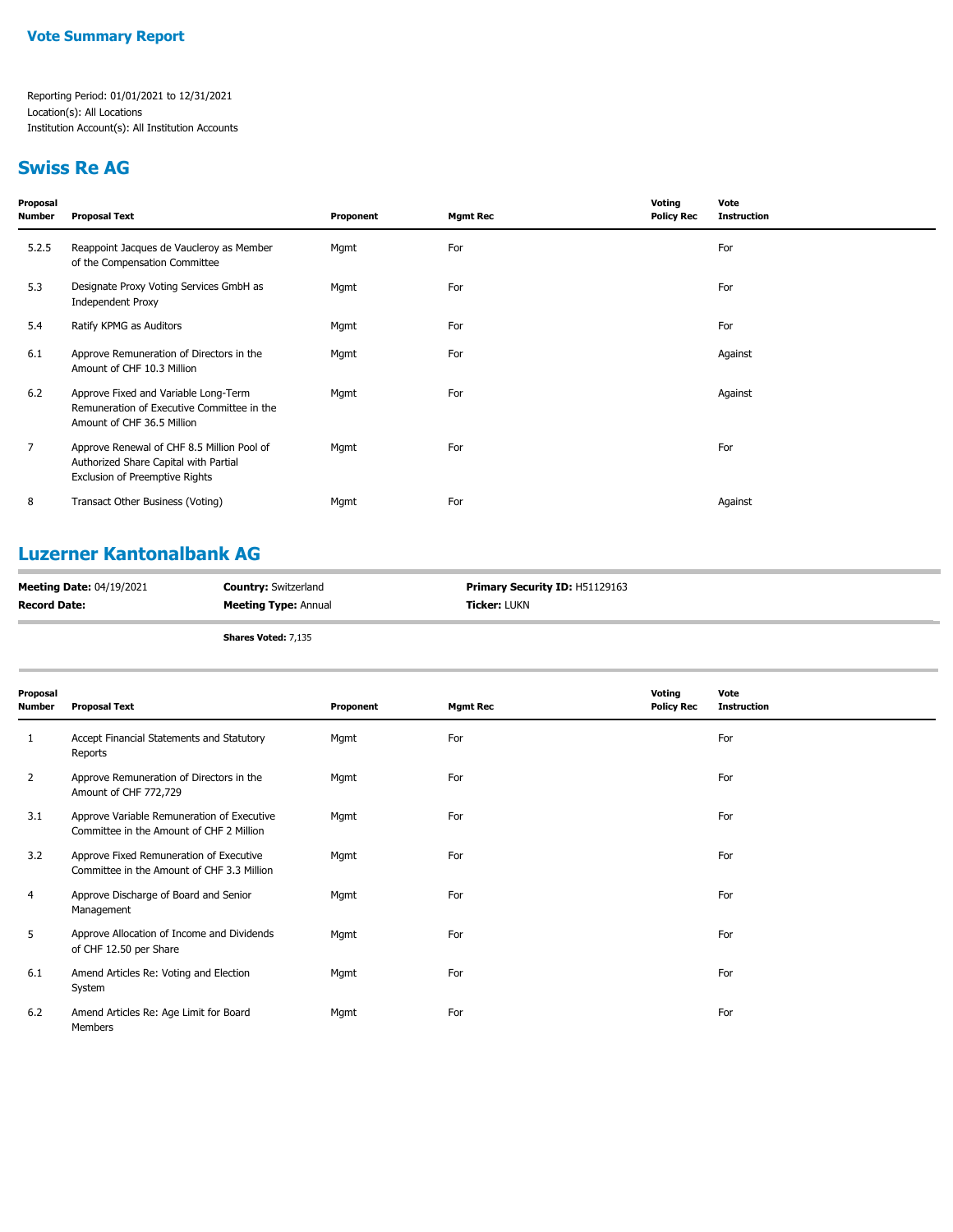#### **Luzerner Kantonalbank AG**

| Proposal<br><b>Number</b> | <b>Proposal Text</b>                                                                                                 | Proponent | <b>Mgmt Rec</b> | Voting<br><b>Policy Rec</b> | Vote<br><b>Instruction</b> |
|---------------------------|----------------------------------------------------------------------------------------------------------------------|-----------|-----------------|-----------------------------|----------------------------|
| 7.1                       | Reelect Markus Hongler as Director, Board<br>Chairman and as a Member of the Personnel<br>and Compensation Committee | Mgmt      | For             |                             | For                        |
| 7.2                       | Reelect Josef Felder as Director and as a<br>Member of the Personnel and Compensation<br>Committee                   | Mgmt      | For             |                             | For                        |
| 7.3                       | Reelect Martha Scheiber as Director and as a<br>Member of the Personnel and Compensation<br>Committee                | Mgmt      | For             |                             | For                        |
| 7.4.1                     | Reelect Andreas Dietrich as Director                                                                                 | Mgmt      | For             |                             | For                        |
| 7.4.2                     | Reelect Andreas Emmenegger as Director                                                                               | Mgmt      | For             |                             | For                        |
| 7.4.3                     | Reelect Franz Grueter as Director                                                                                    | Mgmt      | For             |                             | For                        |
| 7.4.4                     | Reelect Stefan Portmann as Director                                                                                  | Mgmt      | For             |                             | For                        |
| 7.5.1                     | Elect Roger Studer as Director                                                                                       | Mgmt      | For             |                             | For                        |
| 7.5.2                     | Elect Nicole Vyskocil as Director                                                                                    | Mgmt      | For             |                             | For                        |
| 8                         | Ratify PricewaterhouseCoopers AG as<br>Auditors                                                                      | Mgmt      | For             |                             | For                        |
| 9                         | Designate Markus Kaufmann as Independent<br>Proxy                                                                    | Mgmt      | For             |                             | For                        |
| 10                        | Transact Other Business (Voting)                                                                                     | Mgmt      | For             |                             | For                        |

#### **Sika AG**

| <b>Meeting Date: 04/20/2021</b> | <b>Country: Switzerland</b> | <b>Primary Security ID: H7631K273</b> |
|---------------------------------|-----------------------------|---------------------------------------|
| <b>Record Date:</b>             | <b>Meeting Type: Annual</b> | <b>Ticker:</b> SIKA                   |
|                                 |                             |                                       |

**Shares Voted:** 2,500

| Proposal<br><b>Number</b> | <b>Proposal Text</b>                                                | Proponent | <b>Mgmt Rec</b> | Voting<br><b>Policy Rec</b> | Vote<br><b>Instruction</b> |
|---------------------------|---------------------------------------------------------------------|-----------|-----------------|-----------------------------|----------------------------|
| 1                         | Accept Financial Statements and Statutory<br>Reports                | Mgmt      | For             |                             | For                        |
| $\overline{2}$            | Approve Allocation of Income and Dividends<br>of CHF 2.50 per Share | Mgmt      | For             |                             | For                        |
| 3                         | Approve Discharge of Board of Directors                             | Mgmt      | For             |                             | For                        |
| 4.1.1                     | Reelect Paul Haelg as Director                                      | Mgmt      | For             |                             | For                        |
| 4.1.2                     | Reelect Monika Ribar as Director                                    | Mgmt      | For             |                             | For                        |
| 4.1.3                     | Reelect Daniel Sauter as Director                                   | Mgmt      | For             |                             | Against                    |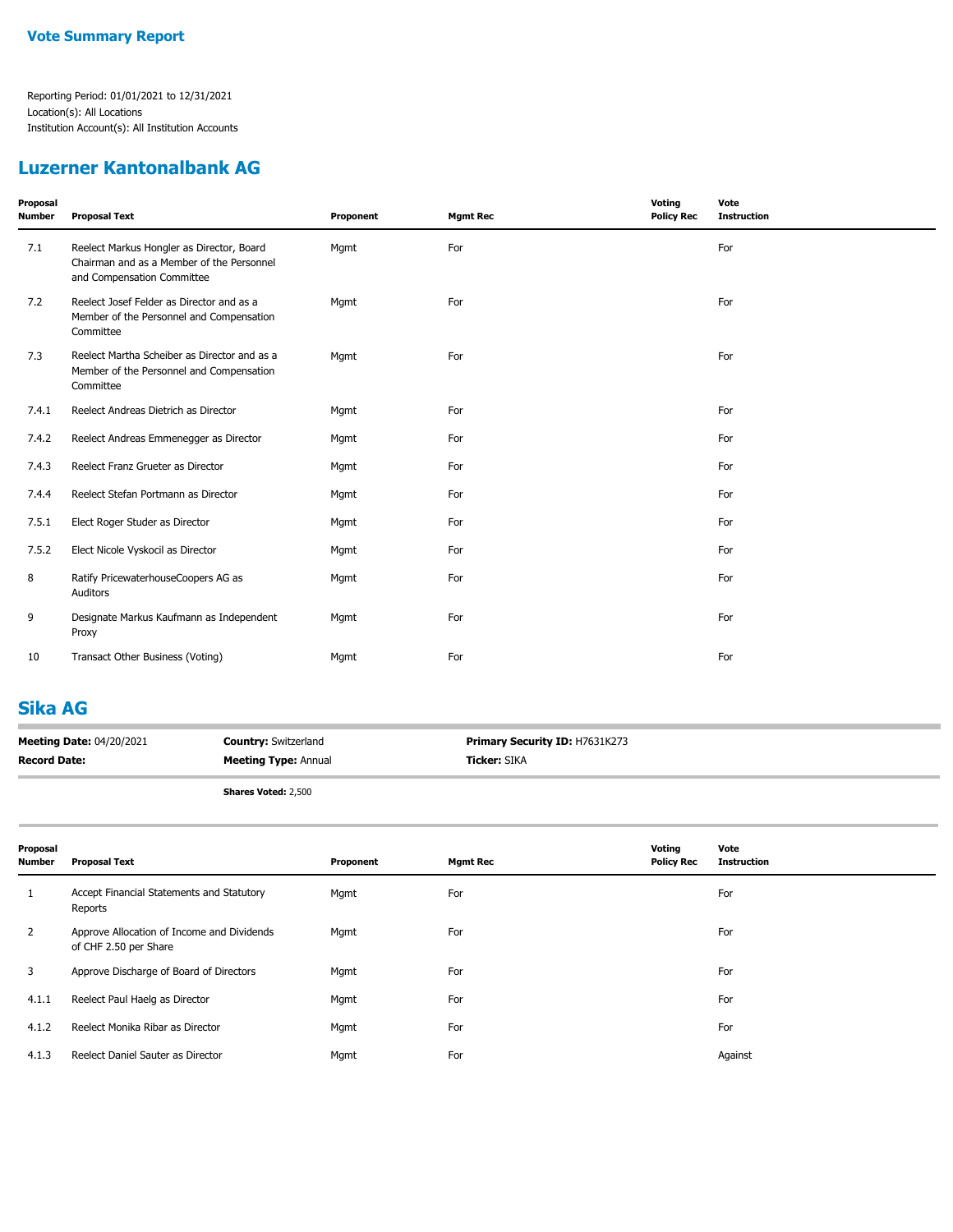#### **Sika AG**

| Proposal<br>Number | <b>Proposal Text</b>                                                                 | Proponent | <b>Mgmt Rec</b> | Voting<br><b>Policy Rec</b> | Vote<br><b>Instruction</b> |
|--------------------|--------------------------------------------------------------------------------------|-----------|-----------------|-----------------------------|----------------------------|
| 4.1.4              | Reelect Christoph Tobler as Director                                                 | Mgmt      | For             |                             | Against                    |
| 4.1.5              | Reelect Justin Howell as Director                                                    | Mgmt      | For             |                             | For                        |
| 4.1.6              | Reelect Thierry Vanlancker as Director                                               | Mgmt      | For             |                             | For                        |
| 4.1.7              | Reelect Viktor Balli as Director                                                     | Mgmt      | For             |                             | For                        |
| 4.2                | Elect Paul Schuler as Director                                                       | Mgmt      | For             |                             | For                        |
| 4.3                | Reelect Paul Haelg as Board Chairman                                                 | Mgmt      | For             |                             | For                        |
| 4.4.1              | Appoint Daniel Sauter as Member of the<br>Nomination and Compensation Committee      | Mgmt      | For             |                             | Against                    |
| 4.4.2              | Appoint Justin Howell as Member of the<br>Nomination and Compensation Committee      | Mgmt      | For             |                             | For                        |
| 4.4.3              | Appoint Thierry Vanlancker as Member of the<br>Nomination and Compensation Committee | Mgmt      | For             |                             | For                        |
| 4.5                | Ratify Ernst & Young AG as Auditors                                                  | Mgmt      | For             |                             | Against                    |
| 4.6                | Designate Jost Windlin as Independent Proxy                                          | Mgmt      | For             |                             | For                        |
| 5.1                | Approve Remuneration Report (Non-Binding)                                            | Mgmt      | For             |                             | For                        |
| 5.2                | Approve Remuneration of Directors in the<br>Amount of CHF 3.3 Million                | Mgmt      | For             |                             | For                        |
| 5.3                | Approve Remuneration of Executive<br>Committee in the Amount of CHF 21.5 Million     | Mgmt      | For             |                             | For                        |
| 6                  | Transact Other Business (Voting)                                                     | Mgmt      | For             |                             | Against                    |
|                    |                                                                                      |           |                 |                             |                            |

## **Conzzeta AG**

| <b>Meeting Date: 04/21/2021</b> | <b>Country: Switzerland</b> | <b>Primary Security ID: H1161X102</b> |
|---------------------------------|-----------------------------|---------------------------------------|
| <b>Record Date:</b>             | <b>Meeting Type: Annual</b> | <b>Ticker: CON</b>                    |
|                                 | <b>Shares Voted: 250</b>    |                                       |

| Proposal<br><b>Number</b> | Proposal Text                                                                                             | Proponent | <b>Mgmt Rec</b> | Voting<br><b>Policy Rec</b> | Vote<br><b>Instruction</b> |
|---------------------------|-----------------------------------------------------------------------------------------------------------|-----------|-----------------|-----------------------------|----------------------------|
|                           | Accept Financial Statements and Statutory<br>Reports                                                      | Mgmt      | For             |                             | For                        |
| 2                         | Approve Allocation of Income and Dividends<br>of CHF 60 per Class A Share and CHF 12 per<br>Class B Share | Mgmt      | For             |                             | For                        |
| 3                         | Approve Discharge of Board of Directors                                                                   | Mgmt      | For             |                             | For                        |
| 4.1                       | Reelect Ernst Baertschi as Director                                                                       | Mgmt      | For             |                             | For                        |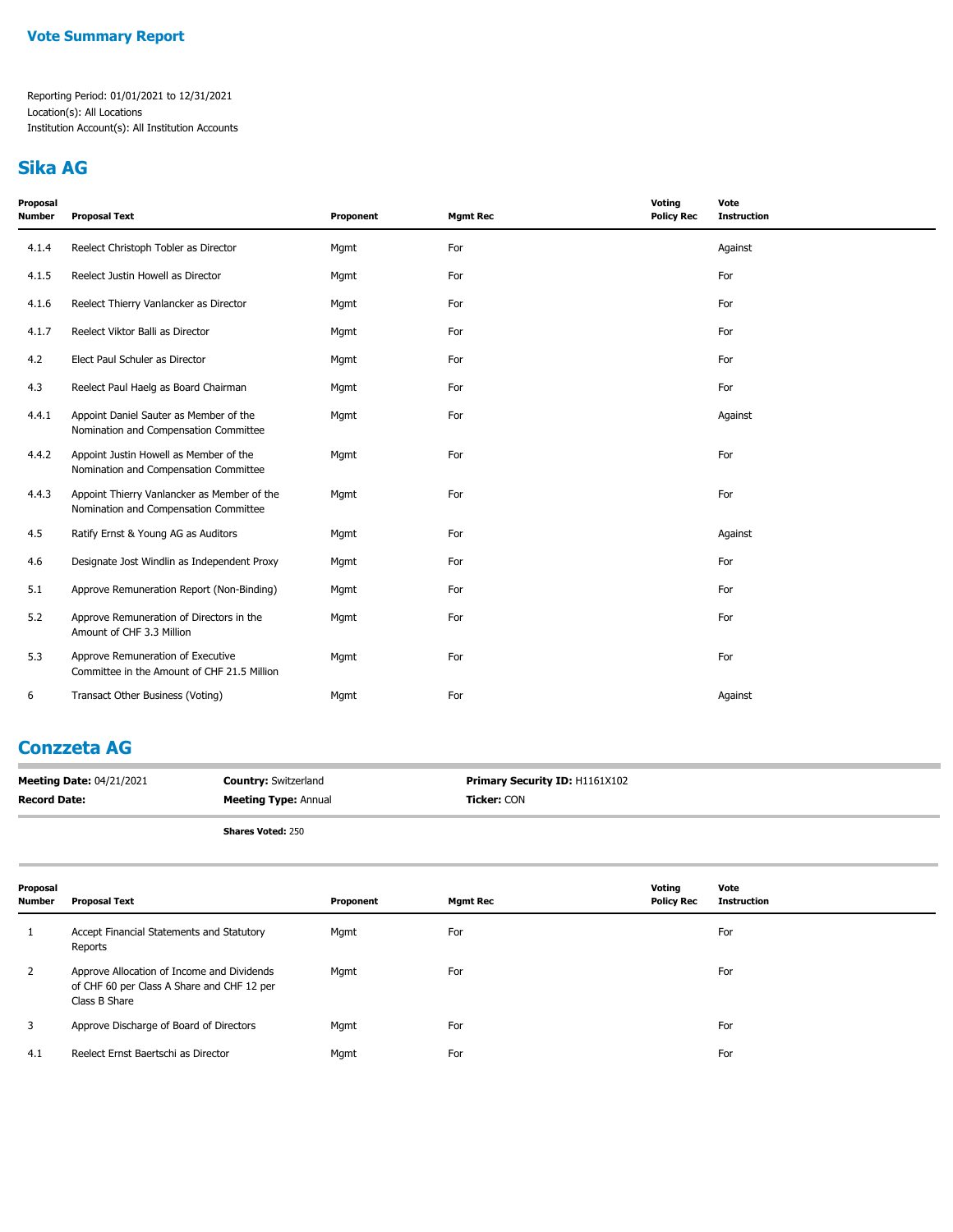#### **Conzzeta AG**

| Proposal<br><b>Number</b> | <b>Proposal Text</b>                                                            | Proponent | <b>Mgmt Rec</b> | Voting<br><b>Policy Rec</b> | Vote<br><b>Instruction</b> |
|---------------------------|---------------------------------------------------------------------------------|-----------|-----------------|-----------------------------|----------------------------|
| 4.2                       | Reelect Roland Abt as Director                                                  | Mgmt      | For             |                             | For                        |
| 4.3                       | Reelect Matthias Auer as Director                                               | Mgmt      | For             |                             | For                        |
| 4.4                       | Reelect Urs Riedener as Director                                                | Mgmt      | For             |                             | For                        |
| 4.5                       | Reelect Jacob Schmidheiny as Director                                           | Mgmt      | For             |                             | For                        |
| 4.6                       | Reelect Robert Spoerry as Director                                              | Mgmt      | For             |                             | For                        |
| 4.7                       | Elect Heinz Baumgartner as Director                                             | Mgmt      | For             |                             | For                        |
| 5                         | Reelect Ernst Baertschi as Board Chairman                                       | Mgmt      | For             |                             | For                        |
| 6.1                       | Reappoint Urs Riedener as Member of the<br><b>Compensation Committee</b>        | Mgmt      | For             |                             | For                        |
| 6.2                       | Reappoint Robert Spoerry as Member of the<br><b>Compensation Committee</b>      | Mgmt      | For             |                             | For                        |
| 6.3                       | Appoint Heinz Baumgartner as Member of the<br><b>Compensation Committee</b>     | Mgmt      | For             |                             | For                        |
| 7.1                       | Approve Remuneration Report (Non-Binding)                                       | Mgmt      | For             |                             | For                        |
| 7.2                       | Approve Remuneration of Directors in the<br>Amount of CHF 1.3 Million           | Mgmt      | For             |                             | For                        |
| 7.3                       | Approve Remuneration of Executive<br>Committee in the Amount of CHF 6.8 Million | Mgmt      | For             |                             | For                        |
| 8                         | Ratify KPMG AG as Auditors                                                      | Mgmt      | For             |                             | For                        |
| 9                         | Designate Marianne Sieger as Independent<br>Proxy                               | Mgmt      | For             |                             | For                        |
| 10                        | Change Company Name to Bystronic AG                                             | Mgmt      | For             |                             | For                        |
| 11                        | Transact Other Business (Voting)                                                | Mgmt      | For             |                             | For                        |

## **Georg Fischer AG**

| <b>Meeting Date: 04/21/2021</b><br><b>Country: Switzerland</b><br><b>Record Date:</b><br><b>Meeting Type: Annual</b> |                                                      |                            | Primary Security ID: H26091142<br>Ticker: FI.N |                 |                             |                            |
|----------------------------------------------------------------------------------------------------------------------|------------------------------------------------------|----------------------------|------------------------------------------------|-----------------|-----------------------------|----------------------------|
|                                                                                                                      |                                                      | <b>Shares Voted: 1,150</b> |                                                |                 |                             |                            |
| Proposal<br><b>Number</b>                                                                                            | <b>Proposal Text</b>                                 |                            | Proponent                                      | <b>Mgmt Rec</b> | Voting<br><b>Policy Rec</b> | Vote<br><b>Instruction</b> |
| 1.1                                                                                                                  | Accept Financial Statements and Statutory<br>Reports |                            | Mgmt                                           | For             |                             | For                        |
| 1.2                                                                                                                  | Approve Remuneration Report                          |                            | Mgmt                                           | For             |                             | For                        |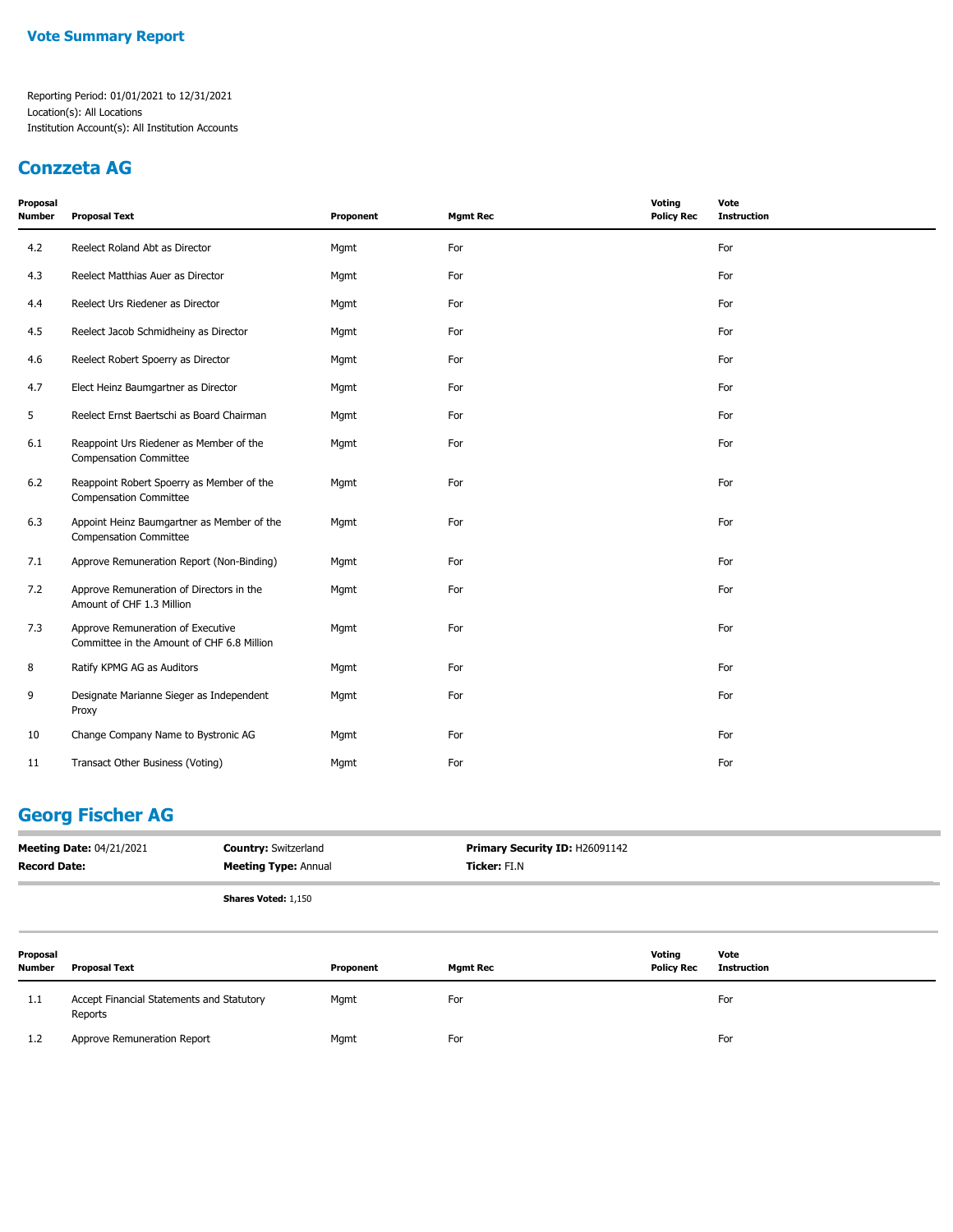#### **Georg Fischer AG**

| <b>Proposal Text</b>                                                             | Proponent | <b>Mgmt Rec</b> | <b>Voting</b><br><b>Policy Rec</b> | Vote<br><b>Instruction</b> |
|----------------------------------------------------------------------------------|-----------|-----------------|------------------------------------|----------------------------|
| Approve Allocation of Income and Dividends<br>of CHF 15 per Share                | Mgmt      | For             |                                    | For                        |
| Approve Discharge of Board and Senior<br>Management                              | Mgmt      | For             |                                    | For                        |
| Reelect Hubert Achermann as Director                                             | Mgmt      | For             |                                    | For                        |
| Reelect Riet Cadonau as Director                                                 | Mgmt      | For             |                                    | For                        |
| Reelect Peter Hackel as Director                                                 | Mgmt      | For             |                                    | For                        |
| Reelect Roger Michaelis as Director                                              | Mgmt      | For             |                                    | For                        |
| Reelect Eveline Saupper as Director                                              | Mgmt      | For             |                                    | For                        |
| Reelect Yves Serra as Director                                                   | Mgmt      | For             |                                    | For                        |
| Reelect Jasmin Staiblin as Director                                              | Mgmt      | For             |                                    | For                        |
| Reelect Yves Serra as Board Chairman                                             | Mgmt      | For             |                                    | For                        |
| Appoint Hubert Achermann as Member of the<br><b>Compensation Committee</b>       | Mgmt      | For             |                                    | For                        |
| Appoint Riet Cadonau as Member of the<br><b>Compensation Committee</b>           | Mgmt      | For             |                                    | For                        |
| Appoint Eveline Saupper as Member of the<br><b>Compensation Committee</b>        | Mgmt      | For             |                                    | For                        |
| Approve Remuneration of Directors in the<br>Amount of CHF 3.1 Million            | Mgmt      | For             |                                    | For                        |
| Approve Remuneration of Executive<br>Committee in the Amount of CHF 10.8 Million | Mgmt      | For             |                                    | For                        |
| Ratify PricewaterhouseCoopers AG as<br>Auditors                                  | Mgmt      | For             |                                    | For                        |
| Designate Christoph Vaucher as Independent<br>Proxy                              | Mgmt      | For             |                                    | For                        |
| Transact Other Business (Voting)                                                 | Mgmt      | For             |                                    | For                        |
|                                                                                  |           |                 |                                    |                            |

# **SIG Combibloc Group AG**

| <b>Record Date:</b> | <b>Meeting Date: 04/21/2021</b>                      | <b>Country: Switzerland</b><br><b>Meeting Type: Annual</b> |           | Primary Security ID: H76406117<br>Ticker: SIGN |                   |                    |
|---------------------|------------------------------------------------------|------------------------------------------------------------|-----------|------------------------------------------------|-------------------|--------------------|
|                     |                                                      | Shares Voted: 70,000                                       |           |                                                |                   |                    |
| Proposal            |                                                      |                                                            |           |                                                | Votina            | Vote               |
| <b>Number</b>       | <b>Proposal Text</b>                                 |                                                            | Proponent | <b>Mgmt Rec</b>                                | <b>Policy Rec</b> | <b>Instruction</b> |
|                     | Accept Financial Statements and Statutory<br>Reports |                                                            | Mgmt      | For                                            |                   | For                |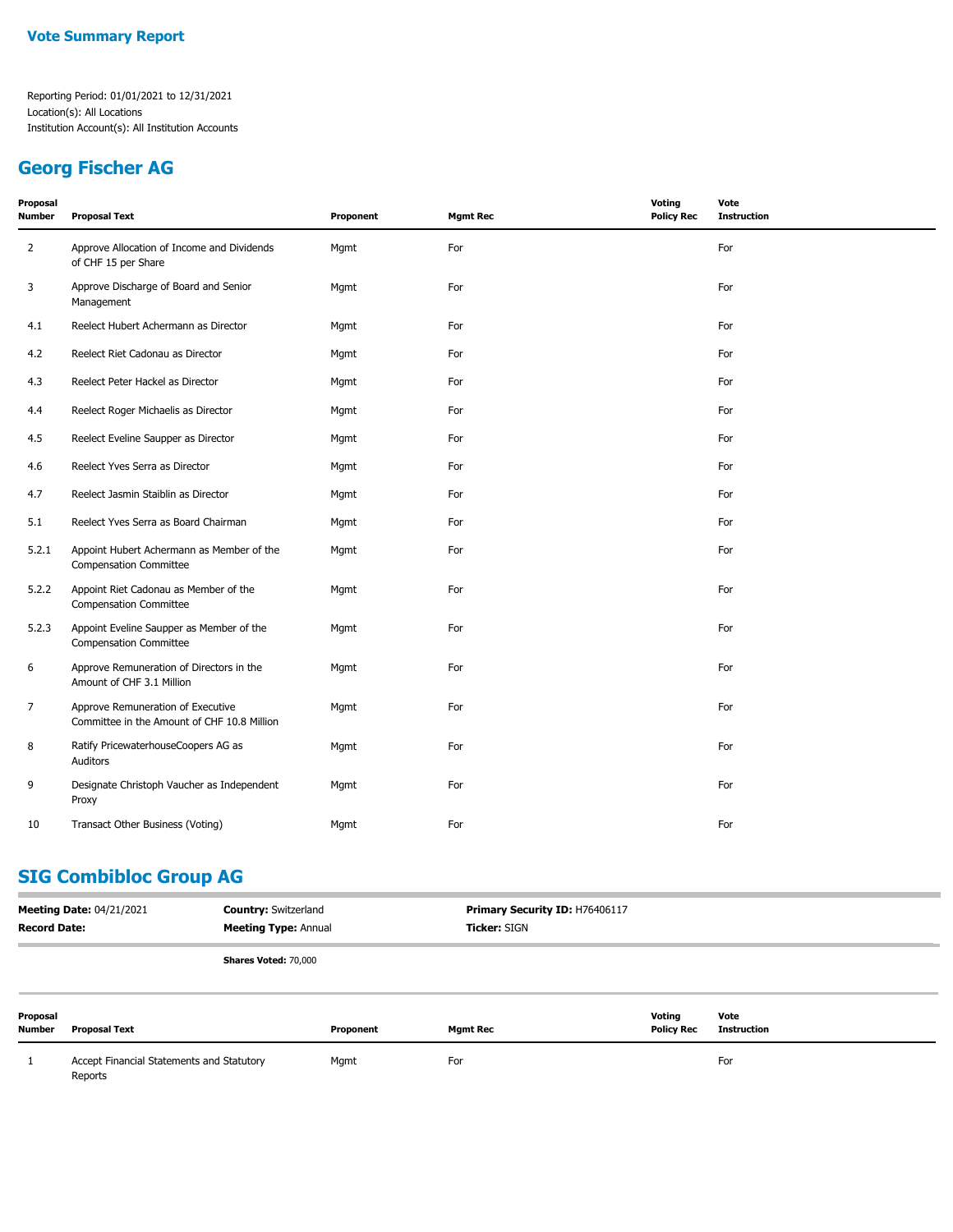## **SIG Combibloc Group AG**

| Proposal<br><b>Number</b> | <b>Proposal Text</b>                                                                              | Proponent | <b>Mgmt Rec</b> | <b>Voting</b><br><b>Policy Rec</b> | Vote<br><b>Instruction</b> |
|---------------------------|---------------------------------------------------------------------------------------------------|-----------|-----------------|------------------------------------|----------------------------|
| $\overline{2}$            | Approve Discharge of Board and Senior<br>Management                                               | Mgmt      | For             |                                    | For                        |
| 3                         | Approve Allocation of Income and Omission<br>of Dividends                                         | Mgmt      | For             |                                    | For                        |
| $\overline{4}$            | Approve Dividends of CHF 0.42 per Share<br>from Capital Contribution Reserves                     | Mgmt      | For             |                                    | For                        |
| 5.1                       | Approve Remuneration Report (Non-Binding)                                                         | Mgmt      | For             |                                    | For                        |
| 5.2                       | Approve Remuneration of Directors in the<br>Amount of CHF 2.3 Million                             | Mgmt      | For             |                                    | For                        |
| 5.3                       | Approve Remuneration of Executive<br>Committee in the Amount of CHF 17 Million                    | Mgmt      | For             |                                    | For                        |
| 6.1.1                     | Reelect Andreas Umbach as Director                                                                | Mgmt      | For             |                                    | For                        |
| 6.1.2                     | Reelect Werner Bauer as Director                                                                  | Mgmt      | For             |                                    | For                        |
| 6.1.3                     | Reelect Wah-Hui Chu as Director                                                                   | Mgmt      | For             |                                    | For                        |
| 6.1.4                     | Reelect Colleen Goggins as Director                                                               | Mgmt      | For             |                                    | For                        |
| 6.1.5                     | Reelect Mariel Hoch as Director                                                                   | Mgmt      | For             |                                    | For                        |
| 6.1.6                     | Reelect Matthias Waehren as Director                                                              | Mgmt      | For             |                                    | For                        |
| 6.1.7                     | Reelect Nigel Wright as Director                                                                  | Mgmt      | For             |                                    | For                        |
| 6.1.8                     | Elect Abdallah al Obeikan as Director                                                             | Mgmt      | For             |                                    | For                        |
| 6.1.9                     | Elect Martine Snels as Director                                                                   | Mgmt      | For             |                                    | For                        |
| 6.2                       | Reelect Andreas Umbach as Board Chairman                                                          | Mgmt      | For             |                                    | For                        |
| 6.3.1                     | Reappoint Wah-Hui Chu as Member of the<br><b>Compensation Committee</b>                           | Mgmt      | For             |                                    | For                        |
| 6.3.2                     | Reappoint Colleen Goggins as Member of the<br><b>Compensation Committee</b>                       | Mgmt      | For             |                                    | For                        |
| 6.3.3                     | Reappoint Mariel Hoch as Member of the<br><b>Compensation Committee</b>                           | Mgmt      | For             |                                    | For                        |
| $\overline{7}$            | Approve Creation of CHF 675,042 Pool of<br>Capital with Partial Exclusion of Preemptive<br>Rights | Mgmt      | For             |                                    | For                        |
| 8                         | Amend Articles Re: Opting Out Clause                                                              | Mgmt      | For             |                                    | For                        |
| 9                         | Designate Keller KLG as Independent Proxy                                                         | Mgmt      | For             |                                    | For                        |
| 10                        | Ratify PricewaterhouseCoopers AG as<br>Auditors                                                   | Mgmt      | For             |                                    | For                        |
| 11                        | Transact Other Business (Voting)                                                                  | Mgmt      | For             |                                    | For                        |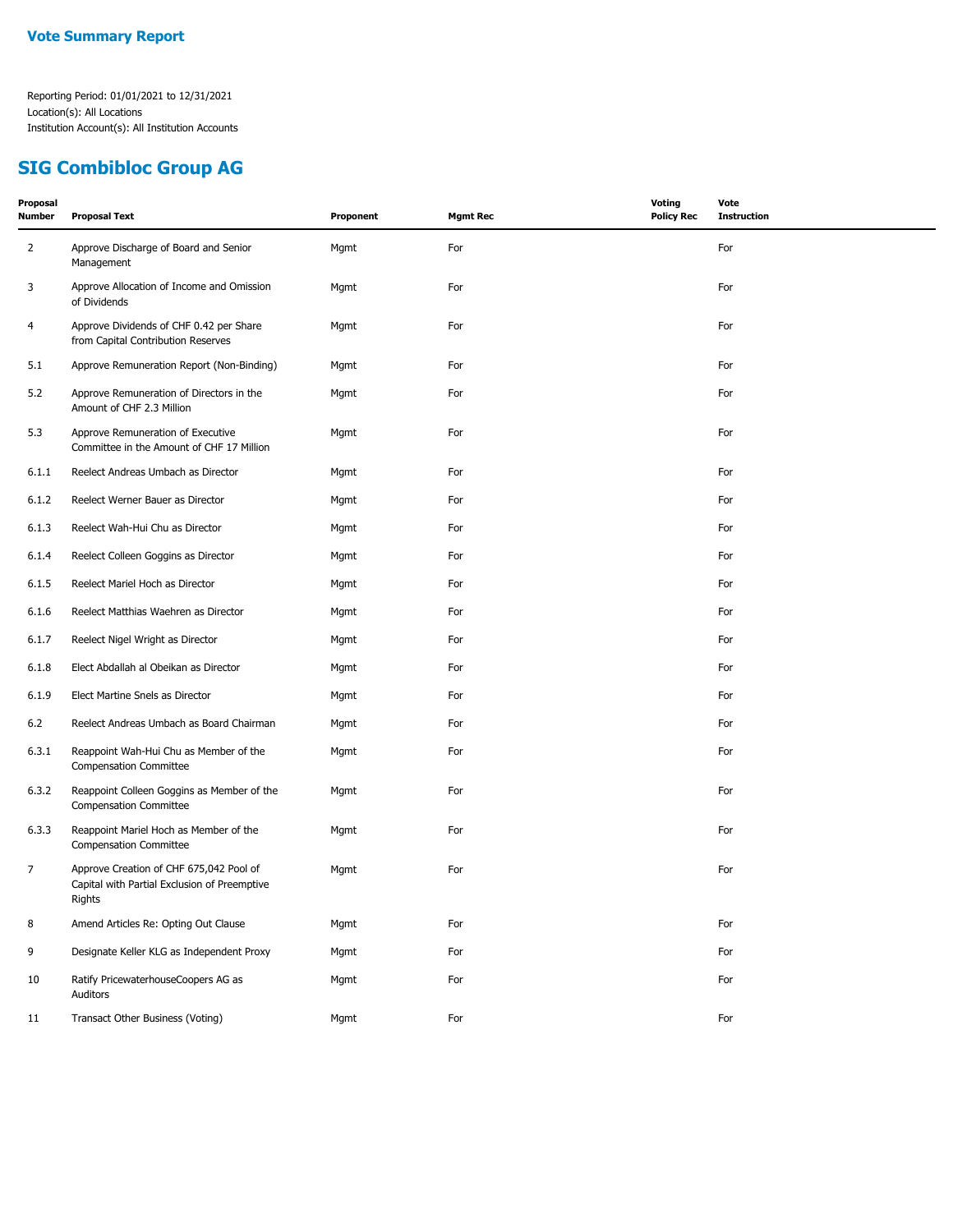#### **Cembra Money Bank AG**

| <b>Meeting Date: 04/22/2021</b> | <b>Country: Switzerland</b> | Primary Security ID: H1329L107 |
|---------------------------------|-----------------------------|--------------------------------|
| <b>Record Date:</b>             | <b>Meeting Type: Annual</b> | <b>Ticker:</b> CMBN            |
|                                 | Shares Voted: 19,500        |                                |

| Proposal<br>Number | <b>Proposal Text</b>                                                                                  | Proponent | <b>Mgmt Rec</b> | <b>Voting</b><br><b>Policy Rec</b> | Vote<br><b>Instruction</b> |
|--------------------|-------------------------------------------------------------------------------------------------------|-----------|-----------------|------------------------------------|----------------------------|
| 1                  | Accept Financial Statements and Statutory<br>Reports                                                  | Mgmt      | For             |                                    | For                        |
| 2                  | Approve Remuneration Report                                                                           | Mgmt      | For             |                                    | For                        |
| 3                  | Approve Allocation of Income and Dividends<br>of CHF 3.75 per Share                                   | Mgmt      | For             |                                    | For                        |
| 4                  | Approve Discharge of Board and Senior<br>Management                                                   | Mgmt      | For             |                                    | For                        |
| 5.1.1              | Reelect Felix Weber as Director                                                                       | Mgmt      | For             |                                    | For                        |
| 5.1.2              | Reelect Urs Baumann as Director                                                                       | Mgmt      | For             |                                    | For                        |
| 5.1.3              | Reelect Thomas Buess as Director                                                                      | Mgmt      | For             |                                    | For                        |
| 5.1.4              | Reelect Denis Hall as Director                                                                        | Mgmt      | For             |                                    | For                        |
| 5.1.5              | Reelect Monica Maechler as Director                                                                   | Mgmt      | For             |                                    | For                        |
| 5.2.1              | Elect Martin Blessing as Director                                                                     | Mgmt      | For             |                                    | For                        |
| 5.2.2              | Elect Susanne Kloess-Braekler as Director                                                             | Mgmt      | For             |                                    | For                        |
| 5.3                | Reelect Felix Weber as Board Chairman                                                                 | Mgmt      | For             |                                    | For                        |
| 5.4.1              | Reappoint Urs Baumann as Member of the<br>Compensation and Nomination Committee                       | Mgmt      | For             |                                    | For                        |
| 5.4.2              | Appoint Martin Blessing as Member of the<br>Compensation and Nomination Committee                     | Mgmt      | For             |                                    | For                        |
| 5.4.3              | Appoint Susanne Kloess-Braekler as Member<br>of the Compensation and Nomination<br>Committee          | Mgmt      | For             |                                    | For                        |
| 5.5                | Designate Keller KLG as Independent Proxy                                                             | Mgmt      | For             |                                    | For                        |
| 5.6                | Ratify KPMG AG as Auditors                                                                            | Mgmt      | For             |                                    | For                        |
| 6                  | Approve Renewal of CHF 3 Million Pool of<br>Authorized Share Capital without Preemptive<br>Rights     | Mgmt      | For             |                                    | For                        |
| 7.1                | Approve Remuneration of Directors in the<br>Amount of CHF 1.5 Million                                 | Mgmt      | For             |                                    | For                        |
| 7.2                | Approve Fixed and Variable Remuneration of<br>Executive Committee in the Amount of CHF<br>6.4 Million | Mgmt      | For             |                                    | For                        |
| 8                  | Transact Other Business (Voting)                                                                      | Mgmt      | For             |                                    | For                        |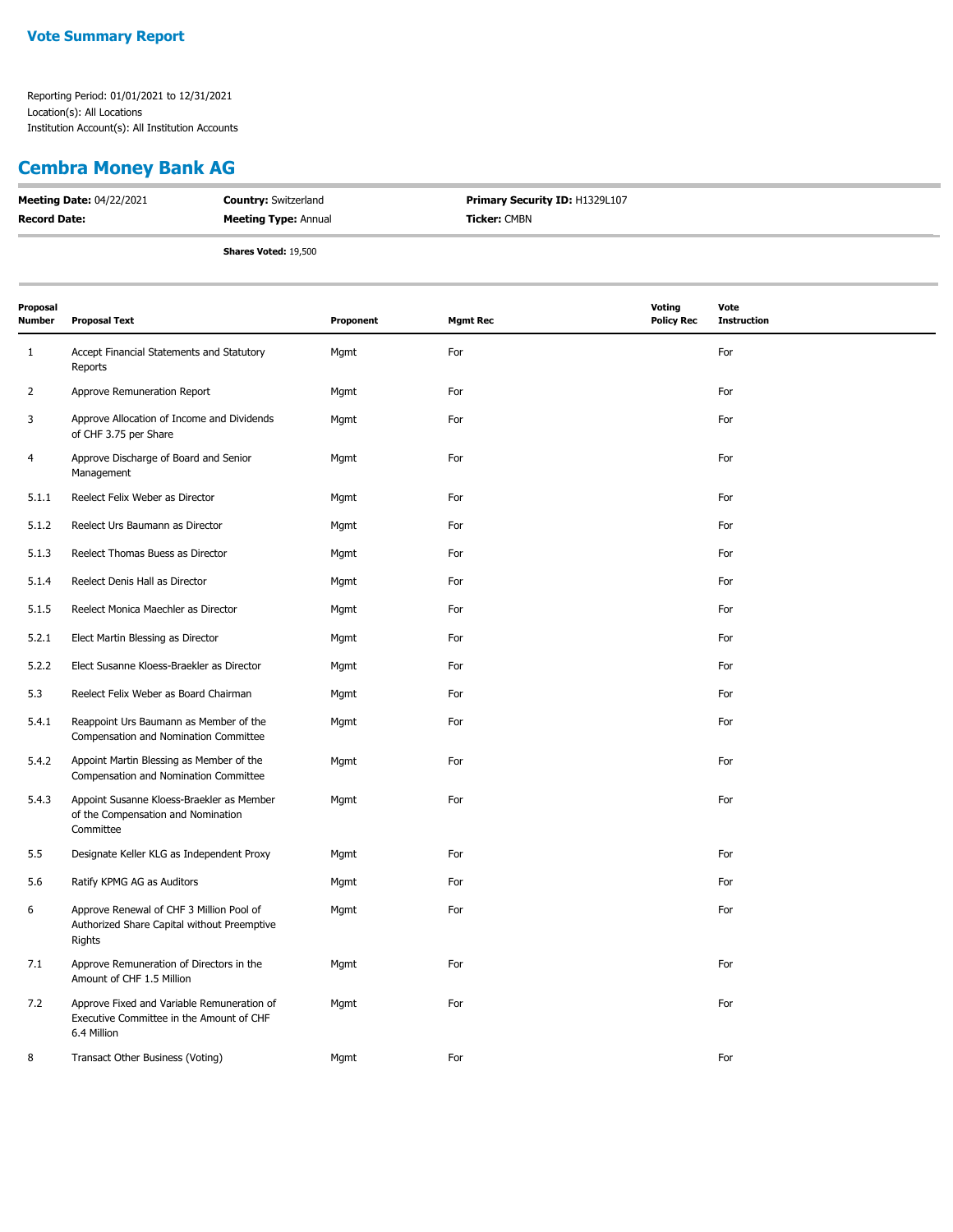#### **Flughafen Zuerich AG**

| <b>Meeting Date: 04/22/2021</b> | <b>Country:</b> Switzerland | Primary Security ID: H26552135 |  |
|---------------------------------|-----------------------------|--------------------------------|--|
| <b>Record Date:</b>             | <b>Meeting Type: Annual</b> | <b>Ticker: FHZN</b>            |  |
|                                 | <b>Shares Voted: 12,000</b> |                                |  |
|                                 |                             |                                |  |
|                                 |                             |                                |  |

| Proposal<br><b>Number</b> | <b>Proposal Text</b>                                                                           | Proponent | <b>Mgmt Rec</b> | Voting<br><b>Policy Rec</b> | Vote<br><b>Instruction</b> |
|---------------------------|------------------------------------------------------------------------------------------------|-----------|-----------------|-----------------------------|----------------------------|
| $\mathbf{1}$              | Receive Financial Statements and Statutory<br>Reports (Non-Voting)                             | Mgmt      |                 |                             |                            |
| 2                         | Receive Auditor's Report (Non-Voting)                                                          | Mgmt      |                 |                             |                            |
| 3                         | Accept Financial Statements and Statutory<br>Reports                                           | Mgmt      | For             |                             | For                        |
| 4                         | Approve Remuneration Report (Non-Binding)                                                      | Mgmt      | For             |                             | For                        |
| 5                         | Approve Discharge of Board of Directors                                                        | Mgmt      | For             |                             | For                        |
| 6                         | Approve Allocation of Income and Omission<br>of Dividends                                      | Mgmt      | For             |                             | For                        |
| 7.1                       | Approve Remuneration of Board of Directors<br>in the Amount of CHF 1.7 Million                 | Mgmt      | For             |                             | For                        |
| 7.2                       | Approve Remuneration of Executive<br>Committee in the Amount of CHF 5.5 Million                | Mgmt      | For             |                             | For                        |
| 8.1.1                     | Reelect Guglielmo Brentel as Director                                                          | Mgmt      | For             |                             | For                        |
| 8.1.2                     | Reelect Josef Felder as Director                                                               | Mgmt      | For             |                             | For                        |
| 8.1.3                     | Reelect Stephan Gemkow as Director                                                             | Mgmt      | For             |                             | For                        |
| 8.1.4                     | Reelect Corine Mauch as Director                                                               | Mgmt      | For             |                             | For                        |
| 8.1.5                     | Reelect Andreas Schmid as Director                                                             | Mgmt      | For             |                             | For                        |
| 8.2                       | Elect Andreas Schmid as Board Chairman                                                         | Mgmt      | For             |                             | For                        |
| 8.3.1                     | Appoint Vincent Albers as Member of the<br>Nomination and Compensation Committee               | Mgmt      | For             |                             | For                        |
| 8.3.2                     | Appoint Guglielmo Brentel as Member of the<br>Nomination and Compensation Committee            | Mgmt      | For             |                             | For                        |
| 8.3.3                     | Appoint Eveline Saupper as Member of the<br>Nomination and Compensation Committee              | Mgmt      | For             |                             | For                        |
| 8.3.4                     | Appoint Andreas Schmid as Non-Voting<br>Member of the Nomination and Compensation<br>Committee | Mgmt      | For             |                             | For                        |
| 8.4                       | Designate Marianne Sieger as Independent<br>Proxy                                              | Mgmt      | For             |                             | For                        |
| 8.5                       | Ratify Ernst & Young AG as Auditors                                                            | Mgmt      | For             |                             | For                        |
| 9                         | Transact Other Business (Voting)                                                               | Mgmt      | For             |                             | For                        |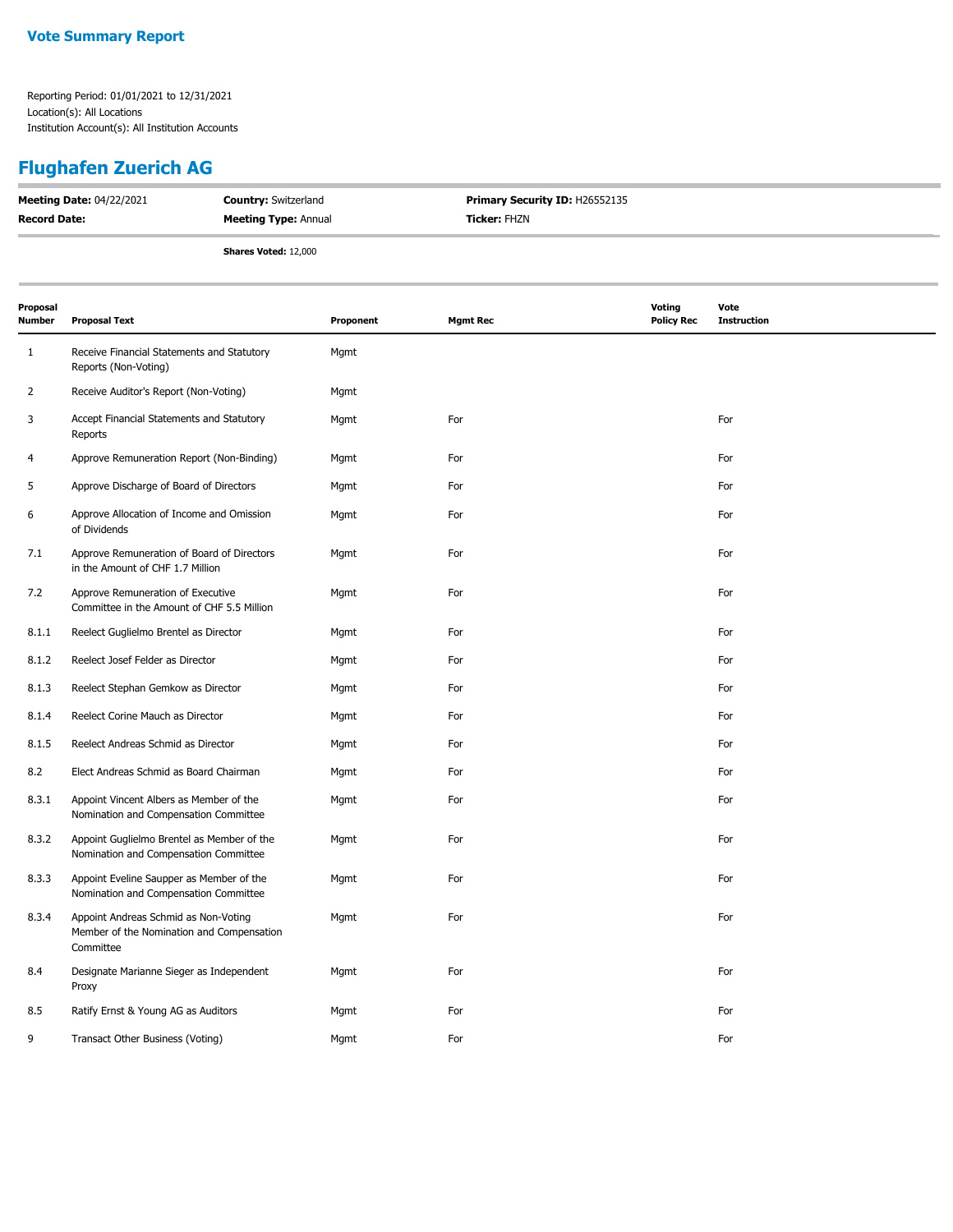#### **SFS Group AG**

| <b>Meeting Date: 04/22/2021</b> | <b>Country: Switzerland</b> | <b>Primary Security ID: H7482F118</b> |  |
|---------------------------------|-----------------------------|---------------------------------------|--|
| <b>Record Date:</b>             | <b>Meeting Type: Annual</b> | <b>Ticker: SFSN</b>                   |  |
|                                 | <b>Shares Voted: 12,500</b> |                                       |  |

| Proposal<br><b>Number</b> | <b>Proposal Text</b>                                                                                                                 | Proponent | <b>Mgmt Rec</b> | <b>Voting</b><br><b>Policy Rec</b> | Vote<br><b>Instruction</b> |
|---------------------------|--------------------------------------------------------------------------------------------------------------------------------------|-----------|-----------------|------------------------------------|----------------------------|
| $\mathbf{1}$              | Accept Financial Statements and Statutory<br>Reports                                                                                 | Mgmt      | For             |                                    | For                        |
| 2.1                       | Approve Remuneration of Directors in the<br>Amount of CHF 1.5 Million for the Term of<br>Office 2021/22                              | Mgmt      | For             |                                    | For                        |
| 2.2                       | Approve Fixed Remuneration of Executive<br>Committee in the Amount of CHF 4.1 Million<br>for the Period Jan. 1, 2022 - Dec. 31, 2022 | Mgmt      | For             |                                    | For                        |
| 2.3                       | Approve Variable Remuneration of Executive<br>Committee in the Amount of CHF 2.5 Million<br>for Fiscal Year 2020                     | Mgmt      | For             |                                    | For                        |
| 3                         | Approve Discharge of Board and Senior<br>Management                                                                                  | Mgmt      | For             |                                    | For                        |
| 4                         | Approve Allocation of Income and Dividends<br>of CHF 1.80 per Share                                                                  | Mgmt      | For             |                                    | For                        |
| 5.1                       | Reelect Nick Huber as Director                                                                                                       | Mgmt      | For             |                                    | For                        |
| 5.2                       | Reelect Urs Kaufmann as Director                                                                                                     | Mgmt      | For             |                                    | For                        |
| 5.3                       | Reelect Thomas Oetterli as Director                                                                                                  | Mgmt      | For             |                                    | For                        |
| 5.4                       | Reelect Heinrich Spoerry as Director and<br>Board Chairman                                                                           | Mgmt      | For             |                                    | For                        |
| 5.5                       | Reelect Bettina Stadler as Director                                                                                                  | Mgmt      | For             |                                    | For                        |
| 5.6                       | Reelect Joerg Walther as Director                                                                                                    | Mgmt      | For             |                                    | For                        |
| 5.7                       | Elect Manuela Suter as Director                                                                                                      | Mgmt      | For             |                                    | For                        |
| 6.1                       | Reappoint Nick Huber as Member of the<br>Nomination and Compensation Committee                                                       | Mgmt      | For             |                                    | For                        |
| 6.2                       | Reappoint Urs Kaufmann as Chairman of the<br>Nomination and Compensation Committee                                                   | Mgmt      | For             |                                    | For                        |
| 6.3                       | Reappoint Heinrich Spoerry as Member of the<br>Nomination and Compensation Committee                                                 | Mgmt      | For             |                                    | For                        |
| 7                         | Designate Buerki Bolt Rechtsanwaelte as<br><b>Independent Proxy</b>                                                                  | Mgmt      | For             |                                    | For                        |
| 8                         | Ratify PricewaterhouseCoopers AG as<br>Auditors                                                                                      | Mgmt      | For             |                                    | For                        |
| 9                         | Transact Other Business (Voting)                                                                                                     | Mgmt      | For             |                                    | For                        |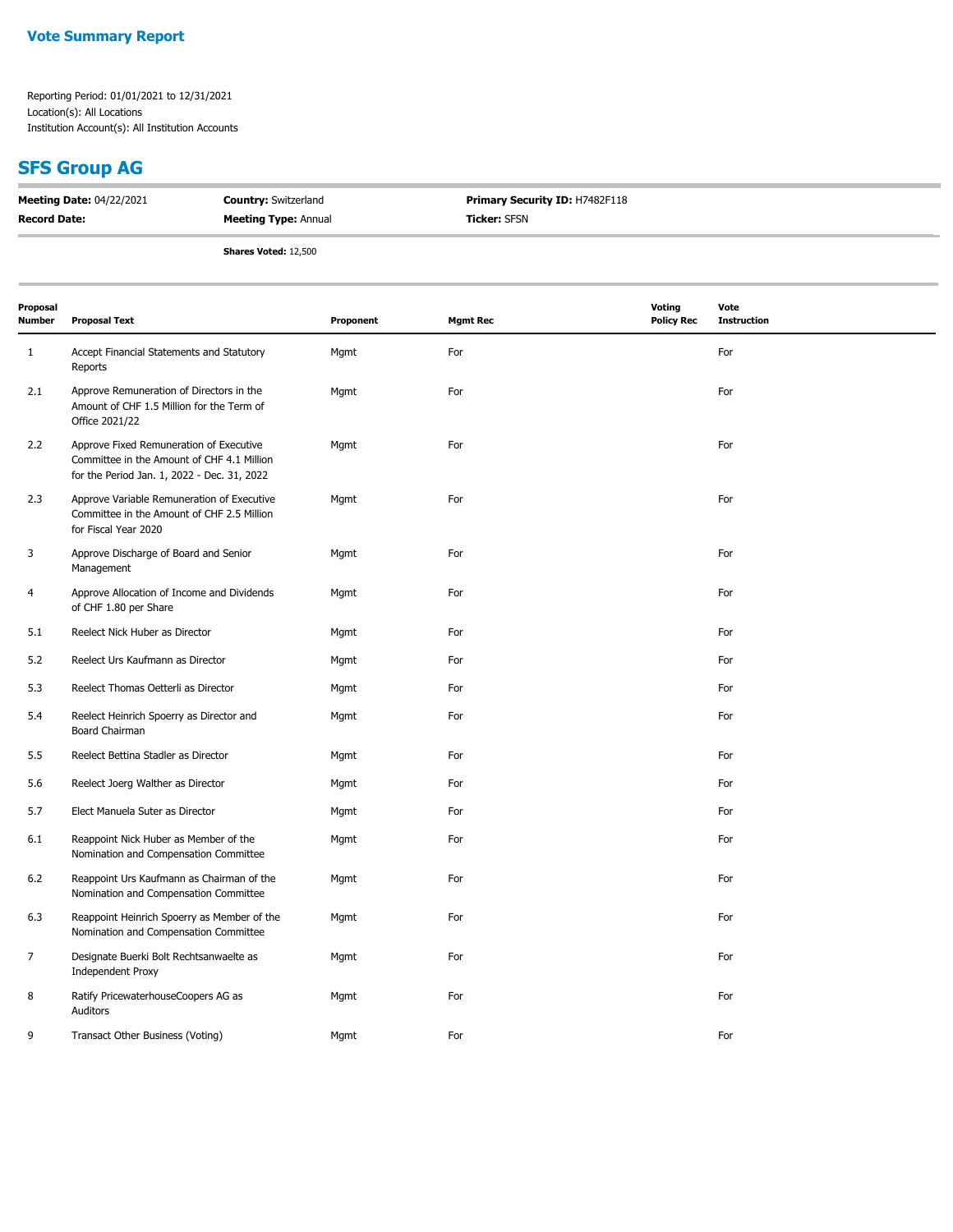## **u-blox Holding AG**

| <b>Meeting Date: 04/22/2021</b> | <b>Country: Switzerland</b> | <b>Primary Security ID: H89210100</b> |
|---------------------------------|-----------------------------|---------------------------------------|
| <b>Record Date:</b>             | <b>Meeting Type: Annual</b> | <b>Ticker:</b> UBXN                   |
|                                 | <b>Shares Voted: 3,500</b>  |                                       |

| Proposal<br>Number | <b>Proposal Text</b>                                                                                                                        | Proponent | <b>Mgmt Rec</b> | <b>Voting</b><br><b>Policy Rec</b> | Vote<br><b>Instruction</b> |
|--------------------|---------------------------------------------------------------------------------------------------------------------------------------------|-----------|-----------------|------------------------------------|----------------------------|
| 1                  | Accept Financial Statements and Statutory<br>Reports                                                                                        | Mgmt      | For             |                                    | For                        |
| 2                  | Approve Allocation of Income and Omission<br>of Dividends                                                                                   | Mgmt      | For             |                                    | For                        |
| 3                  | Approve Discharge of Board and Senior<br>Management                                                                                         | Mgmt      | For             |                                    | For                        |
| 4.1                | Increase Conditional Share Capital Reserved<br>for Stock Option Plan                                                                        | Mgmt      | For             |                                    | For                        |
| 4.2                | Approve Extension of CHF 10.4 Million Pool of<br>Authorized Capital without Preemptive Rights                                               | Mgmt      | For             |                                    | For                        |
| 5.1                | Reelect Andre Mueller as Director and Board<br>Chairman                                                                                     | Mgmt      | For             |                                    | For                        |
| 5.2                | Reelect Gina Domanig as Director                                                                                                            | Mgmt      | For             |                                    | For                        |
| 5.3                | Reelect Ulrich Looser as Director                                                                                                           | Mgmt      | For             |                                    | For                        |
| 5.4                | Reelect Annette Rinck as Director                                                                                                           | Mgmt      | For             |                                    | For                        |
| 5.5                | Reelect Markus Borchert as Director                                                                                                         | Mgmt      | For             |                                    | For                        |
| 5.6                | Reelect Thomas Seiler as Director                                                                                                           | Mgmt      | For             |                                    | For                        |
| 5.7                | Reelect Jean-Pierre Wyss as Director                                                                                                        | Mgmt      | For             |                                    | For                        |
| 6.1                | Reappoint Gina Domanig as Member of the<br>Nomination and Compensation Committee                                                            | Mgmt      | For             |                                    | For                        |
| 6.2                | Reappoint Markus Borchert as Member of the<br>Nomination and Compensation Committee                                                         | Mgmt      | For             |                                    | For                        |
| 7.1                | Approve Remuneration of Board of Directors<br>in the Amount of CHF 654,000 for the Period<br>between 2020 AGM and 2021 AGM<br>(Non-Binding) | Mgmt      | For             |                                    | For                        |
| 7.2                | Approve Remuneration of Executive<br>Committee in the Amount of CHF 3 Million for<br>Fiscal Year 2020 (Non-Binding)                         | Mgmt      | For             |                                    | For                        |
| 8.1                | Approve Remuneration of Board of Directors<br>in the Amount of CHF 660,000 from 2021<br>AGM Until 2022 AGM                                  | Mgmt      | For             |                                    | For                        |
| 8.2                | Approve Remuneration of Executive<br>Committee in the Amount of CHF 7 Million for<br>Fiscal Year 2022                                       | Mgmt      | For             |                                    | For                        |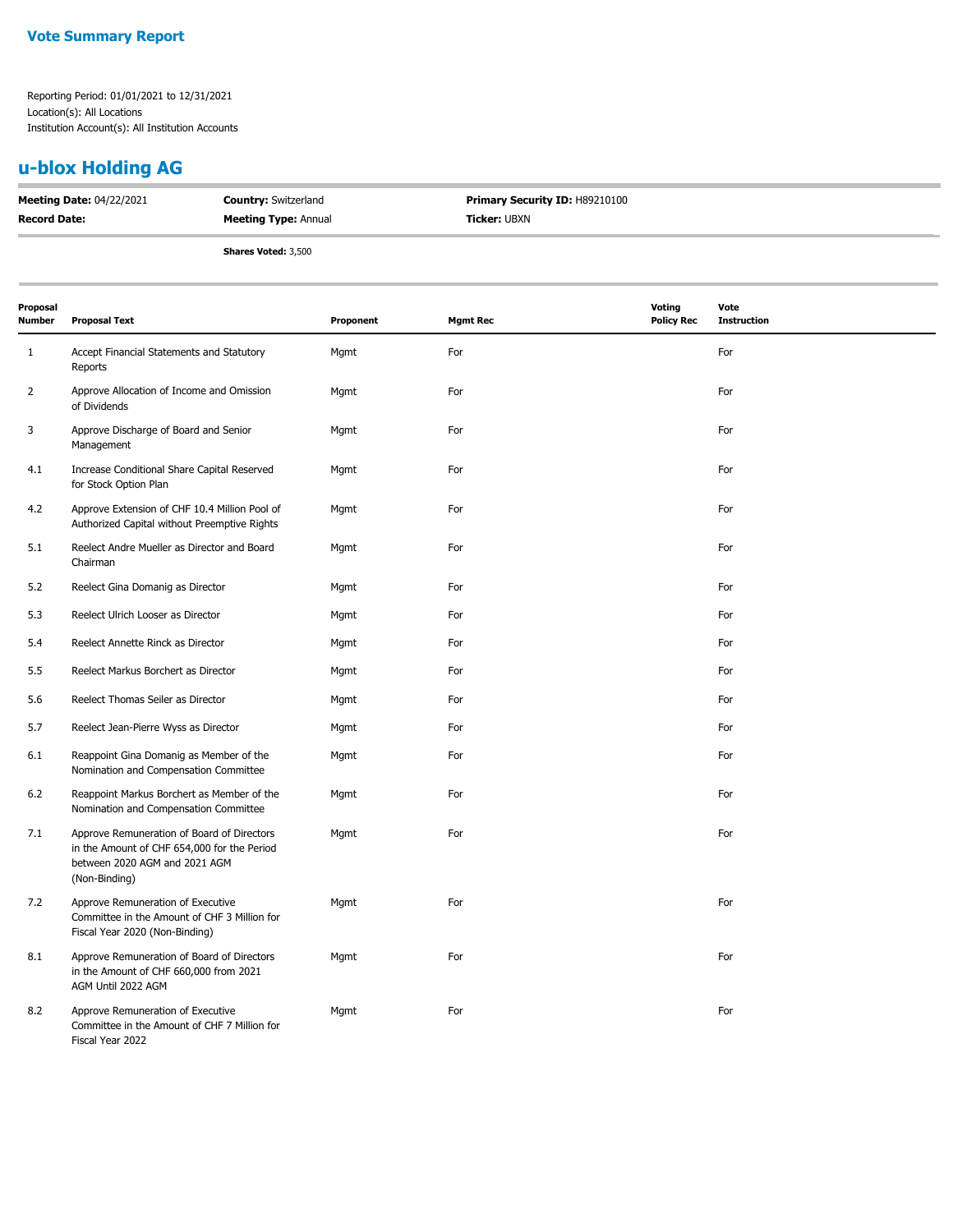## **u-blox Holding AG**

| Proposal<br><b>Number</b> | Proposal Text                                     | Proponent | Mgmt Rec | Voting<br><b>Policy Rec</b> | Vote<br><b>Instruction</b> |
|---------------------------|---------------------------------------------------|-----------|----------|-----------------------------|----------------------------|
| 9                         | Designate KBT Treuhand AG as Independent<br>Proxy | Mgmt      | For      |                             | For                        |
| 10                        | Ratify KPMG AG as Auditors                        | Mgmt      | For      |                             | For                        |
| -11                       | Transact Other Business (Voting)                  | Mgmt      | For      |                             | For                        |

## **Swiss Life Holding AG**

| <b>Meeting Date: 04/23/2021</b> | <b>Country: Switzerland</b> | <b>Primary Security ID: H8404J162</b> |
|---------------------------------|-----------------------------|---------------------------------------|
| <b>Record Date:</b>             | <b>Meeting Type: Annual</b> | <b>Ticker: SLHN</b>                   |
|                                 | <b>Shares Voted: 4,350</b>  |                                       |

| Proposal<br><b>Number</b> | <b>Proposal Text</b>                                                                                             | Proponent | <b>Mgmt Rec</b> | Voting<br><b>Policy Rec</b> | Vote<br><b>Instruction</b> |
|---------------------------|------------------------------------------------------------------------------------------------------------------|-----------|-----------------|-----------------------------|----------------------------|
| 1.1                       | Accept Financial Statements and Statutory<br>Reports                                                             | Mgmt      | For             |                             | For                        |
| 1.2                       | Approve Remuneration Report                                                                                      | Mgmt      | For             |                             | For                        |
| 2                         | Approve Allocation of Income and Dividends<br>of CHF 21.00 per Share                                             | Mgmt      | For             |                             | For                        |
| 3                         | Approve Discharge of Board of Directors                                                                          | Mgmt      | For             |                             | For                        |
| 4.1                       | Approve Fixed Remuneration of Directors in<br>the Amount of CHF 3.2 Million                                      | Mgmt      | For             |                             | For                        |
| 4.2                       | Approve Short-Term Variable Remuneration<br>of Executive Committee in the Amount of CHF<br>3.7 Million           | Mgmt      | For             |                             | For                        |
| 4.3                       | Approve Fixed and Long-Term Variable<br>Remuneration of Executive Committee in the<br>Amount of CHF 13.8 Million | Mgmt      | For             |                             | For                        |
| 5.1                       | Reelect Rolf Doerig as Director and Board<br>Chairman                                                            | Mgmt      | For             |                             | For                        |
| 5.2                       | Reelect Thomas Buess as Director                                                                                 | Mgmt      | For             |                             | For                        |
| 5.3                       | Reelect Adrienne Fumagalli as Director                                                                           | Mgmt      | For             |                             | For                        |
| 5.4                       | Reelect Ueli Dietiker as Director                                                                                | Mgmt      | For             |                             | For                        |
| 5.5                       | Reelect Damir Filipovic as Director                                                                              | Mgmt      | For             |                             | For                        |
| 5.6                       | Reelect Frank Keuper as Director                                                                                 | Mgmt      | For             |                             | For                        |
| 5.7                       | Reelect Stefan Loacker as Director                                                                               | Mgmt      | For             |                             | For                        |
| 5.8                       | Reelect Henry Peter as Director                                                                                  | Mgmt      | For             |                             | For                        |
| 5.9                       | Reelect Martin Schmid as Director                                                                                | Mgmt      | For             |                             | For                        |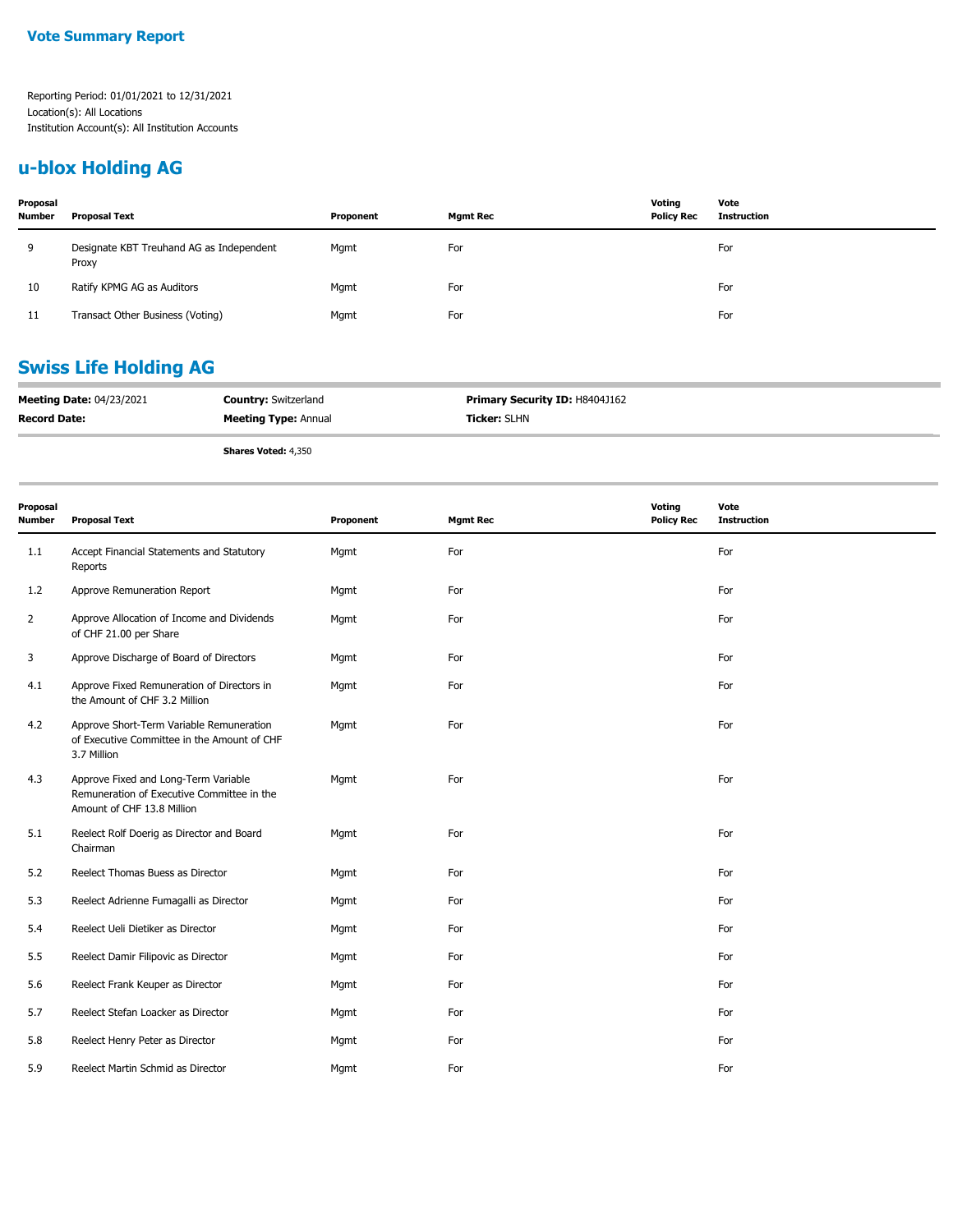#### **Swiss Life Holding AG**

| Proposal<br><b>Number</b> | <b>Proposal Text</b>                                                                                                            | Proponent | <b>Mgmt Rec</b> | Voting<br><b>Policy Rec</b> | Vote<br><b>Instruction</b> |
|---------------------------|---------------------------------------------------------------------------------------------------------------------------------|-----------|-----------------|-----------------------------|----------------------------|
| 5.10                      | Reelect Franziska Sauber as Director                                                                                            | Mgmt      | For             |                             | For                        |
| 5.11                      | Reelect Klaus Tschuetscher as Director                                                                                          | Mgmt      | For             |                             | For                        |
| 5.12                      | Appoint Martin Schmid as Member of the<br><b>Compensation Committee</b>                                                         | Mgmt      | For             |                             | For                        |
| 5.13                      | Reappoint Franziska Sauber as Member of the<br><b>Compensation Committee</b>                                                    | Mgmt      | For             |                             | For                        |
| 5.14                      | Reappoint Klaus Tschuetscher as Member of<br>the Compensation Committee                                                         | Mgmt      | For             |                             | For                        |
| 6                         | Designate Andreas Zuercher as Independent<br>Proxy                                                                              | Mgmt      | For             |                             | For                        |
| $\overline{7}$            | Ratify PricewaterhouseCoopers AG as<br>Auditors                                                                                 | Mgmt      | For             |                             | For                        |
| 8                         | Approve CHF 48,582 Reduction in Share<br>Capital as Part of the Share Buyback Program<br>via Cancellation of Repurchased Shares | Mgmt      | For             |                             | For                        |
| 9                         | Transact Other Business (Voting)                                                                                                | Mgmt      | For             |                             | Against                    |

#### **Baloise Holding AG**

| <b>Meeting Date: 04/30/2021</b> | <b>Country: Switzerland</b> | <b>Primary Security ID: H04530202</b> |
|---------------------------------|-----------------------------|---------------------------------------|
| <b>Record Date:</b>             | <b>Meeting Type: Annual</b> | <b>Ticker:</b> BALN                   |
|                                 | Charge Vetad: 3 FOO         |                                       |

**Shares Voted:** 2,500

| Proposal<br>Number | <b>Proposal Text</b>                                                                        | Proponent | <b>Mgmt Rec</b> | Voting<br><b>Policy Rec</b> | Vote<br><b>Instruction</b> |
|--------------------|---------------------------------------------------------------------------------------------|-----------|-----------------|-----------------------------|----------------------------|
| 1.1                | Accept Financial Statements and Statutory<br>Reports                                        | Mgmt      | For             |                             | For                        |
| 1.2                | Approve Remuneration Report (Non-Binding)                                                   | Mgmt      | For             |                             | For                        |
| $\overline{2}$     | Approve Discharge of Board and Senior<br>Management                                         | Mgmt      | For             |                             | For                        |
| 3                  | Approve Allocation of Income and Dividends<br>of CHF 6.40 per Share                         | Mgmt      | For             |                             | For                        |
| 4.1                | Approve CHF 300,000 Reduction in Share<br>Capital via Cancellation of Repurchased<br>Shares | Mgmt      | For             |                             | For                        |
| 4.2                | Approve Creation of CHF 400,000 Pool of<br>Capital without Preemptive Rights                | Mgmt      | For             |                             | For                        |
| 5.1a               | Reelect Thomas von Planta as Director and<br>Board Chairman                                 | Mgmt      | For             |                             | For                        |
| 5.1 <sub>b</sub>   | Reelect Andreas Beerli as Director                                                          | Mgmt      | For             |                             | For                        |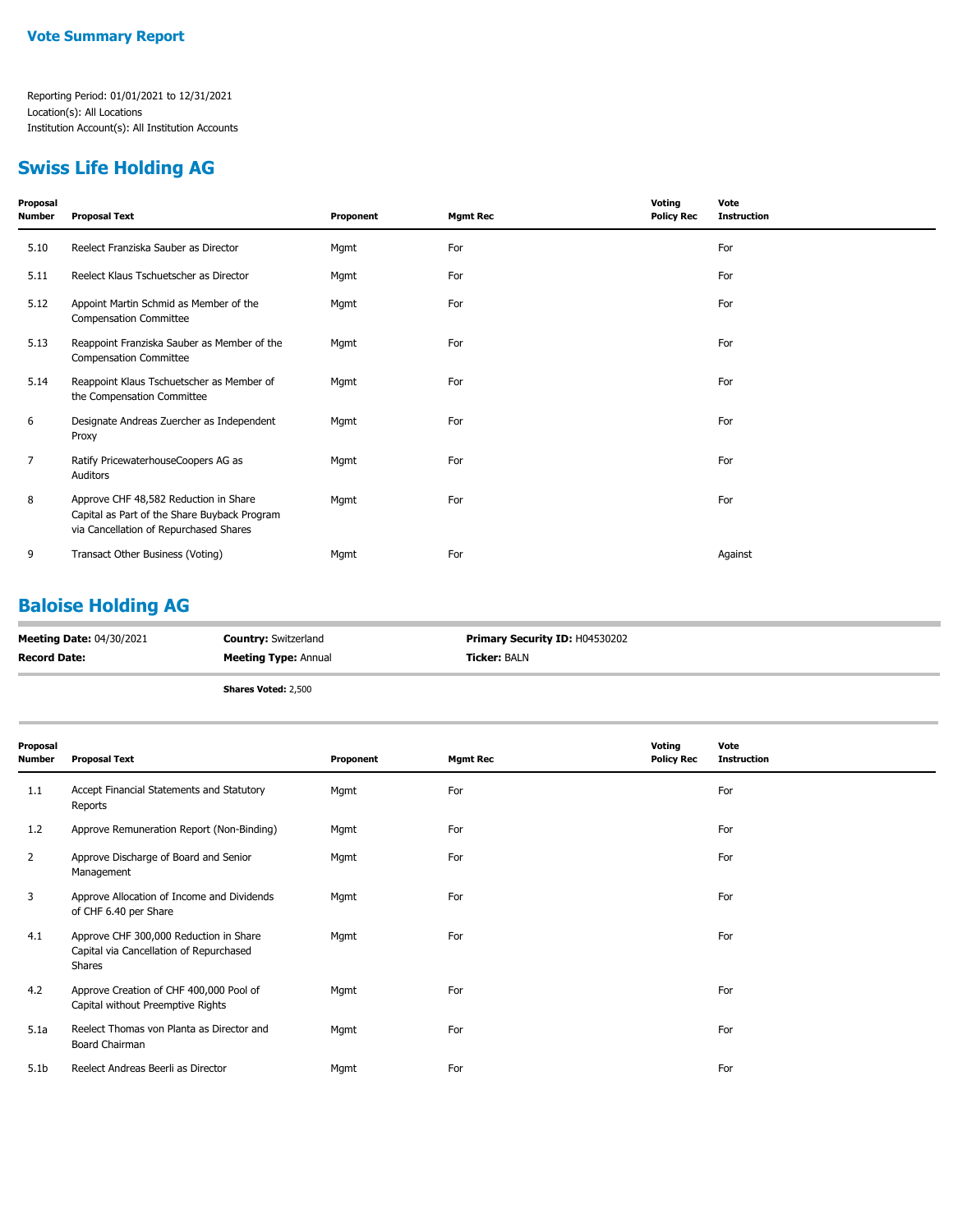#### **Baloise Holding AG**

| Proposal<br><b>Number</b> | <b>Proposal Text</b>                                                                     | Proponent | <b>Mgmt Rec</b> | Voting<br><b>Policy Rec</b> | Vote<br><b>Instruction</b> |
|---------------------------|------------------------------------------------------------------------------------------|-----------|-----------------|-----------------------------|----------------------------|
| 5.1c                      | Reelect Christoph Gloor as Director                                                      | Mgmt      | For             |                             | For                        |
| 5.1 <sub>d</sub>          | Reelect Hugo Lasat as Director                                                           | Mgmt      | For             |                             | For                        |
| 5.1f                      | Reelect Christoph Maeder as Director                                                     | Mgmt      | For             |                             | For                        |
| 5.1 <sub>g</sub>          | Reelect Markus Neuhaus as Director                                                       | Mgmt      | For             |                             | For                        |
| 5.1h                      | Reelect Thomas Pleines as Director                                                       | Mgmt      | For             |                             | For                        |
| 5.1i                      | Reelect Hans-Joerg Schmidt-Trenz as Director                                             | Mgmt      | For             |                             | For                        |
| 5.1j                      | Reelect Marie-Noelle Venturi - Zen-Ruffinen<br>as Director                               | Mgmt      | For             |                             | For                        |
| 5.1k                      | Elect Karin Diedenhofen as Director                                                      | Mgmt      | For             |                             | For                        |
| 5.2.1                     | Appoint Christoph Maeder as Member of the<br><b>Compensation Committee</b>               | Mgmt      | For             |                             | For                        |
| 5.2.2                     | Appoint Markus Neuhaus as Member of the<br><b>Compensation Committee</b>                 | Mgmt      | For             |                             | For                        |
| 5.2.3                     | Appoint Thomas Pleines as Member of the<br><b>Compensation Committee</b>                 | Mgmt      | For             |                             | For                        |
| 5.2.4                     | Appoint Hans-Joerg Schmidt-Trenz as<br>Member of the Compensation Committee              | Mgmt      | For             |                             | For                        |
| 5.3                       | Designate Christophe Sarasin as Independent<br>Proxy                                     | Mgmt      | For             |                             | For                        |
| 5.4                       | Ratify Ernst & Young AG as Auditors                                                      | Mgmt      | For             |                             | For                        |
| 6.1                       | Approve Remuneration of Directors in the<br>Amount of CHF 3.4 Million                    | Mgmt      | For             |                             | For                        |
| 6.2.1                     | Approve Fixed Remuneration of Executive<br>Committee in the Amount of CHF 4 Million      | Mgmt      | For             |                             | For                        |
| 6.2.2                     | Approve Variable Remuneration of Executive<br>Committee in the Amount of CHF 4.8 Million | Mgmt      | For             |                             | For                        |
| $\overline{7}$            | Transact Other Business (Voting)                                                         | Mgmt      | For             |                             | For                        |

# **Helvetia Holding AG**

| <b>Meeting Date: 04/30/2021</b><br><b>Record Date:</b> |                                                      | <b>Country: Switzerland</b><br><b>Meeting Type: Annual</b> |           | Primary Security ID: H3701P102<br><b>Ticker: HELN</b> |                   |                    |  |
|--------------------------------------------------------|------------------------------------------------------|------------------------------------------------------------|-----------|-------------------------------------------------------|-------------------|--------------------|--|
|                                                        |                                                      | Shares Voted: 6,000                                        |           |                                                       |                   |                    |  |
| Proposal                                               |                                                      |                                                            |           |                                                       | Voting            | Vote               |  |
| <b>Number</b>                                          | <b>Proposal Text</b>                                 |                                                            | Proponent | <b>Mgmt Rec</b>                                       | <b>Policy Rec</b> | <b>Instruction</b> |  |
|                                                        | Accept Financial Statements and Statutory<br>Reports |                                                            | Mgmt      | For                                                   |                   | For                |  |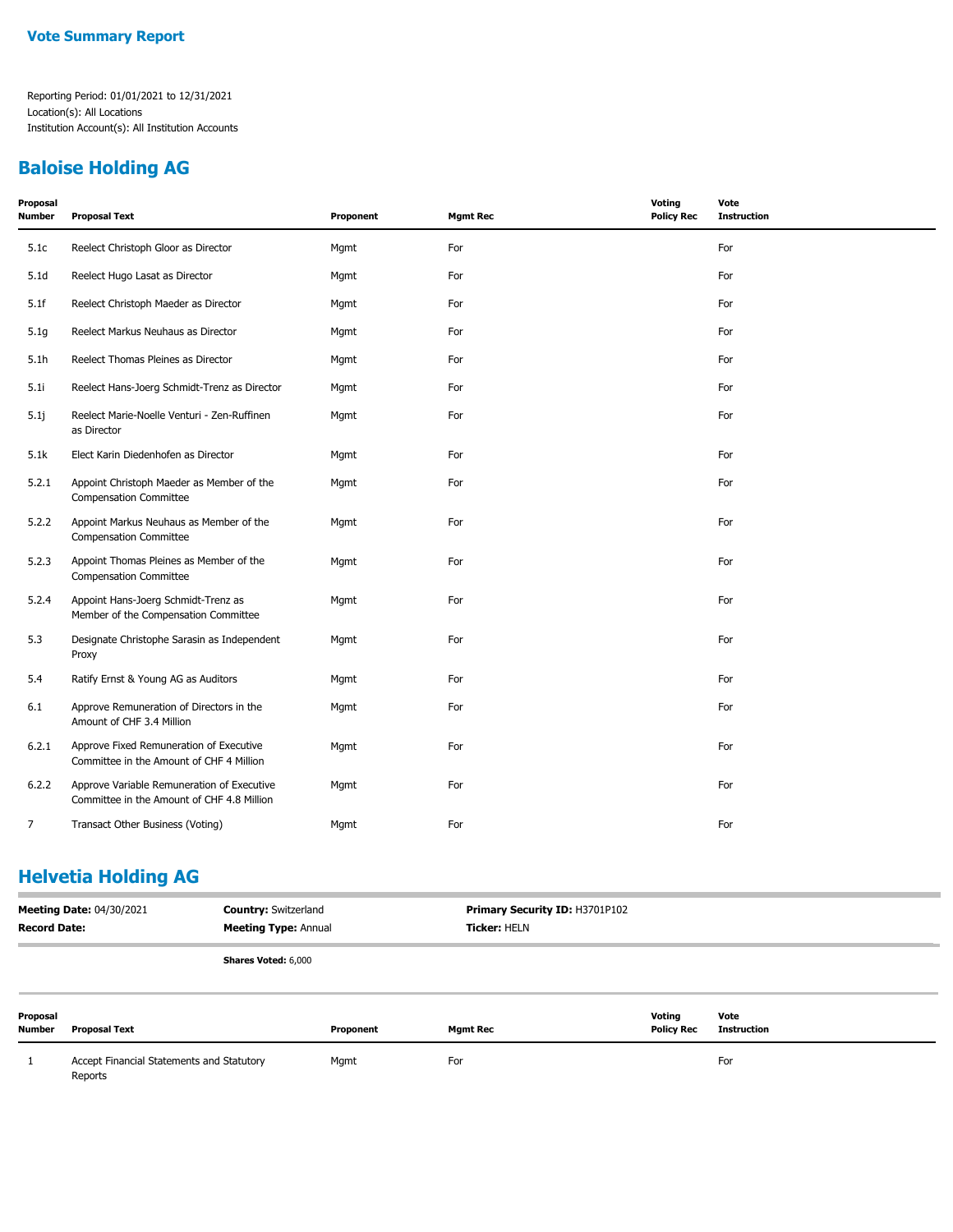#### **Helvetia Holding AG**

| Proposal<br><b>Number</b> | <b>Proposal Text</b>                                                                     | Proponent | <b>Mgmt Rec</b> | <b>Voting</b><br><b>Policy Rec</b> | Vote<br><b>Instruction</b> |
|---------------------------|------------------------------------------------------------------------------------------|-----------|-----------------|------------------------------------|----------------------------|
| $\overline{2}$            | Approve Discharge of Board and Senior<br>Management                                      | Mgmt      | For             |                                    | For                        |
| 3                         | Approve Allocation of Income and Dividends<br>of CHF 5.00 per Share                      | Mgmt      | For             |                                    | For                        |
| 4.1                       | Reelect Doris Schurter as Director and Board<br>Chairman                                 | Mgmt      | For             |                                    | For                        |
| 4.2.1                     | Reelect Beat Fellmann as Director                                                        | Mgmt      | For             |                                    | For                        |
| 4.2.2                     | Reelect Jean-Rene Fournier as Director                                                   | Mgmt      | For             |                                    | For                        |
| 4.2.3                     | Reelect Ivo Furrer as Director                                                           | Mgmt      | For             |                                    | For                        |
| 4.2.4                     | Reelect Hans Kuenzle as Director                                                         | Mgmt      | For             |                                    | For                        |
| 4.2.5                     | Reelect Christoph Lechner as Director                                                    | Mgmt      | For             |                                    | For                        |
| 4.2.6                     | Reelect Gabriela Payer as Director                                                       | Mgmt      | For             |                                    | For                        |
| 4.2.7                     | Reelect Thomas Schmueckli as Director                                                    | Mgmt      | For             |                                    | For                        |
| 4.2.8                     | Reelect Andreas von Planta as Director                                                   | Mgmt      | For             |                                    | For                        |
| 4.2.9                     | Reelect Regula Wallimann as Director                                                     | Mgmt      | For             |                                    | For                        |
| 4.3.1                     | Reappoint Jean-Rene Fournier as Member of<br>the Nomination and Compensation Committee   | Mgmt      | For             |                                    | For                        |
| 4.3.2                     | Reappoint Gabriela Payer as Member of the<br>Nomination and Compensation Committee       | Mgmt      | For             |                                    | For                        |
| 4.3.3                     | Reappoint Andreas von Planta as Member of<br>the Nomination and Compensation Committee   | Mgmt      | For             |                                    | For                        |
| 4.3.4                     | Reappoint Regula Wallimann as Member of<br>the Nomination and Compensation Committee     | Mgmt      | For             |                                    | For                        |
| 5.1                       | Approve Fixed Remuneration of Directors in<br>the Amount of CHF 3.1 Million              | Mgmt      | For             |                                    | For                        |
| 5.2                       | Approve Fixed Remuneration of Executive<br>Committee in the Amount of CHF 8.1 Million    | Mgmt      | For             |                                    | For                        |
| 5.3                       | Approve Variable Remuneration of Executive<br>Committee in the Amount of CHF 3.5 Million | Mgmt      | For             |                                    | For                        |
| 6                         | Designate Schmuki Bachmann as Independent<br>Proxy                                       | Mgmt      | For             |                                    | For                        |
| $\overline{7}$            | Ratify KPMG AG as Auditors                                                               | Mgmt      | For             |                                    | For                        |
| 8                         | Transact Other Business (Voting)                                                         | Mgmt      | For             |                                    | For                        |

## **Kuehne + Nagel International AG**

| <b>Meeting Date: 05/04/2021</b> | <b>Country: Switzerland</b> | <b>Primary Security ID: H4673L145</b> |
|---------------------------------|-----------------------------|---------------------------------------|
| <b>Record Date:</b>             | <b>Meeting Type: Annual</b> | <b>Ticker: KNIN</b>                   |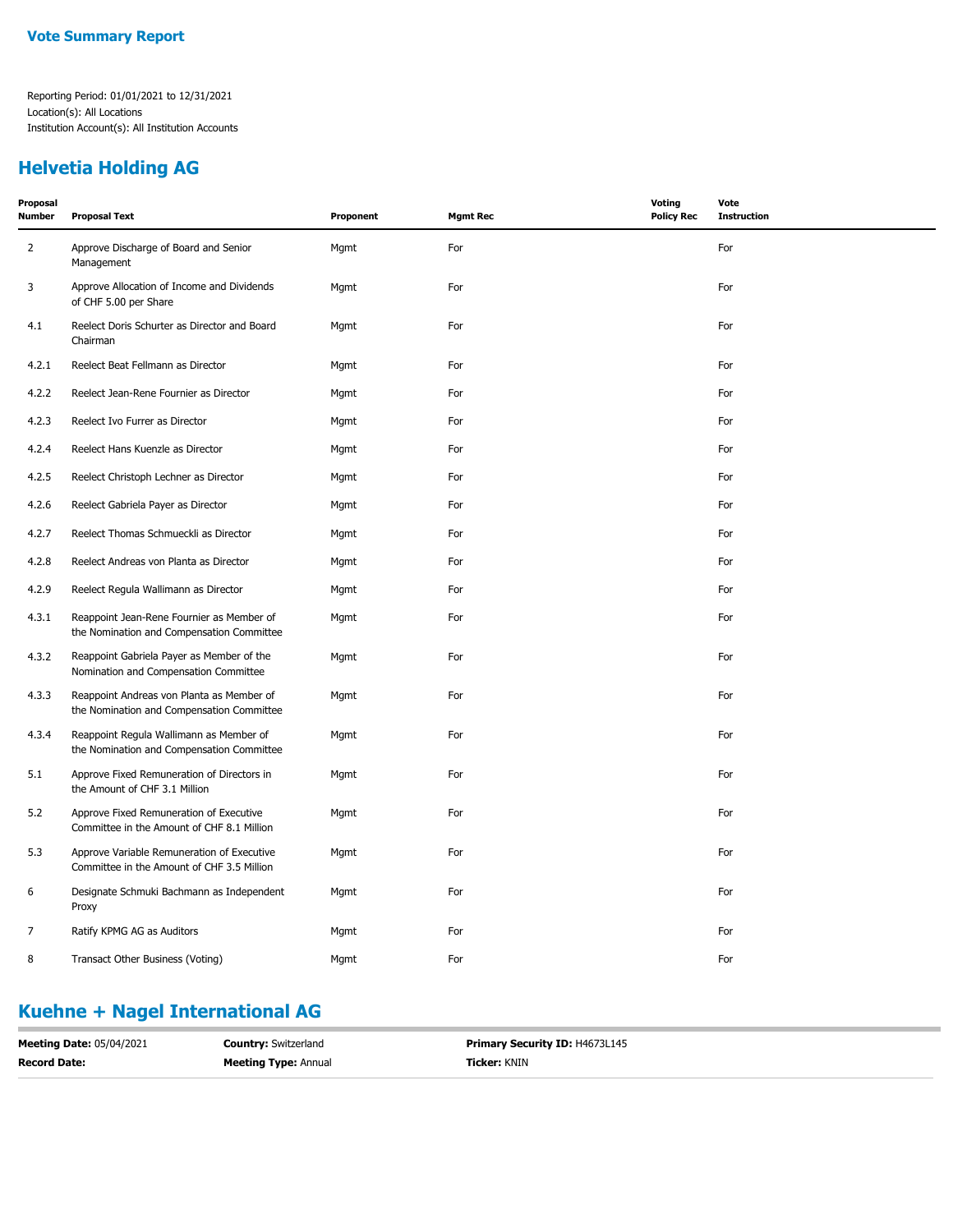## **Kuehne + Nagel International AG**

**Shares Voted:** 10,500

| Proposal<br><b>Number</b> | <b>Proposal Text</b>                                                           | Proponent | <b>Mgmt Rec</b> | <b>Voting</b><br><b>Policy Rec</b> | Vote<br><b>Instruction</b> |
|---------------------------|--------------------------------------------------------------------------------|-----------|-----------------|------------------------------------|----------------------------|
| $\mathbf{1}$              | Accept Financial Statements and Statutory<br>Reports                           | Mgmt      | For             |                                    | For                        |
| $\overline{2}$            | Approve Allocation of Income and Dividends<br>of CHF 4.50 per Share            | Mgmt      | For             |                                    | For                        |
| 3                         | Approve Discharge of Board and Senior<br>Management                            | Mgmt      | For             |                                    | For                        |
| 4.1.1                     | Reelect Dominik Buergy as Director                                             | Mgmt      | For             |                                    | For                        |
| 4.1.2                     | Reelect Renato Fassbind as Director                                            | Mgmt      | For             |                                    | For                        |
| 4.1.3                     | Reelect Karl Gernandt as Director                                              | Mgmt      | For             |                                    | For                        |
| 4.1.4                     | Reelect David Kamenetzky as Director                                           | Mgmt      | For             |                                    | For                        |
| 4.1.5                     | Reelect Klaus-Michael Kuehne as Director                                       | Mgmt      | For             |                                    | For                        |
| 4.1.6                     | Reelect Hauke Stars as Director                                                | Mgmt      | For             |                                    | For                        |
| 4.1.7                     | Reelect Martin Wittig as Director                                              | Mgmt      | For             |                                    | For                        |
| 4.1.8                     | Reelect Joerg Wolle as Director                                                | Mgmt      | For             |                                    | For                        |
| 4.2                       | Elect Tobias Staehelin as Director                                             | Mgmt      | For             |                                    | For                        |
| 4.3                       | Reelect Joerg Wolle as Board Chairman                                          | Mgmt      | For             |                                    | For                        |
| 4.4.1                     | Reappoint Karl Gernandt as Member of the<br><b>Compensation Committee</b>      | Mgmt      | For             |                                    | For                        |
| 4.4.2                     | Reappoint Klaus-Michael Kuehne as Member<br>of the Compensation Committee      | Mgmt      | For             |                                    | For                        |
| 4.4.3                     | Reappoint Hauke Stars as Member of the<br><b>Compensation Committee</b>        | Mgmt      | For             |                                    | For                        |
| 4.5                       | Designate Investarit AG as Independent Proxy                                   | Mgmt      | For             |                                    | For                        |
| 4.6                       | Ratify Ernst & Young AG as Auditors                                            | Mgmt      | For             |                                    | For                        |
| 5                         | Approve Remuneration Report                                                    | Mgmt      | For             |                                    | For                        |
| 6.1                       | Approve Remuneration of Directors in the<br>Amount of CHF 5.5 Million          | Mgmt      | For             |                                    | For                        |
| 6.2                       | Approve Remuneration of Executive<br>Committee in the Amount of CHF 22 Million | Mgmt      | For             |                                    | For                        |
| $\overline{7}$            | Transact Other Business (Voting)                                               | Mgmt      | For             |                                    | For                        |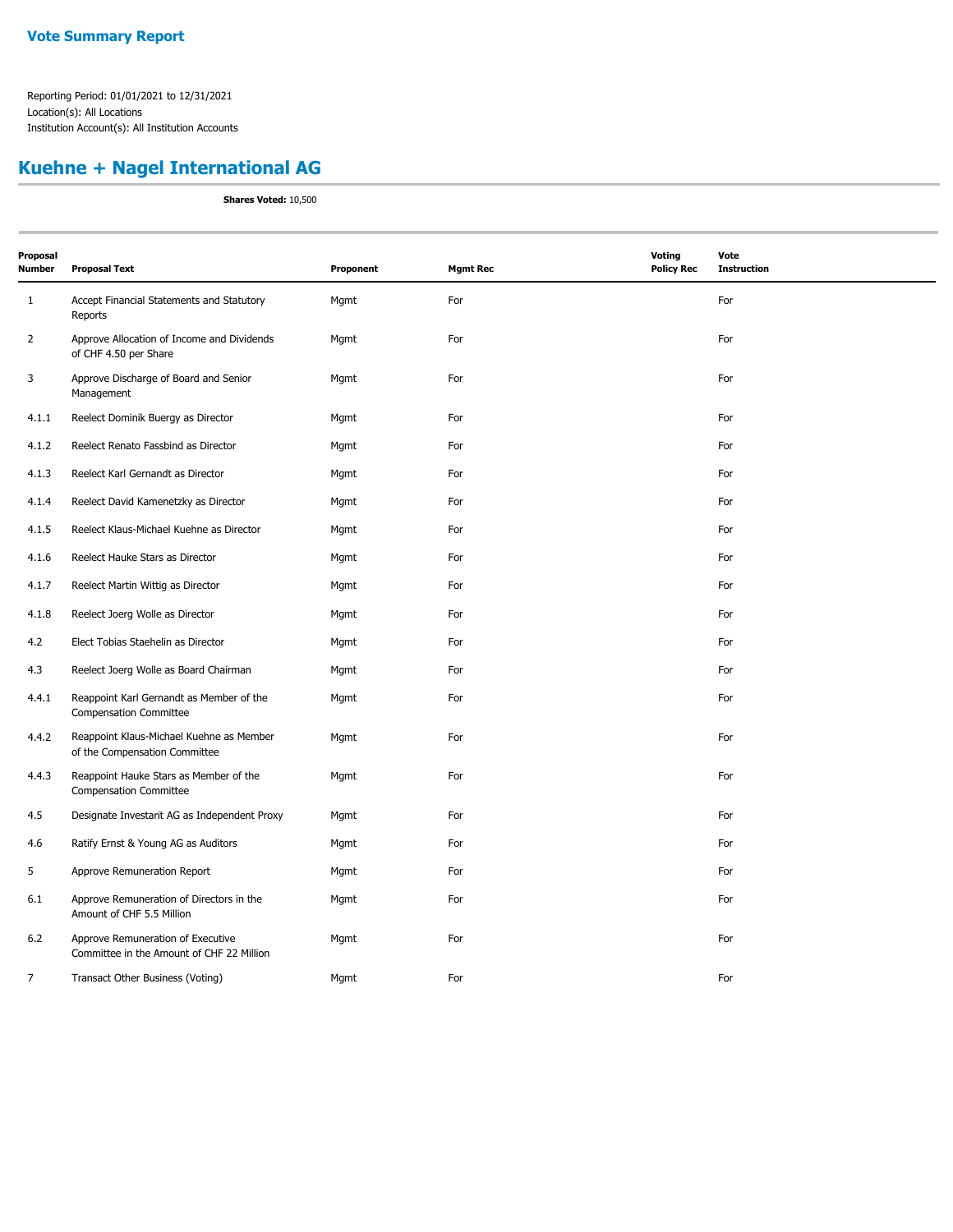## **LafargeHolcim Ltd.**

| <b>Meeting Date: 05/04/2021</b> | <b>Country:</b> Switzerland | <b>Primary Security ID: H3816Q102</b> |
|---------------------------------|-----------------------------|---------------------------------------|
| <b>Record Date:</b>             | <b>Meeting Type: Annual</b> | <b>Ticker: LHN</b>                    |
|                                 | <b>Shares Voted: 18,000</b> |                                       |

| Proposal<br>Number | <b>Proposal Text</b>                                                                               | Proponent | <b>Mgmt Rec</b> | <b>Voting</b><br><b>Policy Rec</b> | Vote<br><b>Instruction</b> |
|--------------------|----------------------------------------------------------------------------------------------------|-----------|-----------------|------------------------------------|----------------------------|
| 1.1                | Accept Financial Statements and Statutory<br>Reports                                               | Mgmt      | For             |                                    | For                        |
| 1.2                | Approve Remuneration Report                                                                        | Mgmt      | For             |                                    | Against                    |
| $\overline{2}$     | Approve Discharge of Board and Senior<br>Management                                                | Mgmt      | For             |                                    | For                        |
| 3.1                | Approve Allocation of Income                                                                       | Mgmt      | For             |                                    | For                        |
| 3.2                | Approve Dividends of CHF 2.00 per Share<br>from Capital Contribution Reserves                      | Mgmt      | For             |                                    | For                        |
| 4.1                | Change Company Name to Holcim Ltd                                                                  | Mgmt      | For             |                                    | For                        |
| 4.2                | Change Location of Registered<br>Office/Headquarters to Zug, Switzerland                           | Mgmt      | For             |                                    | For                        |
| 5.1a               | Reelect Beat Hess as Director and Board<br>Chairman                                                | Mgmt      | For             |                                    | For                        |
| 5.1 <sub>b</sub>   | Reelect Philippe Block as Director                                                                 | Mgmt      | For             |                                    | For                        |
| 5.1c               | Reelect Kim Fausing as Director                                                                    | Mgmt      | For             |                                    | For                        |
| 5.1 <sub>d</sub>   | Reelect Colin Hall as Director                                                                     | Mgmt      | For             |                                    | For                        |
| 5.1e               | Reelect Naina Kidwai as Director                                                                   | Mgmt      | For             |                                    | For                        |
| 5.1f               | Reelect Patrick Kron as Director                                                                   | Mgmt      | For             |                                    | For                        |
| 5.1g               | Reelect Adrian Loader as Director                                                                  | Mgmt      | For             |                                    | For                        |
| 5.1h               | Reelect Juerg Oleas as Director                                                                    | Mgmt      | For             |                                    | For                        |
| 5.1i               | Reelect Claudia Ramirez as Director                                                                | Mgmt      | For             |                                    | For                        |
| 5.1j               | Reelect Hanne Sorensen as Director                                                                 | Mgmt      | For             |                                    | For                        |
| 5.1k               | Reelect Dieter Spaelti as Director                                                                 | Mgmt      | For             |                                    | For                        |
| 5.2                | Elect Jan Jenisch as Director                                                                      | Mgmt      | For             |                                    | Against                    |
| 5.3.1              | Reappoint Colin Hall as Member of the<br>Nomination, Compensation and Governance<br>Committee      | Mgmt      | For             |                                    | For                        |
| 5.3.2              | Reappoint Adrian Loader as Member of the<br>Nomination, Compensation and Governance<br>Committee   | Mgmt      | For             |                                    | For                        |
| 5.3.3              | Reappoint Claudia Ramirez as Member of the<br>Nomination, Compensation and Governance<br>Committee | Mgmt      | For             |                                    | For                        |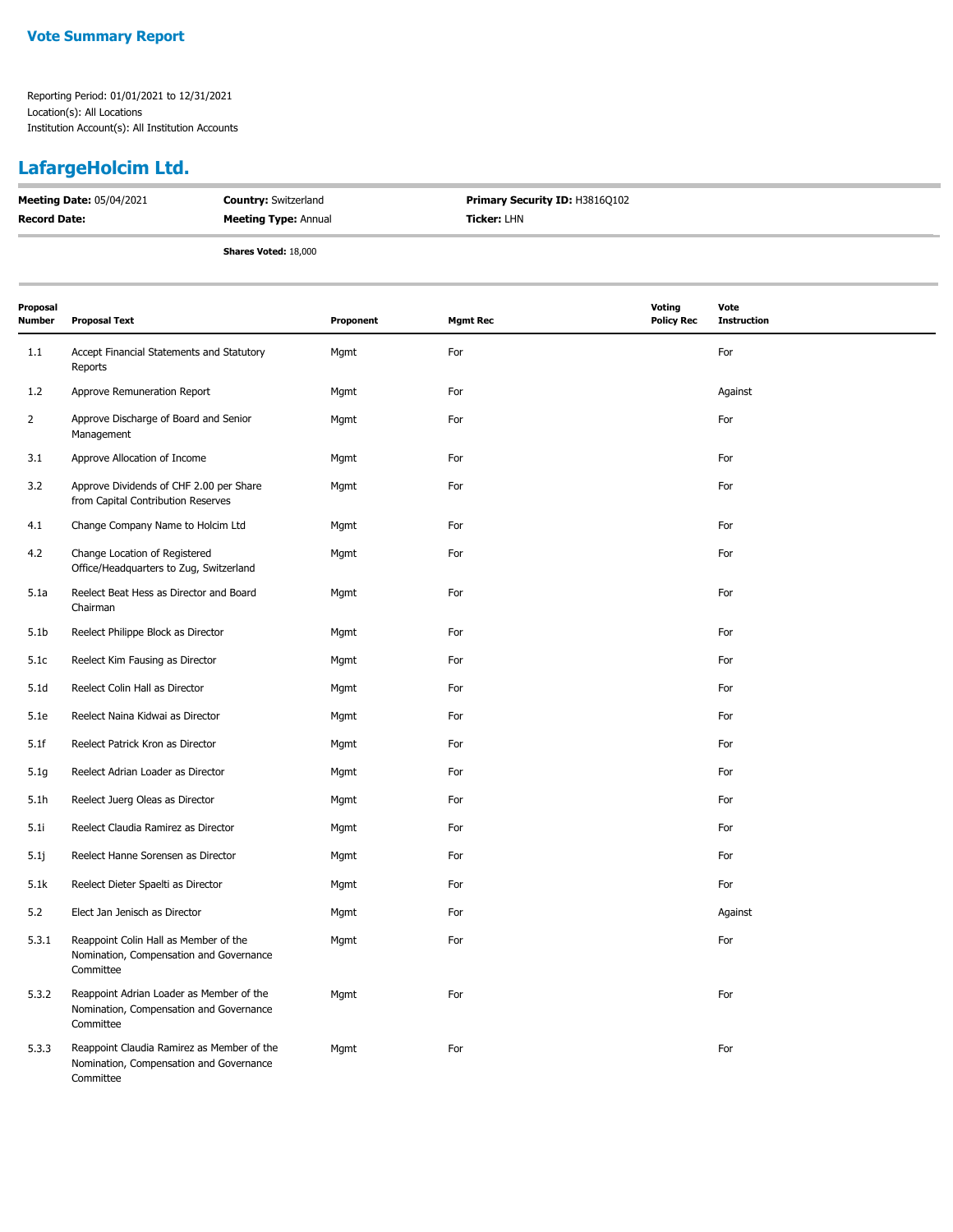## **LafargeHolcim Ltd.**

| Proposal<br>Number | <b>Proposal Text</b>                                                                            | Proponent | <b>Mgmt Rec</b> | Voting<br><b>Policy Rec</b> | Vote<br><b>Instruction</b> |
|--------------------|-------------------------------------------------------------------------------------------------|-----------|-----------------|-----------------------------|----------------------------|
| 5.3.4              | Appoint Hanne Sorensen as Member of the<br>Nomination, Compensation and Governance<br>Committee | Mgmt      | For             |                             | For                        |
| 5.4                | Appoint Dieter Spaelti as Member of the<br>Nomination, Compensation and Governance<br>Committee | Mgmt      | For             |                             | For                        |
| 5.5.1              | Ratify Deloitte AG as Auditors                                                                  | Mgmt      | For             |                             | For                        |
| 5.5.2              | Designate Sabine Burkhalter Kaimakliotis as<br><b>Independent Proxy</b>                         | Mgmt      | For             |                             | For                        |
| 6.1                | Approve Remuneration of Directors in the<br>Amount of CHF 5.2 Million                           | Mgmt      | For             |                             | For                        |
| 6.2                | Approve Remuneration of Executive<br>Committee in the Amount of CHF 42.5 Million                | Mgmt      | For             |                             | For                        |
| 7                  | Transact Other Business (Voting)                                                                | Mgmt      | For             |                             | Against                    |
|                    |                                                                                                 |           |                 |                             |                            |

## **Lonza Group AG**

| <b>Meeting Date: 05/06/2021</b> | <b>Country: Switzerland</b> | <b>Primary Security ID: H50524133</b> |
|---------------------------------|-----------------------------|---------------------------------------|
| <b>Record Date:</b>             | <b>Meeting Type: Annual</b> | <b>Ticker: LONN</b>                   |
|                                 |                             |                                       |

**Shares Voted:** 6,550

| <b>Proposal Text</b>                                                | Proponent | <b>Mgmt Rec</b> | Voting<br><b>Policy Rec</b> | Vote<br><b>Instruction</b> |
|---------------------------------------------------------------------|-----------|-----------------|-----------------------------|----------------------------|
| Accept Financial Statements and Statutory<br>Reports                | Mgmt      | For             |                             | For                        |
| Approve Remuneration Report                                         | Mgmt      | For             |                             | Against                    |
| Approve Discharge of Board and Senior<br>Management                 | Mgmt      | For             |                             | For                        |
| Approve Allocation of Income and Dividends<br>of CHF 3.00 per Share | Mgmt      | For             |                             | For                        |
| Reelect Werner Bauer as Director                                    | Mgmt      | For             |                             | For                        |
| Reelect Albert Baehny as Director                                   | Mgmt      | For             |                             | For                        |
| Reelect Dorothee Deuring as Director                                | Mgmt      | For             |                             | For                        |
| Reelect Angelica Kohlmann as Director                               | Mgmt      | For             |                             | For                        |
| Reelect Christoph Maeder as Director                                | Mgmt      | For             |                             | For                        |
| Reelect Barbara Richmond as Director                                | Mgmt      | For             |                             | For                        |
| Reelect Juergen Steinemann as Director                              | Mgmt      | For             |                             | For                        |
|                                                                     |           |                 |                             |                            |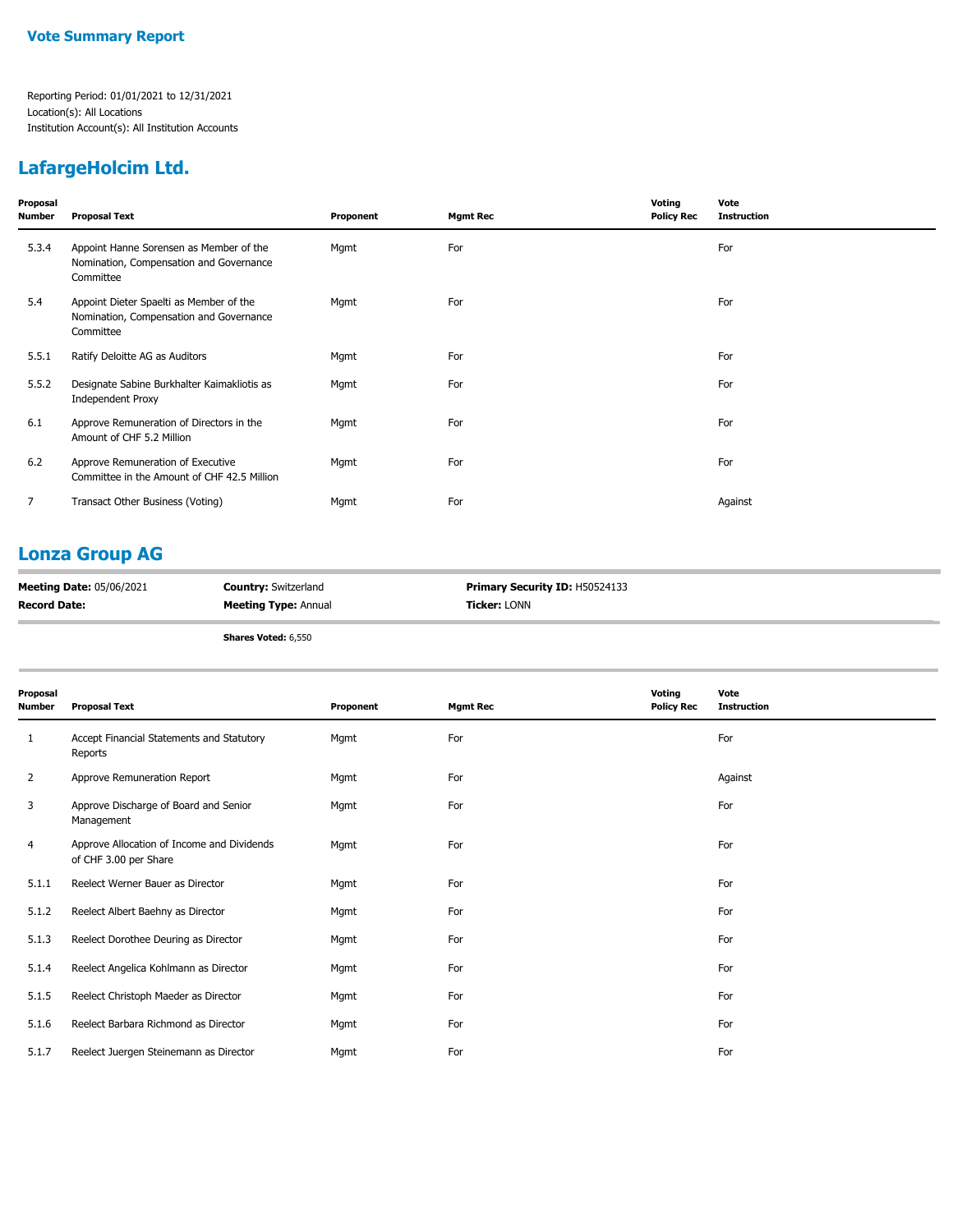## **Lonza Group AG**

| Proposal<br>Number | <b>Proposal Text</b>                                                                                                                 | Proponent | <b>Mgmt Rec</b> | Voting<br><b>Policy Rec</b> | Vote<br><b>Instruction</b> |
|--------------------|--------------------------------------------------------------------------------------------------------------------------------------|-----------|-----------------|-----------------------------|----------------------------|
| 5.1.8              | Reelect Olivier Verscheure as Director                                                                                               | Mgmt      | For             |                             | For                        |
| 5.2                | Reelect Albert Baehny as Board Chairman                                                                                              | Mgmt      | For             |                             | For                        |
| 5.3.1              | Reappoint Angelica Kohlmann as Member of<br>the Nomination and Compensation Committee                                                | Mgmt      | For             |                             | For                        |
| 5.3.2              | Reappoint Christoph Maeder as Member of<br>the Nomination and Compensation Committee                                                 | Mgmt      | For             |                             | For                        |
| 5.3.3              | Reappoint Juergen Steinemann as Member of<br>the Nomination and Compensation Committee                                               | Mgmt      | For             |                             | For                        |
| 6                  | Ratify KPMG Ltd as Auditors                                                                                                          | Mgmt      | For             |                             | Against                    |
| 7                  | Designate ThomannFischer as Independent<br>Proxy                                                                                     | Mgmt      | For             |                             | For                        |
| 8                  | Approve Remuneration of Directors in the<br>Amount of CHF 2.7 Million                                                                | Mgmt      | For             |                             | For                        |
| 9.1                | Approve Fixed Remuneration of Executive<br>Committee in the Amount of CHF 5.6 Million<br>for the Period July 1, 2021 - June 30, 2022 | Mgmt      | For             |                             | For                        |
| 9.2                | Approve Variable Short-Term Remuneration<br>of Executive Committee in the Amount of CHF<br>3.3 Million for Fiscal Year 2020          | Mgmt      | For             |                             | For                        |
| 9.3                | Approve Variable Long-Term Remuneration of<br>Executive Committee in the Amount of CHF<br>10.5 Million for Fiscal Year 2021          | Mgmt      | For             |                             | Against                    |
| 10                 | Approve Renewal of CHF 7.5 Million Pool of<br>Authorized Capital without Preemptive Rights                                           | Mgmt      | For             |                             | For                        |
| 11                 | Transact Other Business (Voting)                                                                                                     | Mgmt      | For             |                             | Against                    |

## **Vifor Pharma AG**

| <b>Meeting Date: 05/06/2021</b> | <b>Country: Switzerland</b> | <b>Primary Security ID: H9150Q103</b> |
|---------------------------------|-----------------------------|---------------------------------------|
| <b>Record Date:</b>             | <b>Meeting Type: Annual</b> | <b>Ticker:</b> VIFN                   |
|                                 | <b>Shares Voted: 4,000</b>  |                                       |

| Proposal<br><b>Number</b> | <b>Proposal Text</b>                                                | Proponent | Mgmt Rec | Votina<br><b>Policy Rec</b> | Vote<br>Instruction |
|---------------------------|---------------------------------------------------------------------|-----------|----------|-----------------------------|---------------------|
|                           | Accept Financial Statements and Statutory<br>Reports                | Mgmt      | For      |                             | For                 |
| 2                         | Approve Discharge of Board and Senior<br>Management                 | Mgmt      | For      |                             | For                 |
| 3                         | Approve Allocation of Income and Dividends<br>of CHF 2.00 per Share | Mgmt      | For      |                             | For                 |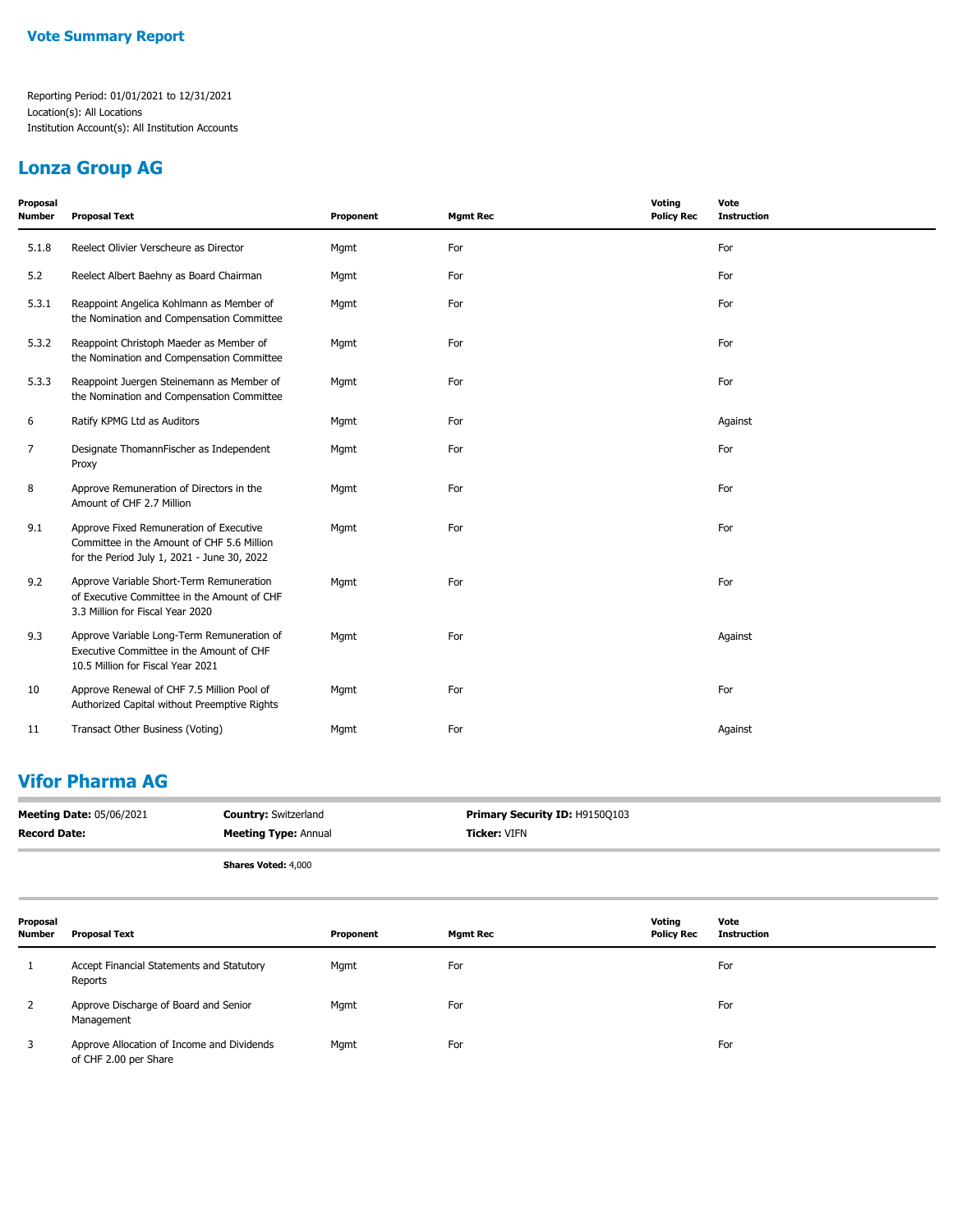## **Vifor Pharma AG**

| Proposal<br><b>Number</b> | <b>Proposal Text</b>                                                             | Proponent | <b>Mgmt Rec</b> | Voting<br><b>Policy Rec</b> | Vote<br><b>Instruction</b> |
|---------------------------|----------------------------------------------------------------------------------|-----------|-----------------|-----------------------------|----------------------------|
| 4                         | Approve Remuneration Report                                                      | Mgmt      | For             |                             | For                        |
| 5.1                       | Approve Remuneration of Directors in the<br>Amount of CHF 4 Million              | Mgmt      | For             |                             | For                        |
| 5.2                       | Approve Remuneration of Executive<br>Committee in the Amount of CHF 19.5 Million | Mgmt      | For             |                             | For                        |
| 6.1.1                     | Reelect Jacques Theurillat as Director and<br>Board Chairman                     | Mgmt      | For             |                             | For                        |
| 6.1.2                     | Reelect Romeo Cerutti as Director                                                | Mgmt      | For             |                             | For                        |
| 6.1.3                     | Reelect Michel Burnier as Director                                               | Mgmt      | For             |                             | For                        |
| 6.1.4                     | Reelect Sue Mahony as Director                                                   | Mgmt      | For             |                             | For                        |
| 6.1.5                     | Reelect Kim Stratton as Director                                                 | Mgmt      | For             |                             | For                        |
| 6.1.6                     | Elect Alexandre LeBeaut as Director                                              | Mgmt      | For             |                             | For                        |
| 6.1.7                     | Elect Asa Riisberg as Director                                                   | Mgmt      | For             |                             | For                        |
| 6.2.1                     | Reappoint Sue Mahony as Member of the<br><b>Compensation Committee</b>           | Mgmt      | For             |                             | For                        |
| 6.2.2                     | Reappoint Michel Burnier as Member of the<br><b>Compensation Committee</b>       | Mgmt      | For             |                             | For                        |
| 6.2.3                     | Reappoint Romeo Cerutti as Member of the<br><b>Compensation Committee</b>        | Mgmt      | For             |                             | For                        |
| 6.3                       | Designate Walder Wyss AG as Independent<br>Proxy                                 | Mgmt      | For             |                             | For                        |
| 6.4                       | Ratify Ernst & Young AG as Auditors                                              | Mgmt      | For             |                             | For                        |
| $\overline{7}$            | Transact Other Business (Voting)                                                 | Mgmt      | For             |                             | For                        |

## **Interroll Holding AG**

|                           | <b>Meeting Date: 05/07/2021</b><br><b>Country: Switzerland</b><br><b>Record Date:</b><br><b>Meeting Type: Annual</b> |                          |           | Primary Security ID: H4247Q117<br><b>Ticker: INRN</b> |                             |                            |
|---------------------------|----------------------------------------------------------------------------------------------------------------------|--------------------------|-----------|-------------------------------------------------------|-----------------------------|----------------------------|
|                           |                                                                                                                      | <b>Shares Voted: 425</b> |           |                                                       |                             |                            |
| Proposal<br><b>Number</b> | <b>Proposal Text</b>                                                                                                 |                          | Proponent | <b>Mgmt Rec</b>                                       | Voting<br><b>Policy Rec</b> | Vote<br><b>Instruction</b> |
|                           | Accept Financial Statements and Statutory<br>Reports                                                                 |                          | Mgmt      | For                                                   |                             | For                        |
| 2                         | Approve Allocation of Income and Dividends<br>of CHF 27 per Share                                                    |                          | Mgmt      | For                                                   |                             | For                        |
| 3                         | Approve Discharge of Board and Senior<br>Management                                                                  |                          | Mgmt      | For                                                   |                             | For                        |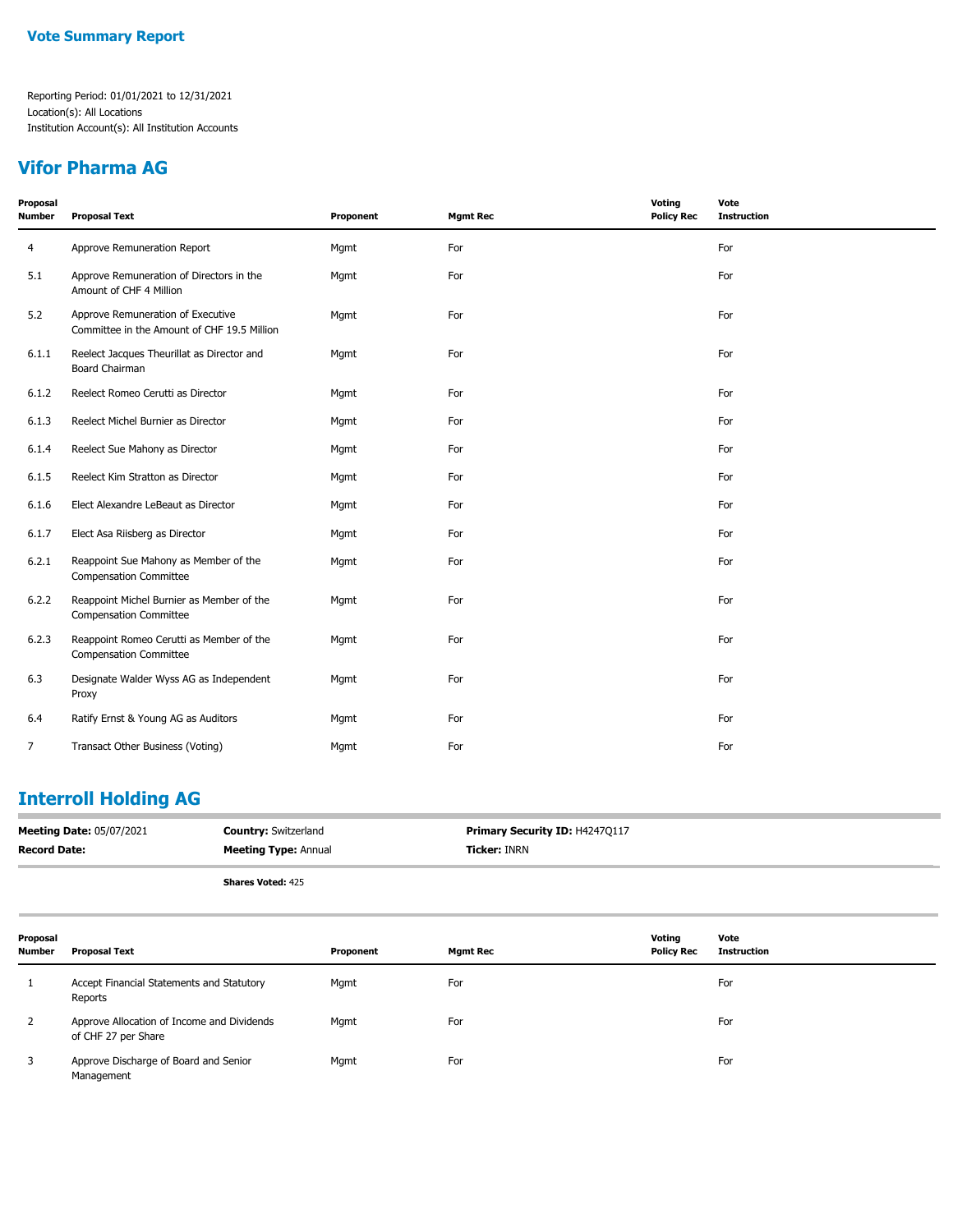#### **Interroll Holding AG**

| Proposal<br>Number | <b>Proposal Text</b>                                                            | Proponent | <b>Mgmt Rec</b> | Voting<br><b>Policy Rec</b> | Vote<br><b>Instruction</b> |
|--------------------|---------------------------------------------------------------------------------|-----------|-----------------|-----------------------------|----------------------------|
| 4.1                | Amend Articles Re: AGM Chairman                                                 | Mgmt      | For             |                             | For                        |
| 4.2                | Amend Articles Re: Board Composition                                            | Mgmt      | For             |                             | For                        |
| 5.1                | Approve Remuneration of Directors in the<br>Amount of CHF 1.6 Million           | Mgmt      | For             |                             | For                        |
| 5.2                | Approve Remuneration of Executive<br>Committee in the Amount of CHF 5.2 Million | Mgmt      | For             |                             | For                        |
| 6.1                | Elect Paul Zumbuehl as Director and Board<br>Chairman                           | Mgmt      | For             |                             | For                        |
| 6.2                | Reelect Urs Tanner as Director                                                  | Mgmt      | For             |                             | For                        |
| 6.3                | Reelect Stefano Mercorio as Director                                            | Mgmt      | For             |                             | For                        |
| 6.4                | Reelect Ingo Specht as Director                                                 | Mgmt      | For             |                             | For                        |
| 6.5                | Reelect Elena Cortona as Director                                               | Mgmt      | For             |                             | For                        |
| 6.6                | Reelect Markus Asch as Director                                                 | Mgmt      | For             |                             | For                        |
| 6.7                | Elect Susanne Schreiber as Director                                             | Mgmt      | For             |                             | For                        |
| 7.1                | Reappoint Urs Tanner as Member of the<br><b>Compensation Committee</b>          | Mgmt      | For             |                             | For                        |
| 7.2                | Reappoint Stefano Mercorio as Member of the<br><b>Compensation Committee</b>    | Mgmt      | For             |                             | For                        |
| 8                  | Ratify PricewaterhouseCoopers as Auditors                                       | Mgmt      | For             |                             | For                        |
| 9                  | Designate Francesco Adami as Independent<br>Proxy                               | Mgmt      | For             |                             | For                        |
| 10                 | Transact Other Business (Voting)                                                | Mgmt      | For             |                             | For                        |

#### **The Swatch Group AG**

| <b>Meeting Date: 05/11/2021</b> | <b>Country: Switzerland</b> | Primary Security ID: H83949141 |
|---------------------------------|-----------------------------|--------------------------------|
| Record Date:                    | <b>Meeting Type: Annual</b> | <b>Ticker: UHR</b>             |
|                                 | <b>Shares Voted: 22,000</b> |                                |

| Proposal<br><b>Number</b> | <b>Proposal Text</b>                                 | Proponent | <b>Mgmt Rec</b> | Votina<br><b>Policy Rec</b> | Vote<br>Instruction |
|---------------------------|------------------------------------------------------|-----------|-----------------|-----------------------------|---------------------|
|                           | Meeting for Holders of Registered Shares             | Mgmt      |                 |                             |                     |
|                           | Accept Financial Statements and Statutory<br>Reports | Mgmt      | For             |                             | For                 |
| 2                         | Approve Discharge of Board and Senior<br>Management  | Mgmt      | For             |                             | Against             |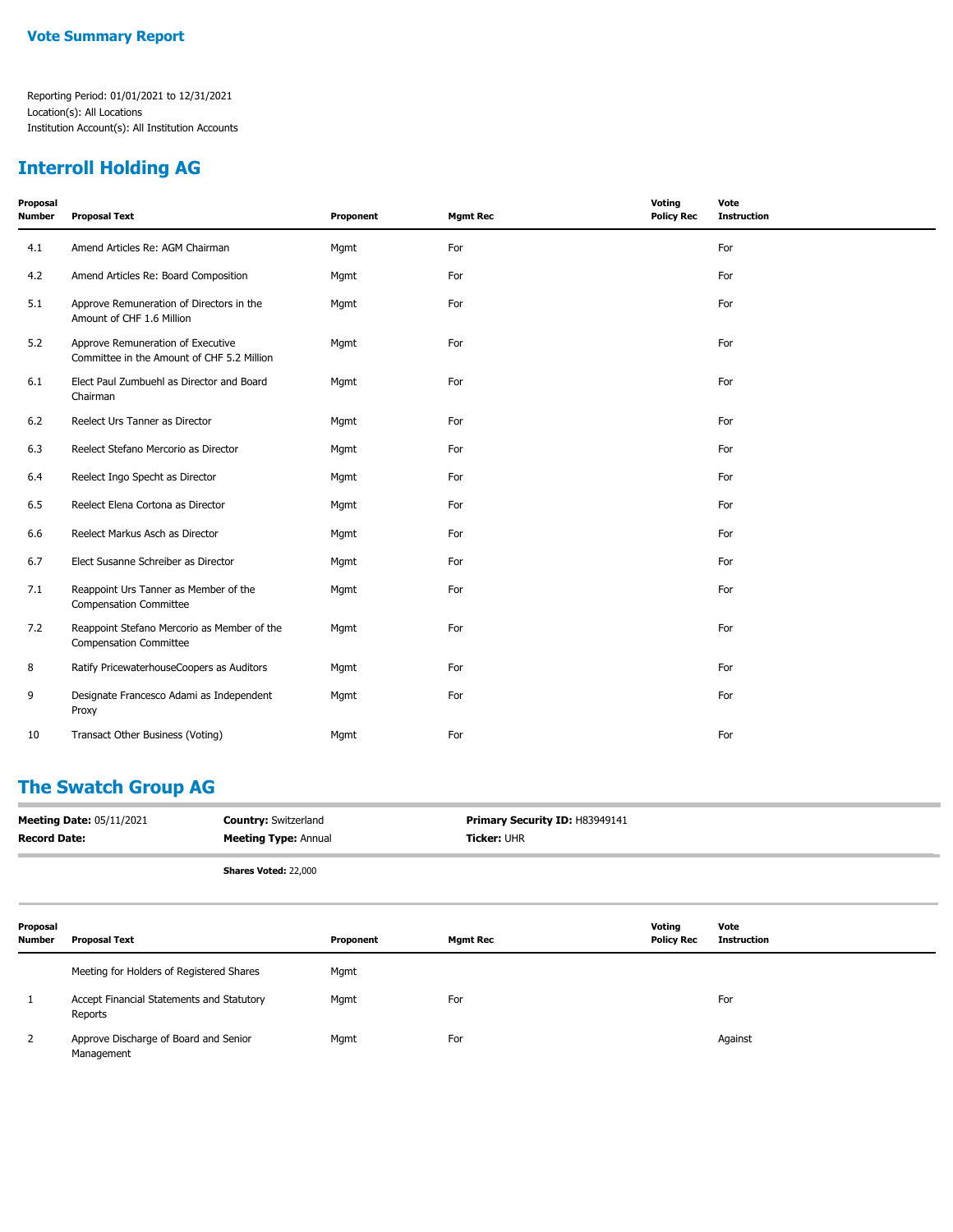#### **The Swatch Group AG**

| Proposal<br><b>Number</b> | <b>Proposal Text</b>                                                                                            | Proponent | <b>Mgmt Rec</b> | <b>Voting</b><br><b>Policy Rec</b> | Vote<br><b>Instruction</b> |
|---------------------------|-----------------------------------------------------------------------------------------------------------------|-----------|-----------------|------------------------------------|----------------------------|
| 3                         | Approve Allocation of Income and Dividends<br>of CHF 0.70 per Registered Share and CHF<br>3.50 per Bearer Share | Mgmt      | For             |                                    | Against                    |
| 4.1.1                     | Approve Fixed Remuneration of<br>Non-Executive Directors in the Amount of<br>CHF 780,000                        | Mgmt      | For             |                                    | For                        |
| 4.1.2                     | Approve Fixed Remuneration of Executive<br>Directors in the Amount of CHF 2.6 Million                           | Mgmt      | For             |                                    | For                        |
| 4.2                       | Approve Fixed Remuneration of Executive<br>Committee in the Amount of CHF 5.7 Million                           | Mgmt      | For             |                                    | For                        |
| 4.3                       | Approve Variable Remuneration of Executive<br>Directors in the Amount of CHF 4.2 Million                        | Mgmt      | For             |                                    | Against                    |
| 4.4                       | Approve Variable Remuneration of Executive<br>Committee in the Amount of CHF 10.7 Million                       | Mgmt      | For             |                                    | Against                    |
| 5.1                       | Reelect Nayla Hayek as Director                                                                                 | Mgmt      | For             |                                    | For                        |
| 5.2                       | Reelect Ernst Tanner as Director                                                                                | Mgmt      | For             |                                    | Against                    |
| 5.3                       | Reelect Daniela Aeschlimann as Director                                                                         | Mgmt      | For             |                                    | For                        |
| 5.4                       | Reelect Georges Hayek as Director                                                                               | Mgmt      | For             |                                    | Against                    |
| 5.5                       | Reelect Claude Nicollier as Director                                                                            | Mgmt      | For             |                                    | Against                    |
| 5.6                       | Reelect Jean-Pierre Roth as Director                                                                            | Mgmt      | For             |                                    | Against                    |
| 5.7                       | Reelect Nayla Hayek as Board Chairman                                                                           | Mgmt      | For             |                                    | For                        |
| 6.1                       | Reappoint Nayla Hayek as Member of the<br><b>Compensation Committee</b>                                         | Mgmt      | For             |                                    | Against                    |
| 6.2                       | Reappoint Ernst Tanner as Member of the<br><b>Compensation Committee</b>                                        | Mgmt      | For             |                                    | Against                    |
| 6.3                       | Reappoint Daniela Aeschlimann as Member of<br>the Compensation Committee                                        | Mgmt      | For             |                                    | For                        |
| 6.4                       | Reappoint Georges Hayek as Member of the<br><b>Compensation Committee</b>                                       | Mgmt      | For             |                                    | Against                    |
| 6.5                       | Reappoint Claude Nicollier as Member of the<br><b>Compensation Committee</b>                                    | Mgmt      | For             |                                    | Against                    |
| 6.6                       | Reappoint Jean-Pierre Roth as Member of the<br><b>Compensation Committee</b>                                    | Mgmt      | For             |                                    | Against                    |
| $\overline{7}$            | Designate Bernhard Lehmann as Independent<br>Proxy                                                              | Mgmt      | For             |                                    | For                        |
| 8                         | Ratify PricewaterhouseCoopers AG as<br>Auditors                                                                 | Mgmt      | For             |                                    | Against                    |
| 9                         | Amend Articles Re: Virtual General Meeting                                                                      | Mgmt      | For             |                                    | For                        |
| 10                        | Transact Other Business (Voting)                                                                                | Mgmt      | For             |                                    | Against                    |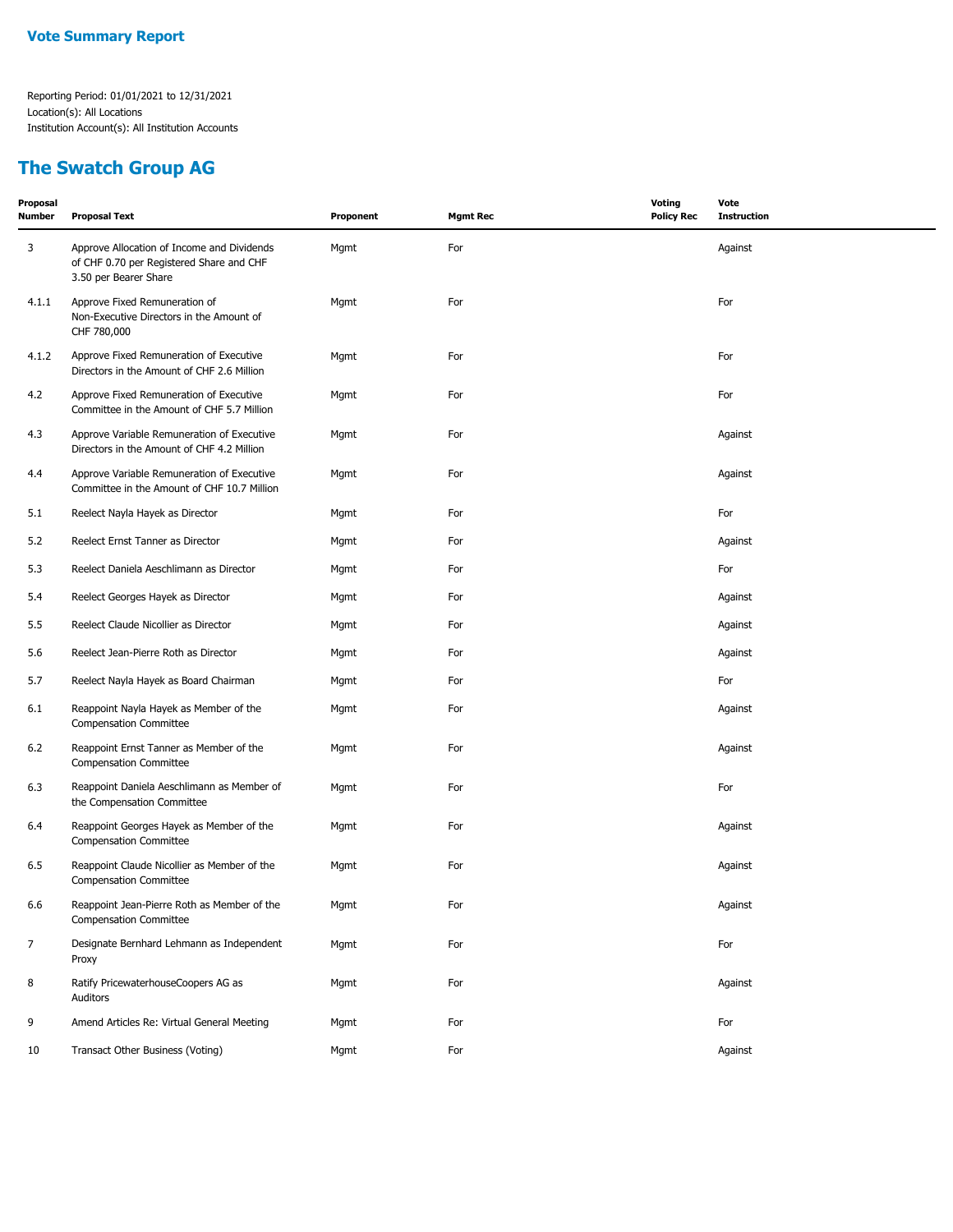#### **Galenica AG**

| <b>Meeting Date: 05/12/2021</b> | <b>Country: Switzerland</b> | <b>Primary Security ID: H28456103</b> |
|---------------------------------|-----------------------------|---------------------------------------|
| <b>Record Date:</b>             | <b>Meeting Type: Annual</b> | <b>Ticker:</b> GALE                   |
|                                 | <b>Shares Voted: 23,500</b> |                                       |

| Proposal<br>Number | <b>Proposal Text</b>                                                                         | Proponent | <b>Mgmt Rec</b> | Voting<br><b>Policy Rec</b> | Vote<br><b>Instruction</b> |
|--------------------|----------------------------------------------------------------------------------------------|-----------|-----------------|-----------------------------|----------------------------|
| 1                  | Accept Financial Statements and Statutory<br>Reports                                         | Mgmt      | For             |                             | For                        |
| $\overline{2}$     | Approve Discharge of Board and Senior<br>Management                                          | Mgmt      | For             |                             | For                        |
| 3.1                | Approve Allocation of Income and Dividends<br>of CHF 0.90 from Retained Earnings             | Mgmt      | For             |                             | For                        |
| 3.2                | Approve Dividends of CHF 0.90 per Share<br>from Capital Contribution Reserves                | Mgmt      | For             |                             | For                        |
| $\overline{4}$     | Approve Remuneration Report                                                                  | Mgmt      | For             |                             | For                        |
| 5.1                | Approve Remuneration of Directors in the<br>Amount of CHF 1.9 Million                        | Mgmt      | For             |                             | For                        |
| 5.2                | Approve Remuneration of Executive<br>Committee in the Amount of CHF 7.2 Million              | Mgmt      | For             |                             | For                        |
| 6                  | Approve Extension and Renewal of CHF<br>500,000 Pool of Capital without Preemptive<br>Rights | Mgmt      | For             |                             | For                        |
| 7.1.1              | Reelect Daniela Bosshardt as Director and<br>Board Chairman                                  | Mgmt      | For             |                             | For                        |
| 7.1.2              | Reelect Bertrand Jungo as Director                                                           | Mgmt      | For             |                             | For                        |
| 7.1.3              | Reelect Pascale Bruderer as Director                                                         | Mgmt      | For             |                             | For                        |
| 7.1.4              | Reelect Michel Burnier as Director                                                           | Mgmt      | For             |                             | For                        |
| 7.1.5              | Reelect Markus Neuhaus as Director                                                           | Mgmt      | For             |                             | For                        |
| 7.1.6              | Reelect Andreas Walde as Director                                                            | Mgmt      | For             |                             | For                        |
| 7.2.1              | Reappoint Andreas Walde as Member of the<br><b>Compensation Committee</b>                    | Mgmt      | For             |                             | For                        |
| 7.2.2              | Reappoint Markus Neuhaus as Member of the<br><b>Compensation Committee</b>                   | Mgmt      | For             |                             | For                        |
| 7.2.3              | Appoint Michel Burnier as Member of the<br><b>Compensation Committee</b>                     | Mgmt      | For             |                             | For                        |
| 7.3                | Designate Walder Wyss AG as Independent<br>Proxy                                             | Mgmt      | For             |                             | For                        |
| 7.4                | Ratify Ernst & Young AG as Auditors                                                          | Mgmt      | For             |                             | For                        |
| 8                  | Transact Other Business (Voting)                                                             | Mgmt      | For             |                             | For                        |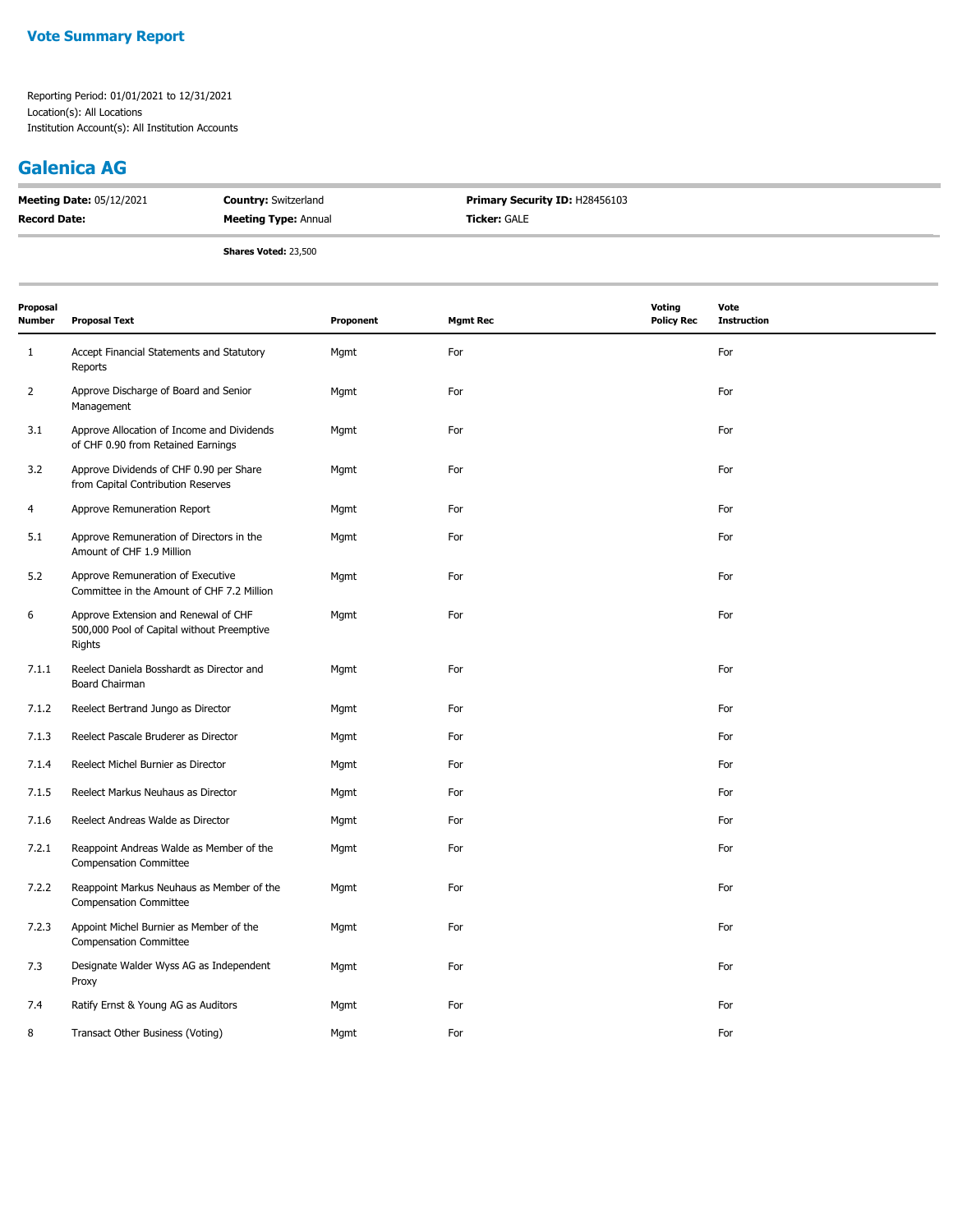## **Partners Group Holding AG**

| <b>Meeting Date: 05/12/2021</b> | <b>Country: Switzerland</b> | <b>Primary Security ID: H6120A101</b> |
|---------------------------------|-----------------------------|---------------------------------------|
| <b>Record Date:</b>             | <b>Meeting Type: Annual</b> | <b>Ticker:</b> PGHN                   |
|                                 | <b>Shares Voted: 2,000</b>  |                                       |

| Proposal<br>Number | <b>Proposal Text</b>                                                                                             | Proponent | <b>Mgmt Rec</b> | Voting<br><b>Policy Rec</b> | Vote<br><b>Instruction</b> |
|--------------------|------------------------------------------------------------------------------------------------------------------|-----------|-----------------|-----------------------------|----------------------------|
| 1                  | Accept Financial Statements and Statutory<br>Reports                                                             | Mgmt      | For             |                             | For                        |
| 2                  | Approve Allocation of Income and Dividends<br>of CHF 27.50 per Share                                             | Mgmt      | For             |                             | For                        |
| 3                  | Approve Discharge of Board and Senior<br>Management                                                              | Mgmt      | For             |                             | For                        |
| 4                  | Amend Articles Re: External Mandates for<br>Members of the Board of Directors and<br><b>Executive Committee</b>  | Mgmt      | For             |                             | For                        |
| 5                  | Approve Remuneration Report                                                                                      | Mgmt      | For             |                             | Against                    |
| 6.1                | Approve Short-Term Remuneration of<br>Directors in the Amount of CHF 3 Million                                   | Mgmt      | For             |                             | Against                    |
| 6.2                | Approve Long-Term Remuneration of<br>Directors in the Amount of CHF 3.8 Million                                  | Mgmt      | For             |                             | Against                    |
| 6.3                | Approve Technical Non-Financial<br>Remuneration of Directors in the Amount of<br>CHF 10.1 Million                | Mgmt      | For             |                             | Against                    |
| 6.4                | Approve Short-Term Remuneration of<br>Executive Committee in the Amount of CHF 9<br>Million for Fiscal Year 2021 | Mgmt      | For             |                             | Against                    |
| 6.5                | Approve Short-Term Remuneration of<br>Executive Committee in the Amount of CHF 9<br>Million for Fiscal Year 2022 | Mgmt      | For             |                             | Against                    |
| 6.6                | Approve Long-Term Remuneration of<br>Executive Committee in the Amount of CHF<br>15.1 Million                    | Mgmt      | For             |                             | Against                    |
| 6.7                | Approve Technical Non-Financial<br>Remuneration of Executive Committee in the<br>Amount of CHF 60,000            | Mgmt      | For             |                             | For                        |
| 7.1.1              | Elect Steffen Meister as Director and as Board<br>Chairman                                                       | Mgmt      | For             |                             | Against                    |
| 7.1.2              | Elect Marcel Erni as Director                                                                                    | Mgmt      | For             |                             | For                        |
| 7.1.3              | Elect Alfred Gantner as Director                                                                                 | Mgmt      | For             |                             | For                        |
| 7.1.4              | Elect Lisa Hook as Director                                                                                      | Mgmt      | For             |                             | For                        |
| 7.1.5              | Elect Joseph Landy as Director                                                                                   | Mgmt      | For             |                             | For                        |
| 7.1.6              | Elect Grace del Rosario-Castano as Director                                                                      | Mgmt      | For             |                             | For                        |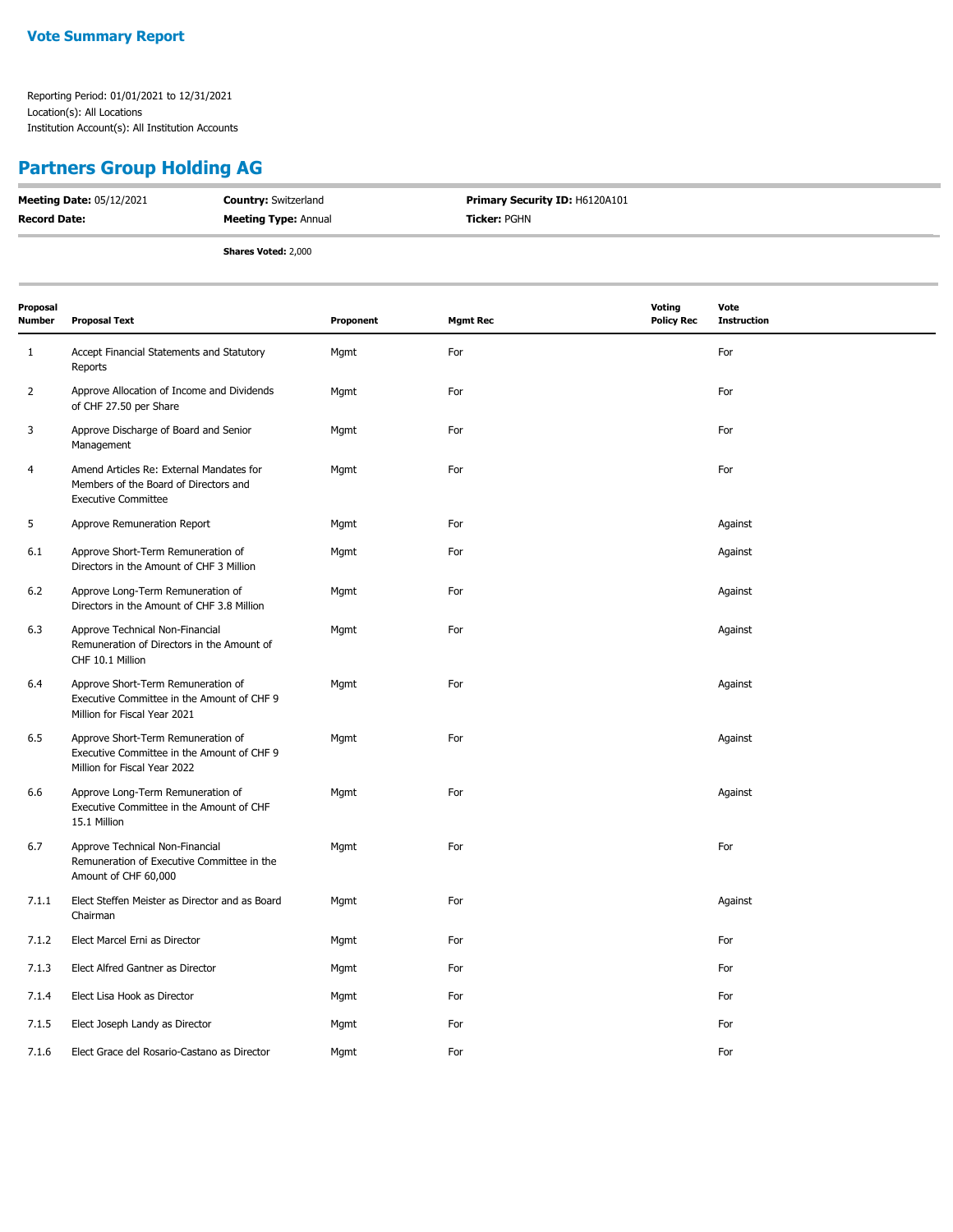#### **Partners Group Holding AG**

| Proposal<br>Number | <b>Proposal Text</b>                                                                           | Proponent | <b>Mgmt Rec</b> | Voting<br><b>Policy Rec</b> | Vote<br><b>Instruction</b> |
|--------------------|------------------------------------------------------------------------------------------------|-----------|-----------------|-----------------------------|----------------------------|
| 7.1.7              | Elect Martin Strobel as Director                                                               | Mgmt      | For             |                             | For                        |
| 7.1.8              | Elect Urs Wietlisbach as Director                                                              | Mgmt      | For             |                             | For                        |
| 7.2.1              | Appoint Grace del Rosario-Castano as<br>Member of the Nomination and Compensation<br>Committee | Mgmt      | For             |                             | For                        |
| 7.2.2              | Appoint Lisa Hook as Member of the<br>Nomination and Compensation Committee                    | Mgmt      | For             |                             | For                        |
| 7.2.3              | Appoint Martin Strobel as Member of the<br>Nomination and Compensation Committee               | Mgmt      | For             |                             | For                        |
| 7.3                | Designate Hotz & Goldmann as Independent<br>Proxy                                              | Mgmt      | For             |                             | For                        |
| 7.4                | Ratify KPMG AG as Auditors                                                                     | Mgmt      | For             |                             | Against                    |
| 8                  | Transact Other Business (Voting)                                                               | Mgmt      | For             |                             | Abstain                    |
|                    |                                                                                                |           |                 |                             |                            |

## **VAT Group AG**

| <b>Meeting Date: 05/18/2021</b> | <b>Country: Switzerland</b> | <b>Primary Security ID: H90508104</b> |
|---------------------------------|-----------------------------|---------------------------------------|
| <b>Record Date:</b>             | <b>Meeting Type: Annual</b> | <b>Ticker:</b> VACN                   |
|                                 |                             |                                       |

**Shares Voted:** 8,950

| Proposal<br>Number | <b>Proposal Text</b>                                                                                                               | Proponent | <b>Mgmt Rec</b> | Voting<br><b>Policy Rec</b> | Vote<br><b>Instruction</b> |
|--------------------|------------------------------------------------------------------------------------------------------------------------------------|-----------|-----------------|-----------------------------|----------------------------|
| $\mathbf{1}$       | Accept Financial Statements and Statutory<br>Reports                                                                               | Mgmt      | For             |                             | For                        |
| 2.1                | Approve Allocation of Income                                                                                                       | Mgmt      | For             |                             | For                        |
| 2.2                | Approve Dividends of CHF 2.25 per Share<br>from Reserves of Accumulated Profits and<br>CHF 2.25 from Capital Contribution Reserves | Mgmt      | For             |                             | For                        |
| 3                  | Approve Discharge of Board and Senior<br>Management                                                                                | Mgmt      | For             |                             | For                        |
| 4.1.1              | Reelect Martin Komischke as Director and<br>Board Chairmam                                                                         | Mgmt      | For             |                             | For                        |
| 4.1.2              | Reelect Urs Leinhaeuser as Director                                                                                                | Mgmt      | For             |                             | For                        |
| 4.1.3              | Reelect Karl Schlegel as Director                                                                                                  | Mgmt      | For             |                             | For                        |
| 4.1.4              | Reelect Hermann Gerlinger as Director                                                                                              | Mgmt      | For             |                             | For                        |
| 4.1.5              | Reelect Heinz Kundert as Director                                                                                                  | Mgmt      | For             |                             | For                        |
| 4.1.6              | Reelect Libo Zhang as Director                                                                                                     | Mgmt      | For             |                             | For                        |
|                    |                                                                                                                                    |           |                 |                             |                            |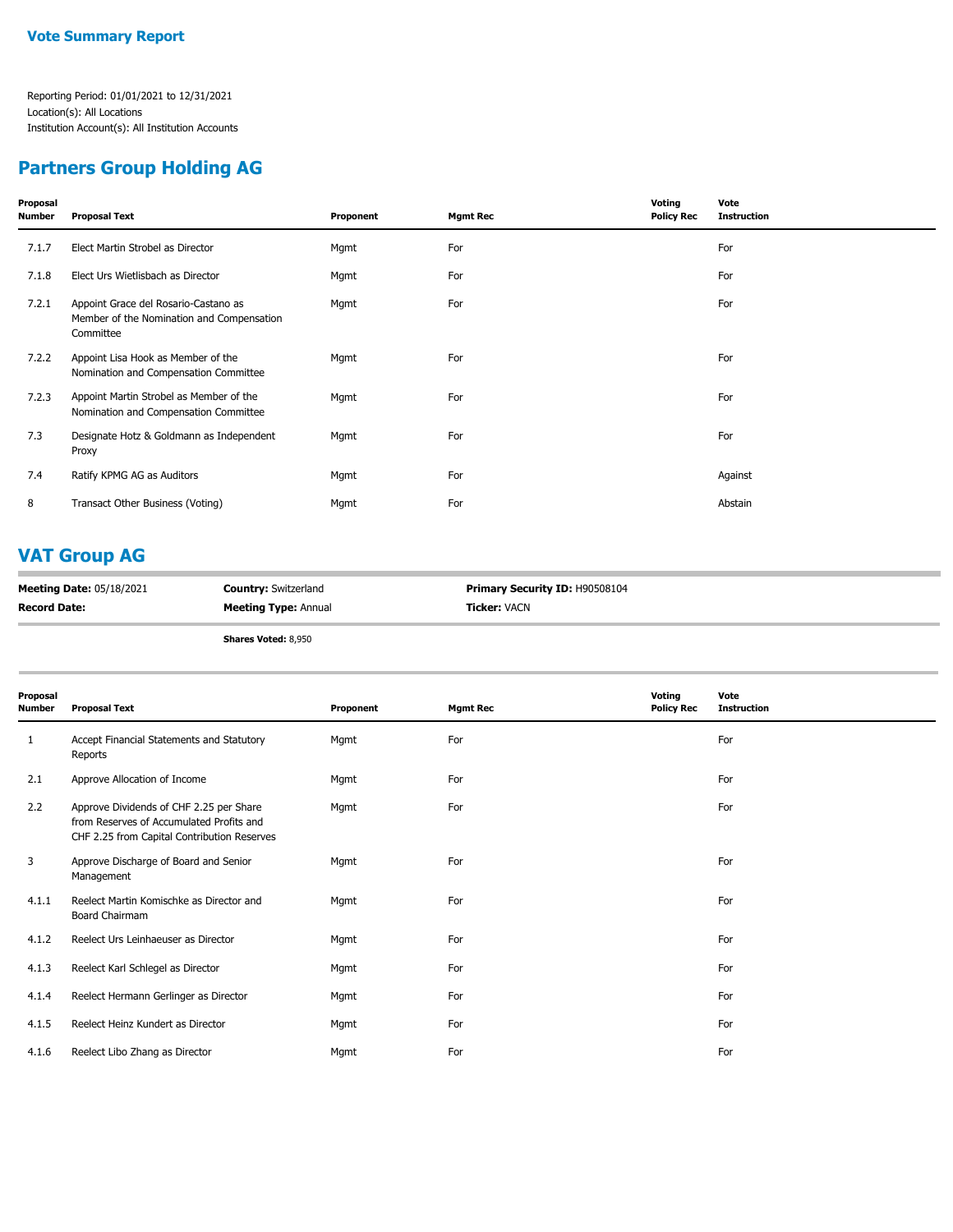#### **VAT Group AG**

| Proposal<br>Number | <b>Proposal Text</b>                                                                                  | Proponent | <b>Mgmt Rec</b> | Voting<br><b>Policy Rec</b> | Vote<br><b>Instruction</b> |
|--------------------|-------------------------------------------------------------------------------------------------------|-----------|-----------------|-----------------------------|----------------------------|
| 4.1.7              | Reelect Daniel Lippuner as Director                                                                   | Mgmt      | For             |                             | For                        |
| 4.2.1              | Reappoint Martin Komischke as Member of<br>the Nomination and Compensation Committee                  | Mgmt      | For             |                             | For                        |
| 4.2.2              | Reappoint Karl Schlegel as Member of the<br>Nomination and Compensation Committee                     | Mgmt      | For             |                             | For                        |
| 4.2.3              | Reappoint Heinz Kundert as Member of the<br>Nomination and Compensation Committee                     | Mgmt      | For             |                             | For                        |
| 5                  | Designate Roger Foehn as Independent Proxy                                                            | Mgmt      | For             |                             | For                        |
| 6                  | Ratify KPMG AG as Auditors                                                                            | Mgmt      | For             |                             | For                        |
| 7.1                | Approve Remuneration Report                                                                           | Mgmt      | For             |                             | For                        |
| 7.2                | Approve Short-Term Variable Remuneration<br>of Executive Committee in the Amount of CHF<br>650,140    | Mgmt      | For             |                             | For                        |
| 7.3                | Approve Fixed Remuneration of Executive<br>Committee in the Amount of CHF 2 Million                   | Mgmt      | For             |                             | For                        |
| 7.4                | Approve Long-Term Variable Remuneration of<br>Executive Committee in the Amount of CHF<br>1.7 Million | Mgmt      | For             |                             | For                        |
| 7.5                | Approve Remuneration of Directors in the<br>Amount of CHF 1.1 Million                                 | Mqmt      | For             |                             | For                        |
| 8                  | Transact Other Business (Voting)                                                                      | Mgmt      | For             |                             | For                        |

#### **SoftwareONE Holding AG**

| <b>Meeting Date: 05/20/2021</b> | <b>Country:</b> Switzerland | <b>Primary Security ID: H5682F102</b> |
|---------------------------------|-----------------------------|---------------------------------------|
| Record Date:                    | <b>Meeting Type: Annual</b> | <b>Ticker:</b> SWON                   |
|                                 |                             |                                       |

**Shares Voted:** 15,000

| Proposal<br>Number | <b>Proposal Text</b>                                                                                                     | Proponent | <b>Mgmt Rec</b> | Voting<br><b>Policy Rec</b> | Vote<br><b>Instruction</b> |
|--------------------|--------------------------------------------------------------------------------------------------------------------------|-----------|-----------------|-----------------------------|----------------------------|
| 1                  | Open Meeting                                                                                                             | Mgmt      |                 |                             |                            |
| 2.1                | Accept Financial Statements and Statutory<br>Reports                                                                     | Mgmt      | For             |                             | For                        |
| 2.2                | Approve Remuneration Report                                                                                              | Mgmt      | For             |                             | For                        |
| 3                  | Approve Allocation of Income and Dividends<br>of CHF 0.30 per Share from Foreign Capital<br><b>Contribution Reserves</b> | Mgmt      | For             |                             | For                        |
| 4                  | Approve Discharge of Board and Senior<br>Management                                                                      | Mgmt      | For             |                             | For                        |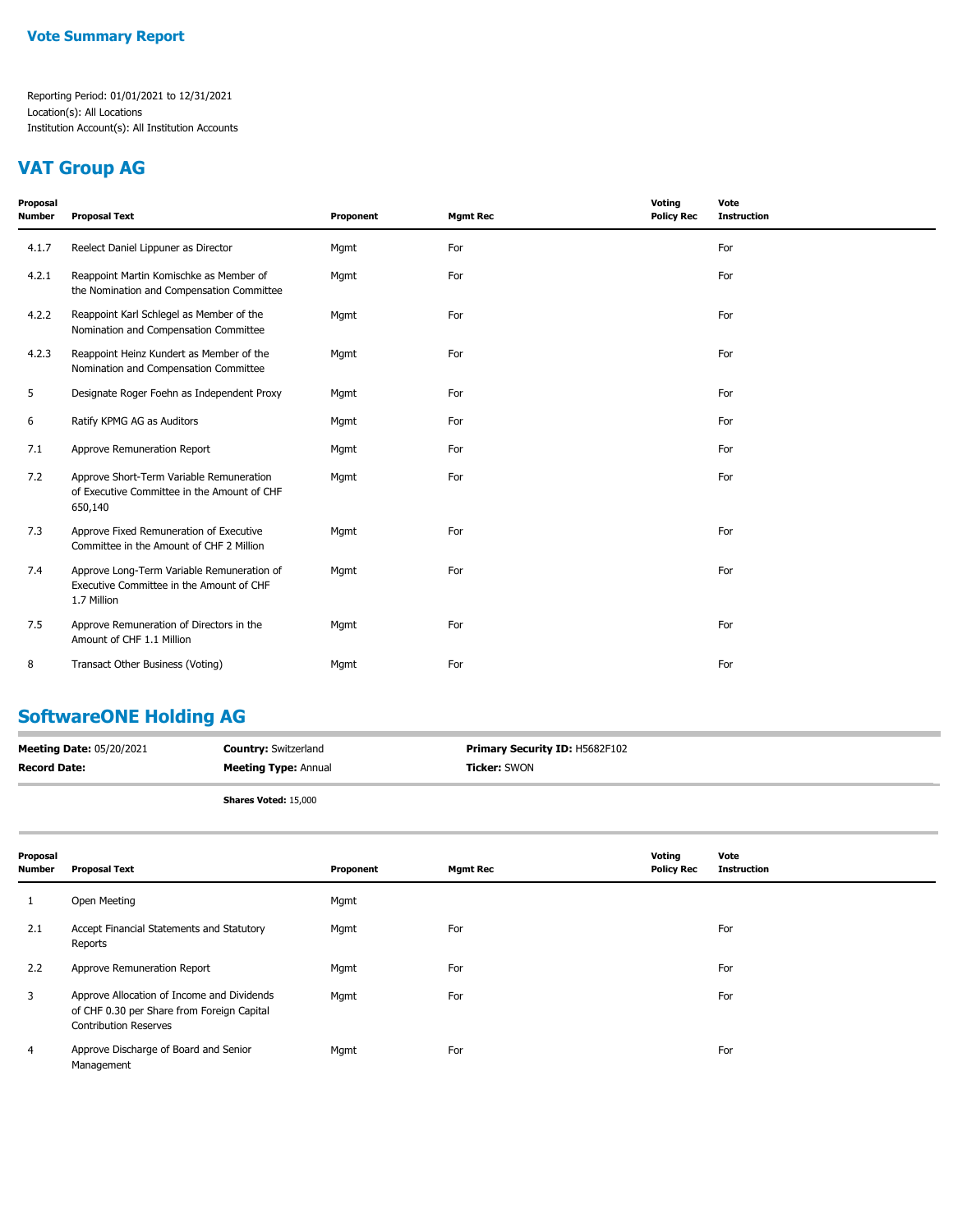#### **SoftwareONE Holding AG**

| Proposal<br><b>Number</b> | <b>Proposal Text</b>                                                                    | Proponent | <b>Mgmt Rec</b> | Voting<br><b>Policy Rec</b> | Vote<br><b>Instruction</b> |
|---------------------------|-----------------------------------------------------------------------------------------|-----------|-----------------|-----------------------------|----------------------------|
| 5.1.a                     | Reelect Daniel von Stockar as Director                                                  | Mgmt      | For             |                             | For                        |
| 5.1.b                     | Reelect Jose Duarte as Director                                                         | Mgmt      | For             |                             | For                        |
| 5.1.c                     | Reelect Rene Gilli as Director                                                          | Mgmt      | For             |                             | For                        |
| 5.1.d                     | Reelect Timo Ihamuotila as Director                                                     | Mgmt      | For             |                             | For                        |
| 5.1.e                     | Reelect Peter Kurer as Director                                                         | Mgmt      | For             |                             | For                        |
| 5.1.f                     | Reelect Marie-Pierre Rogers as Director                                                 | Mgmt      | For             |                             | For                        |
| 5.1.g                     | Reelect Jean-Pierre Saad as Director                                                    | Mgmt      | For             |                             | For                        |
| 5.1.h                     | Elect Isabelle Romy as Director                                                         | Mgmt      | For             |                             | For                        |
| 5.1.i                     | Elect Adam Warby as Director                                                            | Mgmt      | For             |                             | For                        |
| 5.2                       | Reelect Daniel von Stockar as Board Chairman                                            | Mgmt      | For             |                             | For                        |
| 5.3.1                     | Reappoint Marie-Pierre Rogers as Member of<br>the Nomination and Compensation Committee | Mgmt      | For             |                             | For                        |
| 5.3.2                     | Reappoint Peter Kurer as Member of the<br>Nomination and Compensation Committee         | Mgmt      | For             |                             | For                        |
| 5.3.3                     | Reappoint Daniel von Stockar as Member of<br>the Nomination and Compensation Committee  | Mgmt      | For             |                             | For                        |
| 5.3.4                     | Appoint Adam Warby as Member of the<br>Nomination and Compensation Committee            | Mgmt      | For             |                             | For                        |
| 5.4                       | Designate Keller KLG as Independent Proxy                                               | Mgmt      | For             |                             | For                        |
| 5.5                       | Ratify Ernst & Young AG as Auditors                                                     | Mgmt      | For             |                             | For                        |
| 6.1                       | Approve Remuneration of Directors in the<br>Amount of CHF 1.8 Million                   | Mgmt      | For             |                             | For                        |
| 6.2                       | Approve Remuneration of Executive<br>Committee in the Amount of CHF 12 Million          | Mgmt      | For             |                             | For                        |
| $\overline{7}$            | Transact Other Business (Voting)                                                        | Mgmt      | For             |                             | For                        |

## **Sonova Holding AG**

| <b>Meeting Date: 06/15/2021</b><br><b>Record Date:</b> |                                                      | <b>Country: Switzerland</b><br><b>Meeting Type: Annual</b> |           | Primary Security ID: H8024W106<br>Ticker: SOON |                             |                            |  |
|--------------------------------------------------------|------------------------------------------------------|------------------------------------------------------------|-----------|------------------------------------------------|-----------------------------|----------------------------|--|
|                                                        |                                                      | <b>Shares Voted: 2,013</b>                                 |           |                                                |                             |                            |  |
| Proposal<br>Number                                     | <b>Proposal Text</b>                                 |                                                            | Proponent | <b>Mgmt Rec</b>                                | Voting<br><b>Policy Rec</b> | Vote<br><b>Instruction</b> |  |
| 1.1                                                    | Accept Financial Statements and Statutory<br>Reports |                                                            | Mgmt      | For                                            |                             | For                        |  |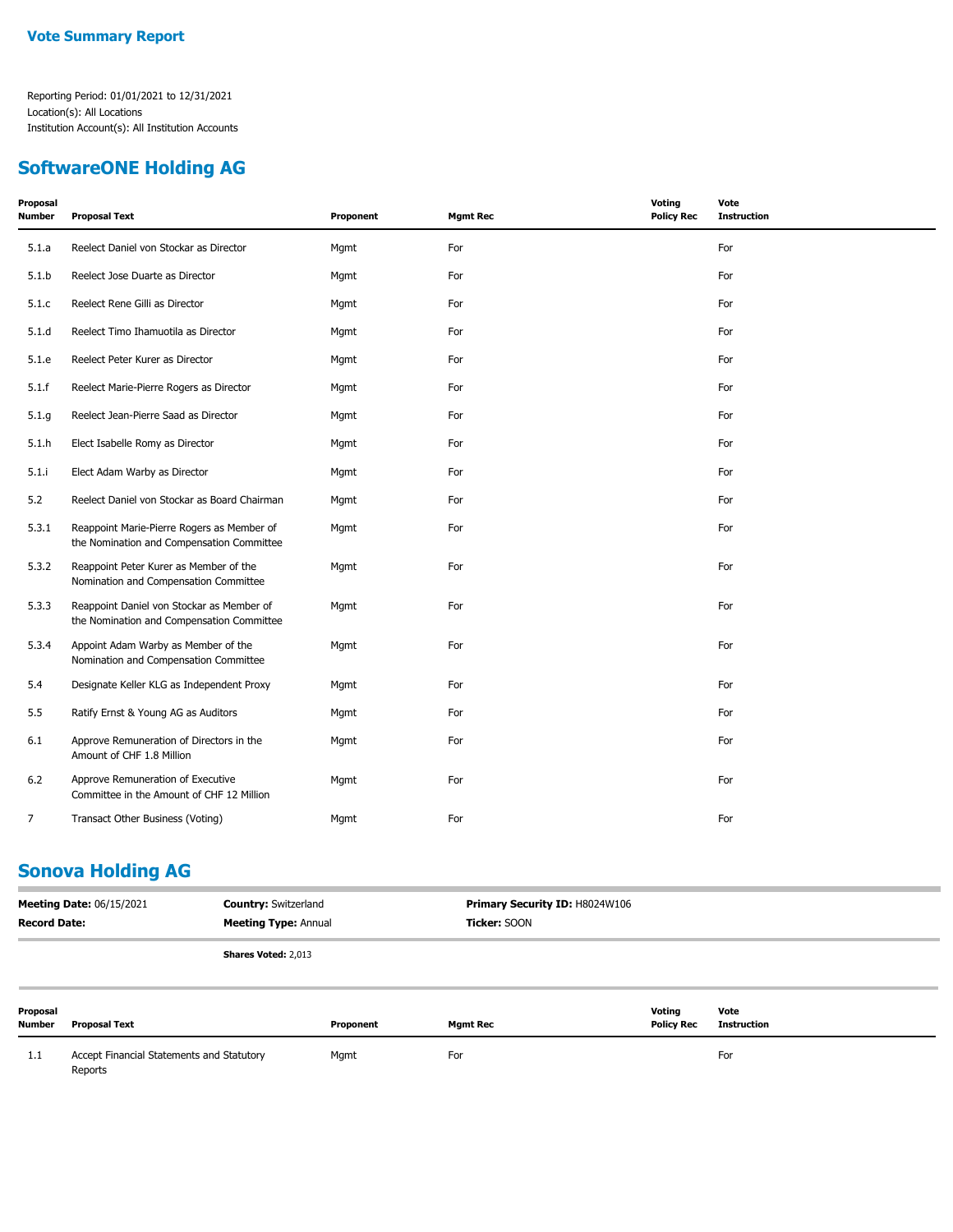#### **Sonova Holding AG**

| Proposal<br>Number | <b>Proposal Text</b>                                                                                                            | Proponent | <b>Mgmt Rec</b> | <b>Voting</b><br><b>Policy Rec</b> | Vote<br><b>Instruction</b> |
|--------------------|---------------------------------------------------------------------------------------------------------------------------------|-----------|-----------------|------------------------------------|----------------------------|
| 1.2                | Approve Remuneration Report (Non-Binding)                                                                                       | Mgmt      | For             |                                    | For                        |
| $\overline{2}$     | Approve Allocation of Income and Dividends<br>of CHF 3.20 per Share                                                             | Mgmt      | For             |                                    | For                        |
| 3                  | Approve Discharge of Board and Senior<br>Management                                                                             | Mgmt      | For             |                                    | For                        |
| 4.1.1              | Reelect Robert Spoerry as Director and Board<br>Chairman                                                                        | Mgmt      | For             |                                    | For                        |
| 4.1.2              | Reelect Lynn Bleil as Director                                                                                                  | Mgmt      | For             |                                    | For                        |
| 4.1.3              | Reelect Lukas Braunschweiler as Director                                                                                        | Mgmt      | For             |                                    | For                        |
| 4.1.4              | Reelect Stacy Seng as Director                                                                                                  | Mgmt      | For             |                                    | For                        |
| 4.1.5              | Reelect Ronald van der Vis as Director                                                                                          | Mgmt      | For             |                                    | For                        |
| 4.1.6              | Reelect Jinlong Wang as Director                                                                                                | Mgmt      | For             |                                    | For                        |
| 4.1.7              | Reelect Adrian Widmer as Director                                                                                               | Mgmt      | For             |                                    | For                        |
| 4.2.1              | Elect Gregory Behar as Director                                                                                                 | Mgmt      | For             |                                    | For                        |
| 4.2.2              | Elect Roland Diggelmann as Director                                                                                             | Mgmt      | For             |                                    | For                        |
| 4.3                | Reappoint Stacy Seng as Member of the<br>Nomination and Compensation Committee                                                  | Mgmt      | For             |                                    | For                        |
| 4.4.1              | Appoint Lukas Braunschweiler as Member of<br>the Nomination and Compensation Committee                                          | Mgmt      | For             |                                    | For                        |
| 4.4.2              | Appoint Roland Diggelmann as Member of the<br>Nomination and Compensation Committee                                             | Mgmt      | For             |                                    | For                        |
| 4.5                | Ratify Ernst & Young AG as Auditors                                                                                             | Mgmt      | For             |                                    | For                        |
| 4.6                | Designate Keller KLG as Independent Proxy                                                                                       | Mgmt      | For             |                                    | For                        |
| 5.1                | Approve Remuneration of Directors in the<br>Amount of CHF 3.1 Million                                                           | Mgmt      | For             |                                    | For                        |
| 5.2                | Approve Remuneration of Executive<br>Committee in the Amount of CHF 15.8 Million                                                | Mgmt      | For             |                                    | For                        |
| 6                  | Approve CHF 61,299 Reduction in Share<br>Capital as Part of the Share Buyback Program<br>via Cancellation of Repurchased Shares | Mgmt      | For             |                                    | For                        |
| 7                  | Transact Other Business (Voting)                                                                                                | Mgmt      | For             |                                    | For                        |

## **Coca-Cola HBC AG**

| <b>Meeting Date: 06/22/2021</b> | <b>Country:</b> Switzerland | <b>Primary Security ID: H1512E100</b> |
|---------------------------------|-----------------------------|---------------------------------------|
| <b>Record Date: 06/18/2021</b>  | <b>Meeting Type: Annual</b> | Ticker: CCH                           |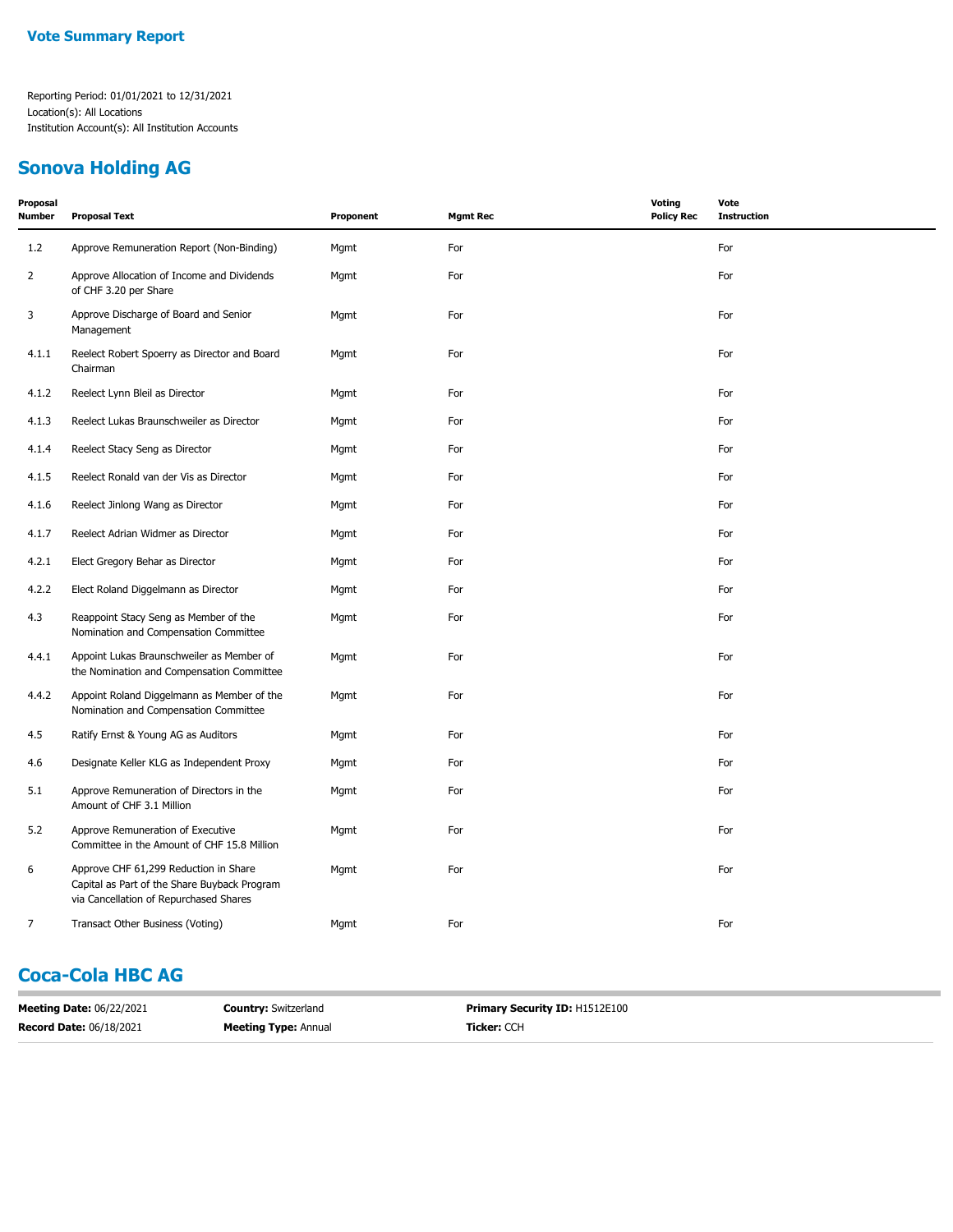#### **Coca-Cola HBC AG**

**Shares Voted:** 49,514

| Proposal<br><b>Number</b> | <b>Proposal Text</b>                                                                                                                   | Proponent | <b>Mgmt Rec</b> | <b>Voting</b><br><b>Policy Rec</b> | Vote<br><b>Instruction</b> |
|---------------------------|----------------------------------------------------------------------------------------------------------------------------------------|-----------|-----------------|------------------------------------|----------------------------|
| $\mathbf{1}$              | Accept Financial Statements and Statutory<br>Reports                                                                                   | Mgmt      | For             |                                    | For                        |
| 2.1                       | Approve Allocation of Income                                                                                                           | Mgmt      | For             |                                    | For                        |
| 2.2                       | Approve Dividend from Reserves                                                                                                         | Mgmt      | For             |                                    | For                        |
| 3                         | Approve Discharge of Board and Senior<br>Management                                                                                    | Mgmt      | For             |                                    | For                        |
| 4.1.1                     | Re-elect Anastassis David as Director and as<br>Board Chairman                                                                         | Mgmt      | For             |                                    | For                        |
| 4.1.2                     | Re-elect Zoran Bogdanovic as Director                                                                                                  | Mgmt      | For             |                                    | For                        |
| 4.1.3                     | Re-elect Charlotte Boyle as Director and as<br>Member of the Remuneration Committee                                                    | Mgmt      | For             |                                    | For                        |
| 4.1.4                     | Re-elect Reto Francioni as Director and as<br>Member of the Remuneration Committee                                                     | Mgmt      | For             |                                    | For                        |
| 4.1.5                     | Re-elect Olusola David-Borha as Director                                                                                               | Mgmt      | For             |                                    | For                        |
| 4.1.6                     | Re-elect William Douglas III as Director                                                                                               | Mgmt      | For             |                                    | For                        |
| 4.1.7                     | Re-elect Anastasios Leventis as Director                                                                                               | Mgmt      | For             |                                    | For                        |
| 4.1.8                     | Re-elect Christodoulos Leventis as Director                                                                                            | Mgmt      | For             |                                    | For                        |
| 4.1.9                     | Re-elect Alexandra Papalexopoulou as<br>Director                                                                                       | Mgmt      | For             |                                    | For                        |
| 4.1.A                     | Re-elect Ryan Rudolph as Director                                                                                                      | Mgmt      | For             |                                    | For                        |
| 4.1.B                     | Re-elect Anna Diamantopoulou as Director<br>and as Member of the Remuneration<br>Committee                                             | Mgmt      | For             |                                    | For                        |
| 4.2                       | Elect Bruno Pietracci as Director                                                                                                      | Mgmt      | For             |                                    | For                        |
| 4.3                       | Elect Henrique Braun as Director                                                                                                       | Mgmt      | For             |                                    | For                        |
| 5                         | Designate Ines Poeschel as Independent<br>Proxy                                                                                        | Mgmt      | For             |                                    | For                        |
| 6.1                       | Reappoint PricewaterhouseCoopers AG as<br><b>Auditors</b>                                                                              | Mgmt      | For             |                                    | For                        |
| 6.2                       | Advisory Vote on Reappointment of the<br>Independent Registered Public Accounting<br>Firm PricewaterhouseCoopers SA for UK<br>Purposes | Mgmt      | For             |                                    | For                        |
| $\overline{7}$            | Approve UK Remuneration Report                                                                                                         | Mgmt      | For             |                                    | For                        |
| 8                         | Approve Remuneration Policy                                                                                                            | Mgmt      | For             |                                    | For                        |
| 9                         | Approve Swiss Remuneration Report                                                                                                      | Mgmt      | For             |                                    | For                        |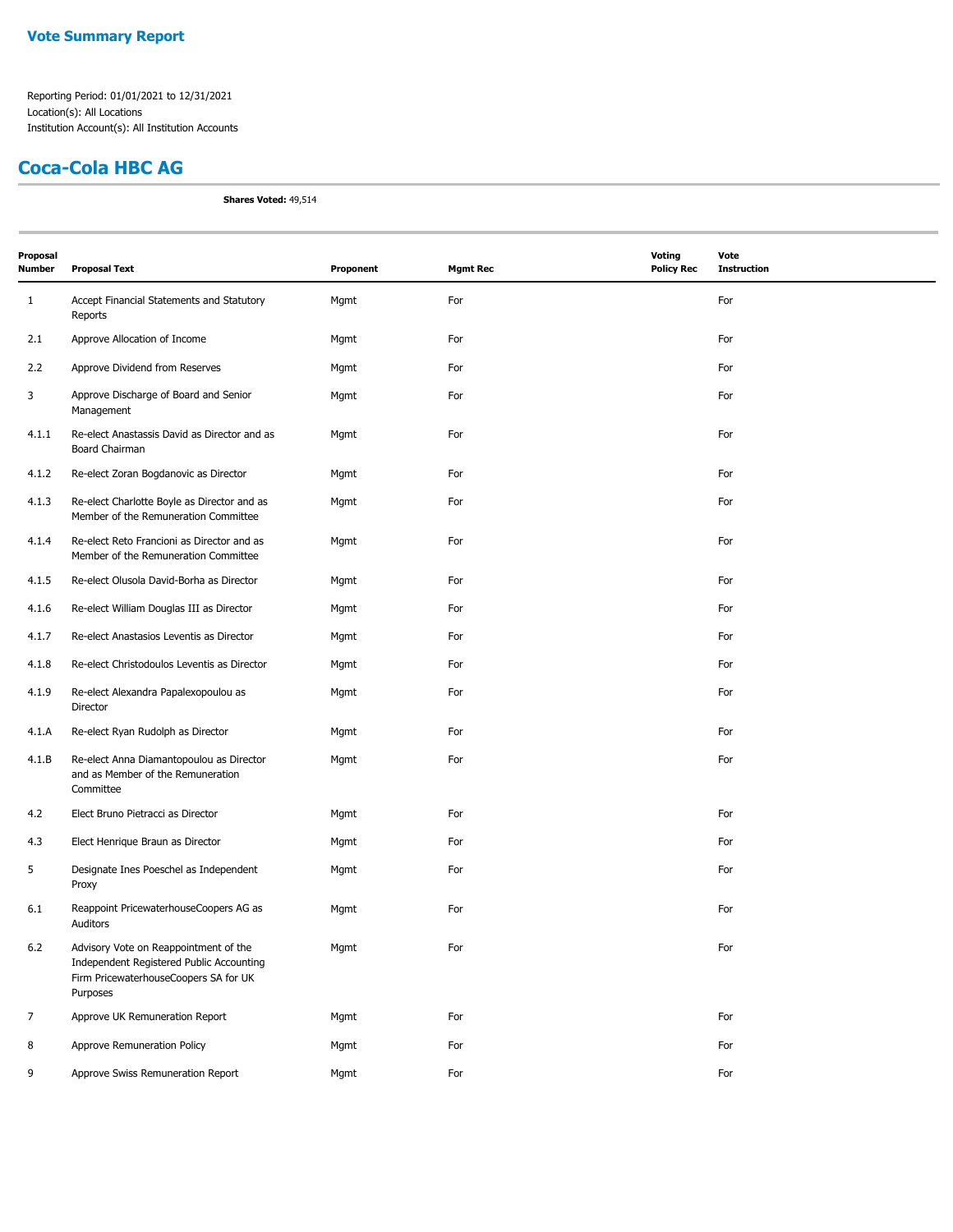#### **Coca-Cola HBC AG**

| Proposal<br><b>Number</b> | <b>Proposal Text</b>                                                            | Proponent | Mamt Rec | Voting<br><b>Policy Rec</b> | Vote<br>Instruction |
|---------------------------|---------------------------------------------------------------------------------|-----------|----------|-----------------------------|---------------------|
| 10.1                      | Approve Maximum Aggregate Amount of<br>Remuneration for Directors               | Mgmt      | For      |                             | For                 |
| 10.2                      | Approve Maximum Aggregate Amount of<br>Remuneration for the Operating Committee | Mgmt      | For      |                             | For                 |
| 11                        | Authorise Market Purchase of Ordinary Shares                                    | Mgmt      | For      |                             | For                 |

## **EMS-Chemie Holding AG**

| <b>Ticker:</b> EMSN<br><b>Meeting Type: Annual</b> | <b>Meeting Date: 08/07/2021</b> | <b>Country: Switzerland</b> | <b>Primary Security ID: H22206199</b> |
|----------------------------------------------------|---------------------------------|-----------------------------|---------------------------------------|
|                                                    | <b>Record Date:</b>             |                             |                                       |

**Shares Voted:** 500

| Proposal<br><b>Number</b> | <b>Proposal Text</b>                                                                                                          | Proponent | <b>Mgmt Rec</b> | Voting<br><b>Policy Rec</b> | Vote<br><b>Instruction</b> |
|---------------------------|-------------------------------------------------------------------------------------------------------------------------------|-----------|-----------------|-----------------------------|----------------------------|
| $\mathbf{1}$              | Open Meeting                                                                                                                  | Mgmt      |                 |                             |                            |
| $\overline{2}$            | Acknowledge Proper Convening of Meeting                                                                                       | Mgmt      |                 |                             |                            |
| 3.1                       | Accept Financial Statements and Statutory<br>Reports                                                                          | Mgmt      | For             |                             | For                        |
| 3.2.1                     | Approve Remuneration of Board of Directors<br>in the Amount of CHF 833,000                                                    | Mgmt      | For             |                             | For                        |
| 3.2.2                     | Approve Remuneration of Executive<br>Committee in the Amount of CHF 2.8 Million                                               | Mgmt      | For             |                             | For                        |
| 4                         | Approve Allocation of Income and Ordinary<br>Dividends of CHF 13.00 per Share and a<br>Special Dividend of CHF 4.00 per Share | Mgmt      | For             |                             | For                        |
| 5                         | Approve Discharge of Board and Senior<br>Management                                                                           | Mgmt      | For             |                             | For                        |
| 6.1.1                     | Reelect Bernhard Merki as Director, Board<br>Chairman, and Member of the Compensation<br>Committee                            | Mgmt      | For             |                             | For                        |
| 6.1.2                     | Reelect Magdalena Martullo as Director                                                                                        | Mgmt      | For             |                             | For                        |
| 6.1.3                     | Reelect Joachim Streu as Director and<br>Member of the Compensation Committee                                                 | Mgmt      | For             |                             | For                        |
| 6.1.4                     | Reelect Christoph Maeder as Director and<br>Member of the Compensation Committee                                              | Mgmt      | For             |                             | For                        |
| 6.2                       | Ratify Ernst & Young AG as Auditors                                                                                           | Mgmt      | For             |                             | For                        |
| 6.3                       | Designate Robert Daeppen as Independent<br>Proxy                                                                              | Mgmt      | For             |                             | For                        |
| 7                         | Transact Other Business (Voting)                                                                                              | Mgmt      | For             |                             | For                        |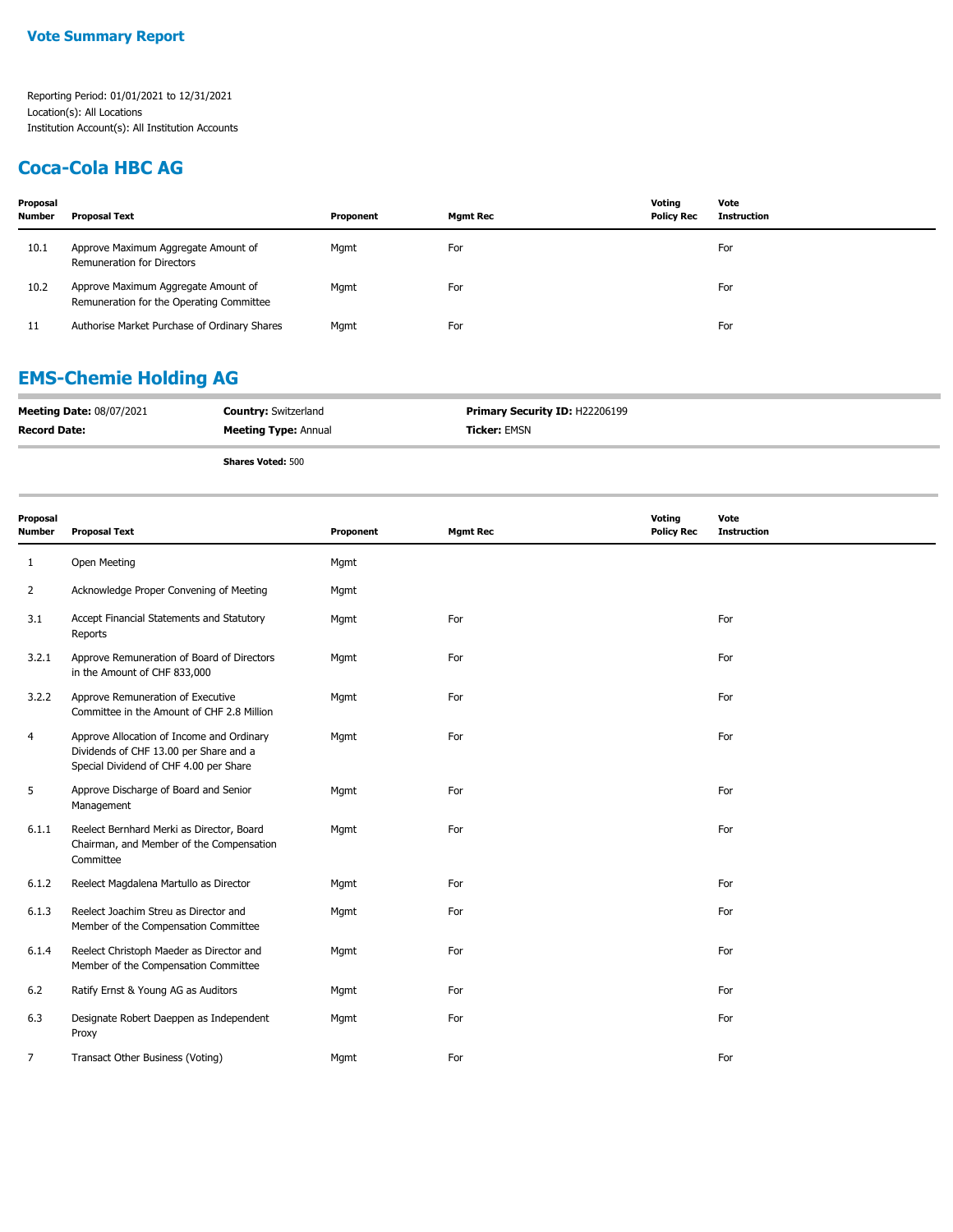# **Compagnie Financiere Richemont SA**

| <b>Meeting Date: 09/08/2021</b> | <b>Country: Switzerland</b> | <b>Primary Security ID: H25662182</b> |
|---------------------------------|-----------------------------|---------------------------------------|
| Record Date:                    | <b>Meeting Type: Annual</b> | <b>Ticker:</b> CFR                    |
|                                 | <b>Shares Voted: 7,000</b>  |                                       |

| Proposal<br><b>Number</b> | <b>Proposal Text</b>                                                                                                    | Proponent | <b>Mgmt Rec</b> | <b>Voting</b><br><b>Policy Rec</b> | Vote<br><b>Instruction</b> |
|---------------------------|-------------------------------------------------------------------------------------------------------------------------|-----------|-----------------|------------------------------------|----------------------------|
| $\mathbf{1}$              | Accept Financial Statements and Statutory<br>Reports                                                                    | Mgmt      | For             |                                    | For                        |
| $\overline{2}$            | Approve Allocation of Income and Dividends<br>of CHF 2.00 per Registered A Share and CHF<br>0.20 per Registered B Share | Mgmt      | For             |                                    | For                        |
| 3                         | Approve Discharge of Board and Senior<br>Management                                                                     | Mgmt      | For             |                                    | For                        |
| 4.1                       | Reelect Johann Rupert as Director and Board<br>Chairman                                                                 | Mgmt      | For             |                                    | For                        |
| 4.2                       | Reelect Josua Malherbe as Director                                                                                      | Mgmt      | For             |                                    | Against                    |
| 4.3                       | Reelect Nikesh Arora as Director                                                                                        | Mgmt      | For             |                                    | For                        |
| 4.4                       | Reelect Clay Brendish as Director                                                                                       | Mgmt      | For             |                                    | For                        |
| 4.5                       | Reelect Jean-Blaise Eckert as Director                                                                                  | Mgmt      | For             |                                    | Against                    |
| 4.6                       | Reelect Burkhart Grund as Director                                                                                      | Mgmt      | For             |                                    | Against                    |
| 4.7                       | Reelect Keyu Jin as Director                                                                                            | Mgmt      | For             |                                    | For                        |
| 4.8                       | Reelect Jerome Lambert as Director                                                                                      | Mgmt      | For             |                                    | Against                    |
| 4.9                       | Reelect Wendy Luhabe as Director                                                                                        | Mgmt      | For             |                                    | For                        |
| 4.10                      | Reelect Ruggero Magnoni as Director                                                                                     | Mgmt      | For             |                                    | Against                    |
| 4.11                      | Reelect Jeff Moss as Director                                                                                           | Mgmt      | For             |                                    | For                        |
| 4.12                      | Reelect Vesna Nevistic as Director                                                                                      | Mgmt      | For             |                                    | For                        |
| 4.13                      | Reelect Guillaume Pictet as Director                                                                                    | Mgmt      | For             |                                    | For                        |
| 4.14                      | Reelect Maria Ramos as Director                                                                                         | Mgmt      | For             |                                    | For                        |
| 4.15                      | Reelect Anton Rupert as Director                                                                                        | Mgmt      | For             |                                    | Against                    |
| 4.16                      | Reelect Jan Rupert as Director                                                                                          | Mgmt      | For             |                                    | For                        |
| 4.17                      | Reelect Patrick Thomas as Director                                                                                      | Mgmt      | For             |                                    | Against                    |
| 4.18                      | Reelect Jasmine Whitbread as Director                                                                                   | Mgmt      | For             |                                    | For                        |
| 5.1                       | Reappoint Clay Brendish as Member of the<br><b>Compensation Committee</b>                                               | Mgmt      | For             |                                    | For                        |
| 5.2                       | Reappoint Keyu Jin as Member of the<br><b>Compensation Committee</b>                                                    | Mgmt      | For             |                                    | For                        |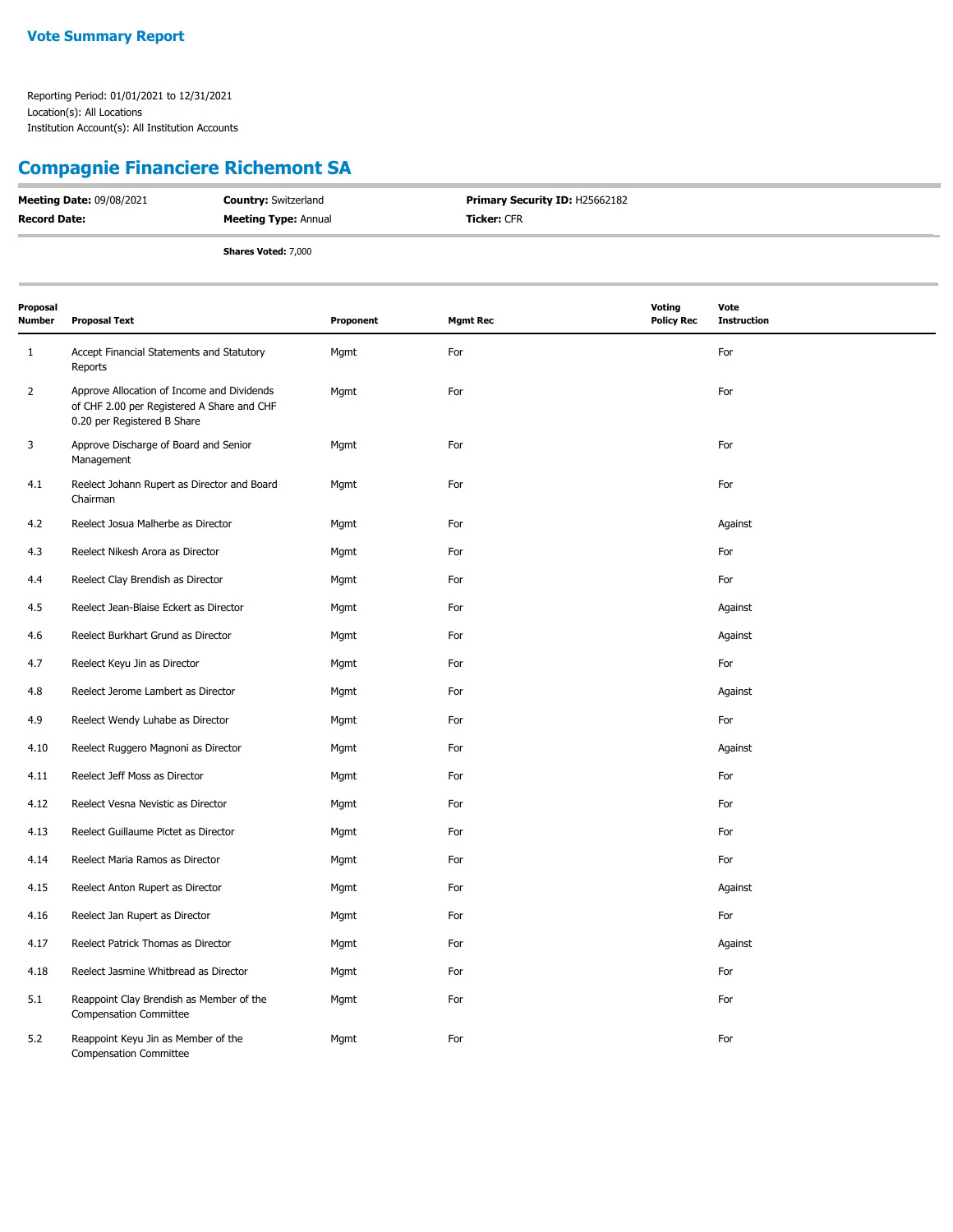#### **Compagnie Financiere Richemont SA**

| Proposal<br>Number | <b>Proposal Text</b>                                                                      | Proponent | <b>Mgmt Rec</b> | Voting<br><b>Policy Rec</b> | Vote<br><b>Instruction</b> |
|--------------------|-------------------------------------------------------------------------------------------|-----------|-----------------|-----------------------------|----------------------------|
| 5.3                | Reappoint Guillaume Pictet as Member of the<br><b>Compensation Committee</b>              | Mgmt      | For             |                             | For                        |
| 5.4                | Reappoint Maria Ramos as Member of the<br><b>Compensation Committee</b>                   | Mgmt      | For             |                             | For                        |
| 6                  | Ratify PricewaterhouseCoopers SA as Auditors                                              | Mgmt      | For             |                             | Against                    |
| $\overline{7}$     | Designate Etude Gampert Demierre Moreno<br>as Independent Proxy                           | Mgmt      | For             |                             | For                        |
| 8.1                | Approve Remuneration of Directors in the<br>Amount of CHF 8.1 Million                     | Mgmt      | For             |                             | Against                    |
| 8.2                | Approve Fixed Remuneration of Executive<br>Committee in the Amount of CHF 6.6 Million     | Mgmt      | For             |                             | Against                    |
| 8.3                | Approve Variable Remuneration of Executive<br>Committee in the Amount of CHF 14.9 Million | Mgmt      | For             |                             | Against                    |
| 9                  | Transact Other Business (Voting)                                                          | Mgmt      | For             |                             | Against                    |

## **Logitech International S.A.**

| <b>Meeting Date: 09/08/2021</b> | <b>Country: Switzerland</b> | <b>Primary Security ID: H50430232</b> |
|---------------------------------|-----------------------------|---------------------------------------|
| <b>Record Date: 09/02/2021</b>  | <b>Meeting Type: Annual</b> | <b>Ticker:</b> LOGN                   |

**Shares Voted:** 34,000

| Proposal<br>Number | <b>Proposal Text</b>                                              | Proponent | <b>Mgmt Rec</b> | Voting<br><b>Policy Rec</b> | Vote<br><b>Instruction</b> |
|--------------------|-------------------------------------------------------------------|-----------|-----------------|-----------------------------|----------------------------|
| 1                  | Accept Financial Statements and Statutory<br>Reports              | Mgmt      | For             |                             | For                        |
| $\overline{2}$     | Advisory Vote to Ratify Named Executive<br>Officers' Compensation | Mgmt      | For             |                             | Against                    |
| 3                  | Appropriation of Retained Earnings and<br>Declaration of Dividend | Mgmt      | For             |                             | For                        |
| $\overline{4}$     | Approve Discharge of Board and Senior<br>Management               | Mgmt      | For             |                             | For                        |
|                    | Elections to the Board of Directors                               | Mgmt      |                 |                             |                            |
| 5A                 | Elect Director Patrick Aebischer                                  | Mgmt      | For             |                             | For                        |
| 5B                 | Elect Director Wendy Becker                                       | Mgmt      | For             |                             | For                        |
| 5C                 | Elect Director Edouard Bugnion                                    | Mgmt      | For             |                             | For                        |
| 5D                 | Elect Director Riet Cadonau                                       | Mgmt      | For             |                             | For                        |
| 5E                 | Elect Director Bracken Darrell                                    | Mgmt      | For             |                             | Against                    |
| 5F                 | Elect Director Guy Gecht                                          | Mgmt      | For             |                             | For                        |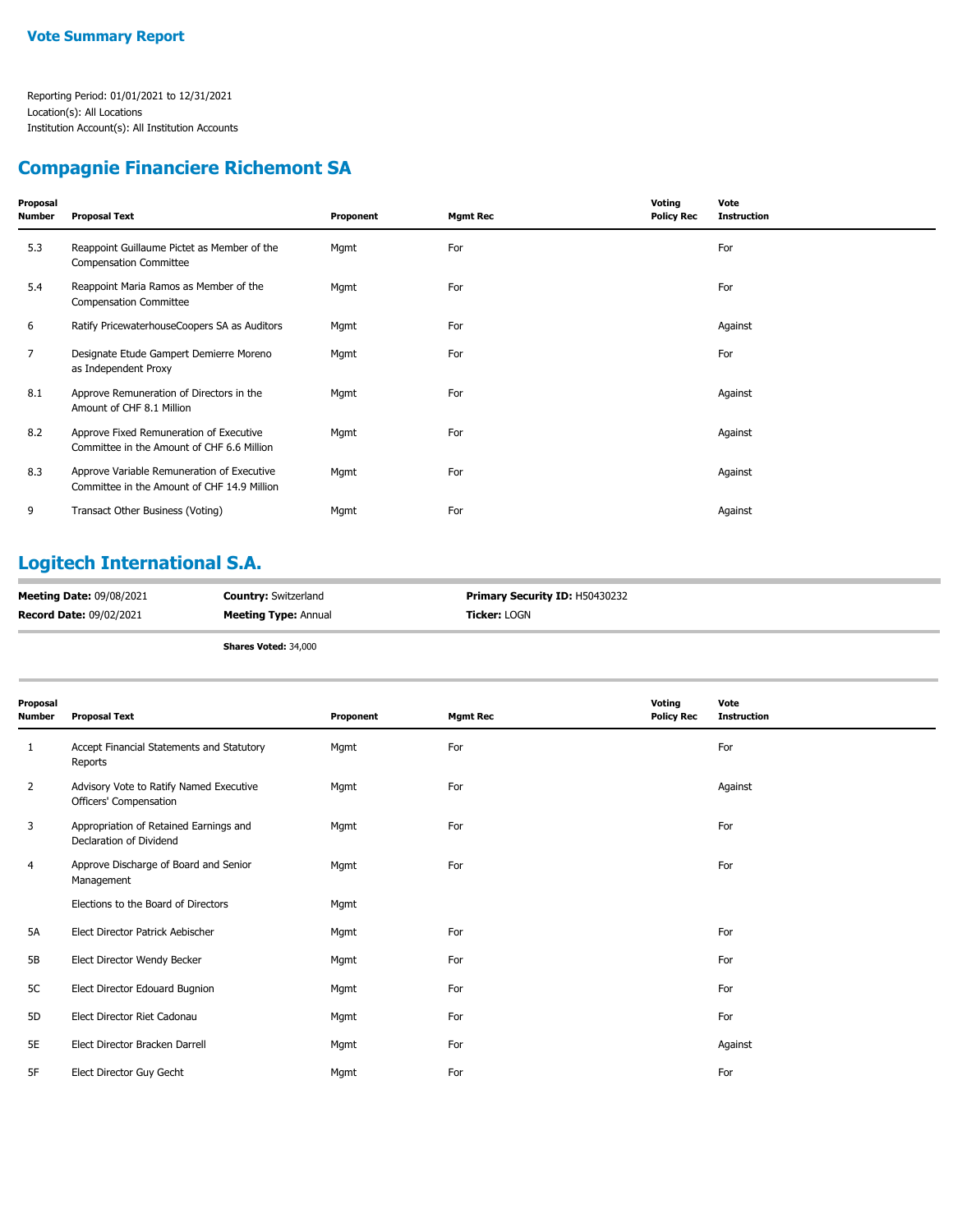## **Logitech International S.A.**

| Proposal<br><b>Number</b> | <b>Proposal Text</b>                                                                                                       | Proponent | <b>Mgmt Rec</b> | <b>Voting</b><br><b>Policy Rec</b> | Vote<br><b>Instruction</b> |
|---------------------------|----------------------------------------------------------------------------------------------------------------------------|-----------|-----------------|------------------------------------|----------------------------|
| 5G                        | Elect Director Neil Hunt                                                                                                   | Mgmt      | For             |                                    | For                        |
| 5H                        | Elect Director Marjorie Lao                                                                                                | Mgmt      | For             |                                    | For                        |
| 5I                        | Elect Director Neela Montgomery                                                                                            | Mgmt      | For             |                                    | For                        |
| 5J                        | Elect Director Michael Polk                                                                                                | Mgmt      | For             |                                    | For                        |
| 5K                        | Elect Director Deborah Thomas                                                                                              | Mgmt      | For             |                                    | For                        |
| 6                         | Elect Wendy Becker as Board Chairman                                                                                       | Mgmt      | For             |                                    | For                        |
|                           | Elections to the Compensation Committee                                                                                    | Mgmt      |                 |                                    |                            |
| 7A                        | Appoint Edouard Bugnion as Member of the<br><b>Compensation Committee</b>                                                  | Mgmt      | For             |                                    | For                        |
| 7В                        | Appoint Riet Cadonau as Member of the<br><b>Compensation Committee</b>                                                     | Mgmt      | For             |                                    | For                        |
| 7C                        | Appoint Neil Hunt as Member of the<br><b>Compensation Committee</b>                                                        | Mgmt      | For             |                                    | For                        |
| 7D                        | Appoint Michael Polk as Member of the<br><b>Compensation Committee</b>                                                     | Mgmt      | For             |                                    | For                        |
| 7E                        | Appoint Neela Montgomery as Member of the<br><b>Compensation Committee</b>                                                 | Mgmt      | For             |                                    | For                        |
| 8                         | Approve Remuneration of Board of Directors<br>in the Amount of CHF 3,400,000                                               | Mgmt      | For             |                                    | For                        |
| 9                         | Approve Remuneration of the Group<br>Management Team in the Amount of USD<br>24,900,000                                    | Mgmt      | For             |                                    | Against                    |
| 10                        | Ratify KPMG AG as Auditors and Ratify KPMG<br>LLP as Independent Registered Public<br>Accounting Firm for Fiscal Year 2022 | Mgmt      | For             |                                    | For                        |
| 11                        | Designate Etude Regina Wenger & Sarah<br>Keiser-Wuger as Independent Representative                                        | Mgmt      | For             |                                    | For                        |
| Α                         | Authorize Independent Representative to Vote<br>on Any Amendment to Previous Resolutions                                   | Mgmt      | For             |                                    | Against                    |

# **Barry Callebaut AG**

| <b>Meeting Date: 12/08/2021</b><br><b>Record Date:</b> |                             | <b>Country: Switzerland</b><br><b>Meeting Type: Annual</b> |           | Primary Security ID: H05072105<br><b>Ticker: BARN</b> |                             |                            |
|--------------------------------------------------------|-----------------------------|------------------------------------------------------------|-----------|-------------------------------------------------------|-----------------------------|----------------------------|
|                                                        |                             | <b>Shares Voted: 170</b>                                   |           |                                                       |                             |                            |
| Proposal<br><b>Number</b>                              | <b>Proposal Text</b>        |                                                            | Proponent | <b>Mgmt Rec</b>                                       | Voting<br><b>Policy Rec</b> | Vote<br><b>Instruction</b> |
| 1.1                                                    | <b>Accept Annual Report</b> |                                                            | Mgmt      | For                                                   |                             | For                        |